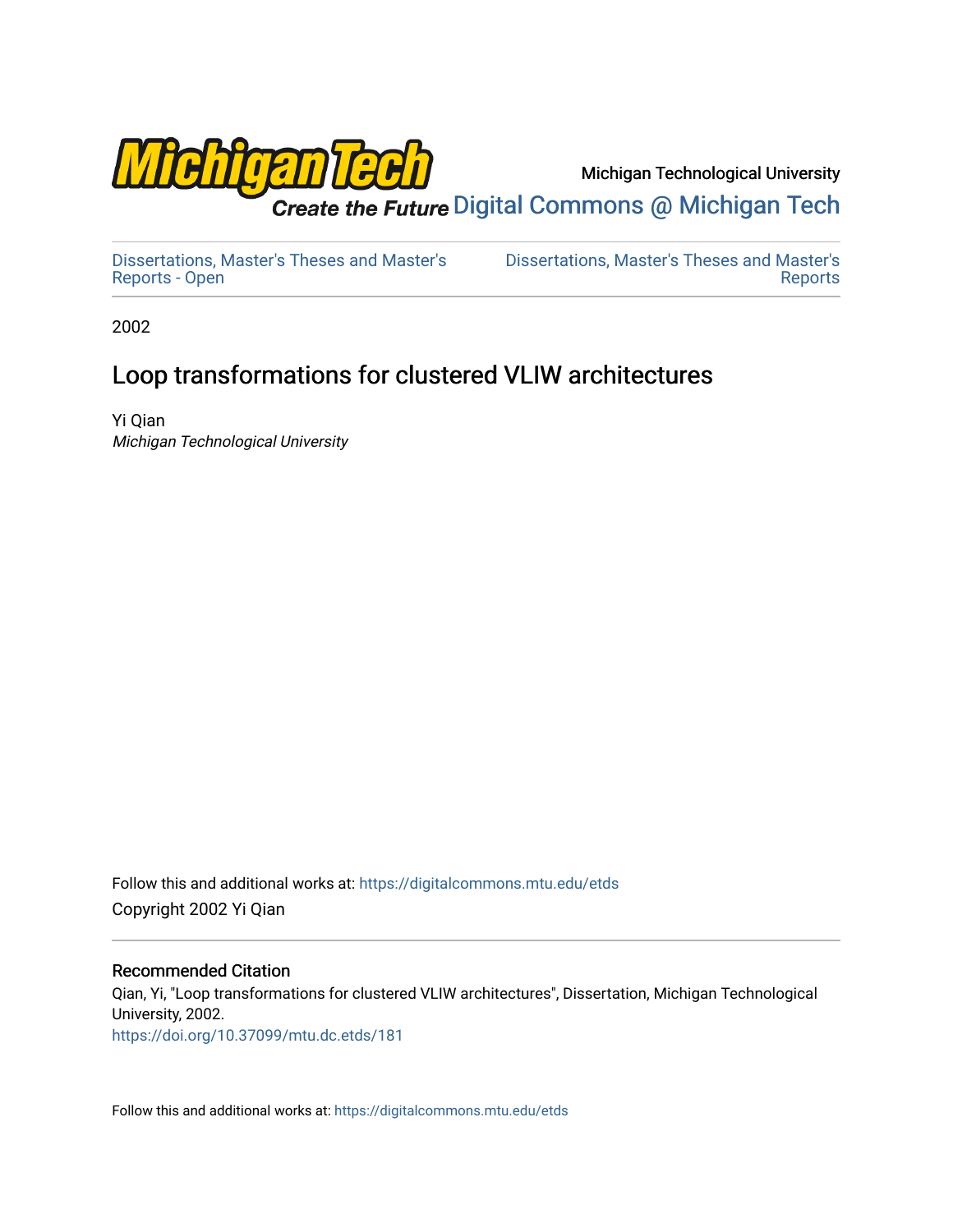### LOOP TRANSFORMATIONS FOR CLUSTERED VLIW ARCHITECTURES

By

YI QIAN

#### A DISSERTATION

Submitted in partial fulfillment of the requirements

for the degree of

#### DOCTOR OF PHILOSOPHY

(Computational Science and Engineering)

MICHIGAN TECHNOLOGICAL UNIVERSITY

2002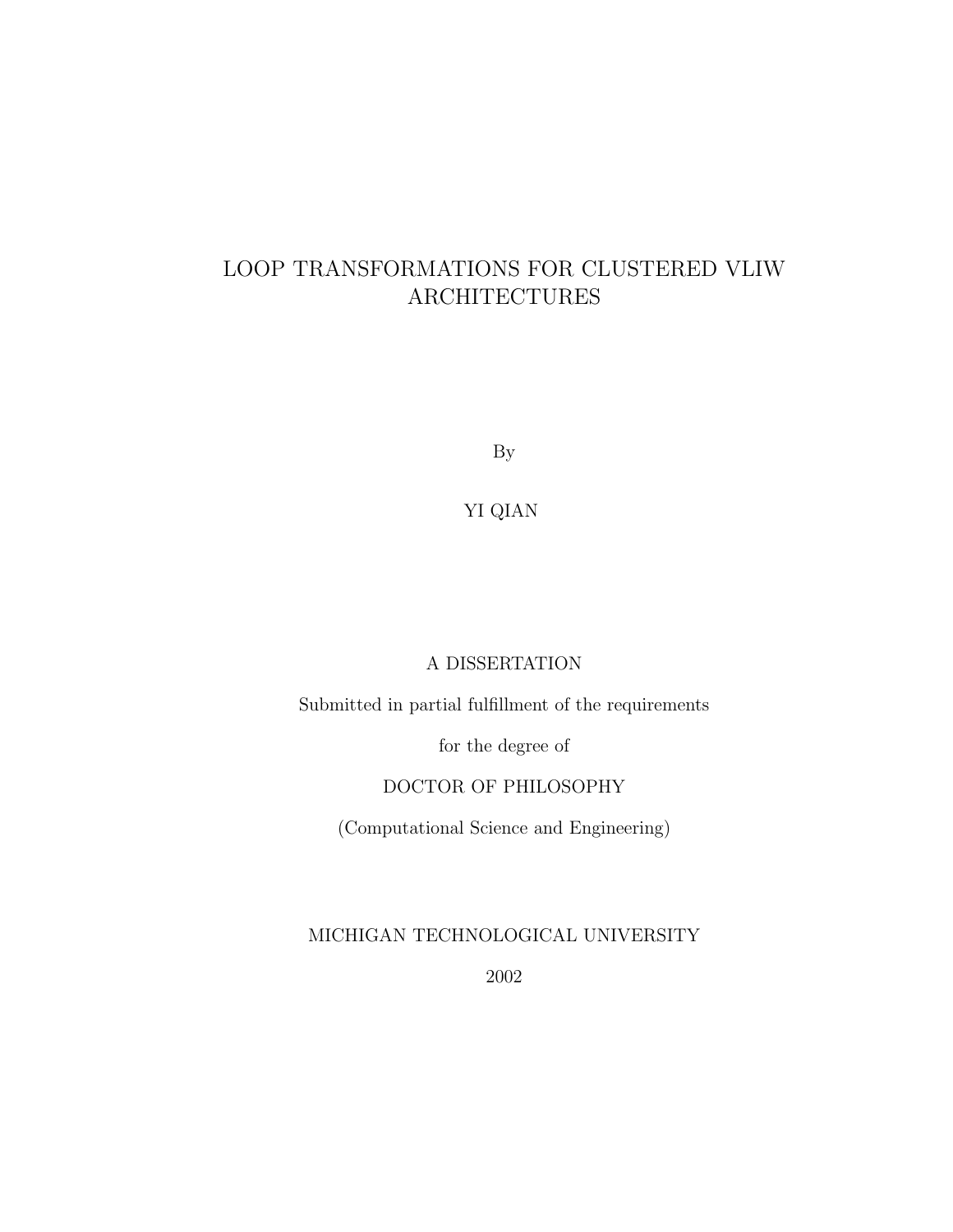The dissertation, "LOOP TRANSFORMATIONS FOR CLUSTERED VLIW ARCHITECTURES", is hereby approved in partial fulfillment of the requirements for the degree of DOCTOR OF PHILOSOPHY in the field of Computational Science and Engineering.

### DEPARTMENT or PROGRAM Computational Science and Engineering

| Dissertation Advisor: Dr. Steven M. Carr |                        |
|------------------------------------------|------------------------|
| Committee:                               | Dr. Philip Sweany      |
|                                          | Dr. Jean Mayo          |
|                                          | Dr. Stephen A. Hackney |
| Program Director:                        | Dr. Phillip Merkey     |
| Date:                                    | August 2002            |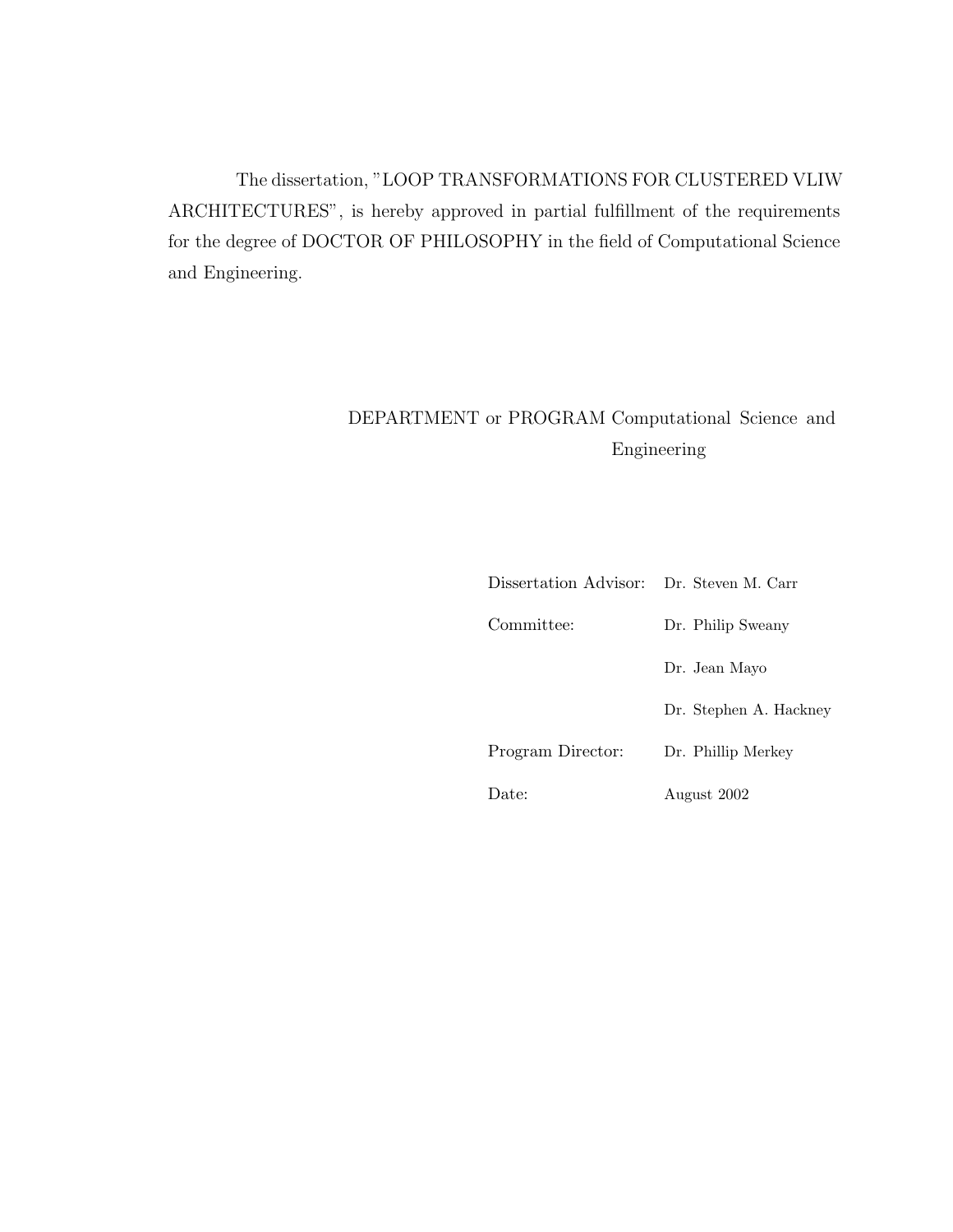### LOOP TRANSFORMATIONS FOR CLUSTERED VLIW ARCHITECTURES

Copyright 2002 by YI QIAN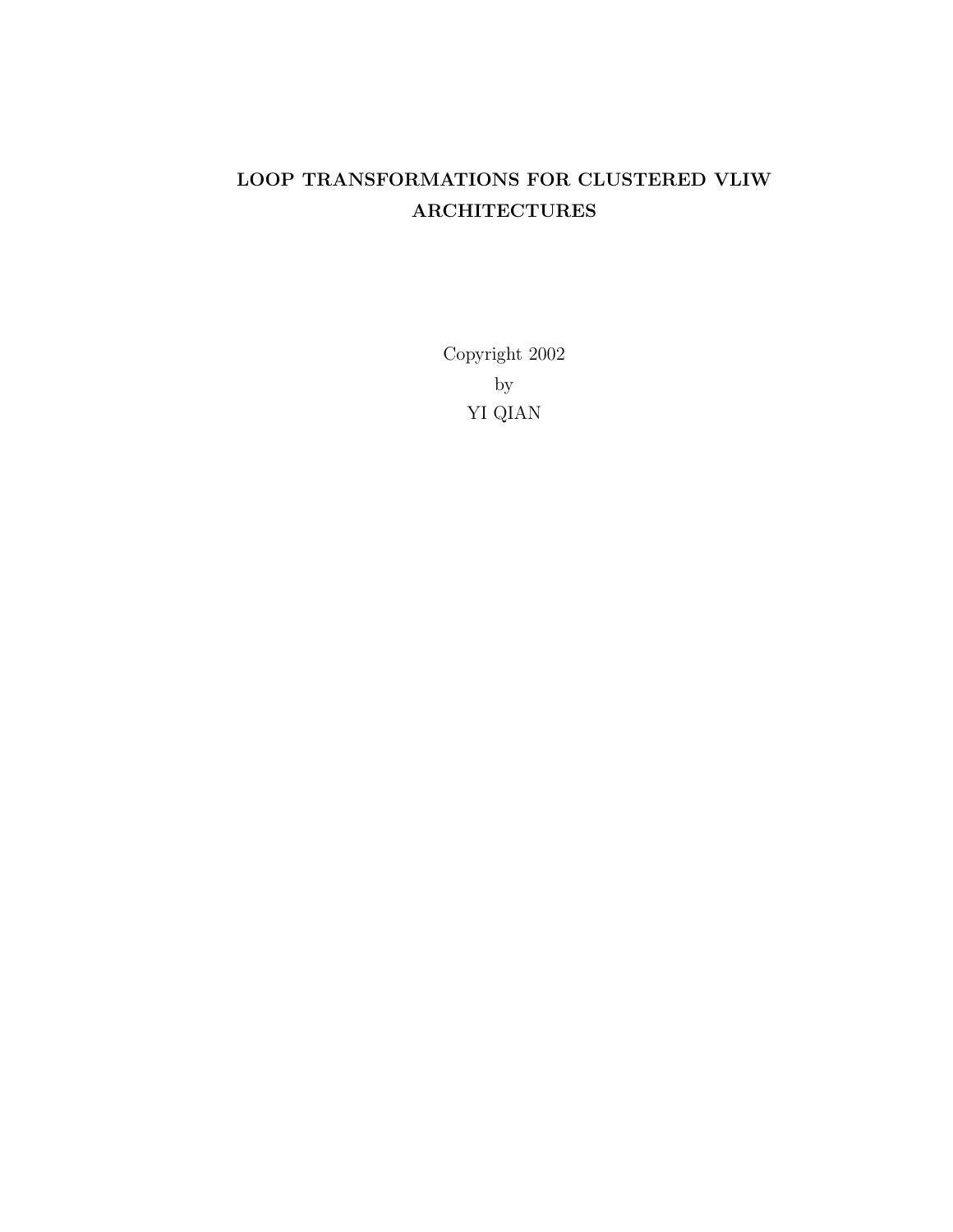#### Abstract

#### LOOP TRANSFORMATIONS FOR CLUSTERED VLIW ARCHITECTURES

by

#### YI QIAN

Advisor: Dr. Steven M. Carr

With increasing demands for performance by embedded systems, especially by digital signal processing (DSP) applications, embedded processors must increase available instructionlevel parallelism (ILP) within significant constraints on power consumption and chip cost. Unfortunately, supporting a large amount of ILP on a processor while maintaining a single register file increases chip cost and potentially decreases overall performance due to increased cycle time. To address this problem, some modern embedded processors partition the register file into multiple low-ported register files, each directly connected with one or more functional units. These functional unit/register file groups are called *clusters*.

Clustered VLIW (very long instruction word) architectures need extra copy operations or delays to transfer values among clusters. To take advantage of clustered architectures, the compiler must expose parallelism for maximal functional-unit utilization, and schedule instructions to reduce intercluster communication overhead.

High-level loop transformations offer an excellent opportunity to enhance the abilities of low-level optimizers to generate code for clustered architectures. This dissertation investigates the effects of three loop transformations, i.e., loop fusion, loop unrolling, and unroll-and-jam, on clustered VLIW architectures. The objective is to achieve high performance with low communication overhead. This dissertation discusses the following techniques:

- Loop Fusion This research examines the impact of loop fusion on clustered architectures. A metric based upon communication costs for guiding loop fusion is developed and tested on DSP benchmarks.
- Unroll-and-jam and Loop Unrolling A new method that integrates a communication cost model with an integer-optimization problem is developed to determine unroll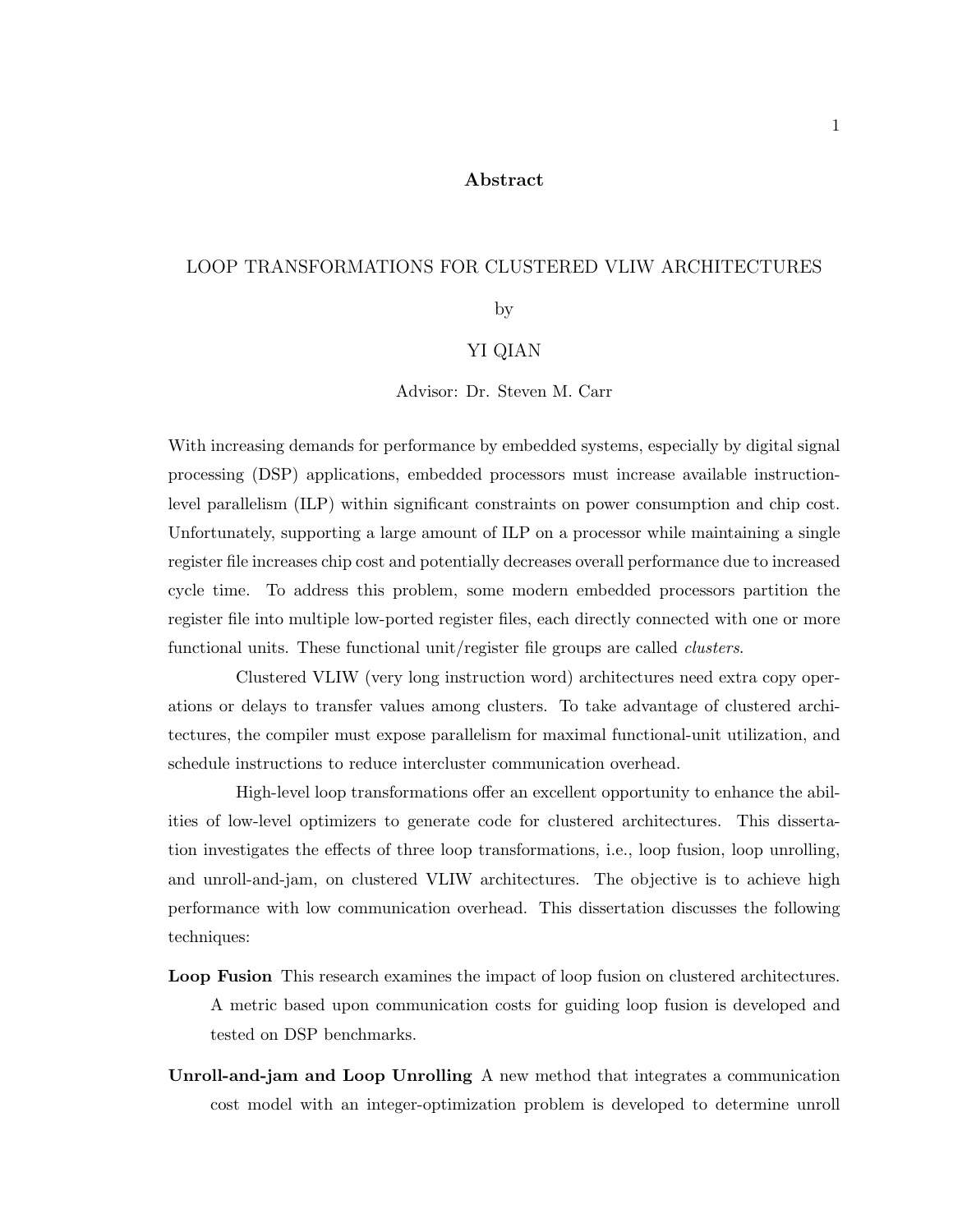amounts for loop unrolling and unroll-and-jam automatically for a specific loop on a specific architecture.

These techniques have been implemented and tested using DSP benchmarks on simulated, clustered VLIW architectures and a real clustered, embedded processor, the TI TMS320C64X. The results show that the new techniques achieve an average speedup of 1.72-1.89 on five different clustered architectures.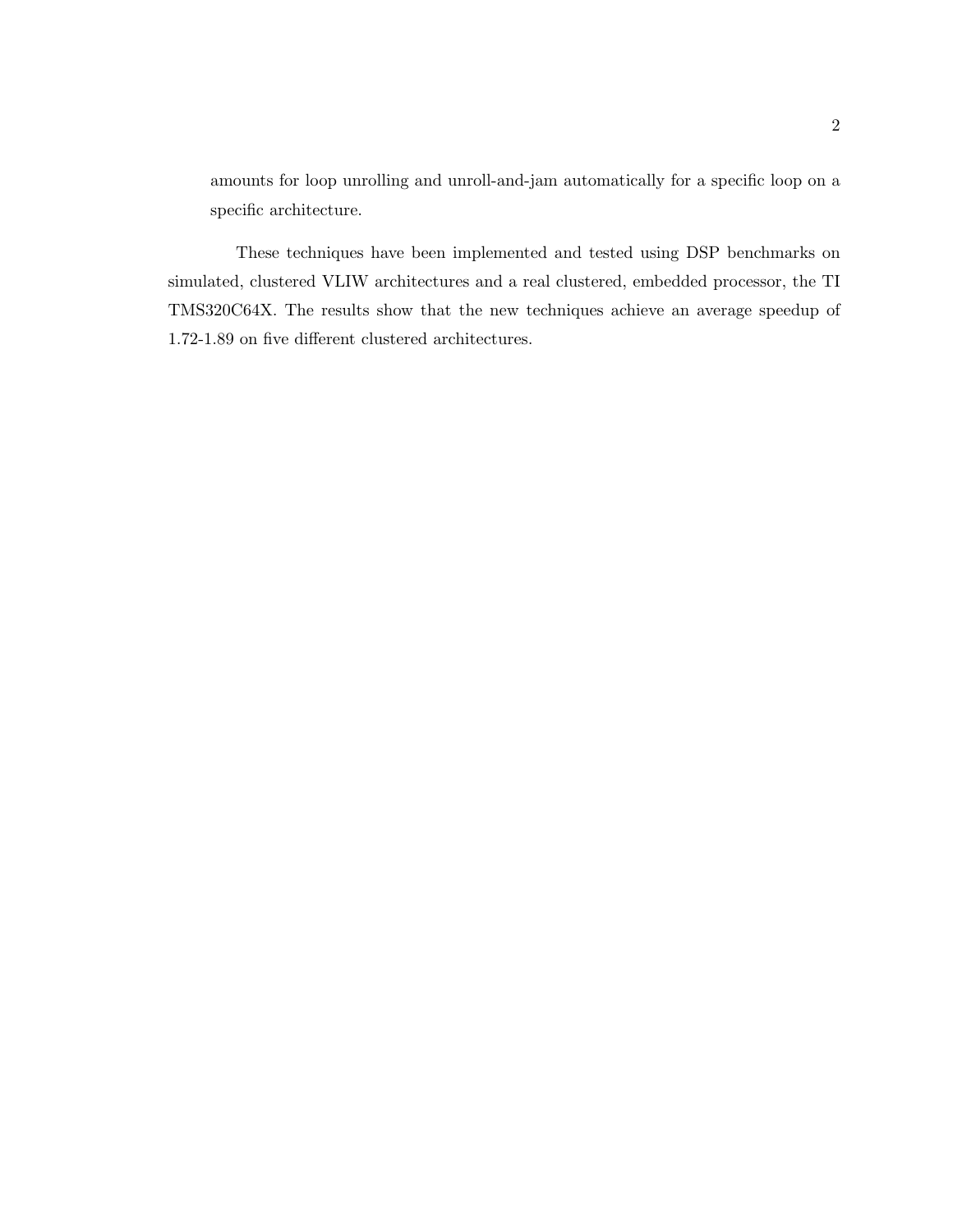#### Acknowledgements

I would like to thank my advisor, Dr. Steve Carr, for his inspiration and continuous support of my PhD research. Dr. Steve Carr is an excellent advisor who is always willing to listen, encourage, and give insightful comments and valuable criticism. He read all the drafts of my papers and dissertation and taught me to be thorough in analyzing problems and rigorous in presenting ideas. This dissertation would not have been possible without his support and guidance. I am also greatly indebted to my previous advisor, Dr. Phil Sweany, for bringing me into the field of compiler optimizations about four years ago. Since then I have benefited from discussions with Dr. Sweany and the valuable comments that he has offered. Special thanks also goes to my committee members, Dr. Jean Mayo and Dr. Stephen Hackney, for their helpful suggestions and hard questions during the course of developing this dissertation.

My summer internships gave me a chance to work with intelligent engineers and researchers in industry, to connect my academic knowledge with practice, and to shape the ideas in this research work. I am grateful to all the colleagues who were so helpful to me when I interned at Starcore and Texas Instruments during the summer of 2000 and 2001. Additionally, I want to thank StarCore for providing support in the initial stages of this work. I also appreciate Texas Instruments for providing the benchmark suite used in this work and Dr. John Linn for his help in obtaining the benchmarks.

I want to express my gratitude to my former graduate advisor, Prof. Tongsheng Wang, at Tianjin University (P. R. China) for being supportive and helpful when I applied for PhD programs in the US. In the past few years, the conversations we had through phone calls, letters, and emails have been a source of encouragement for me as I faced difficulties during the course of accomplishing my degree.

I must thank Dr. Denise Heikinen for help with editing the draft of this dissertation. Also I have been supported by the National Science Foundation and a finishing fellowship from the Graduate School of Michigan Technological University.

Finally, I wish to thank my parents for giving me life and intelligence, and for teaching me to be honest, diligent, and persistent. Their everlasting love and support have been the source of my strength and the reason why I have come this far.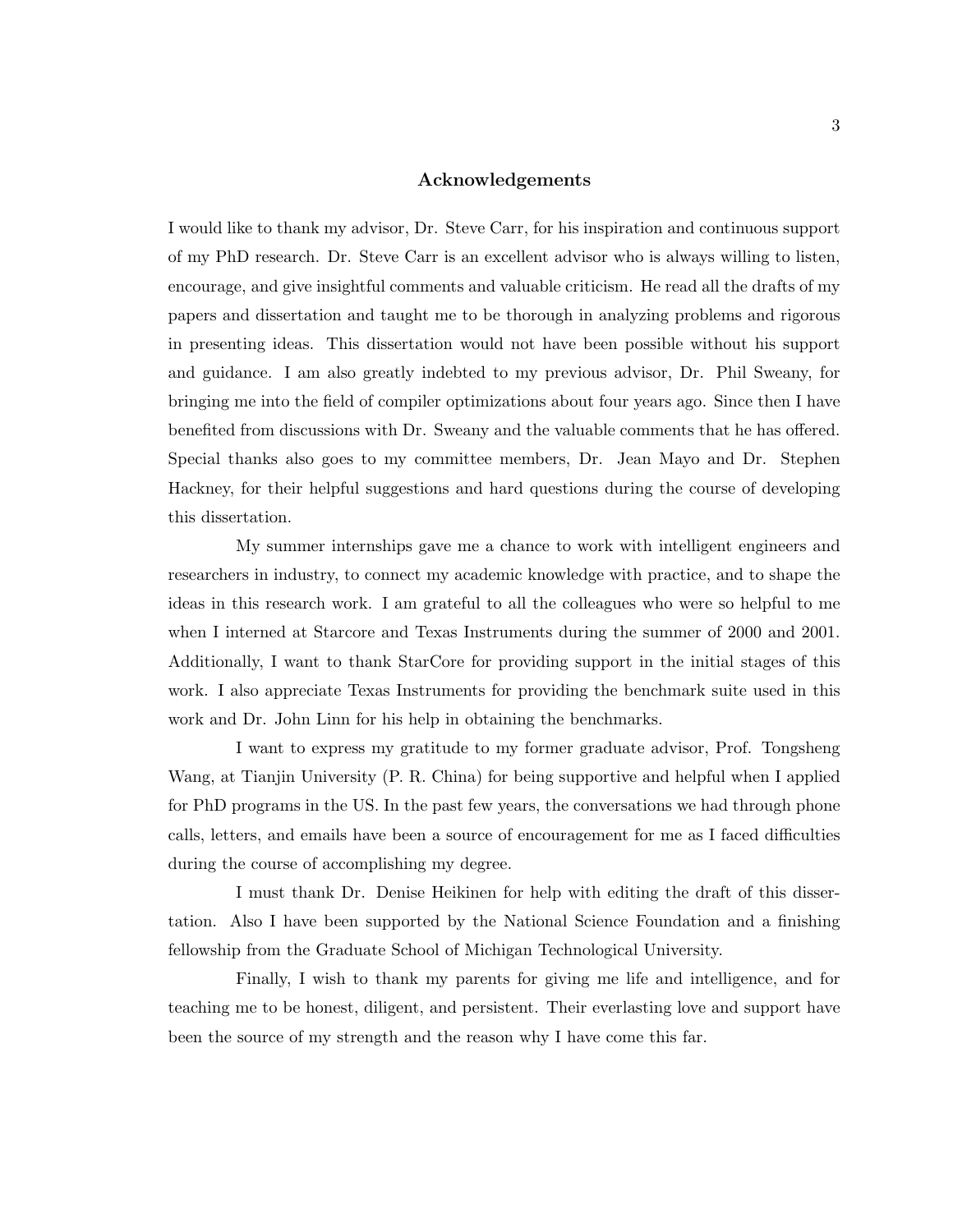# **Contents**

|                | List of Tables |                                                                                         | iii            |
|----------------|----------------|-----------------------------------------------------------------------------------------|----------------|
|                |                | List of Figures                                                                         | iv             |
| $\mathbf{1}$   |                | Introduction                                                                            | $\mathbf{1}$   |
|                | 1.1            |                                                                                         | 3              |
|                |                | 1.1.1                                                                                   | 3              |
|                |                | 1.1.2                                                                                   | 6              |
|                |                | ILP and Clustered VLIW Architectures $\dots \dots \dots \dots \dots \dots$<br>1.1.3     | $\overline{6}$ |
|                |                | Compiler Techniques for Clustered VLIWs<br>1.1.4                                        | 11             |
|                | 1.2            |                                                                                         | 19             |
|                |                | 1.2.1                                                                                   | 20             |
|                |                | Loop Transformations $\ldots \ldots \ldots \ldots \ldots \ldots \ldots \ldots$<br>1.2.2 | 21             |
| $\bf{2}$       |                | <b>Loop Transformation Strategy</b>                                                     | 26             |
|                | 2.1            |                                                                                         | 26             |
|                | 2.2            |                                                                                         | 28             |
|                | 2.3            |                                                                                         | 33             |
|                | 2.4            |                                                                                         | 33             |
| 3              |                | Unroll-and-jam                                                                          | 35             |
|                | 3.1            |                                                                                         | 35             |
|                | 3.2            |                                                                                         | 38             |
|                | 3.3            |                                                                                         | 39             |
|                |                | 3.3.1                                                                                   | 40             |
|                |                | 3.3.2                                                                                   | 46             |
|                | 3.4            |                                                                                         | 50             |
|                | 3.5            |                                                                                         | 52             |
|                | 3.6            |                                                                                         | 55             |
| $\overline{4}$ |                | Loop Fusion                                                                             | 56             |
|                | 4.1            |                                                                                         | 56             |
|                | 4.2            |                                                                                         | 58             |
|                | 4.3            |                                                                                         | 60             |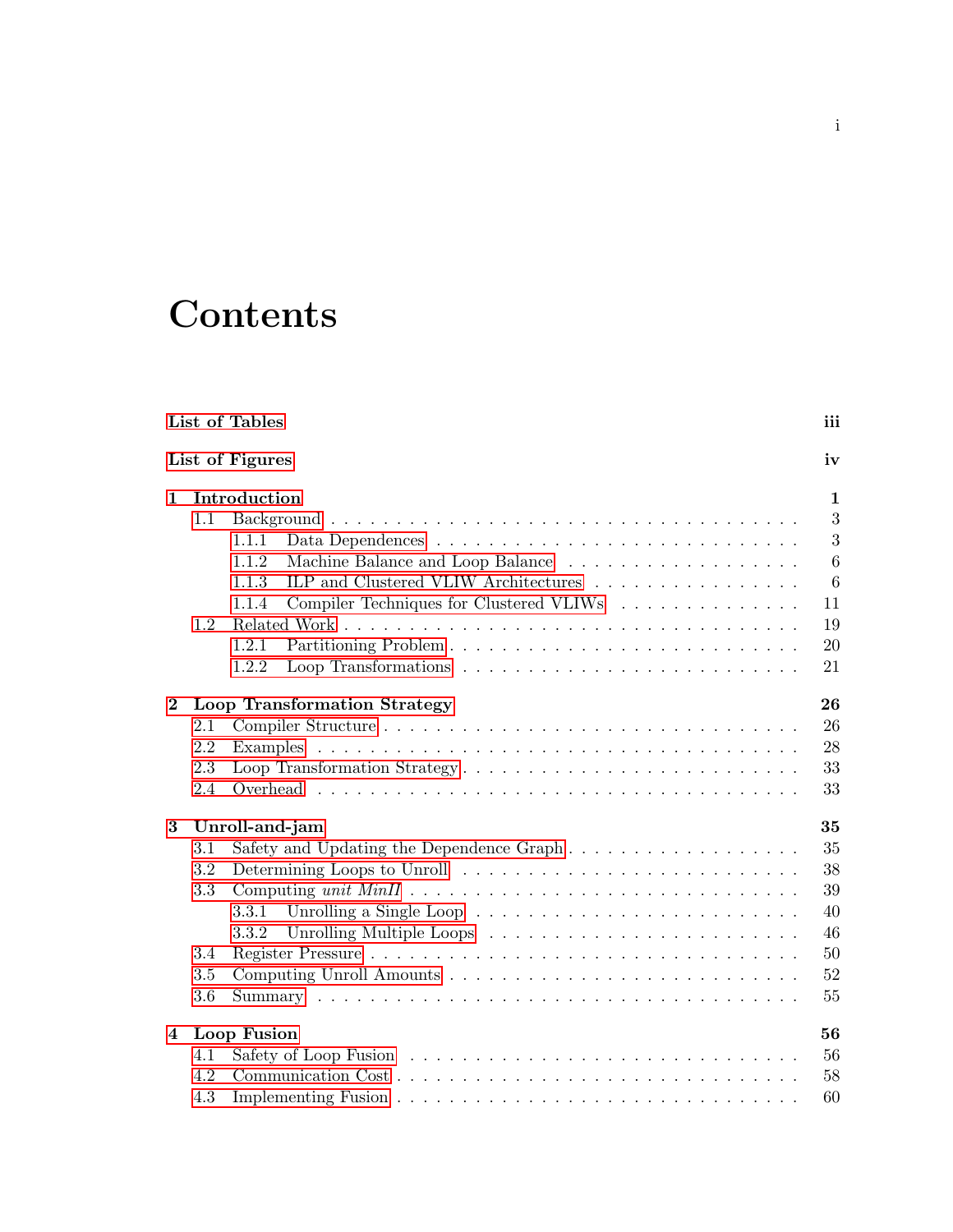|   | 4.4 |                                                    | 61  |
|---|-----|----------------------------------------------------|-----|
| 5 |     | <b>Experimental Results</b>                        | 62  |
|   | 5.1 |                                                    | 62  |
|   | 5.2 |                                                    | 64  |
|   |     | 5.2.1                                              | 64  |
|   |     | 5.2.2                                              | 67  |
|   |     | Accuracy of Communication Cost Prediction<br>5.2.3 | 68  |
|   | 5.3 |                                                    | 68  |
|   |     | 5.3.1                                              | 69  |
|   |     | 5.3.2                                              | 71  |
|   | 5.4 |                                                    | 72  |
| 6 |     | <b>Conclusions and Future Work</b>                 | 73  |
|   | 6.1 |                                                    | 73  |
|   | 6.2 |                                                    | 74  |
|   | 6.3 |                                                    | 76  |
|   |     | A Individual Loop Performance for Unrolling        | 77  |
| B |     | Individual Loop Performance for Loop Fusion        | 94  |
|   |     | <b>Bibliography</b>                                | 101 |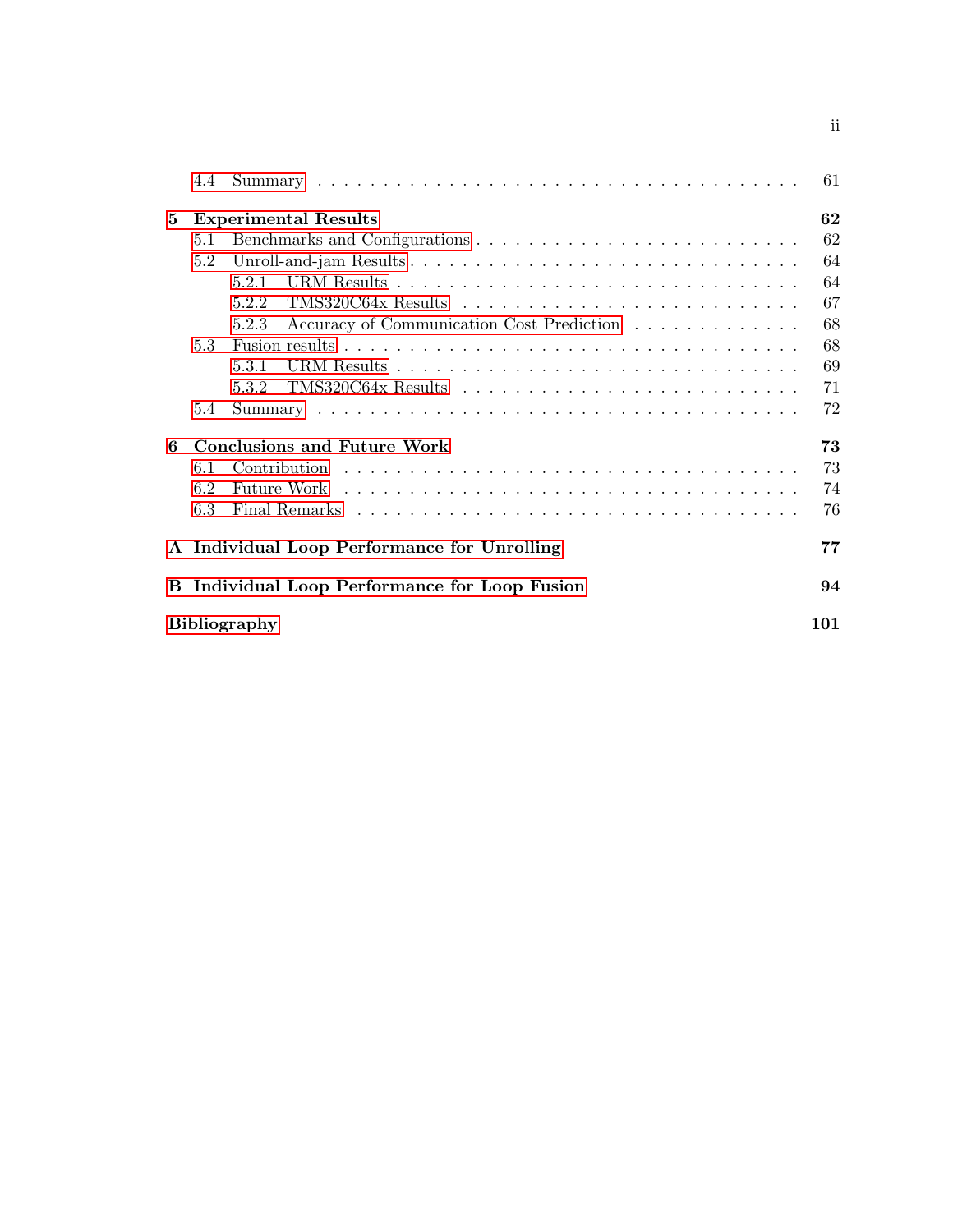# List of Tables

<span id="page-9-0"></span>

| 5.1        |                                                                                | 63  |
|------------|--------------------------------------------------------------------------------|-----|
| 5.2        |                                                                                | 65  |
| 5.3        |                                                                                | 65  |
| 5.4        | URM Speedups: The New Algorithm vs. Fixed Unroll Amounts $\ldots \ldots$       | 67  |
| $5.5\,$    | TMS320C64X Speedups: Unrolled vs. Original                                     | 67  |
| 5.6        |                                                                                | 69  |
| 5.7        |                                                                                | 69  |
| 5.8        | URM Speedups: Fused & Unrolled vs. Unrolled Only $\ldots \ldots \ldots \ldots$ | 70  |
| 5.9        | URM Speedups: Fused & Unrolled vs. Original                                    | 70  |
| 5.10       |                                                                                | 71  |
|            | A.1 Unrolling Results for Individual Loops on 8-wide 2-cluster                 | 79  |
|            | A.2 Unrolling Results for Individual Loops on 8-wide 4-cluster                 | 81  |
| A.3        | Unrolling Results for Individual Loops on $16$ -wide 2-cluster                 | 83  |
|            | A.4 Unrolling Results for Individual Loops on 16-wide 4-cluster                | 85  |
| A.5        | Unrolling Results for Individual Loops on TMS320C64x                           | 88  |
| A.6        | The New Algorithm vs. Fixed Unroll Amounts                                     | 90  |
| A.7        | Predicted Copies vs. Intercluter Dependences                                   | 93  |
| <b>B.1</b> | Fusion Results for Individual Loops on 8-wide 2-cluster                        | 96  |
| B.2        | Fusion Results for Individual Loops on 8-wide 4-cluster                        | 97  |
| B.3        | Fusion Results for Individual Loops on 16-wide 2-cluster                       | 98  |
| B.4        | Fusion Results for Individual Loops on 16-wide 4-cluster                       | 99  |
| B.5        | Fusion Results for Individual Loops on TMS320C64x                              | 100 |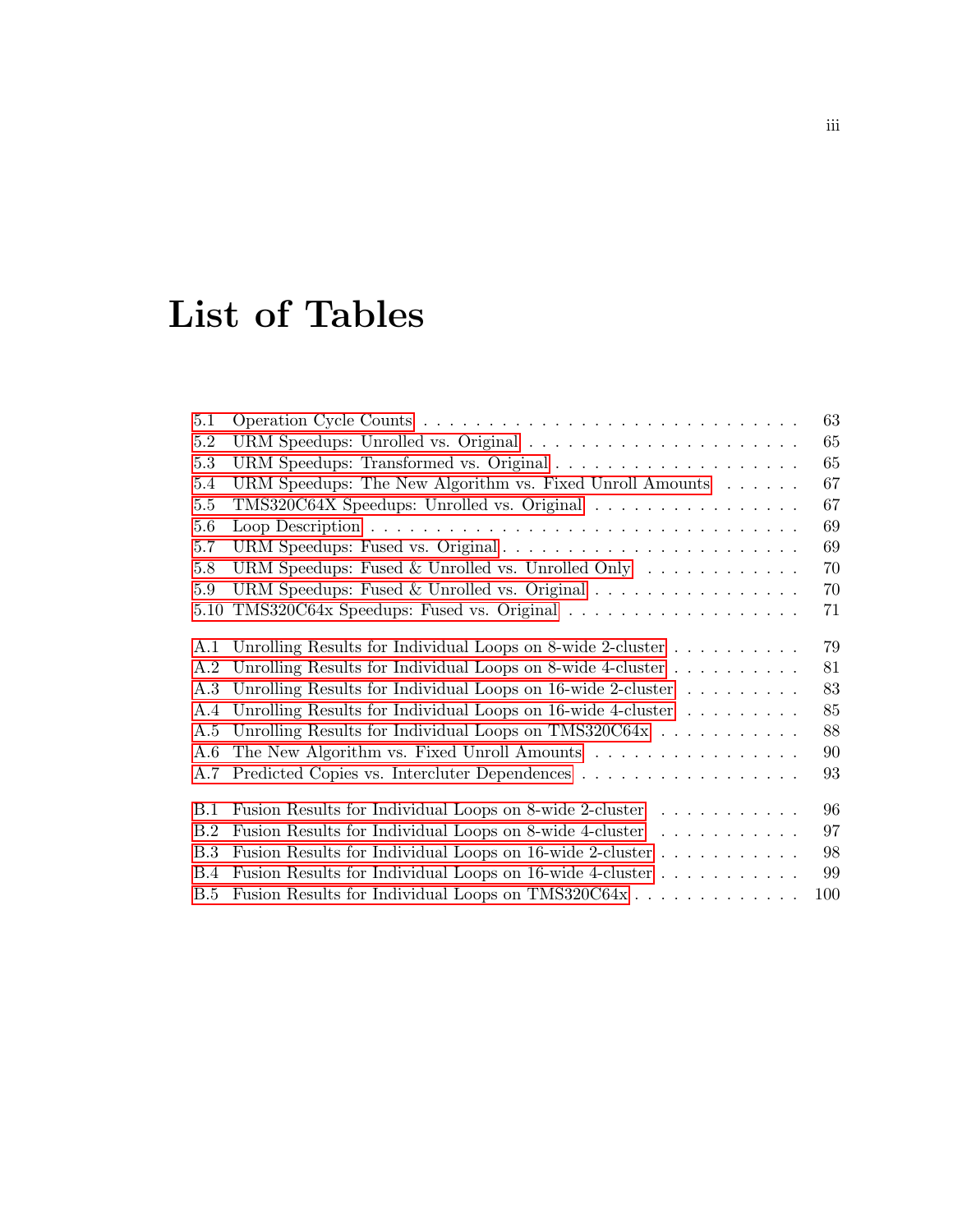# List of Figures

<span id="page-10-0"></span>

| 1.1 | $\overline{7}$                                                                                    |
|-----|---------------------------------------------------------------------------------------------------|
| 1.2 | $\overline{7}$                                                                                    |
| 1.3 | - 8                                                                                               |
| 1.4 | 10                                                                                                |
| 1.5 | 13                                                                                                |
| 1.6 | 15                                                                                                |
| 1.7 | 16                                                                                                |
| 1.8 | 16                                                                                                |
| 2.1 | 27                                                                                                |
| 3.1 | 39<br>Updating the Dependence Graph $\dots \dots \dots \dots \dots \dots \dots \dots \dots \dots$ |
| 3.2 | Compute Unit Communication Cost for $E_1^C$<br>47                                                 |
| 3.3 | 54                                                                                                |
| 4.1 |                                                                                                   |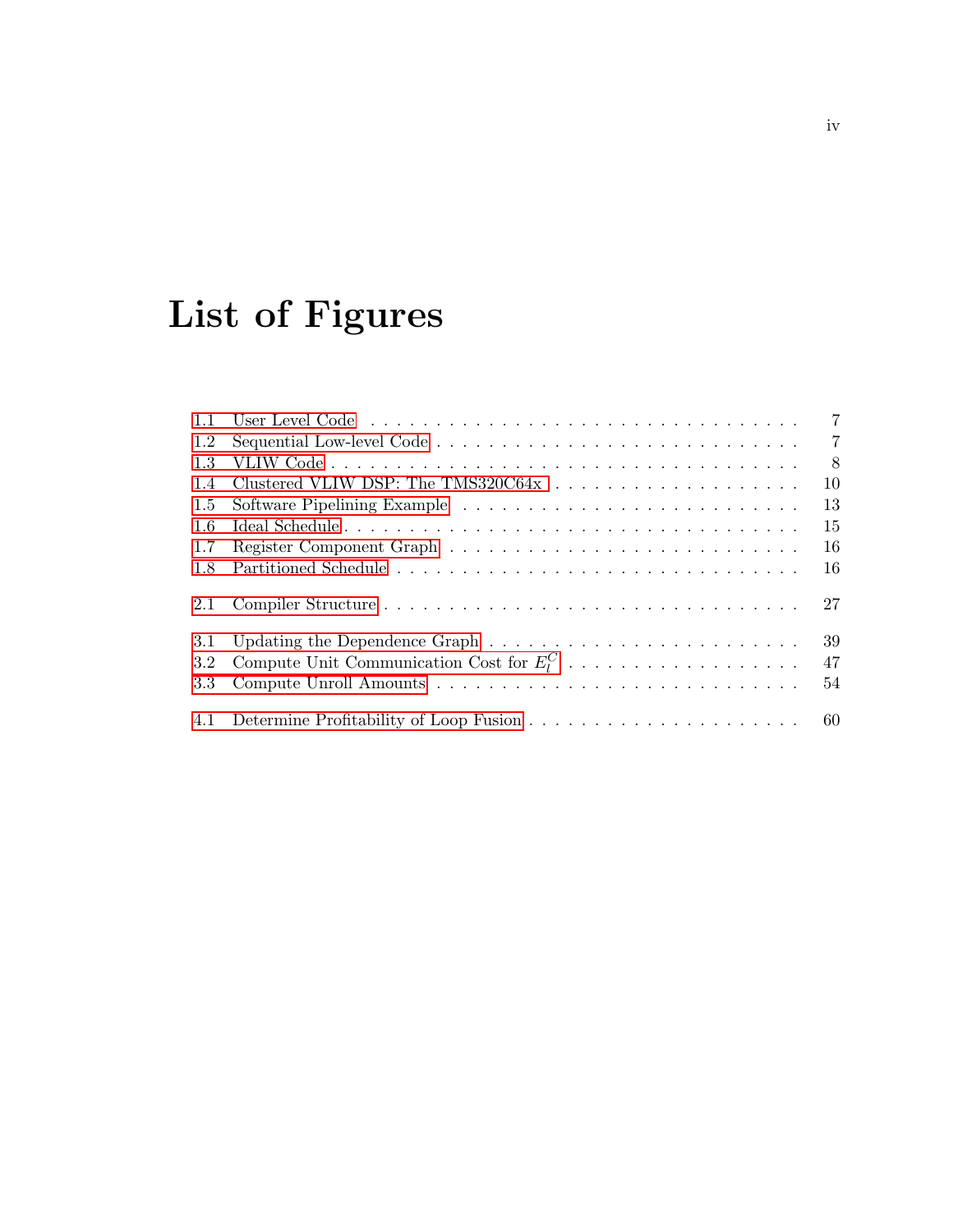## <span id="page-11-0"></span>Chapter 1

# Introduction

Modern architectures achieve great performance through parallel technology. Parallelism ranges from fine-grained parallelism such as instruction-level parallelism(or ILP) to coarse-grained parallelism such as process-level parallelism. ILP architectures, e.g., superscalar and VLIW (very long instruction word), gain computation speedups via simultaneously executing multiple low-level instructions in different functional units. This relies on complex hardware or advanced compilers to extract independent instructions from sequential code. In superscalar architectures, several dynamically scheduled instructions can be issued in a single cycle, while in VLIW architectures, independent instructions, called operations, are detected and grouped into a very long word instruction at compilation time such that a multi-operation instruction can be issued in each cycle. Compiler techniques, such as software pipelining and global instruction scheduling, have been proven necessary methods to increase the degree of instruction-level parallelism in programs.

A high degree of ILP requires a large register file with a good number of read/write ports to support simultaneous access to registers, because typically one write port and two read ports are needed for each functional unit. Considering that the current architecture techniques usually restrict the number of read/write ports to fewer than 20 in a single register file, the number of functional units connected to a register file is limited [\[57\]](#page-116-0). Furthermore, an increase in the number of read/write ports may impede overall performance due to the increased access time. As a result, supporting a high degree of ILP via a single large register file becomes unrealizable and unprofitable.

The search for a high degree of ILP with low demands on register ports gives rise to the introduction of clustered architectures. Clustered VLIW architectures partition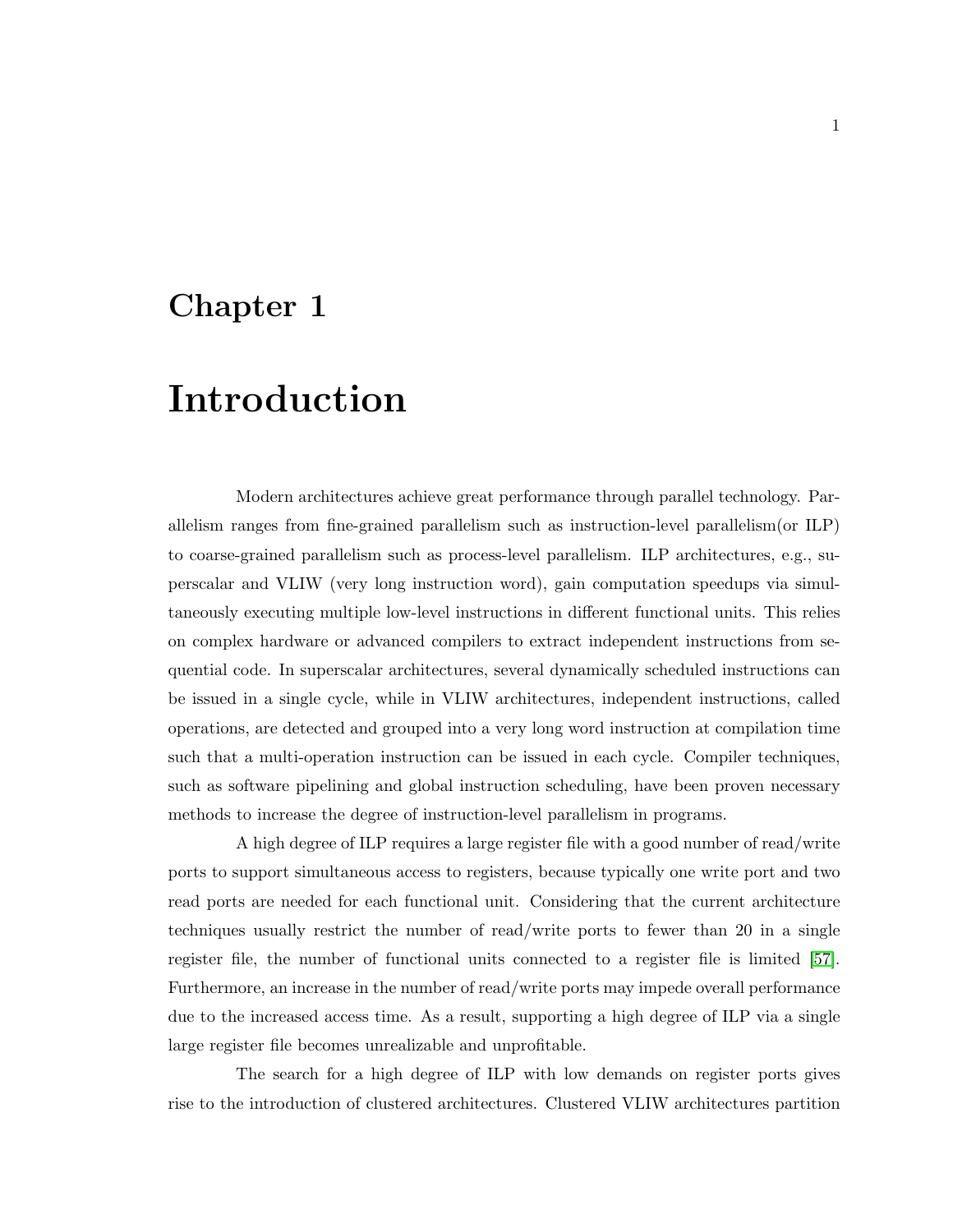a single register file into multiple small register files with a low number of ports, each of which is associated with one or more functional units. Such functional unit/register file groups are called clusters. Each functional unit has direct access to its local register file and limited connection to remote register files. The overhead of clustered architectures comes from the additional data transfers across clusters when a functional unit needs values from other clusters. To take advantage of clustered VLIW architectures, the compiler must both expose more parallelism for maximal functional-unit utilization, and schedule instructions among clusters such that the overhead caused by intercluster communication is minimized.

Some of state-of-the-art embedded processors, in particular DSP chips (e.g., the Texas Instruments TMS320C6x), have employed clustered VLIW architectures. Embedded system applications typically are sensitive to memory usage, and energy consumption, as well as performance. Therefore, sophisticated compiler techniques are needed to achieve high performance while maintaining modest power consumption and code size on clustered VLIW architectures.

Much recent work in compilation for clustered VLIW architectures has concentrated on methods to partition virtual registers amongst the target architecture's clusters effectively for software pipelined loops [\[4,](#page-111-1) [32,](#page-114-0) [48,](#page-115-0) [66\]](#page-117-0). Since it is commonly accepted that general applications spend a large fraction of time in loops, high-level loop transformations offer an excellent opportunity to enhance these partitioning schemes and greatly improve performance.

This dissertation shows how to utilize loop transformations to reduce communication overhead and exploit good ILP for architectures with partitioned register files. Particularly, the effect of three loop transformations, i.e., loop fusion, unroll-and-jam, and loop unrolling, is investigated. New metrics based upon communication cost models are developed to guide loop transformations. The experimentation shows the optimization algorithms proposed in this dissertation are effective in enhancing software pipelining and generating efficient code.

This dissertation consists of six chapters. Chapter [1](#page-11-0) introduces the background related to ILP architectures and compiler techniques for clustered VLIW machines and summarizes the previous work. Chapter [2](#page-36-0) gives an overview of the loop transformation strategy used in this work. Chapter [3](#page-45-0) discusses loop unrolling and unroll-and-jam to improve ILP with low overhead. Chapter [4](#page-66-0) addresses loop fusion to enhance parallelism on clustered architectures. Chapter [5](#page-72-0) reports the experimental results. Finally, Chapter [6](#page-83-0) concludes and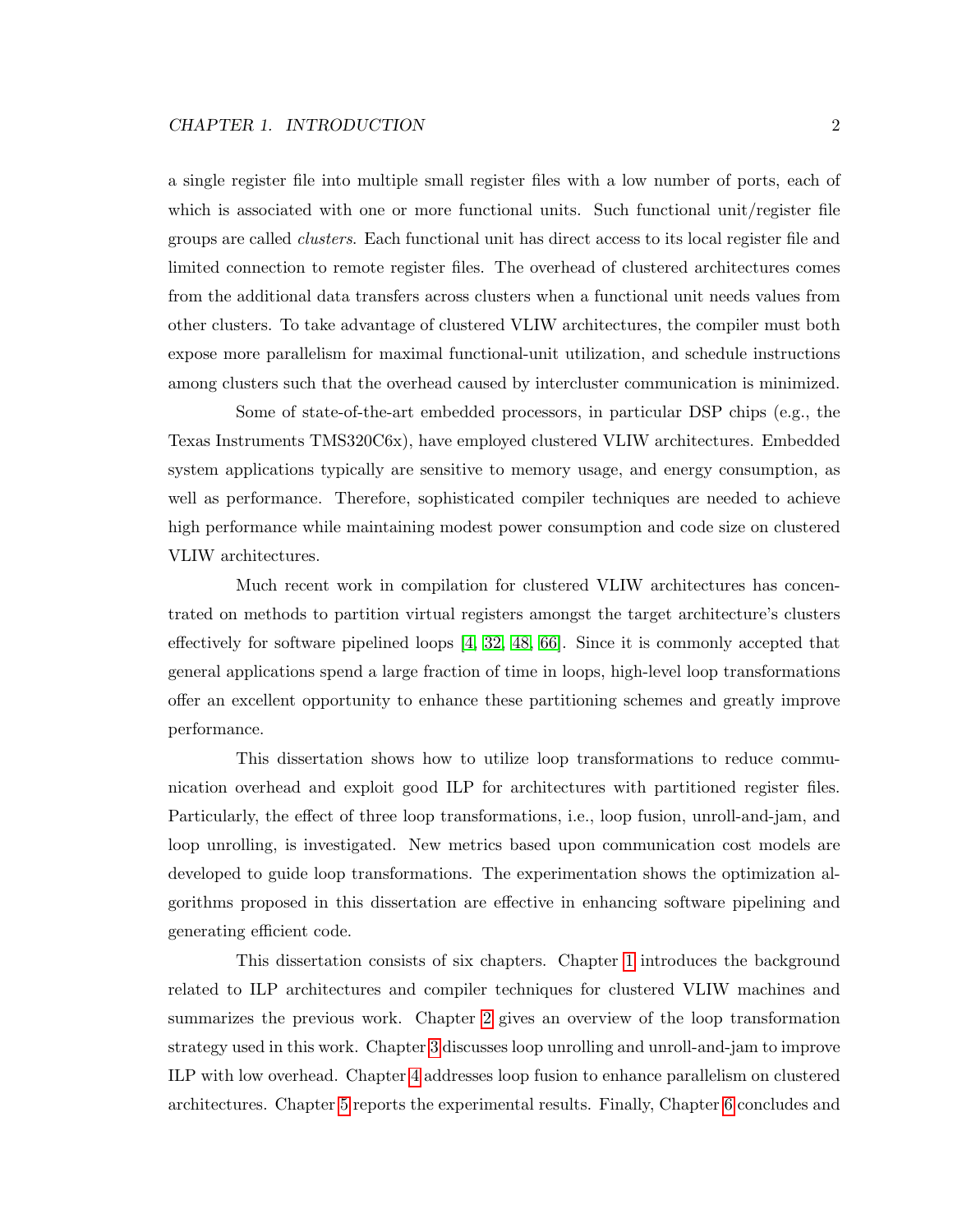offers suggestions for future work.

#### <span id="page-13-0"></span>1.1 Background

This section is devoted to presenting a foundation for understanding this dissertation. First, we describe the concept of dependence to aid in the discussion of the legality and profitability of reordering transformations. Then, a measure of machine and loop performance is introduced. Next, we outline the advantages and limitations of clustered VLIW machines. Finally, compiler techniques for clustered architectures are presented.

#### <span id="page-13-1"></span>1.1.1 Data Dependences

A transformation is legal (or safe) if the transformed code preserves the program semantics. This research is based upon dependence analysis to determine the safety and profitability of a transformation.

There is a dependence between two references  $R_1$  and  $R_2$  if both references access the same memory location, and there is a feasible run-time execution path from  $R_1$  to  $R_2$ [\[40\]](#page-115-1). Dependence represents a relation between the references in a program. If a program is executed in sequential order, dependences do not cause problems. Dependences impose constraints on the execution order of instructions if the program is transformed to achieve parallel execution. More specifically, only if the dependence information is detected and preserved can the transformed program compute the same result as the original program. For instance, a loop transformation that reorders the execution of statements in a loop is legal if and only if the resulting loop satisfies the dependence constraints.

Data dependences can fall into three categories [\[40,](#page-115-1) [41\]](#page-115-2):

- 1. true dependence the first reference stores into a location that is later used by the second reference.
- 2. antidependence the first reference reads from a location into which the second reference later stores.
- 3. output dependence the two references write into the same location.

Program transformations must observe these dependences in order to preserve the semantics of the original program. There exists another dependence, termed input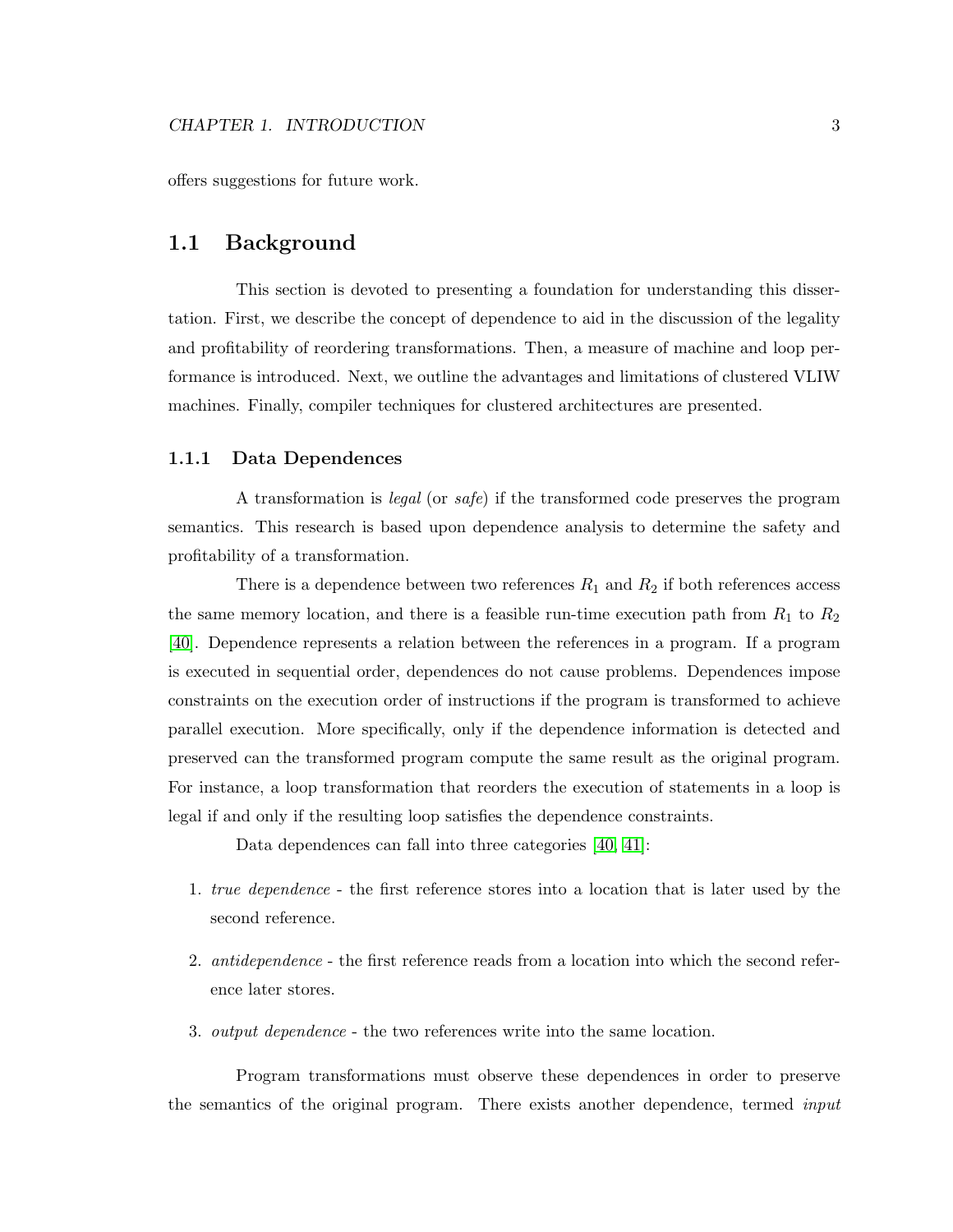#### CHAPTER 1. INTRODUCTION 4

dependence, that occurs when two references read from the same location. Reordering two instructions with input dependences does not affect the meaning of the program. Input dependences are, however, useful for detecting and improving data reuse.

Data dependences are usually represented by a data dependence graph (DDG) where each node is a reference (or the statement that contains this reference) and the edges represent the dependences between two nodes.

Dependences in loops can be further classified into two categories: loop independent and *loop carried* [\[10\]](#page-112-0). A dependence is *loop independent* when control flows from the first statement to the second within a single iteration of the loop. For example, the dependence between two references to A(I) in the following loop is loop independent:

Do  $I = 1$ , N  $A(I) = B(I) + X$  $C(I) = A(I)$ ENDDO

Such a dependence exists on every iteration of the I-loop.

A dependence is loop-carried if control flows from the first statement to the second crossing an iteration of the loop, as the dependence between  $A(I)$  and  $A(I-1)$  in the following loop shows

DO  $I = 1$ , N  $A(I) = B(I) + X$  $C(I) = A(I-1)$ ENDDO

A(I) and A(I-1) will not refer to the same location unless the loop is iterated. Consider another loop as follows:

```
DO I = 1, N
 DO J = 1, N
    A(I,J) = B(I,J) + XC(I,J) = A(I-1,J)ENDDO
ENDDO
```
the dependence from  $A(I,J)$  to  $A(I-1,J)$  exists when the outer loop is iterated. In this case we say that the dependence is carried by the outer loop (I loop).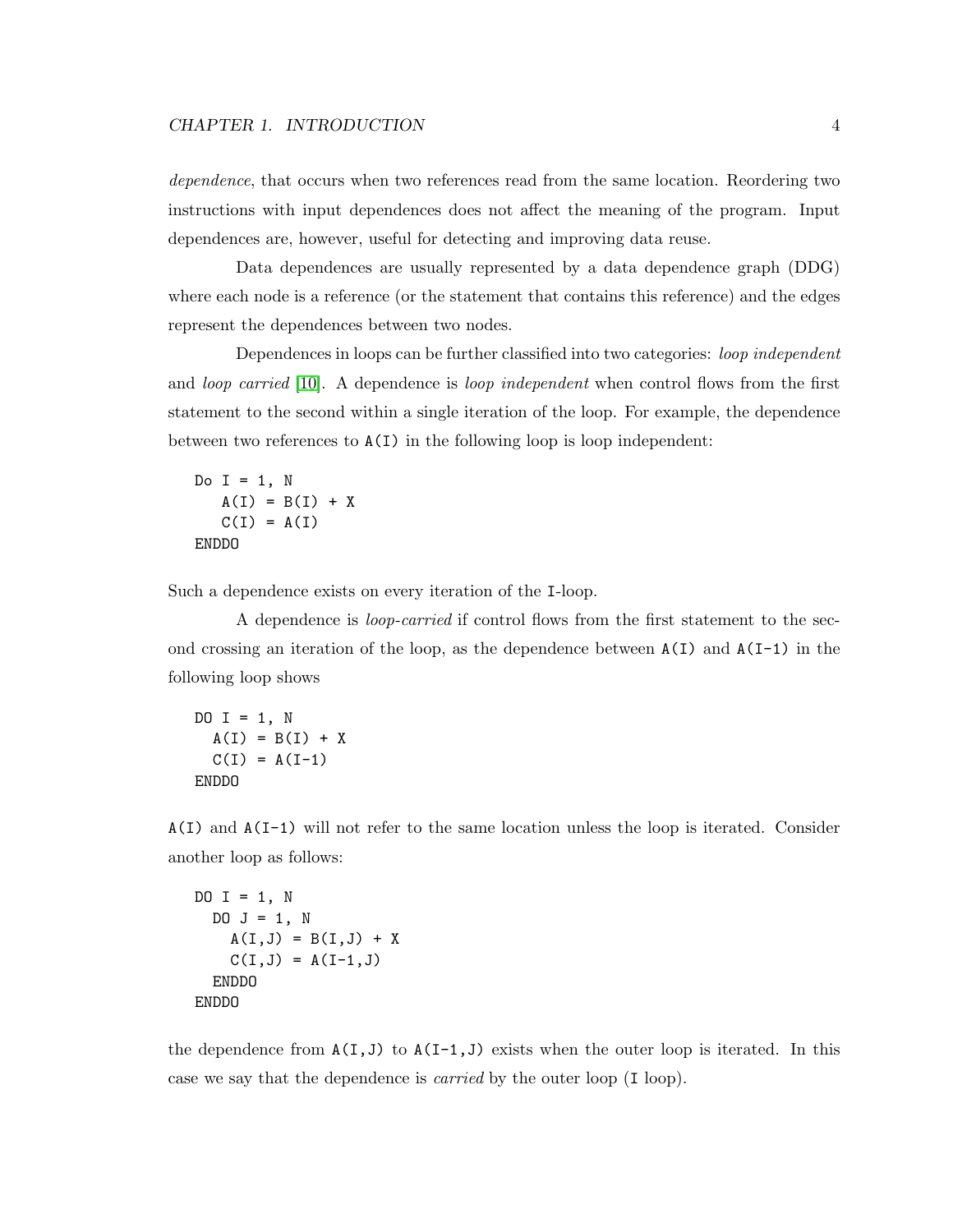#### CHAPTER 1. INTRODUCTION 5

A loop-independent dependence is preserved if the original statement order is preserved. A loop-carried dependence, however, is strongly dependent upon the order in which the loops are iterated, but independent of statement order within the loops.

Dependences in loops can be represented via distance vectors [\[42\]](#page-115-3) or direction vectors [\[65\]](#page-117-1). To define distance and direction vectors, a representation of a specific loop iteration, termed *iteration vector* is first given. An iteration vector  $\vec{i}$  is simply a vector of values for the loop control variables. The set of iteration vectors corresponding to all iterations of the loop nest is called the iteration space. Using iteration vectors, we can define the *distance vector* and *direction vector*. If two iteration vectors  $\vec{i}$  and  $\vec{j}$  represent the execution of two references that are contained in  $n$  common loops, then

- the *distance vector* (or *distance*)  $d(i, j)$  between the references is defined as a vector of length n, such that the  $k^{th}$  component of the distance vector  $d(i, j)_k$  is equal to  $\vec{j_k} - \vec{i_k}.$
- the *direction vector*  $D = (i, j)$  is defined as a vector of length n, such that the  $k^{th}$  component of the direction vector is

$$
D(i,j)_k = \begin{cases} <, \quad \text{if } d(i,j)_k > 0 \\ >, \quad \text{if } d(i,j)_k < 0 \\ <, \quad \text{if } d(i,j)_k = 0. \end{cases}
$$

For instance, the distance vector between  $A(I,J)$  and  $A(I-1,J)$  in the previous example is  $\langle 1, 0 \rangle$ , and the direction vector is  $\langle \langle , = \rangle$ . Goff *et al.* proposed a practical dependence testing scheme for determining distance and direction vectors in [\[30\]](#page-113-0).

The loop associated with the outermost nonzero direction (or distance) vector entry is called the carrier of the dependence. If the value of the distance vector entry for the dependence carrier is constant throughout the execution of the loop, the dependence is called a consistent dependence; otherwise it is called an inconsistent dependence.

Data dependence analysis provides the information on the execution order constraints of operations in loops. To measure the performance of loops, the notion of *balance*, described below, is used.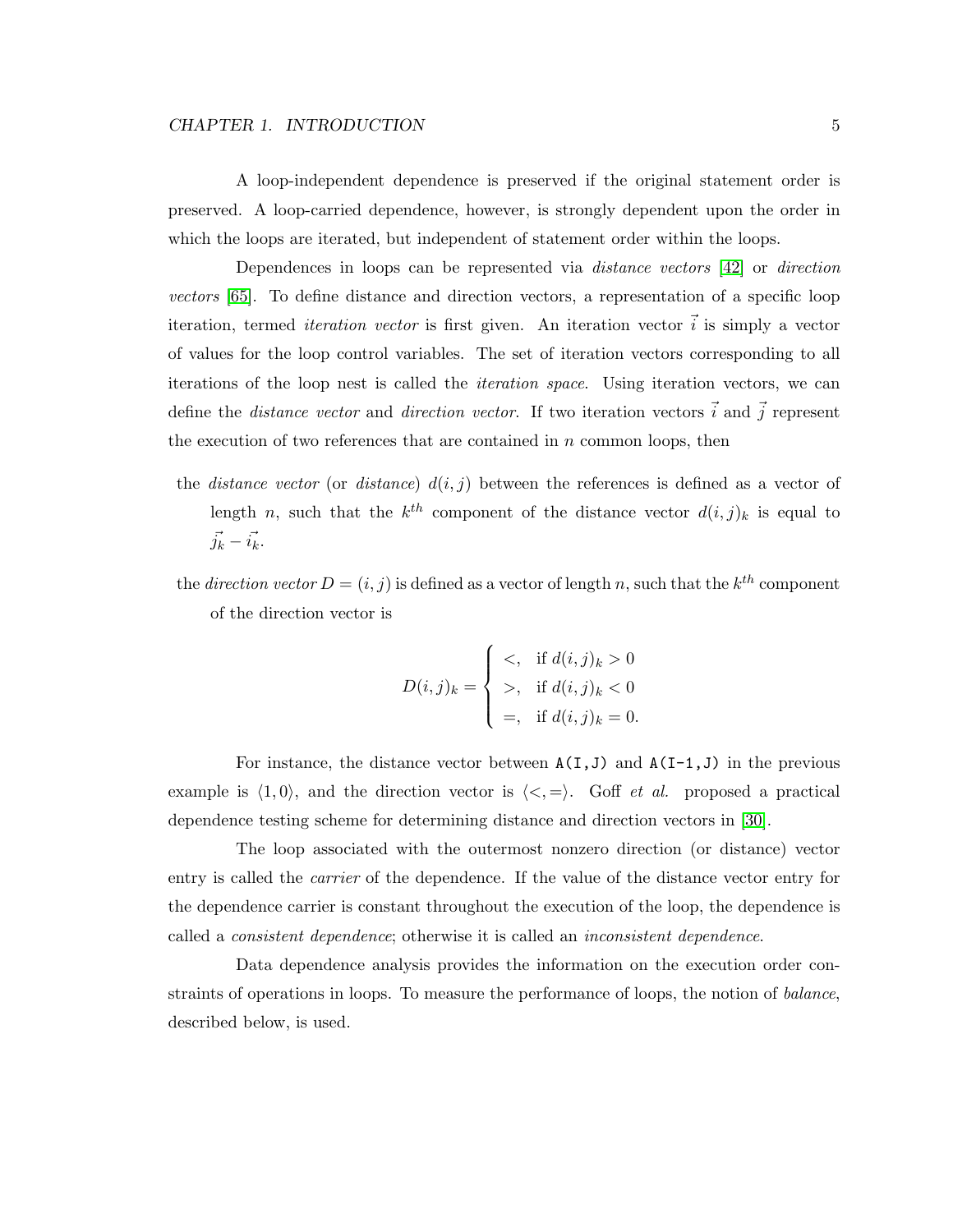#### <span id="page-16-0"></span>1.1.2 Machine Balance and Loop Balance

Callahan et al. first introduced the notion of balance to estimate how efficiently a given loop can be executed on a particular ILP machine [\[14\]](#page-112-1).

A computer is balanced when it can operate in a steady state manner with both memory accesses and floating-point operations being performed at peak speed. Machine balance,  $\beta_M$ , is defined as the rate at which operations can be fetched from memory,  $M_M$ , compared to the rate at which floating-point operations (*flops*) can be performed,  $F_M$ :

$$
\beta_M = \frac{\text{max words/cycle} = M_M}{\text{max flops/cycle}} = F_M
$$

Similarly, balance for a loop  $L$  is defined as

$$
\beta_L = \frac{\text{number of words accessed} = M_L}{\text{number of flops performed} = F_L}.
$$

These two metrics give us a measure of the performance of a loop executed on a particular machine. If  $\beta_L > \beta_M$ , the loop needs data at a higher rate than the memory system can provide and idle computational cycles will exist. Such a loop is called a *memory*bound loop. If  $\beta_L < \beta_M$ , more memory operands can be delivered in a time unit than the floating-point unit can process. In this case the loop is called a *compute-bound* loop. If  $\beta_L = \beta_M$ , the loop is balanced and runs well on that machine.

#### <span id="page-16-1"></span>1.1.3 ILP and Clustered VLIW Architectures

Parallel processing has emerged as a solution to the increasing demand for high speed and low cost in today's computer applications. Parallelism appears in various forms, among them is instruction-level parallelism, a fine-grained parallelism. Unlike the coarsegrained parallel processing which allows large sections of code to be run in parallel on independent processors, ILP utilizes the parallel execution of the lowest level computer operations to increase performance. ILP architectures gain computation speedup at a cost of increased demand on register resources. Some state-of-art embedded system processors use clustering to simplify hardware design and support a high degree of ILP.

This section introduces ILP architectures and discusses advantages and limitations of clustered VLIWs.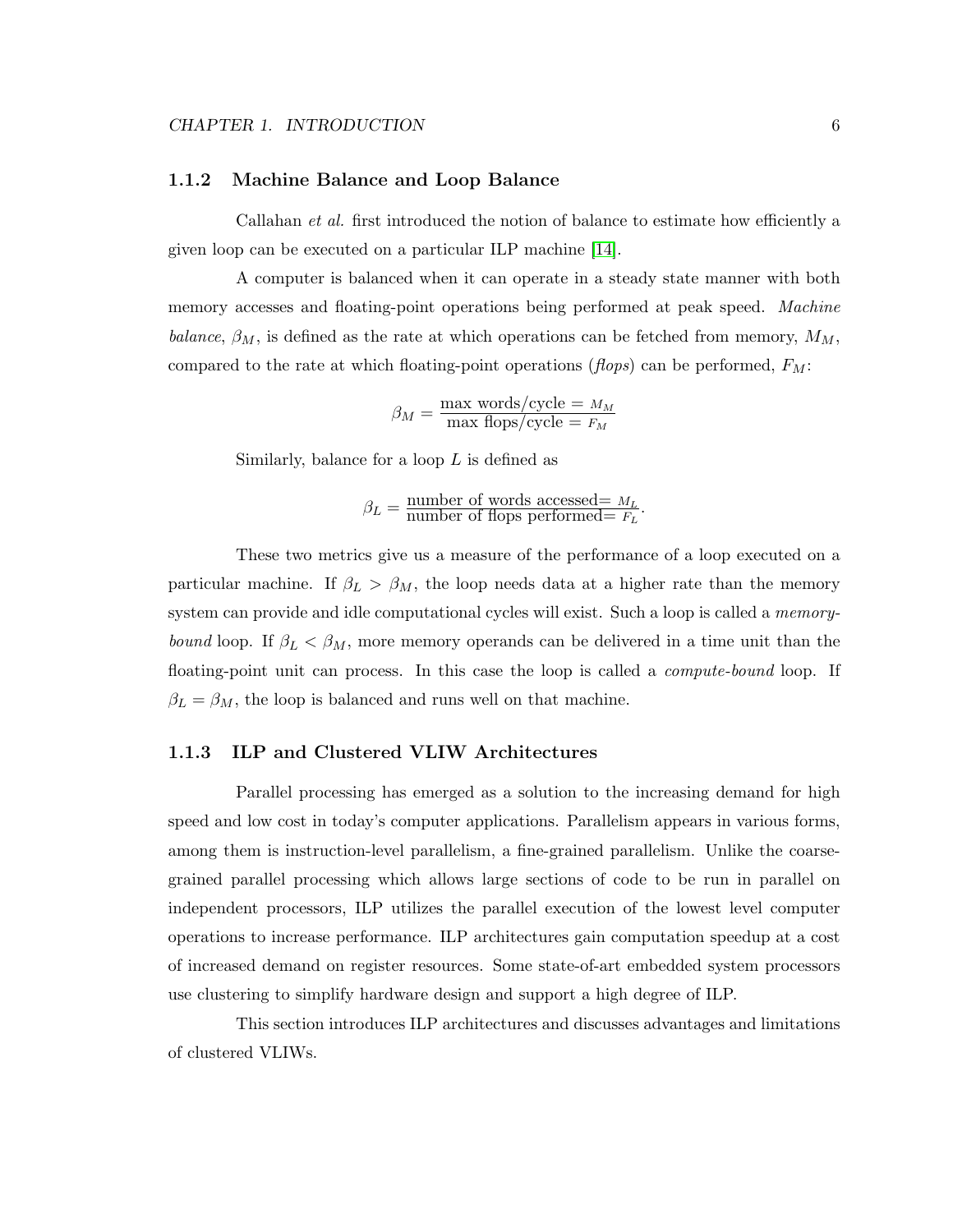#### 1.1.3.1 Introduction to ILP

In ILP architectures, multiple instruction-level operations, like additions, multiplications, loads, etc., are issued to multiple functional units during each machine cycle [\[53\]](#page-116-1). Consider, for example, the user-level code in Figure [1.1](#page-17-0) for which the sequential low-level operations are shown in Figure [1.2:](#page-17-1)

| $e = a * b + b / 2$ |  |
|---------------------|--|
| $f = c - d + b$     |  |
| $g = e + f$         |  |

<span id="page-17-0"></span>Figure 1.1: User Level Code

Suppose each addition or subtraction operation takes one cycle to complete, and each multiplication or division operation takes four cycles. If these operations were executed in sequential order, then a total of 12 cycles would be needed. However, the sequential execution is not necessary if the architecture provides multiple functional units. Operations that do not depend on one another can be executed simultaneously in different functional units. The first, the second, and the fourth operations in this example have no dependences; therefore, their execution can be overlapped. This is also true for the third and the fifth operations. The third operation must follow the first two operations, since it needs the values calculated by the first two operations. Thus by executing some operations in parallel, the total cycles can be reduced by half (see Figure [1.3\)](#page-18-0).

The use of ILP is transparent to the programmers, who do not have to change their algorithms or programs. This has presented challenges to processors and compilers which are expected to be in charge of exploiting ILP available for the target architecture.

| $r1 = a * b$  |
|---------------|
| $r2 = b / 2$  |
| $e = r1 + r2$ |
| $r3 = c - d$  |
| $f = r3 + b$  |
| $g = e + f$   |

<span id="page-17-1"></span>Figure 1.2: Sequential Low-level Code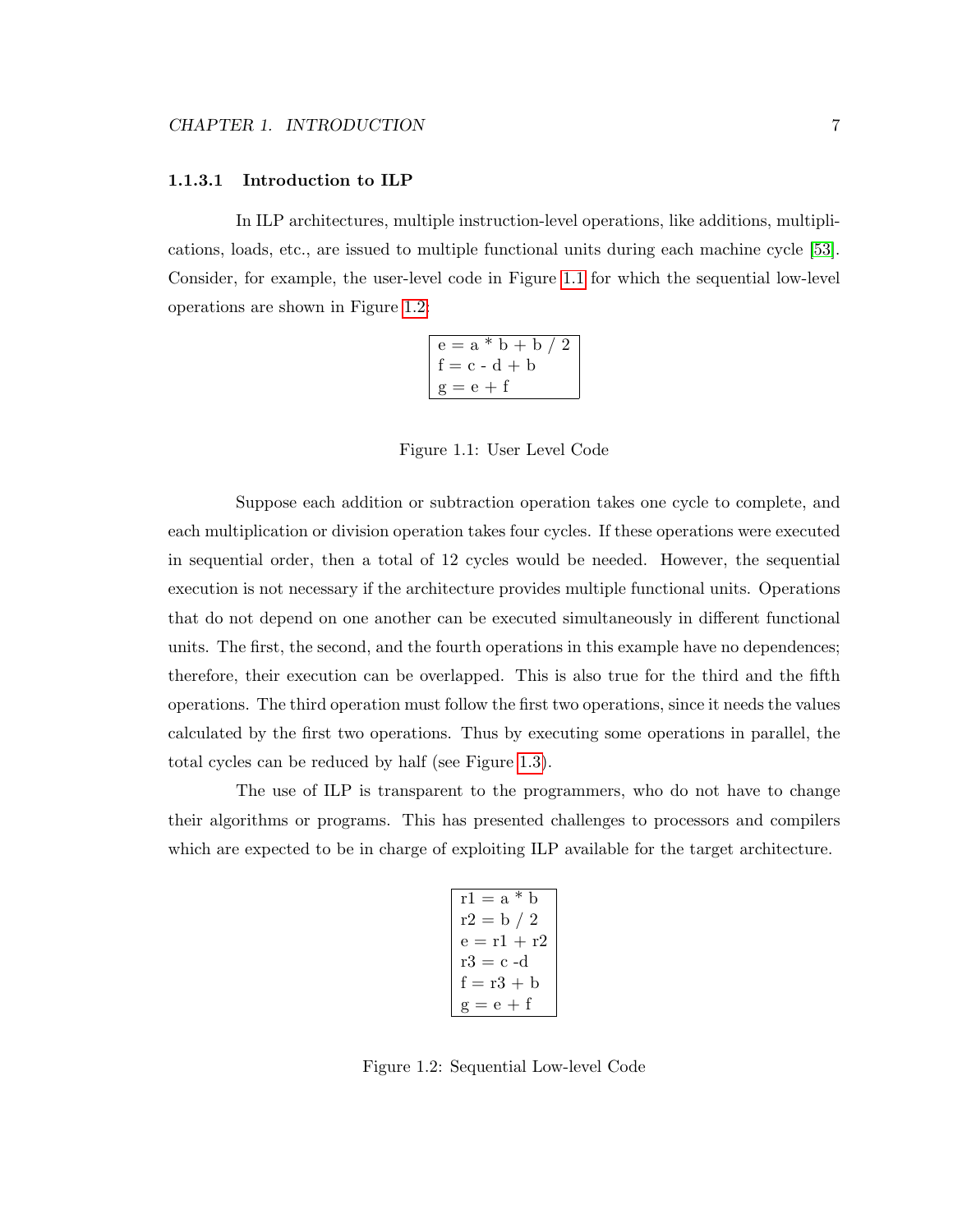| $r1 = a * b$  | $r2 = b / 2$ | $r3 = c - d$ |
|---------------|--------------|--------------|
| nop           | nop          | nop          |
| nop           | nop          | nop          |
| nop           | nop          | nop          |
| $e = r1 + r2$ | $f = r3 + b$ |              |
| $g = e + f$   |              |              |

<span id="page-18-0"></span>Figure 1.3: VLIW Code

#### 1.1.3.2 Superscalar and VLIW

Two types of ILP architectures are superscalar and VLIW, representing two methods of scheduling parallel instructions through hardware and software solutions. Both superscalar and VLIW provide multiple functional units and aim to speed up computation by making efficient use of concurrently working functional units. The differences reside in how the instructions are constructed and how the dependences are detected. In superscalar processors, specialized hardware is used to detect dependences dynamically and determine the issuing order. Parallelism in superscalar processors comes from issuing multiple short, RISC-like instructions in a cycle. On the other hand, VLIW machines rely on compilers to extract parallelism and generate a stream of long word instructions, each consisting of multiple fields that specify the operations for each functional unit. When no operation is found for a functional unit, a nop operation is explicitly inserted. Figure [1.3](#page-18-0) shows the VLIW code of Figure [1.1](#page-17-0) on a VLIW processor with 3 functional units.

The dynamic features of a superscalar processor leads to unpredictable execution time and increased power consumption, making it a poor candidate for DSP applications. The execution time in superscalar processors may vary during different executions of a program based on the accessed data [\[26\]](#page-113-1). For example, the processor may select independent instructions to be executed in parallel one way the first time a program is executed, but issue the parallel instructions in another way the next time the same program is executed. This raises difficulties for programmers, since programmers of real-time applications must predict how long it will take a piece of code to complete. Measuring execution time using the worst-case implementation is a solution; however, it may waste machine resources and hence cause performance degradation. In addition, complicated hardware in superscalar processors further increases constraints of power consumption of DSP applications. As a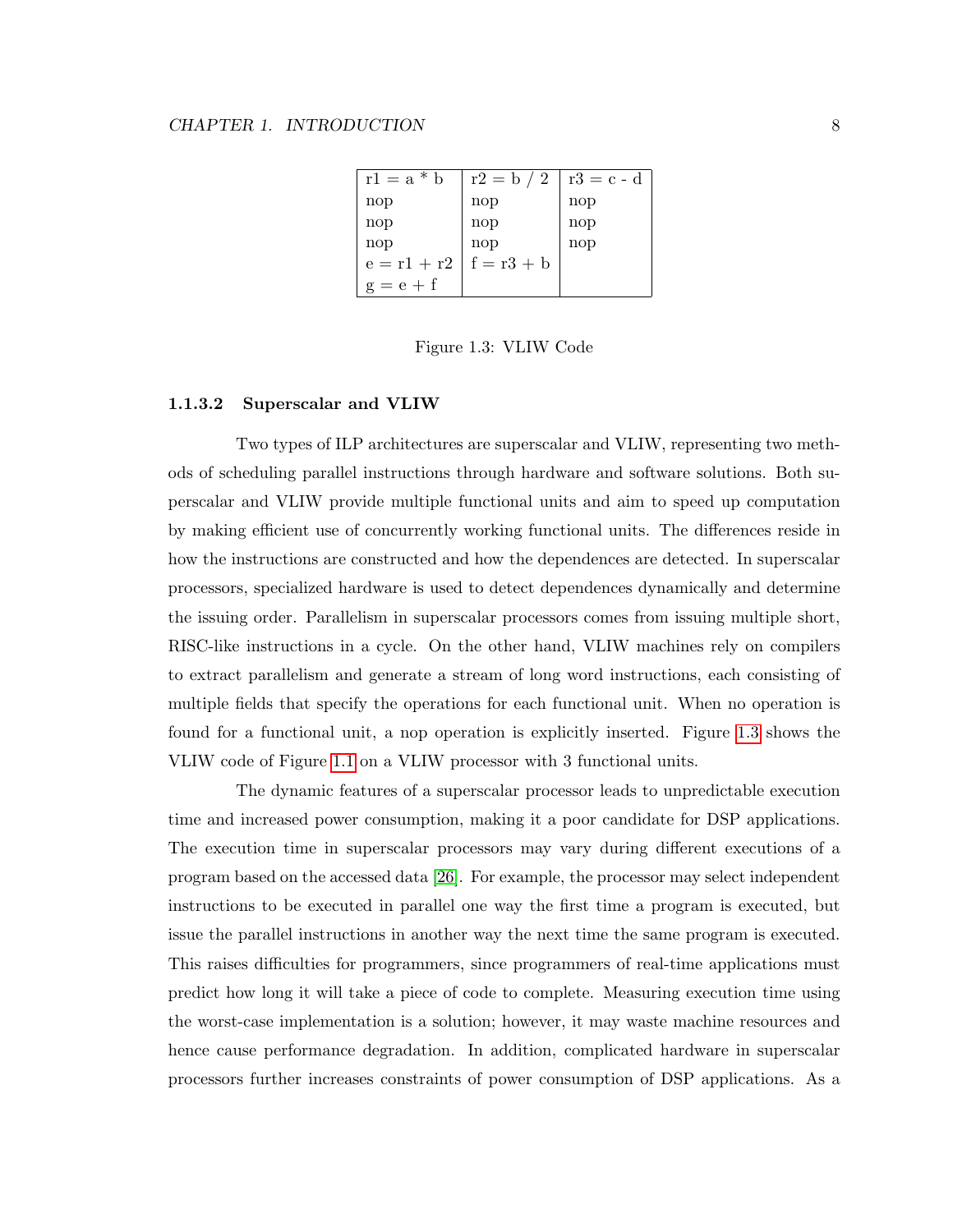result most commercial DSP chips (e.g., TI's TMS320C6000 and Starcore's SC140) have adopted VLIW architectures.

#### 1.1.3.3 Clustered VLIW Architectures

To perform efficiently, superscalar and VLIW architectures depend on activating as many simultaneous functional units as possible. The compiler techniques described in Section [1.1.4](#page-21-0) have been used to extract a high level of ILP from programs run on a VLIW machine. However a high degree of parallelism gives rise to a high demand on machine resources, such as registers, read/write ports, and buses, which in turn may impede performance. Consider an ideal VLIW machine where multiple functional units share the use of a common register file, typically a functional unit must, in a single cycle, be able to read two operands from the register and write the result to the register. To support a high degree of parallelism, multiple functional units have to be satisfied with concurrent accesses to a good number of read/write ports in each cycle. From a technological perspective, it is impractical or inconvenient to build a single register file with an excessive number of ports. Furthermore, Capitanio *et al.*, showed via their experiments that the access time is roughly proportional to the logarithm of the number of output ports [\[15\]](#page-112-2). As a result, the overall performance may be hampered as the number of functional units increases. This means that the number of functional units in an ILP machine is limited due to the constraints on the chip space and access time.

Many state-of-art DSP architectures have utilized clustering as a solution to achieve a high degree of ILP as well as a high clock rate. In clustered VLIW machines, the register file is partitioned into several separate register files with a small number of read/write ports. Each register file is grouped with one or more functional units such that a functional unit has direct access to the local register file. These register file/functional units groups are called clusters. For example, TI's TMS320C64x has two register files, each associated with four functional units, as shown in Figure [1.4](#page-20-0) [\[60\]](#page-116-2). Thus each register file only needs to support 12 ports.

A mechanism must be provided to enable a functional unit to access values residing in other register files. One possible approach is to use an interconnection network that connects each functional unit to each register file. This method provides a fast means to access data in the remote clusters, but is not feasible for a large number of functional units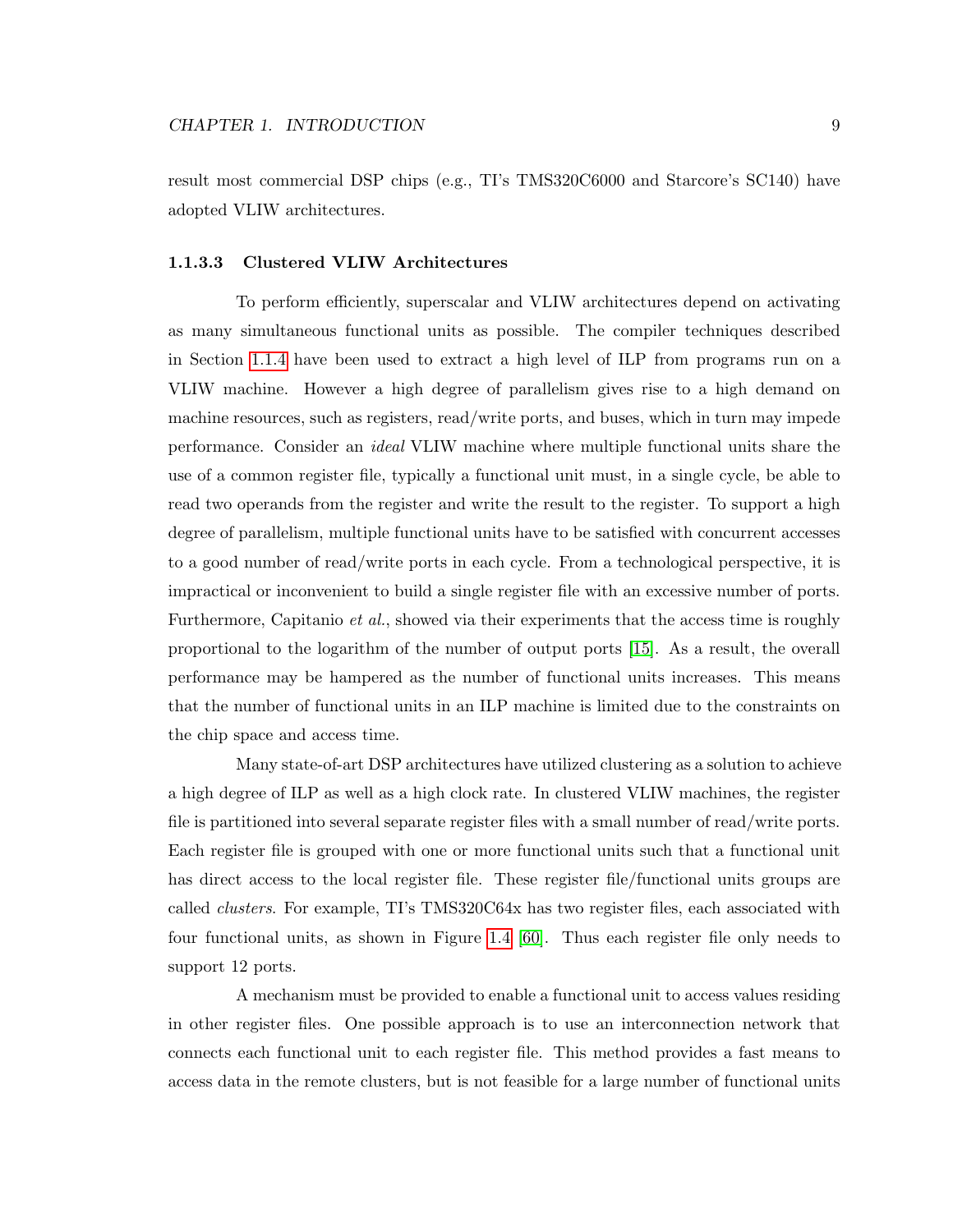

<span id="page-20-0"></span>Figure 1.4: Clustered VLIW DSP: The TMS320C64x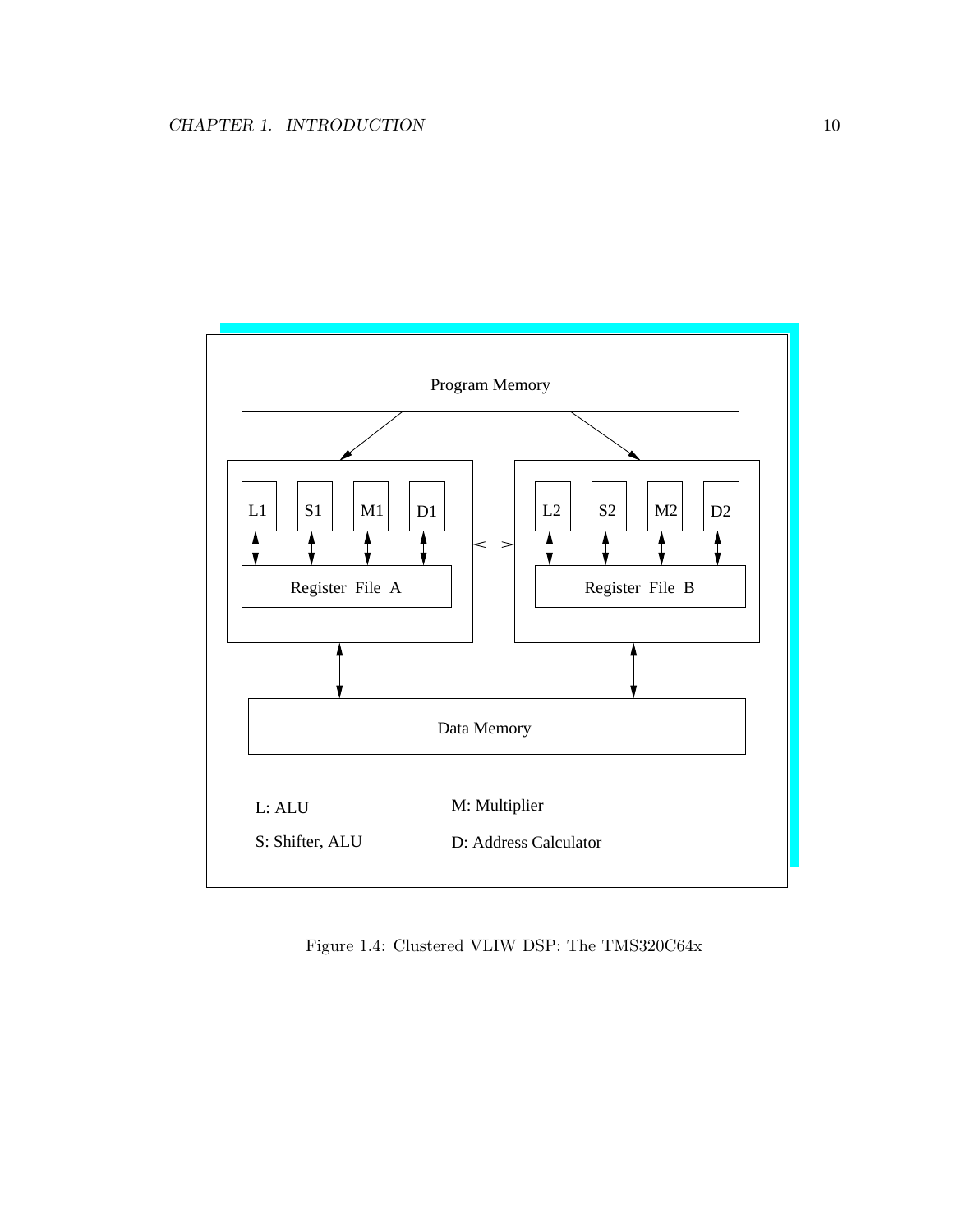when complexity and cost are taken into account. An alternative approach is to transfer data among clusters via explicit value copy operations, moving values through a data bus shared by all functional units. In this case, it is the compiler's job to schedule instructions among clusters and insert value copy operations when needed. These copy operations require extra execution time and hardware resources, and, thus, may degrade performance over the ideal but not realizable VLIW architectures. The goal of a compiler is to minimize the overhead caused by additional copy operations, while maintaining a high degree of ILP. To gain the best performance, the compiler must trade off between two scheduling schemes: the distribution of operations among all available functional units to obtain the maximum parallelism and the use of as fewer clusters as possible in order to minimize intercluster communication overhead.

#### <span id="page-21-0"></span>1.1.4 Compiler Techniques for Clustered VLIWs

Since instruction parallelism in a VLIW machine is completely determined at compilation time, the compiler plays a very important role in performance. Two of the main tasks of a clustered VLIW complier are instruction scheduling and register partitioning. In the instruction scheduling phase, the compiler reorders the execution of machine operations to exploit parallelism (Section [1.1.4.1\)](#page-22-0). Particularly a technique termed software pipelining has been used to enhance parallelism of loops (Section [1.1.4.2\)](#page-23-1). In the register partitioning phase, the values are spread among clusters to achieve both maximum parallelism and minimum intercluster communication (Section [1.1.4.3\)](#page-24-0).

High-level transformations are effective ways to enhance the ability of a compiler to produce high-quality code for clustered machines (Section [1.1.4.4\)](#page-26-2). Some loop transformations, e.g., scalar replacement, loop fusion, and unroll-and-jam, can be applied to improve utilization of hardware resources in a single cluster. Others such as loop unrolling and unroll-and-jam allow a high degree of intercluster parallelism to be achieved.

It is hard for a compiler to generate excellent code due to interaction of these optimizations. Therefore, it is essential to study the effects of each individual technique as well as the tradeoff that must be made when using multiple optimizing techniques in order to maximize the overall benefit.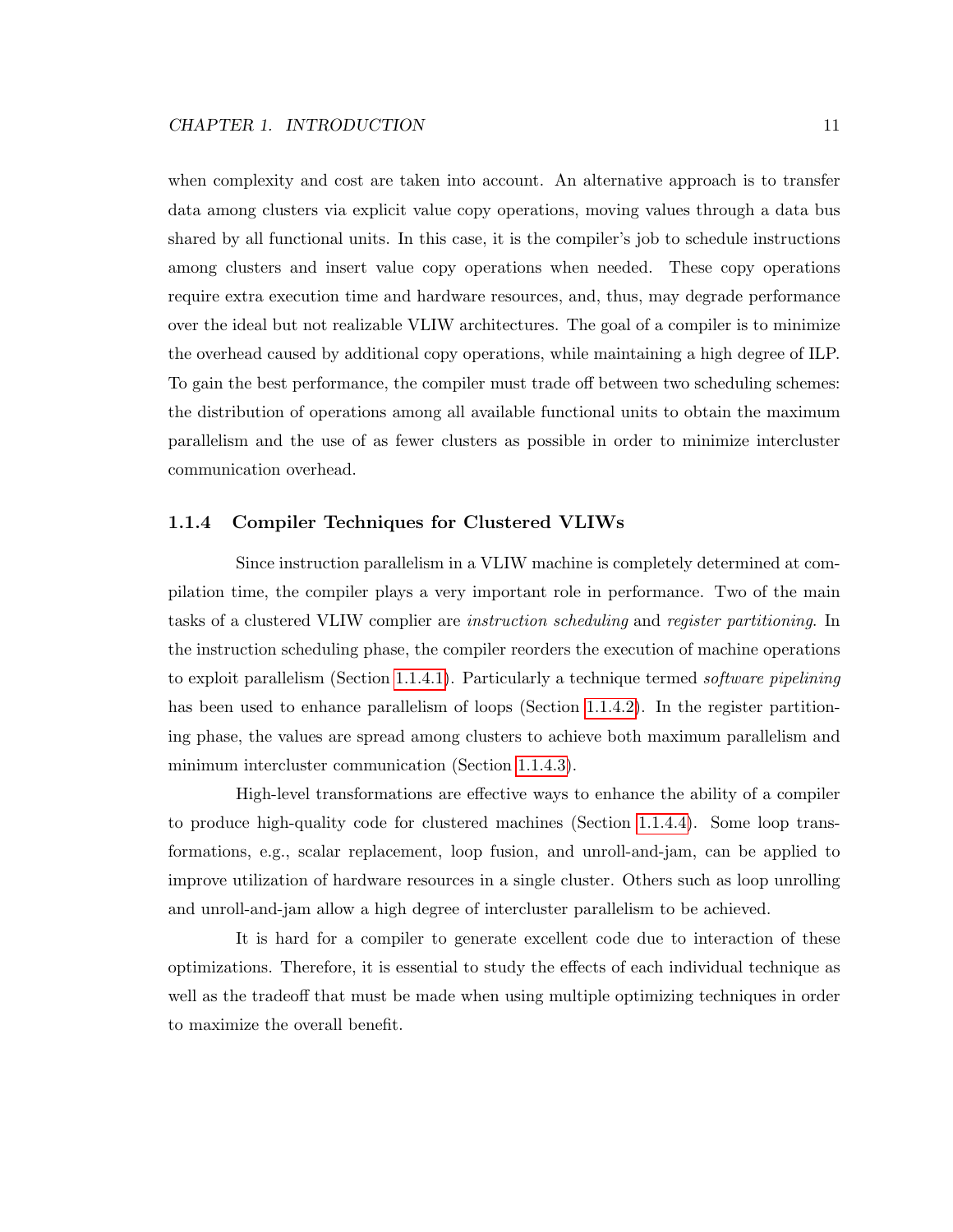#### <span id="page-22-0"></span>1.1.4.1 Instruction Scheduling

The compiler rearranges the ordering of machine operations in order to effectively use an ILP architecture's parallelism. This technique is known as *instruction scheduling*. Building an optimal scheduling of instructions has been proven to be a NP-complete problem [\[23\]](#page-113-2) and several scheduling methods have been developed to generate suboptimal code.

List scheduling is the most popular scheduling technique to increase parallelism within a single basic block<sup>[1](#page-22-1)</sup> [\[28\]](#page-113-3). List scheduling iteratively selects an operation from a list of ready-to-execute operations and schedules it if there exists no resource conflicts. An operation is ready-to-execute if it is dependence free (when all source operands have valid values). One or more heuristics can be used to determine the priorities for each operation and to break ties when several operations have the same priority.

However, basic block scheduling, or local scheduling, cannot extract sufficient parallelism to feed ILP processors with a large number of functional units. It has been shown that the average number of parallel operations that are restricted by true dependences in a basic block ranges from one to three, indicating the potential speedup of an ILP processor over a conventional processor is two  $[42, 44, 36, 62]$  $[42, 44, 36, 62]$  $[42, 44, 36, 62]$  $[42, 44, 36, 62]$ . There are two means by which we can achieve a higher degree of ILP: software pipelining and global scheduling. Software pipelining exploits parallelism in loops, while global scheduling extracts as many independent operations as possible from code in multiple basic blocks. Trace scheduling [\[27\]](#page-113-4) and dominator-path scheduling [\[58\]](#page-116-3) are two global scheduling techniques. Trace scheduling iteratively selects the most frequently executed path from the unscheduled code of a program (such a path is called a trace), and schedules it as though it were a single block. Dominatorpath scheduling performs scheduling on a group of basic blocks based upon the dominator <sup>[2](#page-22-2)</sup> relation. Unlike most global scheduling methods, dominator-path scheduling does not require copies of operations to preserve the program semantics. Other global scheduling techniques are described in [\[3\]](#page-111-2), [\[11\]](#page-112-3), and [\[31\]](#page-114-2). Local scheduling is simple to apply, while global scheduling is more effective at using available parallelism in that it schedules instructions beyond the block boundaries.

<span id="page-22-1"></span><sup>&</sup>lt;sup>1</sup>A basic block is a single entrance, a single exit sequence of operations that can have a branch only at the bottom.

<span id="page-22-2"></span><sup>&</sup>lt;sup>2</sup>A block  $B_1$  dominates block  $B_2$  if and only if every path from the program entry to  $B_2$  contains  $B_1$ .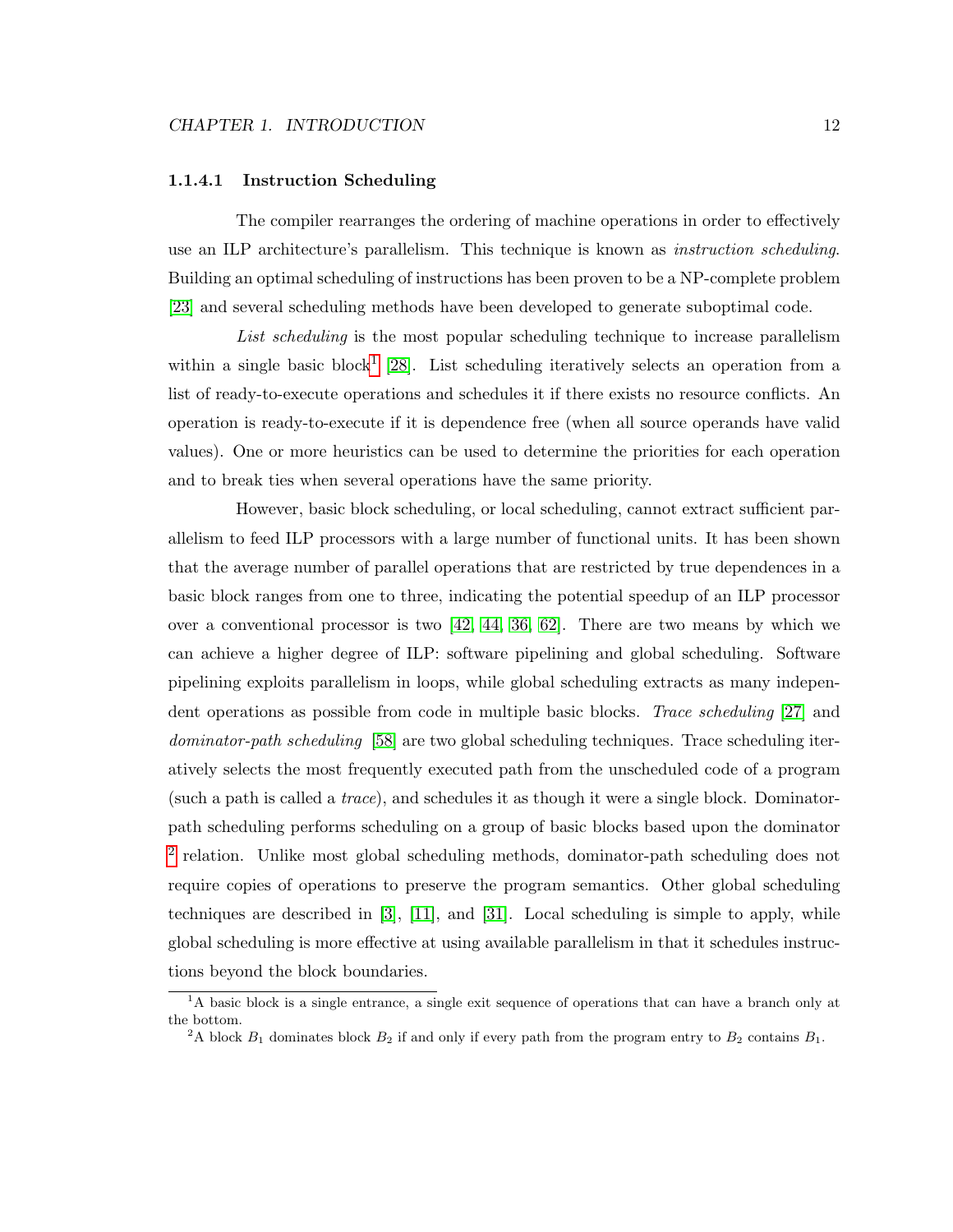#### <span id="page-23-1"></span>1.1.4.2 Software Pipelining

Software Pipelining is a loop transformation technique to achieve instruction-level parallelism [\[5,](#page-111-3) [45,](#page-115-5) [52\]](#page-116-4). Software pipelining gets its name from its similarity with hardware pipelining, where the execution of different instructions is overlapped. In software pipelining the execution of different loop iterations can be overlapped.

A simple example to illustrate software pipelining is shown in Figure [1.5.](#page-23-0) Suppose the code is run on a VLIW machine with two functional units, and each operation takes one cycle to complete. In this figure, we use the convention that  $X^m$  is the version of statement X on the  $m<sup>th</sup>$  iteration. The simple local scheduling can not schedule two additions in the same cycle due to the true dependence between them. Thus, up to  $200 (2 \times 100 = 200)$  cycles are necessary to complete the loop. However parallelism can be exploited when we find that  $A<sup>2</sup>$  can actually follow the execution of  $A<sup>1</sup>$  immediately and be run at the same cycle with  $B<sup>1</sup>$  (as shown in the second row in Figure [1.5\(](#page-23-0)b)). This pattern can be repeated such that two operations (from two successive iterations) are started each cycle. The instructions of a repeating pattern are called the kernel of the software pipelined loop. The pipelined code shown in Figure [1.5](#page-23-0) (c) needs 101  $(1 + 1 \times 99 + 1 = 101)$  cycles to complete, achieving the approximate speedup of 2.

| DO I = 1, 100<br>A: $A(I+1) = A(I) + 2$<br>$B: B(I) = A(I+1) + B(I)$ | $\mathsf{A}^1$<br>$A^2$ $B^1$<br>$A^3$ $B^2$ |
|----------------------------------------------------------------------|----------------------------------------------|
| <b>ENDDO</b>                                                         | .<br>$A^{100}$ $B^{99}$<br>$R^{100}$         |
| (a) Original Loop Code                                               | (b) Schedule                                 |
| $A(2) = A(1)+2$                                                      |                                              |
| DO I = 1, 99                                                         |                                              |
| $A(I+2) = A(I+1) + 2    B(I) = A(I+1) + B(I)$<br><b>ENDDO</b>        |                                              |
| $B(100) = A(101) + B(100)$                                           |                                              |
| (c) Software Pipelined Code                                          |                                              |

<span id="page-23-0"></span>Figure 1.5: Software Pipelining Example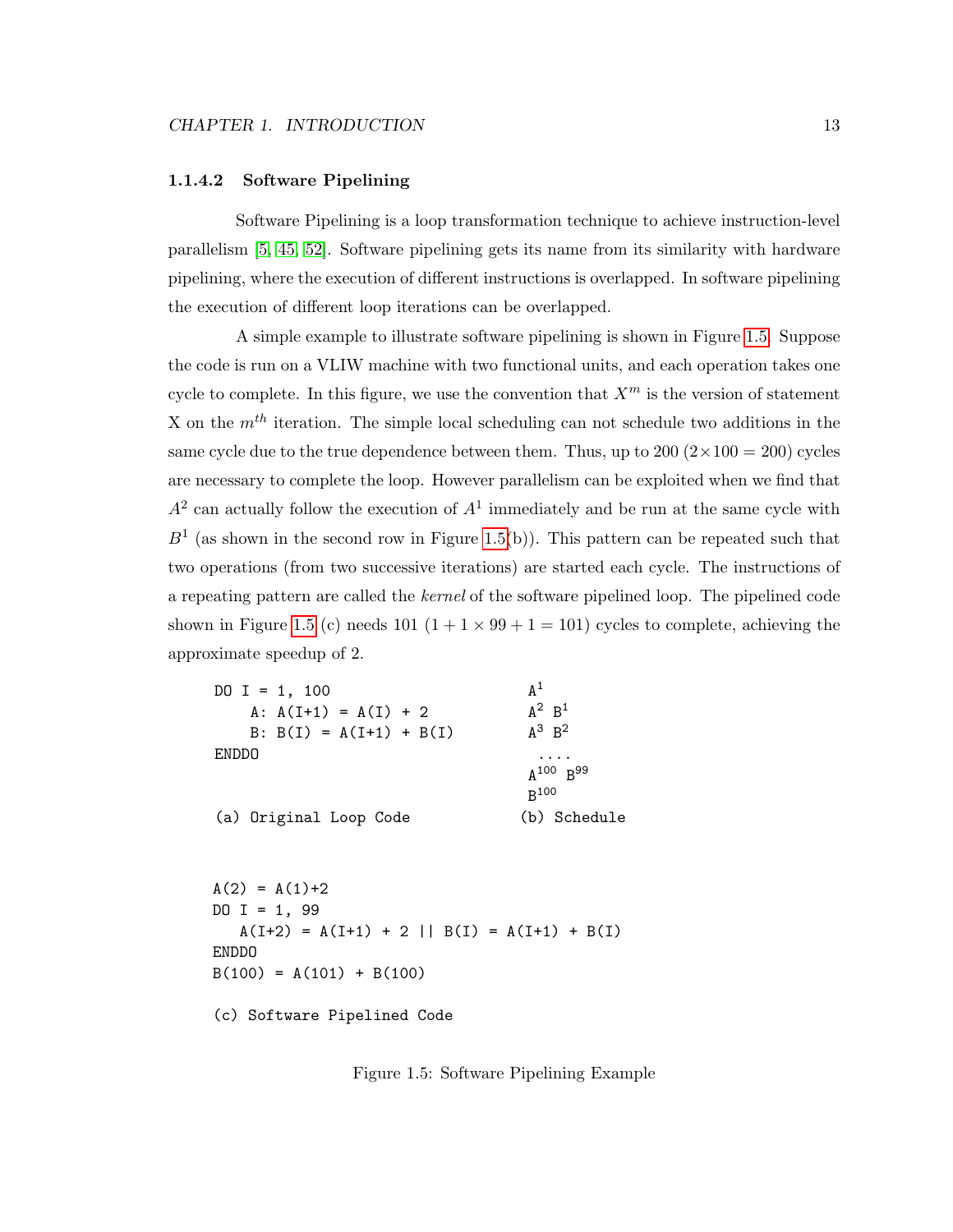The delay between the initiation of iterations of the pipelined loop is termed the *initiation interval*, or  $II$  [\[5\]](#page-111-3). For instance, the II of the pipelined loop in Figure [1.5](#page-23-0) is one. The goal of software pipelining is to minimize II.

This work uses a software pipelining approach called modulo scheduling [\[52\]](#page-116-4). Modulo scheduling selects a schedule for one iteration of a loop such that, when that schedule is repeated, no resource or dependence constraints are violated. To do this, modulo scheduling starts by predicting the minimal number of instructions required between initiating execution of successive loop iterations, called the *minimum initiation interval* or *MinII*. When determining the MinII, modulo scheduling considers two factors, the constraints from the machine resources, termed the *resource initiation interval* or  $ResII$ , and the limitations from the dependences between operations, termed the *recurrence initiation interval* or *RecII*. ResII is the maximum number of instructions in a loop requiring a specific functional unit resource, and RecII is the length of the longest recurrence in the data dependence graph of a loop. The maximum of RecII and ResII imposes a lower bound on MinII. Once MinII is determined, instruction scheduling attempts to find a schedule in MinII instructions. If no such schedule can be found, then the II is incremented and software pipelining is tried again. Otherwise, code to set up the software pipeline (prelude) and drain the pipeline (postlude) are added.

#### <span id="page-24-0"></span>1.1.4.3 Register Partitioning

A compiler in a clustered VLIW machine has to achieve both a maximum level of parallelism by using aggressive instruction scheduling and a minimum amount of intercluster communication by wisely distributing the data among partitioned register files. The technique used in this work to partition registers for a clustered VLIW machine is called register component graph partitioning [\[35\]](#page-114-3). This method builds a register component graph (RCG) from an "ideal" instruction schedule, a schedule for an equivalent VLIW machine with a single multi-ported register file. In the RCG, each node represents a register operand (symbolic registers) and edges are added between the destination registers and the source registers for each (atomic) operation. The graph is partitioned using a greedy heuristic based upon the weights associated with the nodes and edges. The nodes that are connected by an edge with a positive weight should be placed into the same register file; otherwise, they should go in separate clusters. The edge and node weights are based upon schedul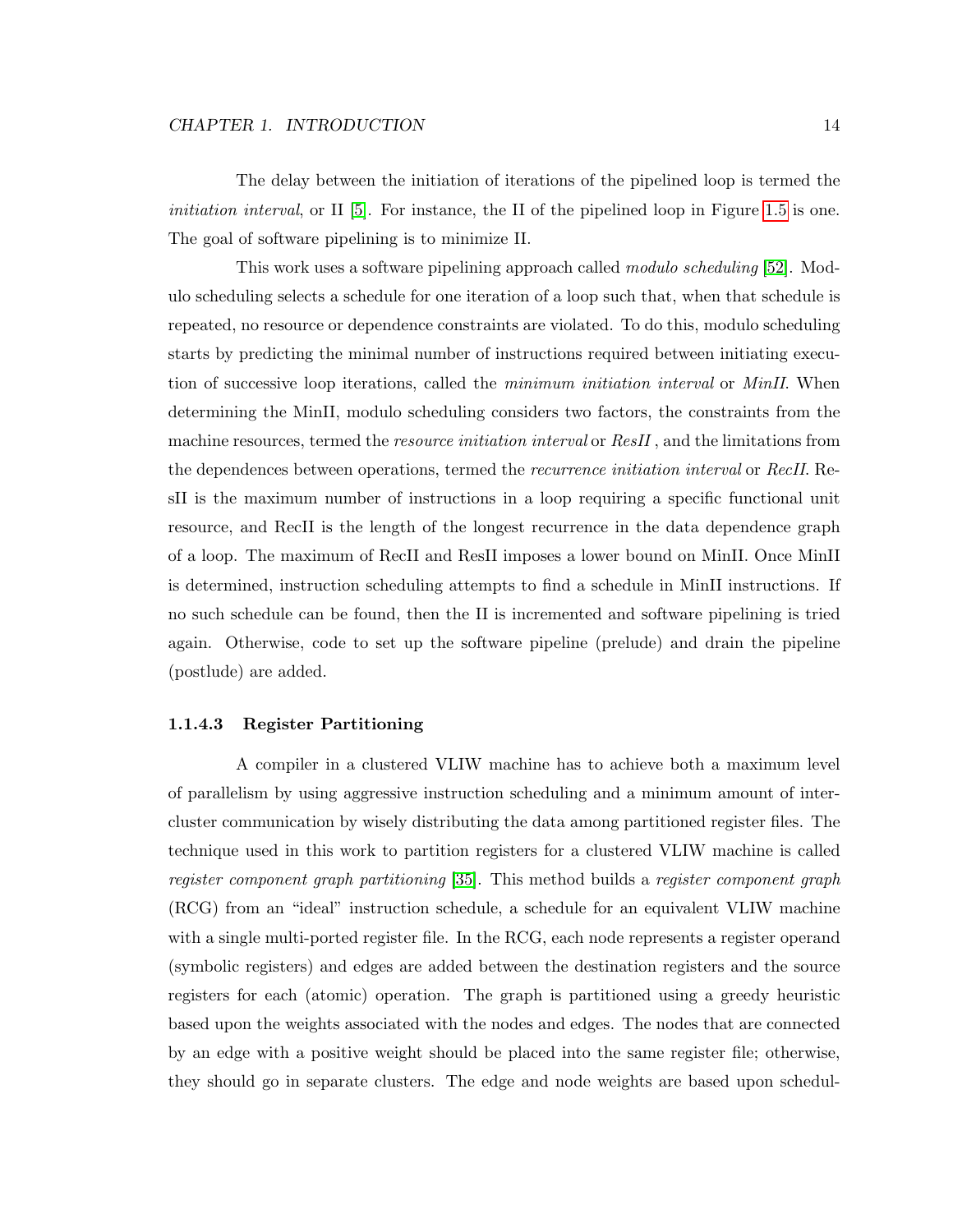ing freedom, parallelism and copy costs. After partitioning the RCG, the instructions are re-scheduled based upon the register locations and copies are inserted when necessary.

To demonstrate the register component graph method of partitioning, consider the following example:

```
DO I = 1, 2*N, 2S1 = 0S2 = 0DO J = 1, NB = X(J)K = I + JS1 = S1 + A(K) * BS2 = S2 + A(K+1) * BENDDO
 C(I) = S1C(I+1) = S2ENDDO
```
We software pipeline the inner loop, assuming a single cycle latency for addition, and a two-cycle pipeline for multiplication. In addition, it is assumed that all memory accesses are cache hits and also use a two-cycle pipeline. An ideal schedule for this inner loop in a 2-wide VLIW machine is shown in Figure [1.6](#page-25-0) ( The symbols represent registers). The corresponding register component graph appears in Figure [1.7.](#page-26-0) The loop kernel requires 4 cycles to complete.[3](#page-25-1)

| mult t1, a1, b   add k, i, j      |                                    |
|-----------------------------------|------------------------------------|
|                                   | mult t2, a2, b   load a1, $A(k++)$ |
| add s1, t1, s1   load b, $X(i++)$ |                                    |
| add s2, t2, s2   load a2, $A(k)$  |                                    |

<span id="page-25-0"></span>Figure 1.6: Ideal Schedule

One potential partitioning of the graph in Figure [1.7](#page-26-0) (given the appropriate edge and node weights) is the following:

$$
P_1 = \{t1, a1, s1, b, i1, j1\}, P_2 = \{t2, a2, s2, k, i2, j2\}
$$

<span id="page-25-1"></span><sup>3</sup>We assume the availability of a load command that allows for either pre-increment or post-increment of the address operand.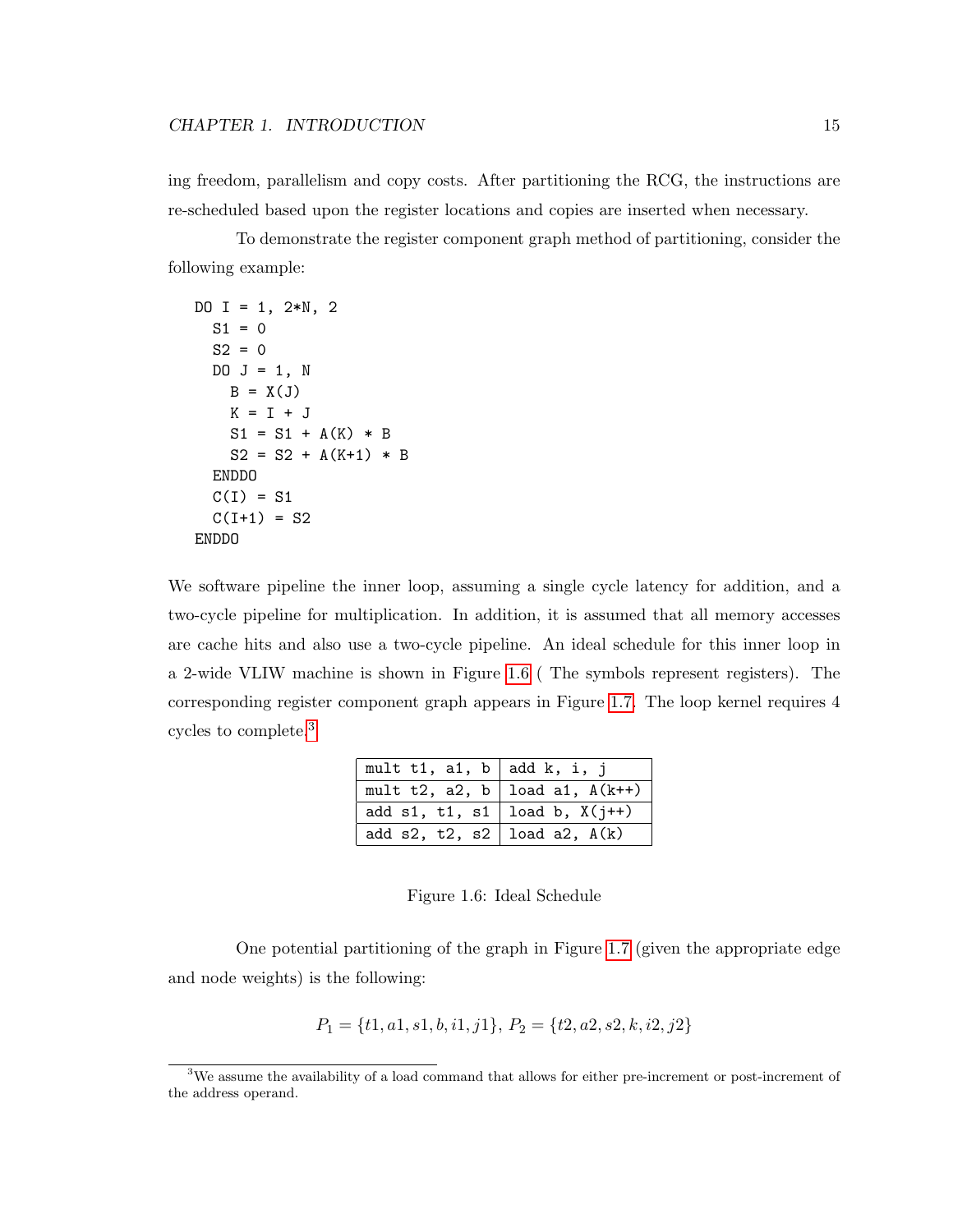

<span id="page-26-0"></span>Figure 1.7: Register Component Graph

| mult t1, a1, b   add k, i, j    |                      |
|---------------------------------|----------------------|
| load b, $X(j++)$ add s2, t2, s2 |                      |
| copy k1, k                      | load $a2$ , $A(++k)$ |
| load a1, $A(k1)$ copy b2, b     |                      |
| add s1, t1, s1                  | mult $t2$ , a2, b2   |

<span id="page-26-1"></span>Figure 1.8: Partitioned Schedule

In the above partition we assume that i and j (read-only variables) are cloned to have one copy in each of the clusters [\[43\]](#page-115-6). This assumption allows us to produce the partitioned code of Figure [1.8,](#page-26-1) which requires 5 cycles for the loop kernel, a degradation of 20% over the ideal schedule of Figure [1.6.](#page-25-0) The additional instructions are necessary to copy the value of k from cluster 2 to cluster 1, where it is known as k1, and to copy the value of b from cluster 1 to cluster 2, where it is known as b2.

#### <span id="page-26-2"></span>1.1.4.4 Loop Transformations

Scalar Replacement Scalar replacement [\[14\]](#page-112-1) transforms array references into sequences of temporary scalar variables to achieve array element reuse. Frequently accessed array references, after replaced with scalars, are likely to be assigned into registers; hence fewer memory accesses are needed.

For example, in the loop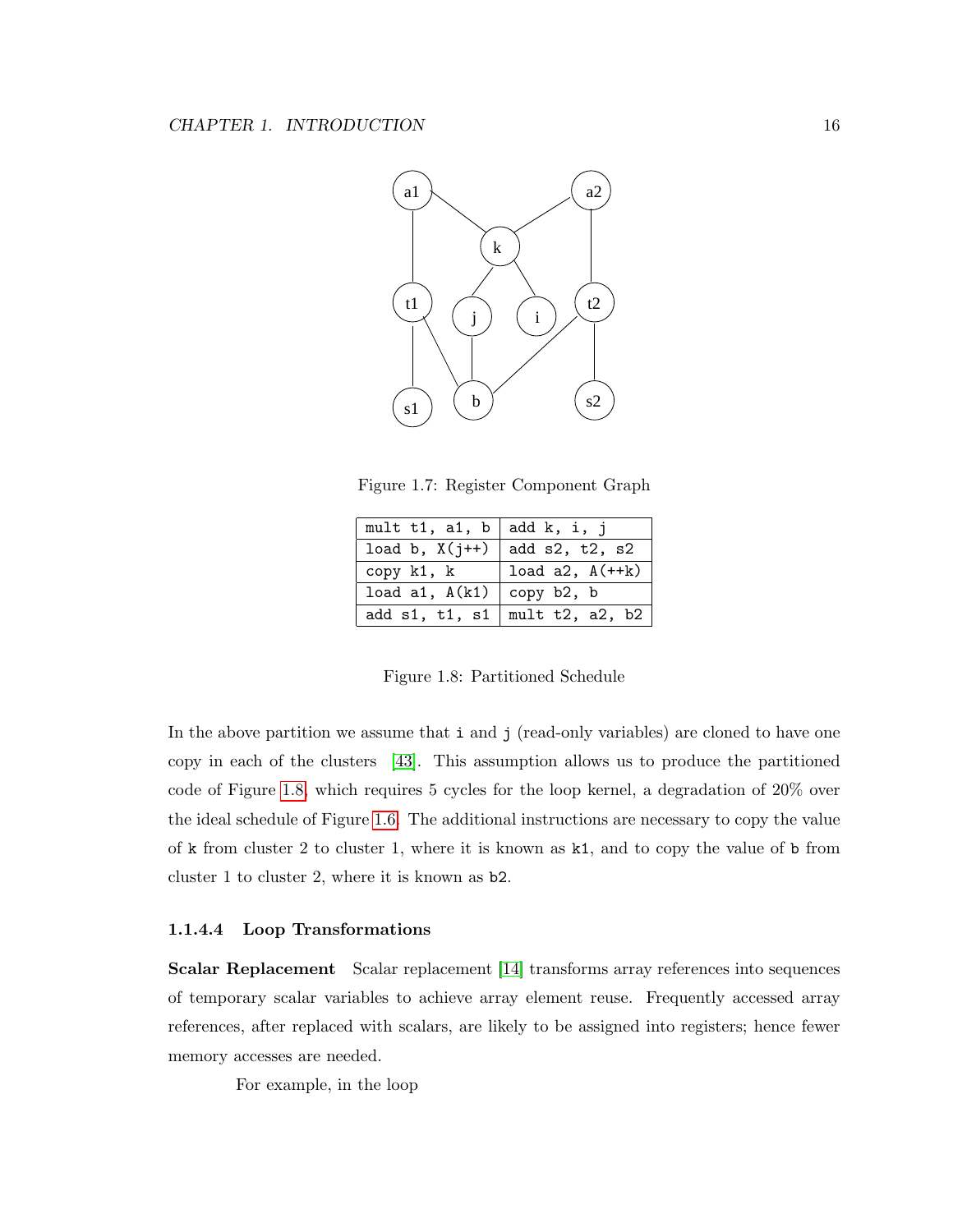```
DO I = 1, N
 A(I) = 0;DO J = 1, N
   A(I) = A(I) + B(J) * C(I, J)ENDDO
ENDDO
```
the reference to A(I) can be moved out of the inner loop and replaced with a scalar temporary as follows:

```
DO I = 1, N
  T = 0;
  DO J = 1, N
    T = T + B(J) * C(I, J)ENDDO
  A(I) = TENDDO
```
One memory load and one memory store are removed from the innermost loop via scalar replacement. On most architectures the second loop would run faster.

Loop Fusion Loop fusion, or loop jamming [\[6\]](#page-111-4), combines loop bodies of multiple countable loops that have the same loop limits into a single loop. Fusion can reduce loop overhead and expose more instructions for local optimization. More importantly, loop fusion improves data reuse by bringing references to the same memory location closer together. Consider the loops

```
DO I = 1, N
 A(I) = B(I) + C(I)ENDDO
DO I = 1, N
 X(I) = B(I) + A(I)ENDDO
```
Fusing these loops would result in

```
DO I = 1, N
  A(I) = B(I) + C(I)X(I) = B(I) + A(I)ENDDO
```
The fused loop can capture temporal reuse for the array A and B. Chapter [4](#page-66-0) will investigate the impact of loop fusion on clustered VLIW machines.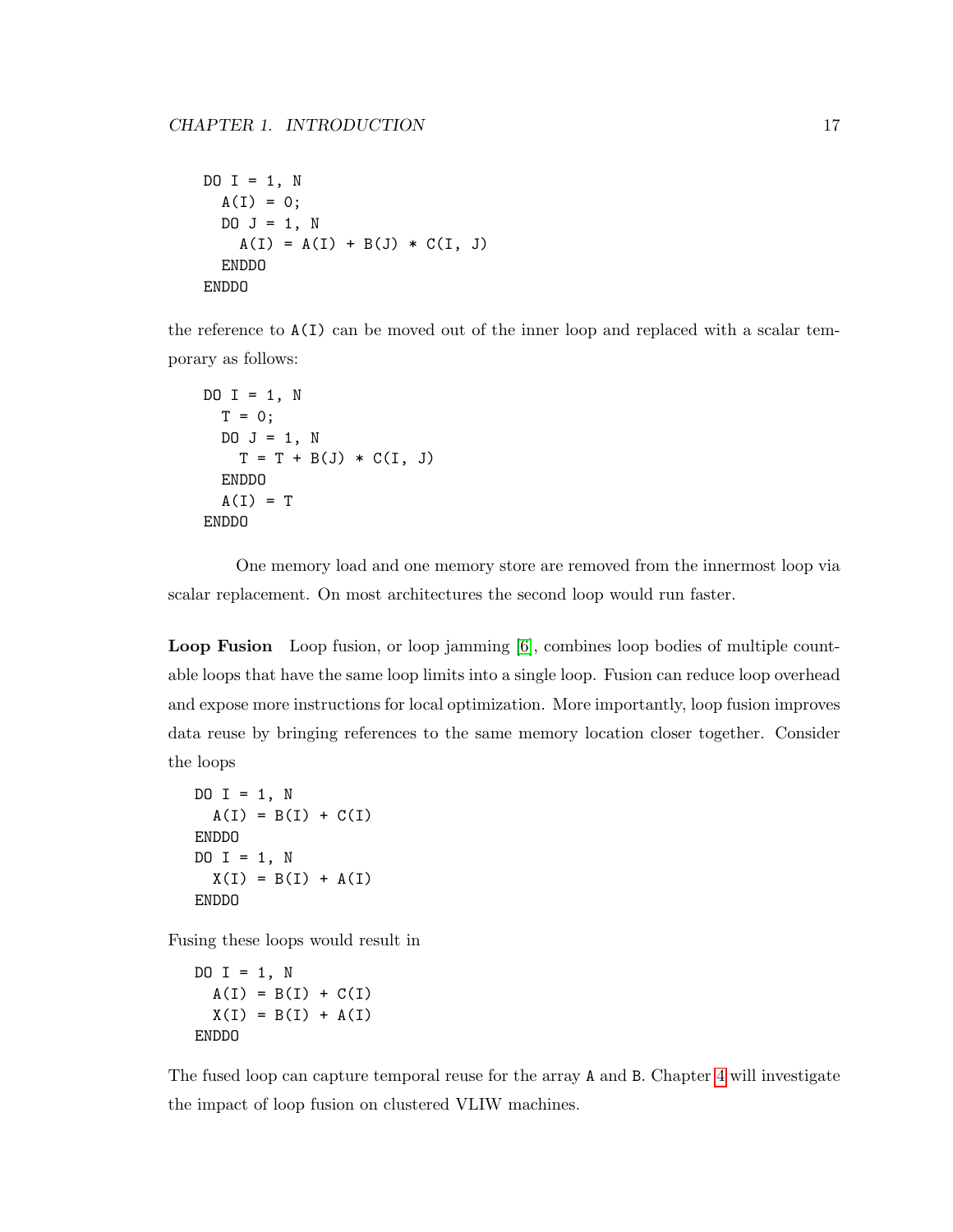Loop Unrolling and Unroll-and-jam Loop unrolling [\[6\]](#page-111-4) is a transformation that unrolls the innermost loop to generate several copies of the loop body. Originally loop unrolling was used to reduce inter-iteration overhead (such as testing for loop end and branching back conditionally) and to enlarge loop body size to obtain a better schedule. For clustered VLIW architectures loop unrolling can be employed to improve intercluster parallelism [\[54,](#page-116-5) [55\]](#page-116-6).

Unroll-and-jam, or outer-loop unrolling [\[6\]](#page-111-4), unrolls the outer loop and then fuses the copies of the inner loops. Unroll-and-jam introduces more computations into an innermost loop body without a proportional increase in memory references; therefore, it is used to balance the computation and memory-access requirements of a loop with the corresponding resources provided by a specific machine. For example, applying unroll-and-jam to the loop

```
DO I = 1, 2*NDO J = 1, N
    A(I,J) = A(I,J) + B(J) * C(J)ENDDO
ENDDO
```
will produce

```
DO I = 1, 2*N, 2
  DO J = 1, N
    A(I,J) = A(I,J) + B(J) * C(J)A(I+1, J) = A(I+1, J) + B(J) * C(J)ENDDO
ENDDO
```
The original loop has three loads, one store, and two computations, giving a loop balance of 2. After unroll-and-jam, the loop has six memory accesses and four computations, reducing the loop balance to 1.5. This is because the data reuse involving  $B(J)$  and  $C(J)$ , which existed at the outer loop level, is moved to the innermost loop after unroll-and-jam. Chapter [3](#page-45-0) will discuss how to apply loop unrolling and unroll-and-jam for clustered VLIW machines.

Loop Alignment Loop alignment [\[7\]](#page-111-5) can convert the loop carried dependences into loop independent dependences, so that the loop computes and uses values on the same iteration. This converts loop-carried dependences into the loop-independent dependences. Alignment is used to improve the parallelism and reduce the register pressure. For example, the following loop has a loop carried dependence involving  $A(I)$ :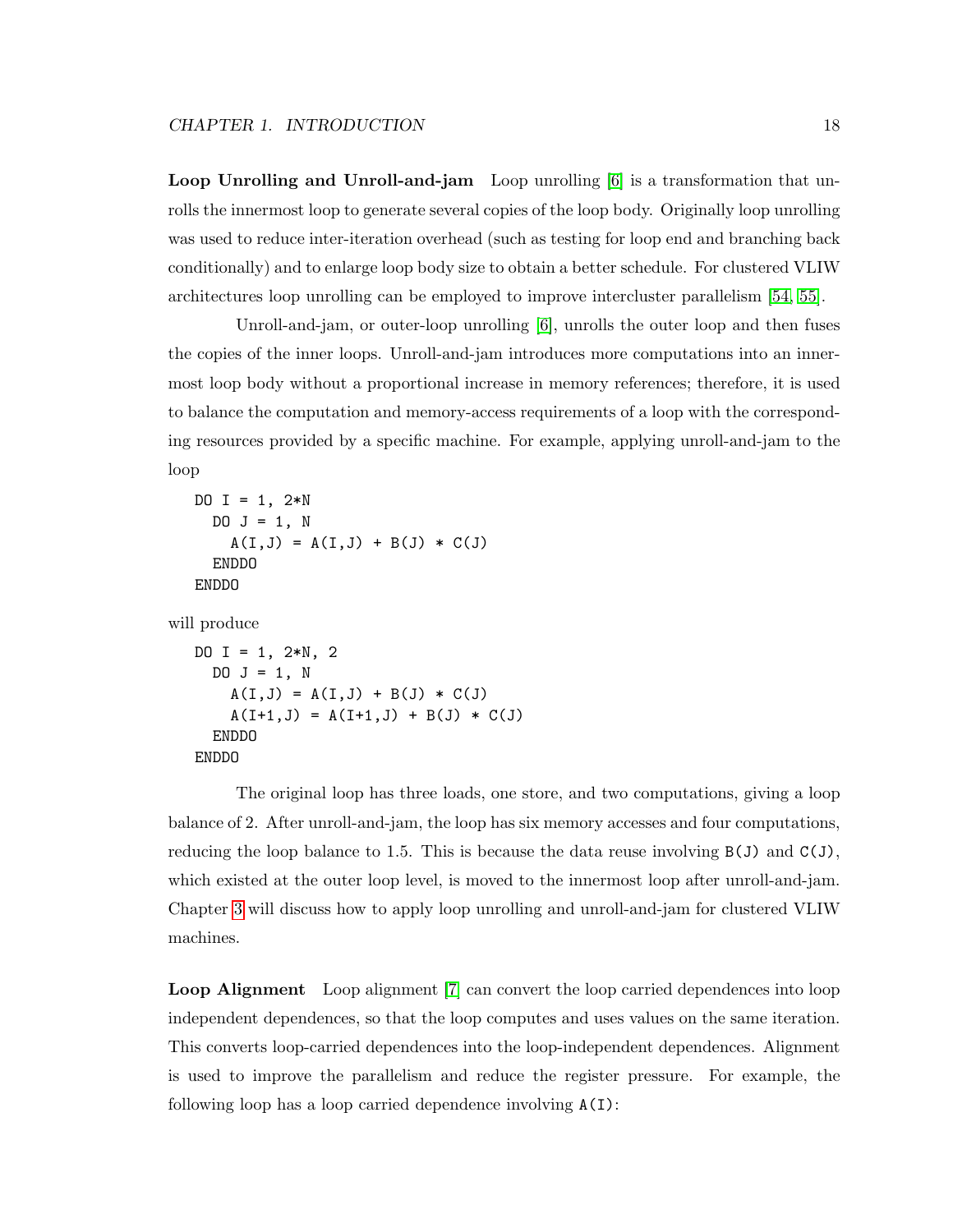DO  $I = 1$ , N  $A(I) = B(I) + C(I)$  $X(I) = A(I-1) * Q$ ENDDO

Aligning  $A(I)$  and  $A(I-1)$  would result in a loop as follows:

 $X(1) = A(0) * Q$  $DO I = 1, N-1$  $A(I) = B(I) + C(I)$  $X(I+1) = A(I) * Q$ ENDDO  $A(N) = B(N) + C(N)$ 

where the definition and use of  $A(I)$  are on the same iteration. The aligned loop carries no dependences, and hence can be parallelized.

However, loop alignment is not sufficient to eliminate all loop-carried dependences. A situation in which two or more dependences cannot be simultaneously aligned is called an *alignment conflict*. Alignment conflict occurs when recurrences exist or multiple dependences between the same statements have different distances. For instance, the two dependences between the statements in the following loop have distances of 1 and 2 respectively, making it impossible to align them at the same time.

DO  $I = 2$ , N  $A(I) = B(I) + Q$  $C(I) = A(I-1) + A(I-2)$ ENDDO

More details regarding how alignment conflicts affect loop transformations on clustered architectures can be found in Chapter [2,](#page-36-0) Chapter [3,](#page-45-0) and Chapter [4.](#page-66-0)

#### <span id="page-29-0"></span>1.2 Related Work

Several algorithms have been proposed to deal with instruction assignment and scheduling at compilation time for clustered VLIW architectures. This section gives an overview of previous work solving the partitioning problem and a summary of loop transformations used for various architectures.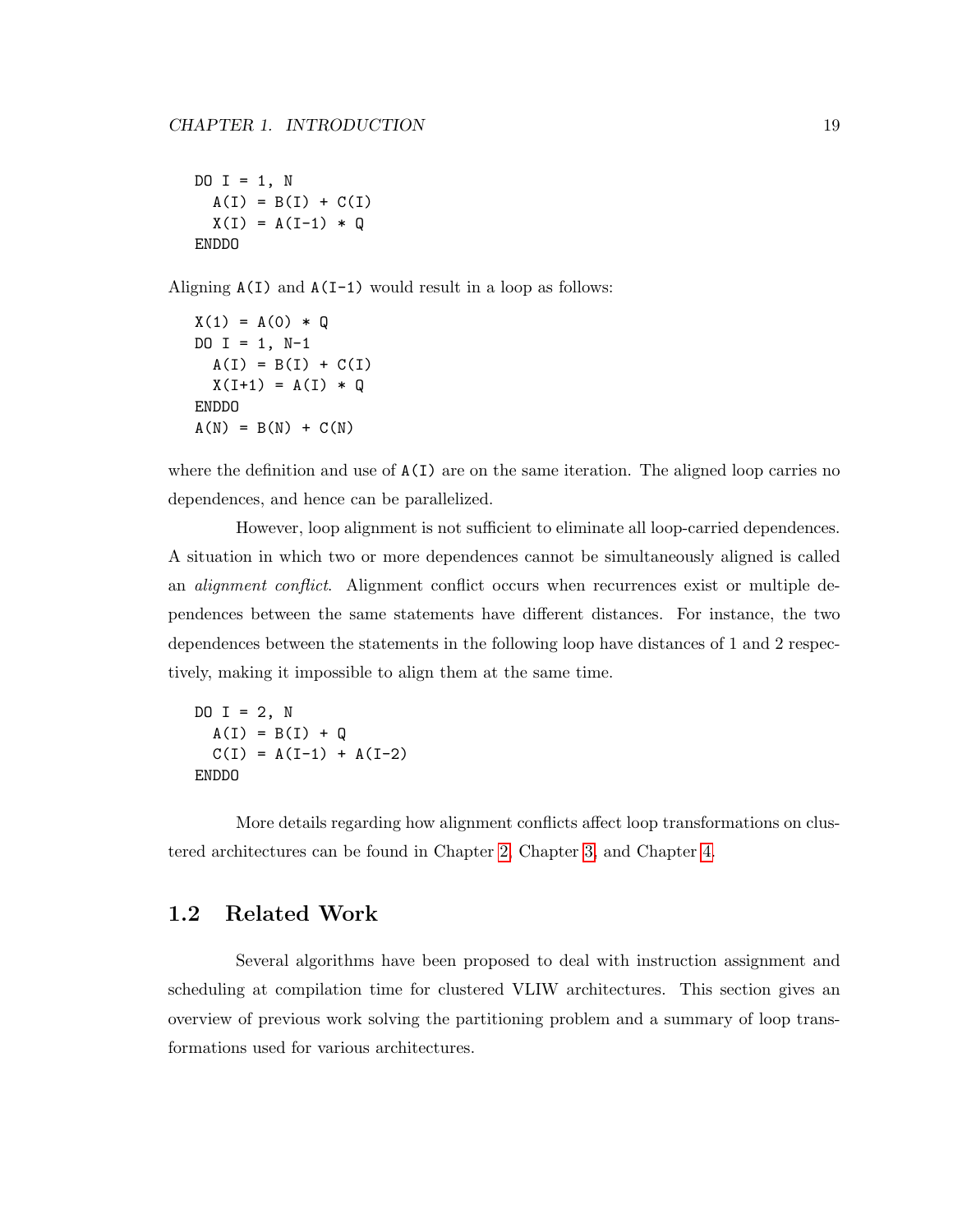#### <span id="page-30-0"></span>1.2.1 Partitioning Problem

The first work regarding partitioning and scheduling code on a multiple register file architecture can be traced back to 1985 when Ellis presented a bottom-up greedy (BUG) algorithm in the bulldog compiler [\[25\]](#page-113-5). BUG schedules operations in a collection of basic blocks termed a trace according to availability of functional units and registers, and inserts value copy operations if necessary.

Capitanio et al. examined performance degradation for a clustered VLIW model called the limited connectivity VLIW (LC-VLIW), and analyzed architectural tradeoffs for LC-VLIW [\[15\]](#page-112-2). Their code partitioning method partitions a directed cyclic graph derived from scheduled code for an ideal VLIW machine with a single, multi-ported register file. Value copies are inserted into the partitioned code which is then compacted to generate the final code. Their experimental results suggest good performance can be expected by using partitioned register files with a small number of read/write ports, while limiting the number of intercluster value copies.

Nystrom and Eichenberger proposed an iterative approach to generate effective software pipelined loops for a clustered VLIW machine [\[48\]](#page-115-0). Their method consists of two phases: cluster assignment and modulo scheduling. Failure of either phase will lead to restarting the whole process with an increased initiation interval. The cluster assignment phase avoids increasing II in two ways: first it predicts and reserves resources for future copy operations to reduce the likelihood of assignment failure. Secondly it assigns instructions of a recurrence into the same cluster whenever possible to prevent increasing RecII. Their results show that a majority of loops scheduled by this algorithm maintain identical IIs for clustered architectures compared with an equivalent architecture with a single register file.

Desoli exploited a heuristic method addressing instruction assignment for DSP applications with large amounts of computation [\[22\]](#page-113-6). This method first pre-partitions instructions to clusters, trying to minimize the schedule length by gathering the nodes in critical paths together. Then the initial partitions are mapped to clusters to get a balanced load. Finally, the resulting code is refined by a simplified list scheduler to further reduce the schedule length. This method proves simple and efficient for the DSP benchmarks which have a large number of instructions and present symmetric patterns.

Some researchers direct their work to the techniques that integrate cluster partitioning and instruction scheduling. Özer *et al.* described a method called unified assign and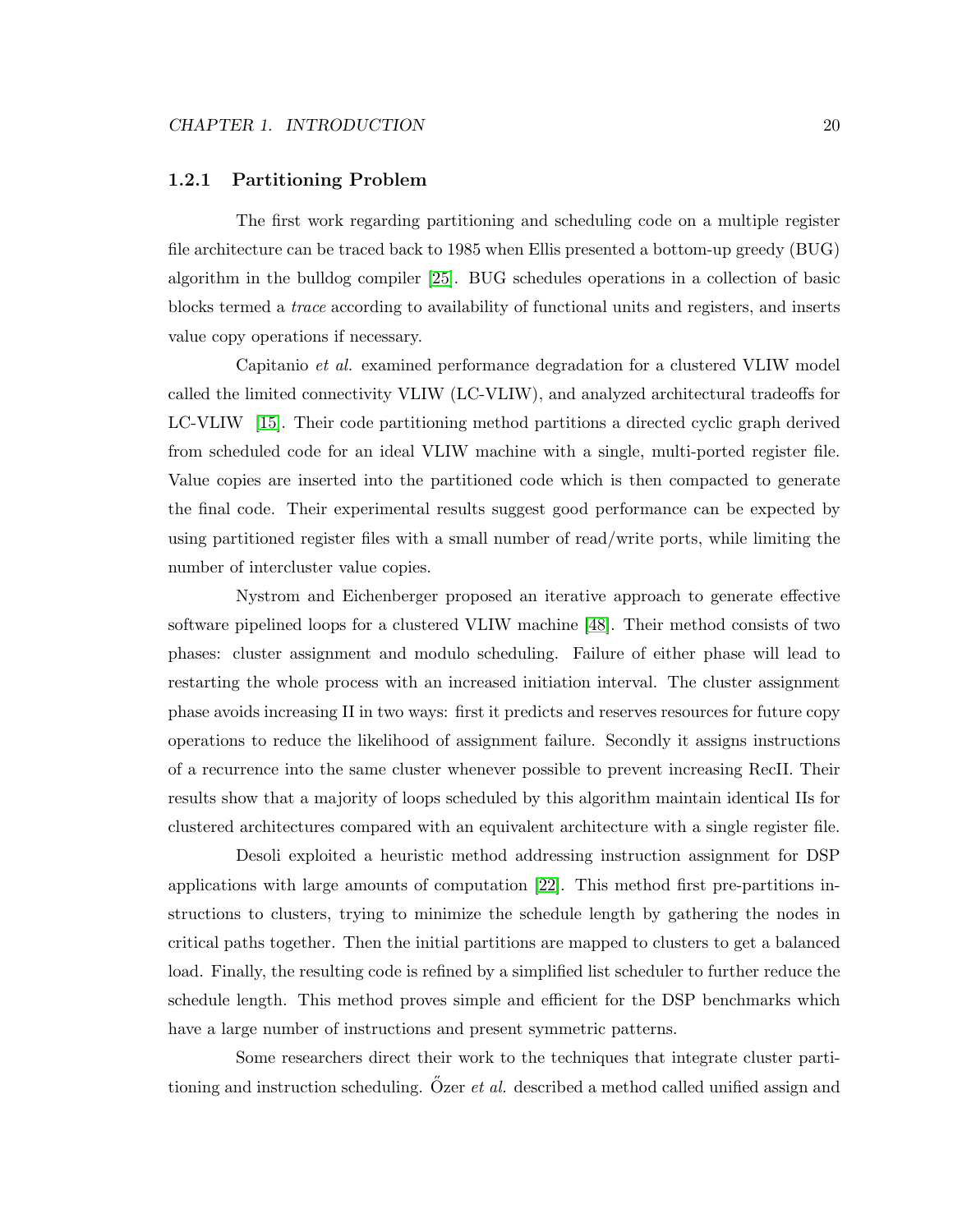schedule (UAS), meant to take into account the resource constraints imposed by a partial schedule when a cluster assignment decision is made [\[49\]](#page-115-7). UAS employs list scheduler with a modification that reflects copy latency. Each instruction with available source operands is assigned to the cluster containing the highest priority. If no such cluster can be found, UAS will try to schedule the current instruction into the next cycle. The authors stated that UAS can utilize clusters more effectively and generate more compact schedules than BUG.

Sànchez et al. designed another unified technique that performs cluster assignment and instruction scheduling within one pass [\[54,](#page-116-5) [55\]](#page-116-6). The goal of their method is to find a minimal II for a given loop. Therefore, they allocate dependent instructions, especially those in a recurrence, in the same clusters as much as possible. In addition, because they observed fewer dependences crossing loop iterations than dependences within the same iteration in normal situations, they propose unrolling the loops and scheduling them when intercluster communication is a limiting factor for computing II.

Hiser et al. developed a global greedy algorithm for partitioning register resources on a clustered VLIW machine [\[32,](#page-114-0) [33\]](#page-114-4). They aimed to gain retargetability and flexibility in their code generator. For this reason their method, unlike other approaches that are based upon partitioning operation graphs, builds a data value graph whose nodes and edges are associated with machine dependent details. This makes it easier to generate code for specialpurpose architectures such as DSP chips using an approach independent of scheduling and allocation algorithms. They applied their method to software pipelined loops and entire functions as well.

#### <span id="page-31-0"></span>1.2.2 Loop Transformations

Loop transformations are important techniques for generating efficient code for a variety of architectures. This section summarizes research that employs loop transformations to enhance code performance for pipelined machines and shared-memory architectures as well as for improving memory performance.

#### 1.2.2.1 Loop Fusion

Callahan, Cocke, and Kennedy proposed a metric based upon loop balance to measure efficiency of pipelined architectures [\[14\]](#page-112-1). They investigated the impact of loop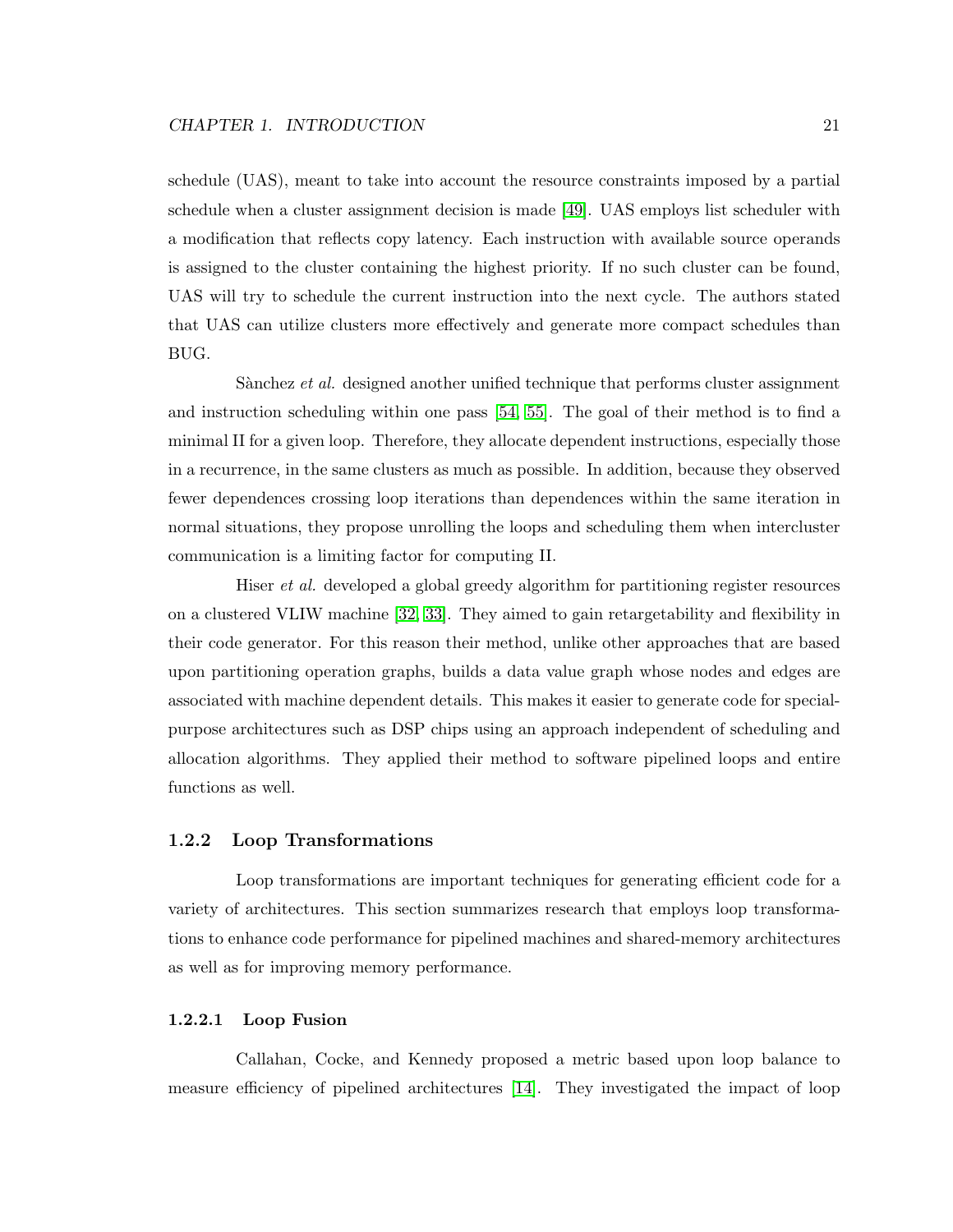fusion on processor efficiency and found that the balance of a fused loop can be lowered by fusing a memory-bound loop and a compute-bound loop.

Allen, Callahan, and Kennedy developed a greedy algorithm for transforming sequential programs into equivalent parallel programs that can be run on a shared-memory machine [\[7\]](#page-111-5). Their method attempts to enhance the granularity of parallelism via loop fusion. This greedy algorithm is task parallelism oriented and may not achieve maximum loop-level parallelism. Later Kennedy and McKinley used a greedy fusion algorithm to maximize loop-level parallelism while minimizing the synchronization overhead [\[38\]](#page-114-5). They derived a fusion graph, where nodes represent loops and edges represent dependences between loops, from a program. Maximum parallelism granularity can be achieved by fusing parallel components of a fusion graph when semantic constraints imposed by the original program are satisfied.

These algorithms have only considered the cases when all loop headers are conformable, i.e., all loops have the same number of iterations and are all either parallel or sequential loops. Kennedy and McKinley improved their work by presenting a more general method called typed fusion [\[39\]](#page-114-6). This algorithm gives each loop a type based upon its header(s), and fuses the loops with the same type if the dependence constraints are not violated. The typed fusion algorithm takes  $O((N+E)T)$  time, given a graph with N nodes,  $E$  edges, and  $T$  types.

Loop fusion for reuse was discussed in [\[9\]](#page-112-4) where an ad hoc greedy algorithm was used without presenting a time bound. Later Kennedy and McKinley developed a weighted greedy fusion algorithm using weights of edges to represent the amount of data reuse and proved that the fusion problem for maximizing data locality is NP-hard [\[38\]](#page-114-5). In that paper, they also proposed to characterize the data reuse problem as a maximum-flow/minimumcut problem that breaks the fusion-preventing edges to generate a minimum number of groups such that loops in each group can be fused together to achieve the best reuse. The complexity of the resulting algorithm is  $O(kEN\log(N^2/E))$  where k is the application times of the maximum-flow algorithm.

Similar work was done by Gao et al. for improving reuse on uniprocessors [\[29\]](#page-113-7). Their work, which is also based on the maximum-flow/minimum-cut algorithm, takes a preprocessing step to pre-assign some nodes to partitions based on fusion-preventing edges. By doing so, they claim a good payoff in the running time can be obtained due to the reduced size of the input graph to the maxflow algorithm.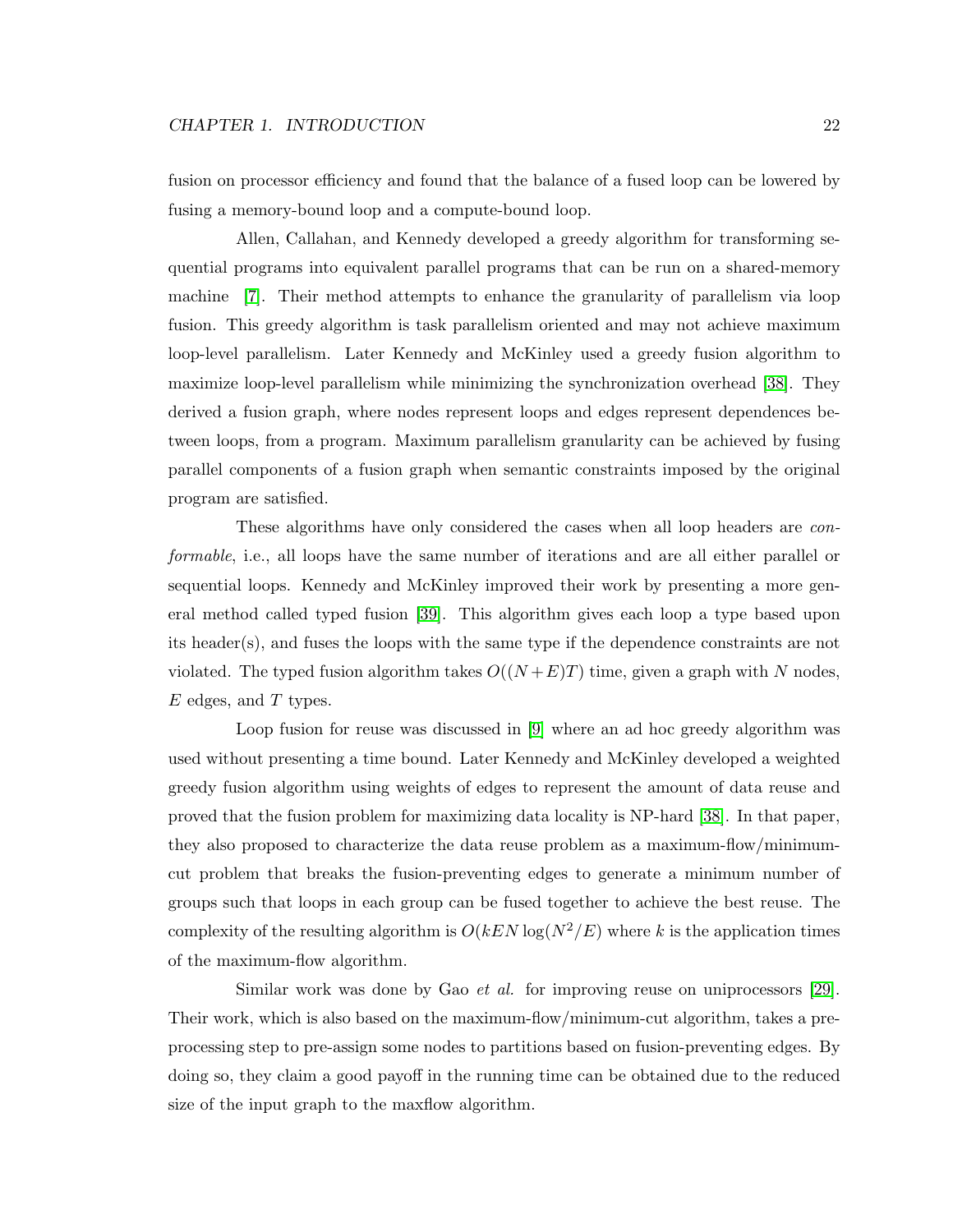McKinley, Carr, and Tseng designed a loop cost model for their loop transformation framework to improve data locality [\[47\]](#page-115-8). Their algorithm groups the array references in a given loop nest based upon their data reuse types, and computes the number of cache line accesses using the cost model. The loop cost is used to guide loop optimizations including loop fusion. Loop fusion is profitable if the fused loop has a lower cost than the sum of the costs of the individual loops.

Kennedy proposed the first global fusion algorithm in [\[37\]](#page-114-7). This algorithm examines the entire program to determine collections of loops that can be fused together to obtain optimal reuse. The algorithm takes  $O(N(E+N))$ time and is faster than the straightforward greedy algorithm whose complexity is  $O(E(E+N))$ , when considering in practice  $N \ll E$ .

Although loop fusion has been studied extensively for improving both parallelism and reuse, how to apply this transformation for architectures with multiple register files is still unknown.

#### 1.2.2.2 Scalar Replacement

Callahan, Cocke, and Kennedy proposed to eliminate redundant memory accesses via scalar replacement for improving efficiency of pipelined architectures [\[14\]](#page-112-1). Callahan, Carr, and Kennedy developed a general procedure for scalar replacement [\[13\]](#page-112-5). The algorithm is based on a pruned dependence graph, in which each true or input dependence represents an opportunity of an array element reuse. For each dependence (source, sink) in the graph,  $r + 1$  temporaries are used to hold the variables, where r is the number of loop iterations between source and sink. The algorithm then inserts the necessary register-to-register moves and initialization operations to keep the values of the temporaries correct. This work was extended by Carr *et al.* to address scalar replacement in the presence of innerloop conditional control flow [\[20\]](#page-113-8). When computations involving subscripted variables are available only on certain paths, scalar replacement is incorporated with partial redundancy elimination to make computations available along each path. They reported integer-factor improvement over code generated by a commercial compiler of conventional design.

Duesterwalk, Gupta, and Soffa developed a data flow framework for array references that can support scalar replacement [\[24\]](#page-113-9). They modeled the flow of array references in a loop that may contain conditionals and determined the iteration distance value between a definition of an array reference and its use. This information can be used to assign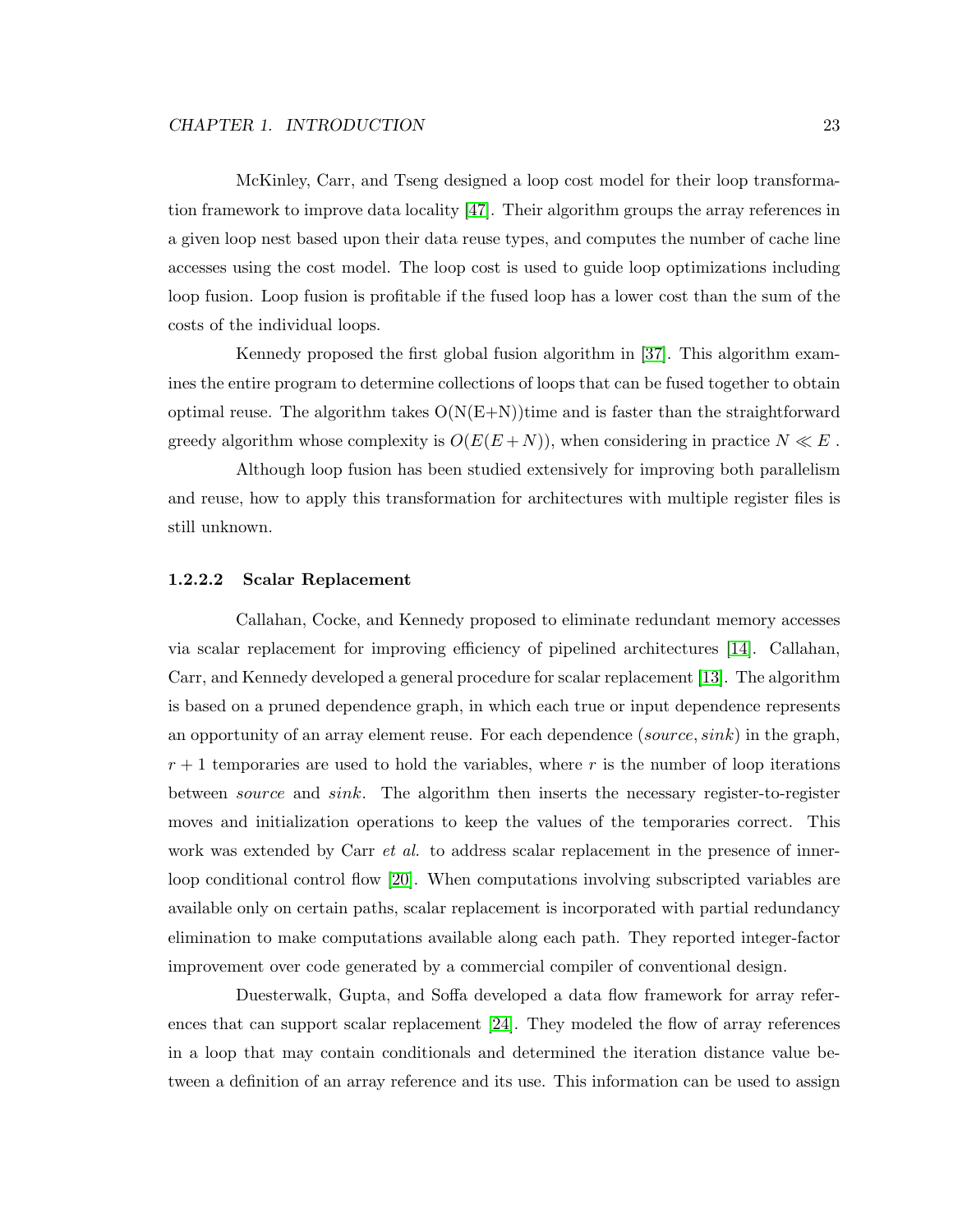subscripted variables to registers. Their work differs from [\[20\]](#page-113-8) in that it does not perform partial redundancy elimination.

#### 1.2.2.3 Loop Unrolling and Unroll-and-jam

Loop unrolling has been shown an important technique for software pipelining to generate high performance code [\[45,](#page-115-5) [46,](#page-115-9) [52\]](#page-116-4). Unrolling enables more instructions from different iterations to be scheduled in the same cycle, and hence improves the resource utilization.

The impact of loop unrolling and unroll-and-jam on loop balance was examined in [\[14\]](#page-112-1), where a method for updating the dependence graph after unrolling was developed. loop unrolling has no effect on machine efficiency if costs associated with control flow and address computation can be ignored when compared with floating-point computation. On the other hand unroll-and-jam introduces more computation into an innermost loop body without a proportional increase in memory references, and hence is a useful transformation for improving loop balance. Unfortunately, performing unroll-and-jam automatically is not straightforward. Excessive unroll-and-jamming may degrade the performance due to large amount of memory spill caused by high register pressure. A number of studies have been proposed to address this problem.

Carr and Kennedy investigated in depth the combination of scalar replacement and unroll-and-jam for ILP architectures [\[21\]](#page-113-10). Their method applied unroll-and-jam automatically to a loop nest based upon dependence analysis. The objective is to balance memory accesses and floating-point instructions and to satisfy register constraints on a specific target architecture. The experiment showed that a speedup of nearly 3 was attainable on loop kernels. That work suggested that automatic techniques for loop transformations, such as unroll-and-jam, can be not only possible but also extremely effective.

Another method for determining unroll factors was described in [\[19\]](#page-112-6) by Carr and Guan. That technique used a data reuse model and a linear algebra framework from [\[64\]](#page-117-3) to compute loop balance and register pressure. As a result, less memory space is needed for storing a dependence graph, as compared to the dependence-based approach in [\[21\]](#page-113-10).

Carr utilized unroll-and-jam for improving ILP in the context of cache performance [\[17\]](#page-112-7). To do this, he modified the formula of computing loop balance so as to include the effects of cache misses and software prefetching.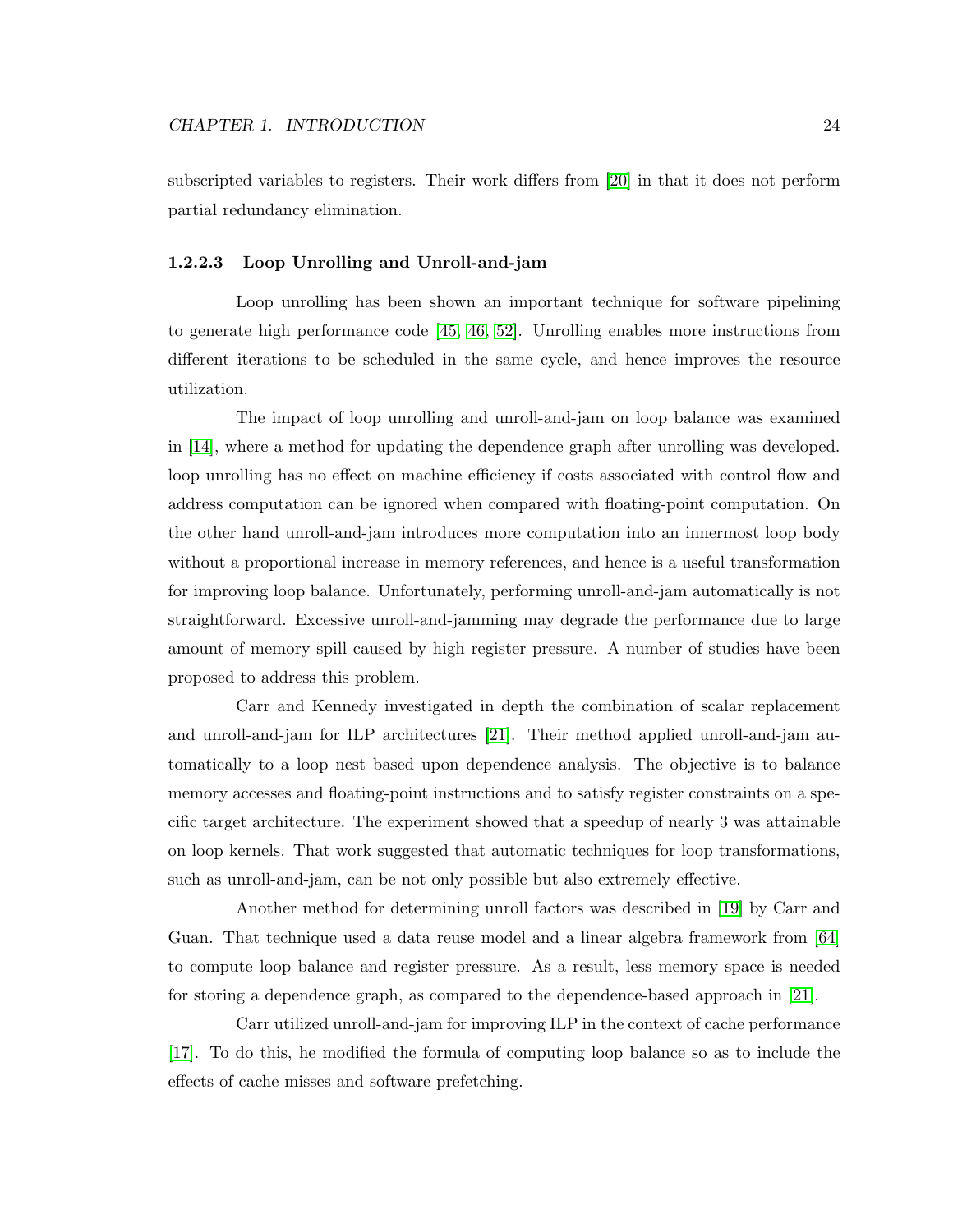Sarkar's work on selection of unroll-and-jam amounts has concentrated on ILP and instruction cache constraints [\[56\]](#page-116-7). The cost model in his work reflects the cost caused by register spill and instruction-cache misses as well as the degree of ILP in an unroll-andjammed loop. An approach similar to computing ResII and RecII in modulo scheduling was used to compute ILP benefit in his cost model. Sarkar also designed a code generation algorithm to produce compact code for unrolled loops such that the resulting code includes fewer remainder loops when the loop iteration count is not a multiply of the unroll amount. He reported that this method obtained an average speedup of 1.08 in execution time on seven benchmarks.

Carr et al. used unroll-and-jam to improve ILP available for software pipelining [\[18\]](#page-112-8). Unroll-and-jammed loop can utilize the hardware resources more efficiently, allowing a software pipelining algorithm to find a better schedule. Their experiment showed an average improvement of 43% in II.

Huang *et al.* described a loop transformation scheme to enhance ILP for software pipelined loops on partitioned register file architectures [\[34\]](#page-114-8). Their method uses unroll-andjam to increase parallelism within a single cluster, then unrolls the loop level with the fewest alignment conflicts to improve parallelism across clusters. The transformed program, after scalar replacement is applied to further improve register usage, is used to generate the final code using the method described in [\[32\]](#page-114-0). In their experiments, the transformed loops obtain 27% and 20% II improvement over untransformed loops on a 8-wide machine with 2 clusters and 4 clusters respectively. Their work is based upon an ad hoc approach; therefore, it does not make use of parameters of a specific architectures to transform a specific loop.

#### 1.2.2.4 Loop Alignment

In the automatic scheme developed by Allen et al. for exposing parallelism from sequential programs, loop alignment was employed to create parallel loops by making loopcarried dependences loop independent [\[7\]](#page-111-5). They designed a technique, termed code replication, to eliminate alignment conflicts in a loop. Code replication splits the source of an alignment conflict into different statements such that the dependences in the alignment conflict can be aligned separately. They proved that the combination of code replication, loop alignment, and statement reordering is sufficient to eliminate all alignment conflicts in a loop. However, to find a minimum amount of replication is a NP-hard problem.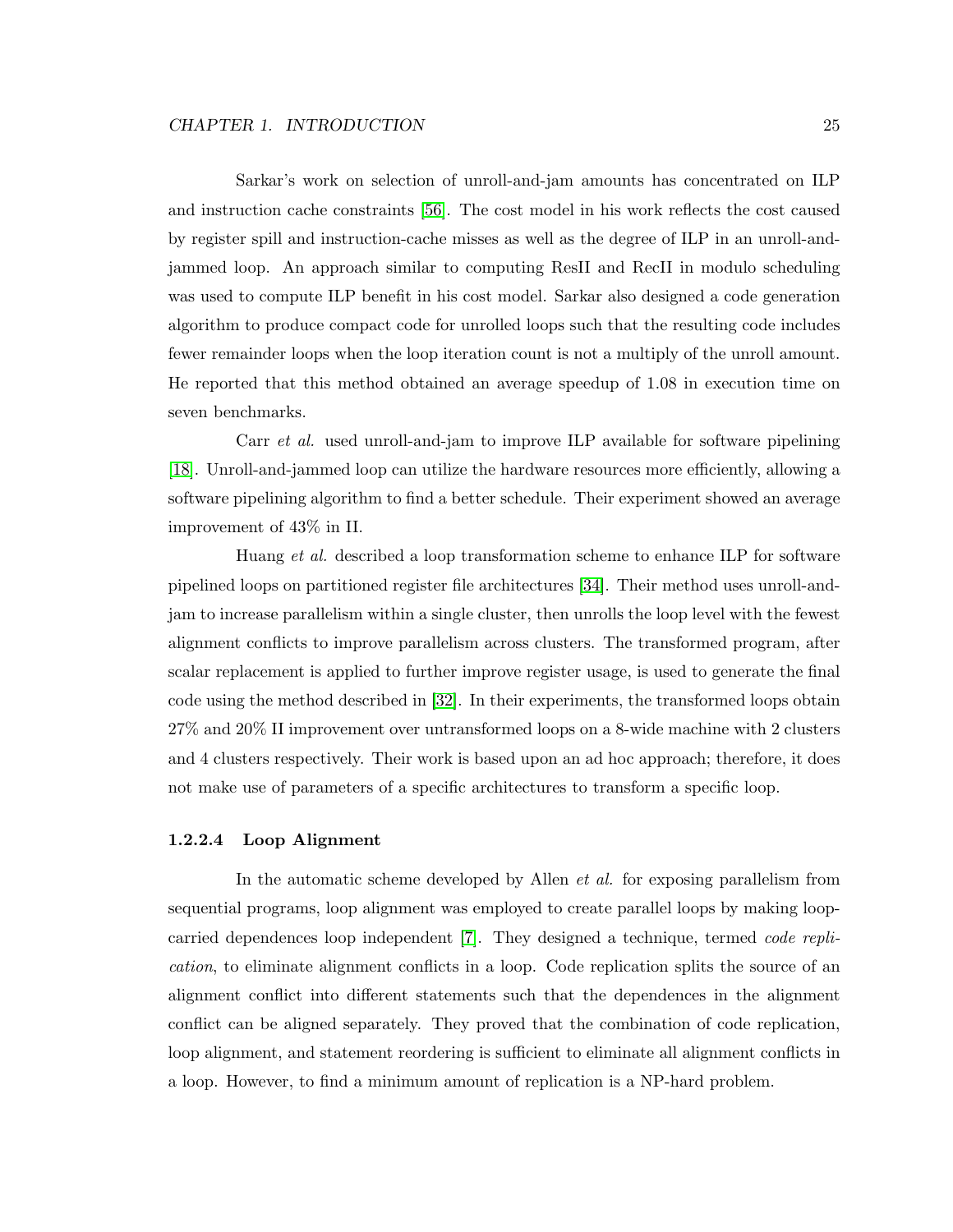## Chapter 2

# Loop Transformation Strategy

This chapter begins with a brief description of the compiler organization used in this work and then demonstrates the effects of high-level transformations on clustered VLIW architectures. Finally, an overview of the loop transformation strategy for clustered VLIW architectures, followed by a discussion of transformation overhead, is given.

#### 2.1 Compiler Structure

Figure [2.1](#page-37-0) shows the optimizations used in this work. Optimizations are performed at two levels: high-level transformations that restructure high-level language programs, and low-level optimizations that are applied to low-level intermediate code.

The high-level transformation phase focuses on loop optimizations that reorder the execution of loop iterations for maximizing parallelism and data locality while minimizing the communication overhead. These transformations are performed on a high-level intermediate representation, which preserves all semantic information of source code programs. Transformations at a high-level can exploit optimizing opportunities that can not be detected easily by low-level optimizations, and hence increase the abilities of low-level optimizers to generate excellent code. For example, array references are easy to detect, whereas in low-level intermediate code, they appear as sequences of address calculations. Detection of array references provides high-level transformations a way to capture potential parallelism and predict communication overhead for a given loop nest, such that the loop can be transformed to enhance ILP available to a low-level code generator while maintaining semantic constraints.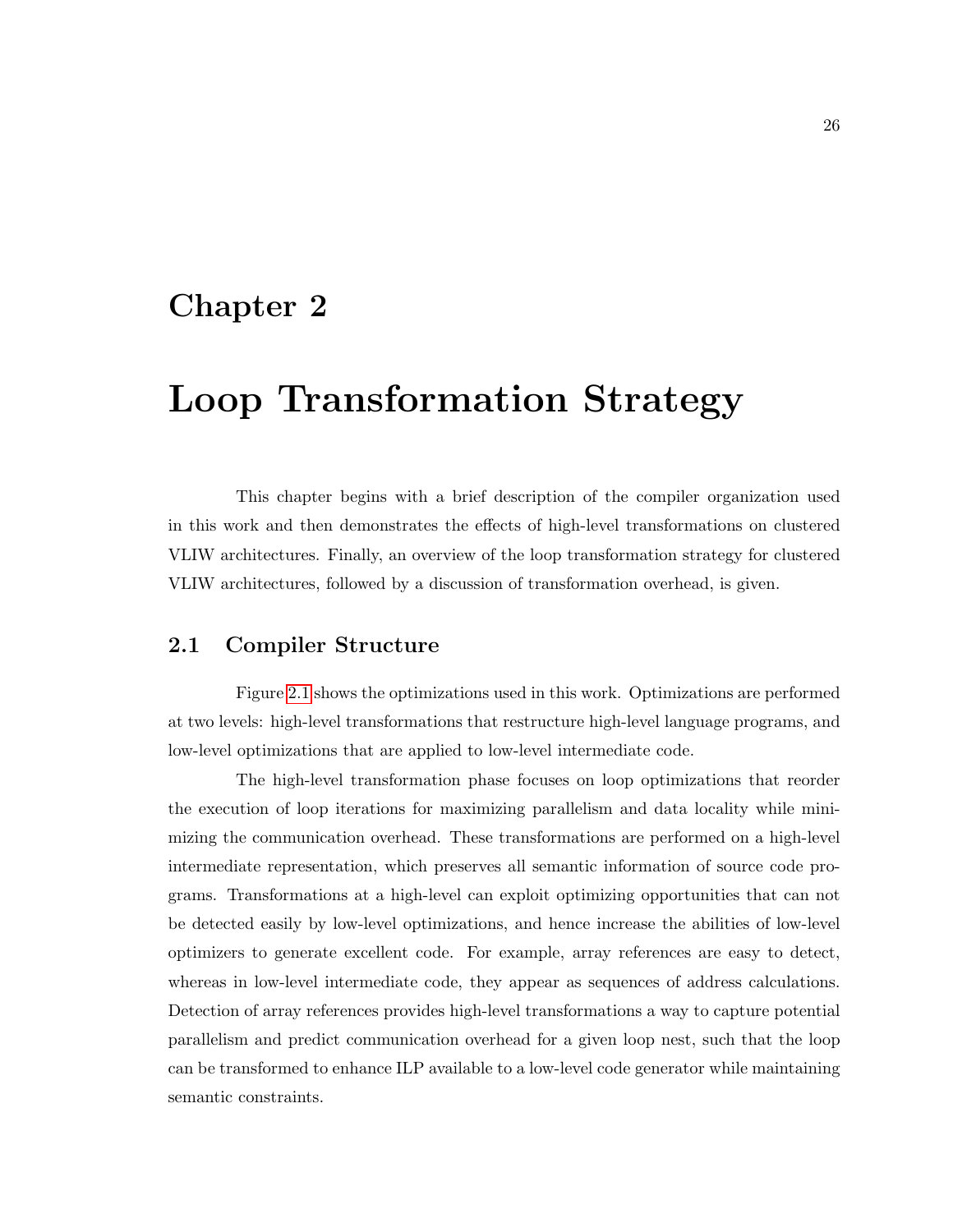

<span id="page-37-0"></span>Figure 2.1: Compiler Structure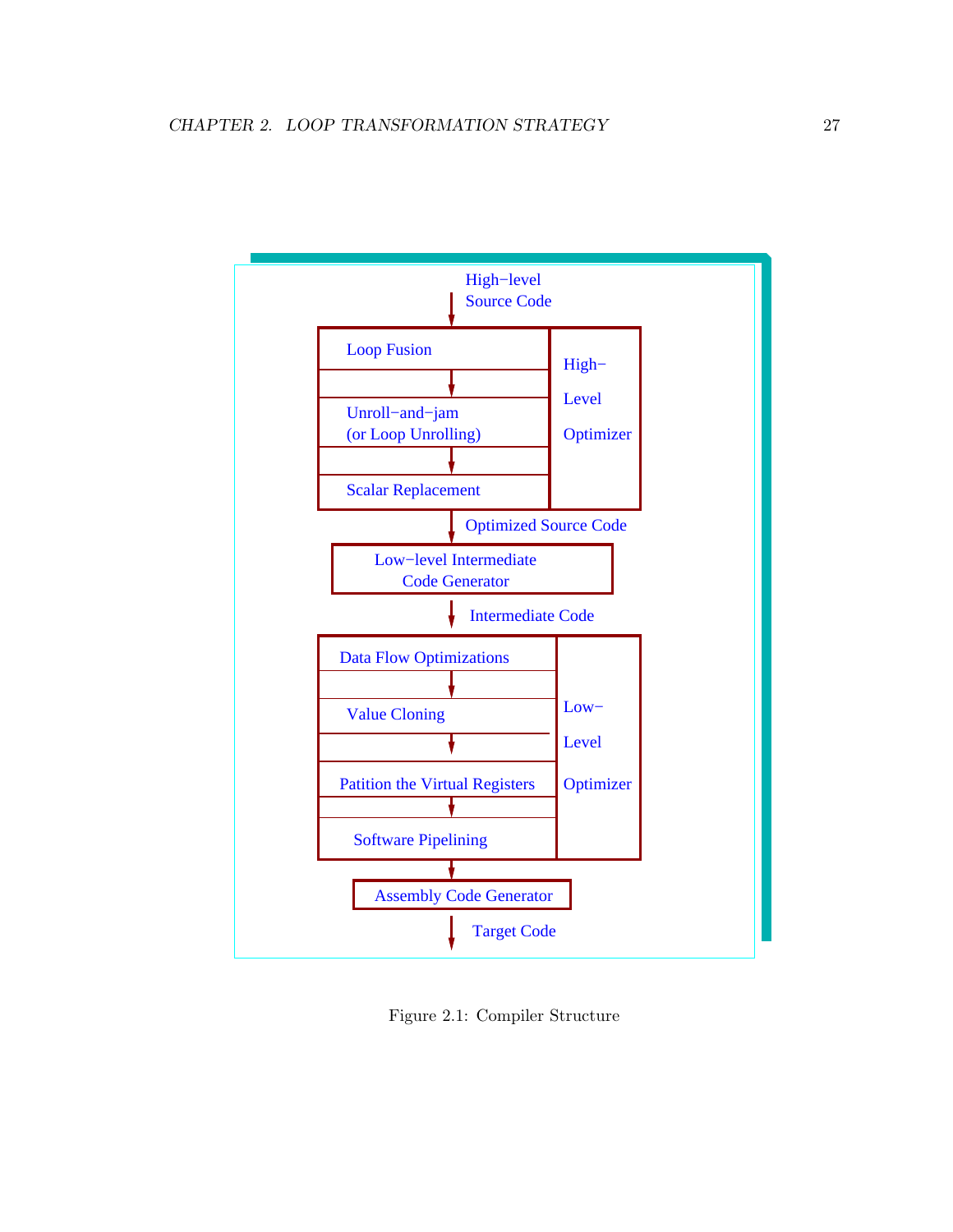After high-level transformations, the transformed source code is converted into a low-level intermediate form. Low-level data flow optimizations, followed by register partitioning and software pipelining, are applied and, finally, the assembly code for the target machine is generated.

This research focuses on the high-level optimization phase. High-level transformations include loop fusion, loop unrolling /unroll-and-jam, and scalar replacement. The goal is to improve performance by maximizing concurrent use of functional units and minimizing the communication overhead among clusters. The transformed loops exploit considerable parallelism and data locality, and therefore are amenable to software pipelining to generate high performance code. In this work the initiation interval of software-pipelined loops is used to measure loop performance. The examples in the next section illustrate how loop fusion, loop unrolling, unroll-and-jam, and scalar replacement can be applied to improve II on a clustered VLIW machine.

#### 2.2 Examples

By fusing two loops together, memory references are brought into the same loop body and hence are likely to be allocated into registers for reuse. In addition, loop fusion enables operations in the second loop to use the open instruction slots in the original loops, making more efficient use of functional units. Consequently fusion not only speeds up computation but also reduces power waste caused by idle functional units. The benefit of loop fusion on performance can be demonstrated by the following example. The original loops are listed below: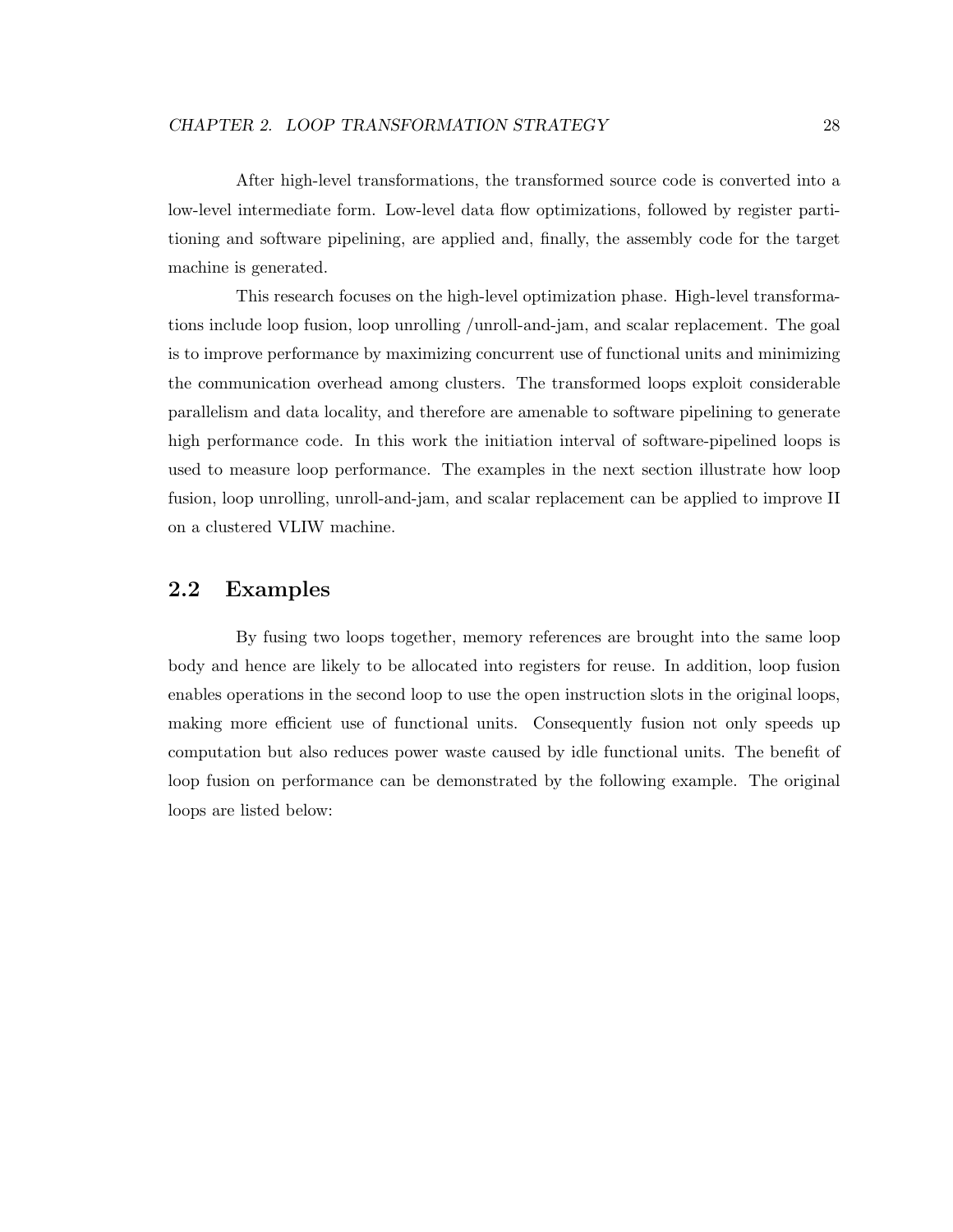```
DO I = 1, 2*Ns = 0DO J = 1, Ms = s + H(J) * X(I, J)ENDDO
  A(I) = sENDDO
DO I = 1, 2*Nt = 0DO J = 1, Mt = t + L(J) * X(I, J)ENDDO
 B(I) = tENDDO
```
Suppose load and multiplication take two cycles to complete, and other operations take one cycle. Given a 4-functional unit 2-cluster machine, a schedule for the inner loop of the first loop needs three cycles as shown below (assume value cloning is applied [\[43\]](#page-115-0)):

| mult $r1$ , h1, $x1 \mid nop$ |                         | nop   | nop |
|-------------------------------|-------------------------|-------|-----|
| $'$ load $h1, H(J)$           | load x1, $X(I,J++)$ nop |       | nop |
| add s, s, r1                  | nop                     | ∥ nop | nop |

The second loop can be scheduled similarly. The two loops need IIs of six in total, leaving more than half of the functional units unused. Fusing the two loops results in a loop as follows

```
DO I = 1, 2*Ns = 0t = 0DO J = 1, M
    s = s + H(J) * X(I, J)t = t + L(J) * X(I, J)ENDDO
  A(I) = sB(I) = tENDDO
```
and an II of 3, or a speedup of 2 over the original loops. One schedule of the fused loop is shown below: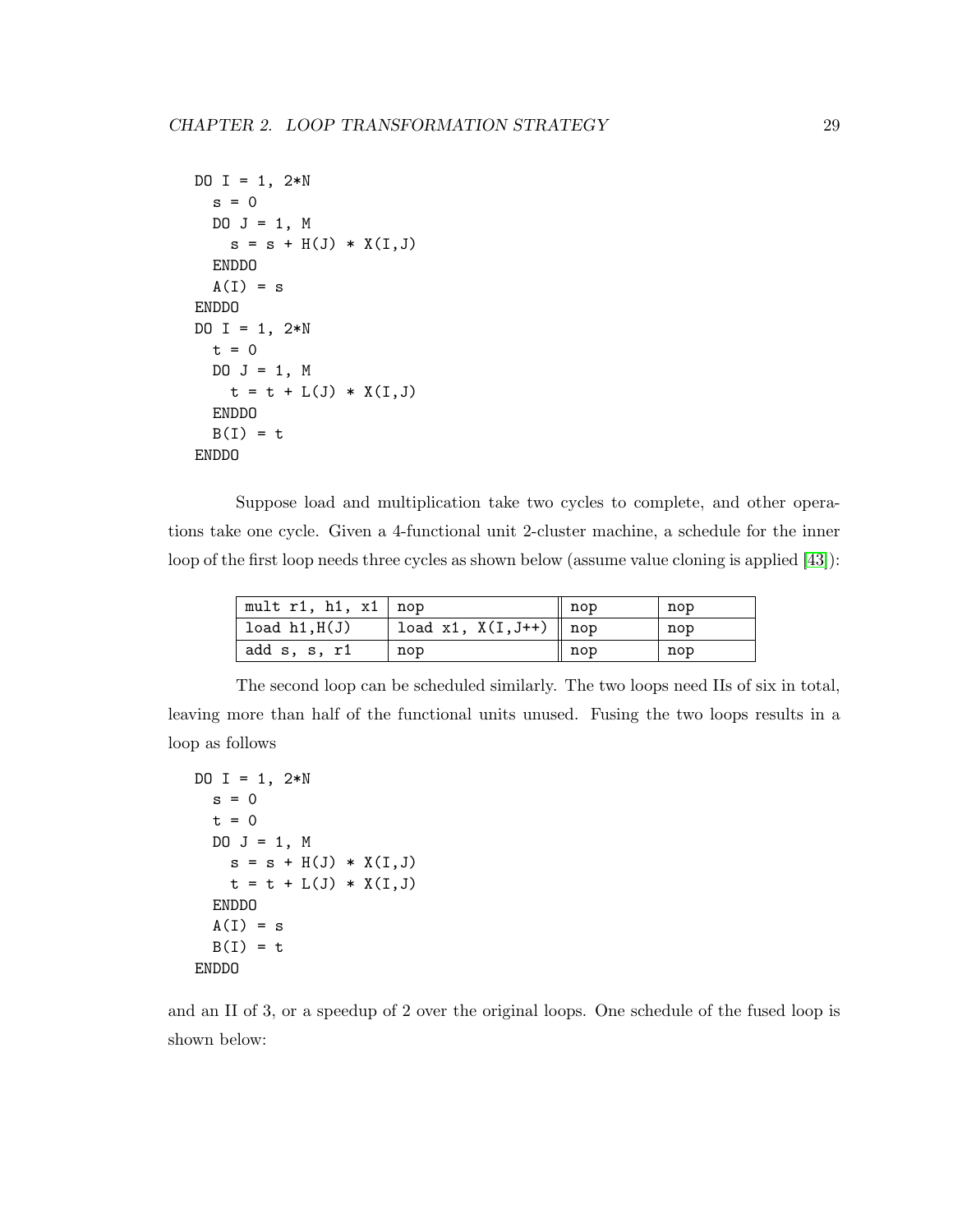| $\vert$ mult r1, h1, x1 $\vert$ nop |                                                             | $\parallel$ mult r11, h, x $\mid$ nop |  |
|-------------------------------------|-------------------------------------------------------------|---------------------------------------|--|
| load $h1, H(J)$                     | load x1, $X(I, J++)$   load h, $H(J)$   load x, $X(I, J++)$ |                                       |  |
| add s, s, r1                        | nop                                                         | add t, t, r11   nop                   |  |

The fused loop can be further transformed to improve usage of machine resources in a single cluster via unroll-and-jam and scalar replacement as described in Section [1.1.4.](#page-21-0) Unroll-and-jam can move outer loop-carried reuse into the innermost loop and improve software pipelining. Scalar replacement replaces memory references with temporary scalar variables, making them easier to be allocated to registers.

Furthermore, unroll-and-jam or loop unrolling can be performed to increase the data independent parallelism crossing different clusters. The resulting loop provides multiple copies of the loop body that can be executed in parallel on different clusters. This transformation is analogous to a parallel loop where different iterations run on different processors. On a clustered architecture, each unrolled iteration can be executed on a separate cluster. While on shared memory machines the startup of loop parallelism can cause significant overhead, in the context of clustered architectures there is no such overhead [\[34\]](#page-114-0).

For example, unroll-and-jamming the fused loop by a factor of 2 produces the loop

```
DO I = 1, 2*N, 2
    s1 = 0t1 = 0s2 = 0t2 = 0DO J = 1, MC iteration i
      s1 = s1 + H(J) * X(I,J)t1 = t1 + L(J) * X(I,J)C iteration i+1
      s2 = s2 + H(J) * X(I+1, J)t2 = t2 + L(J) * X(I+1, J)ENDDO
    A(I) = s1B(I) = t1A(I+1) = s2B(I+1) = t2ENDDO
```
Since there are no dependences between the iterations, no intercluster communication is required if iterations i and i+1 are executed on different clusters.

Performing scalar replacement can remove redundant memory accesses, but may cause intercluster communication. After scalar replacement the above loop becomes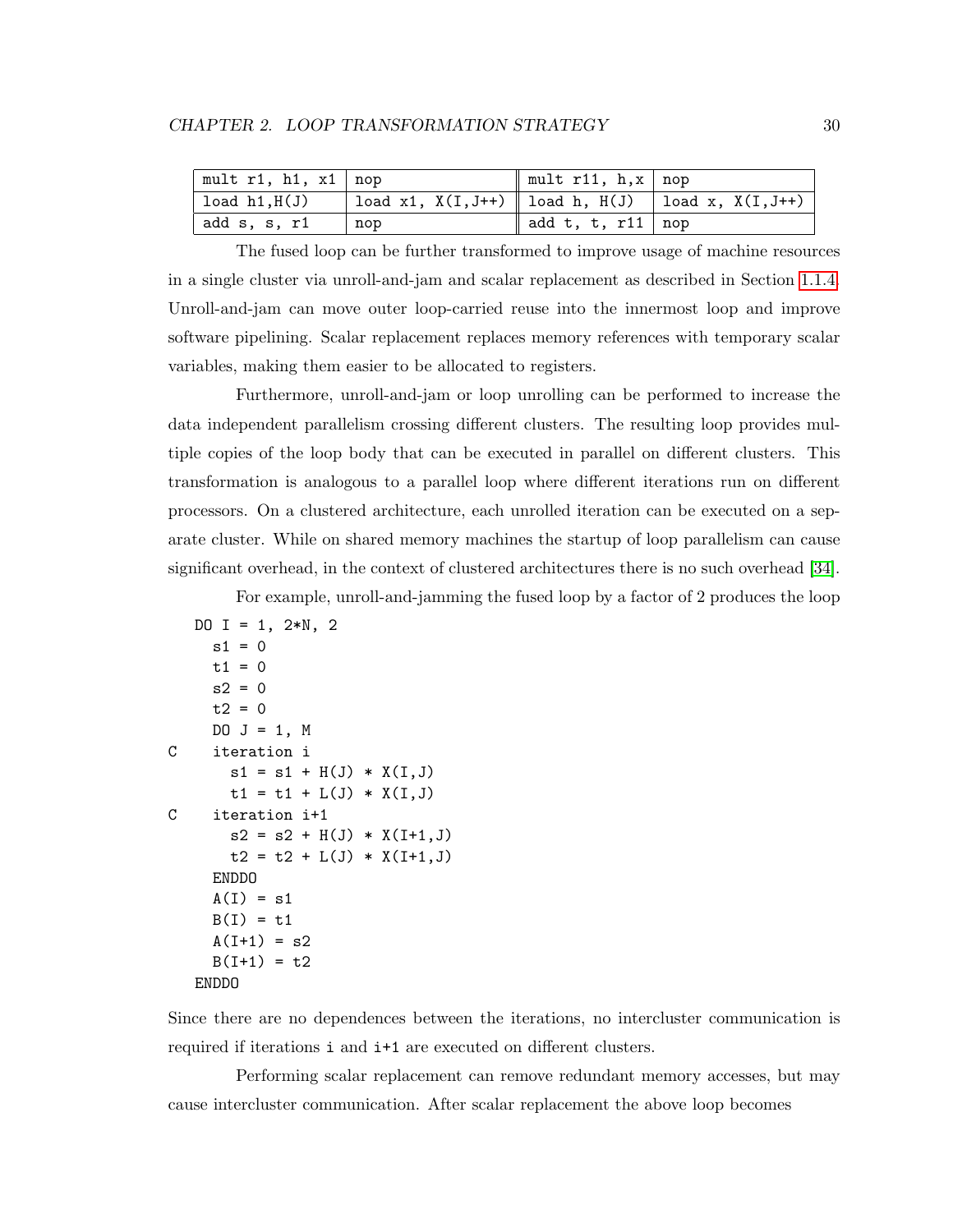```
DO I = 1, 2*N, 2
    s1 = 0t1 = 0s2 = 0t2 = 0DO J = 1, M
C iteration i
      hh = H(J)11 = L(J)x1 = X(I, J)s1 = s1 + hh * x1t1 = t1 + 11 * x1C iteration i+1
      x2 = X(I+1, J)s2 = s2 + hh * x2t2 = t2 + 11 * x2ENDDO
    A(I) = s1B(I) = t1A(I+1) = s2B(I+1) = t2ENDDO
```
The additional copy operations are needed to transfer the values of H(J) and L(J) between clusters. The latencies for intercluster copies can sometimes be hidden in the software pipelined code. For example, one potential schedule for the above transformed loop is

| mult $r1$ , $h1$ , $x1$    |                                        | mult r2, 11, $x1 \parallel \text{mult}$ r11, h2, $x2$ | mult $r12$ , 12, $x2$ |
|----------------------------|----------------------------------------|-------------------------------------------------------|-----------------------|
| load $h1, H(J)$            | load $11, L(J)$                        | load x2, $X(I+1, J++)$   nop                          |                       |
| load $x1$ , $X(I,J++)$ nop |                                        | add s2, s2, r11                                       | add t2, t2, r12       |
| add s1, s1, r1             | add t1, t1, r2 $\parallel$ copy h2, h1 |                                                       | copy 12, 11           |

which results in an II of 4 for the loop kernel. This means a unit II (II per unrolled iteration) of 2, or a speedup of 3 over the original loop.

Typically communication between clusters occurs when the inner loop carries a dependence. Consider the loop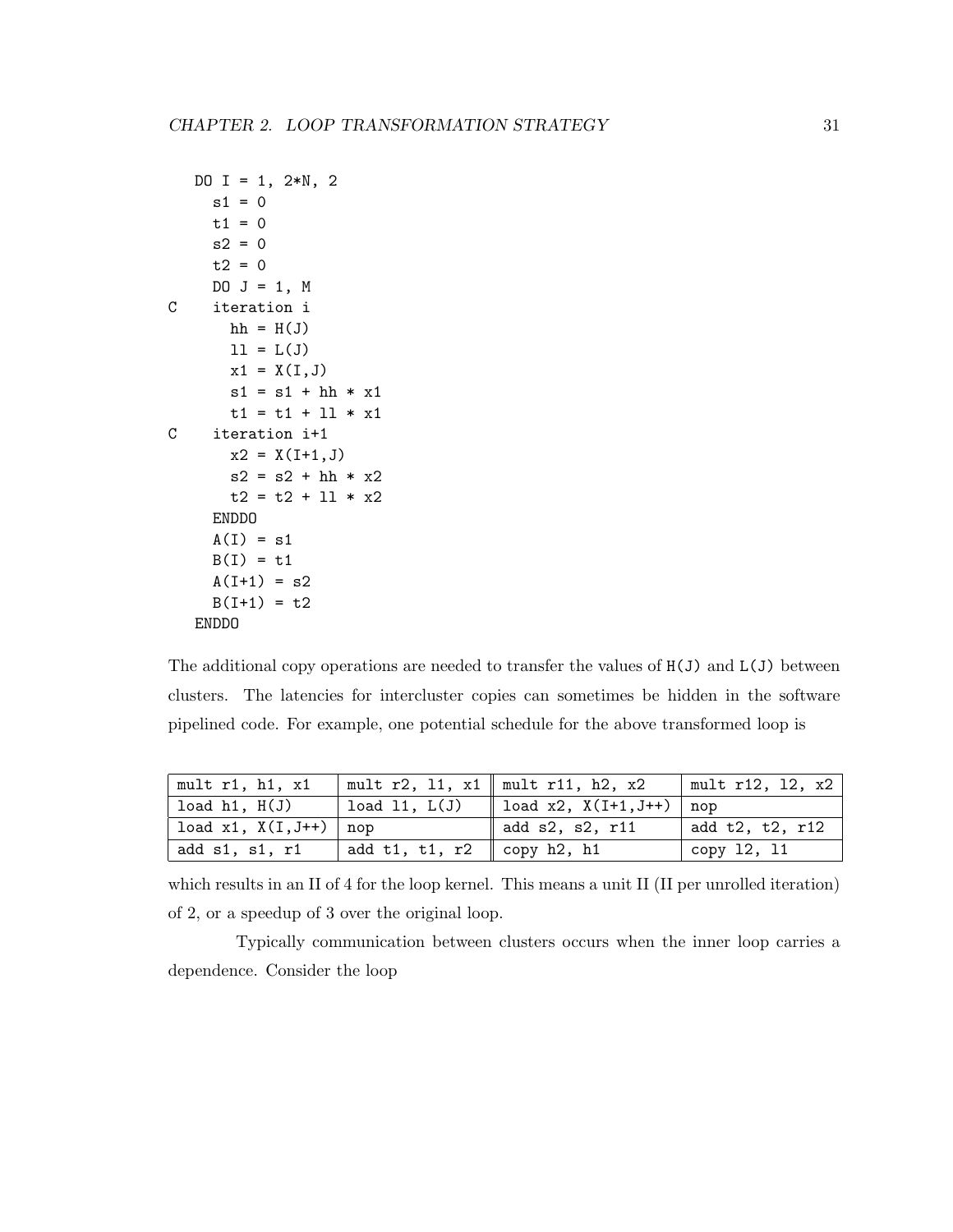```
DO I = 1, 2*NA(I) = A(I-1) + 1ENDDO
```
and the unrolled loop

```
DO I = 1, 2*N, 2
C iteration i
    A(I) = A(I-1) + 1C iteration i+1
    A(I+1) = A(I) + 1ENDDO
```
Before unrolling there is a true dependence from the statement to itself carried by the Iloop. After unrolling by a factor of 2, there are two dependences between the statements. If the code for iteration i is executed on one cluster and the code for iteration i+1 on another, the loop schedule requires communication between clusters.

Not all loop-carried dependences require communication. As in shared-memory parallel code generation, loop alignment can be used to change a loop-carried dependence into a loop-independent dependence such that the aligned loop carries no dependences and is amenable to loop unrolling or unroll-and-jam. However, when alignment conflicts exist (as in the previous example), intercluster communication becomes inevitable if unrolled loop iterations are distributed in distinct clusters. Actually aligning a loop is unnecessary to expose the intercluster parallelism as [\[34\]](#page-114-0) demonstrates. Consider the following loop:

```
DO I = 1, 2*NA(I) = B(I) + QC(I) = A(I-1) + X(I)ENDDO
```
Unrolling this loop once for a 2-cluster machine produces:

```
DO I = 1, 2*N, 2
 A(I) = B(I) + QC(I) = A(I-1) + X(I)A(I+1) = B(I+1) + QC(I+1) = A(I) + X(I+1)ENDDO
```
The low-level optimizer can keep the source and sink of a dependence on the same cluster by assigning the first and the forth statements into one cluster, and the other two statements into another cluster. This would result in the same effect as loop alignment since no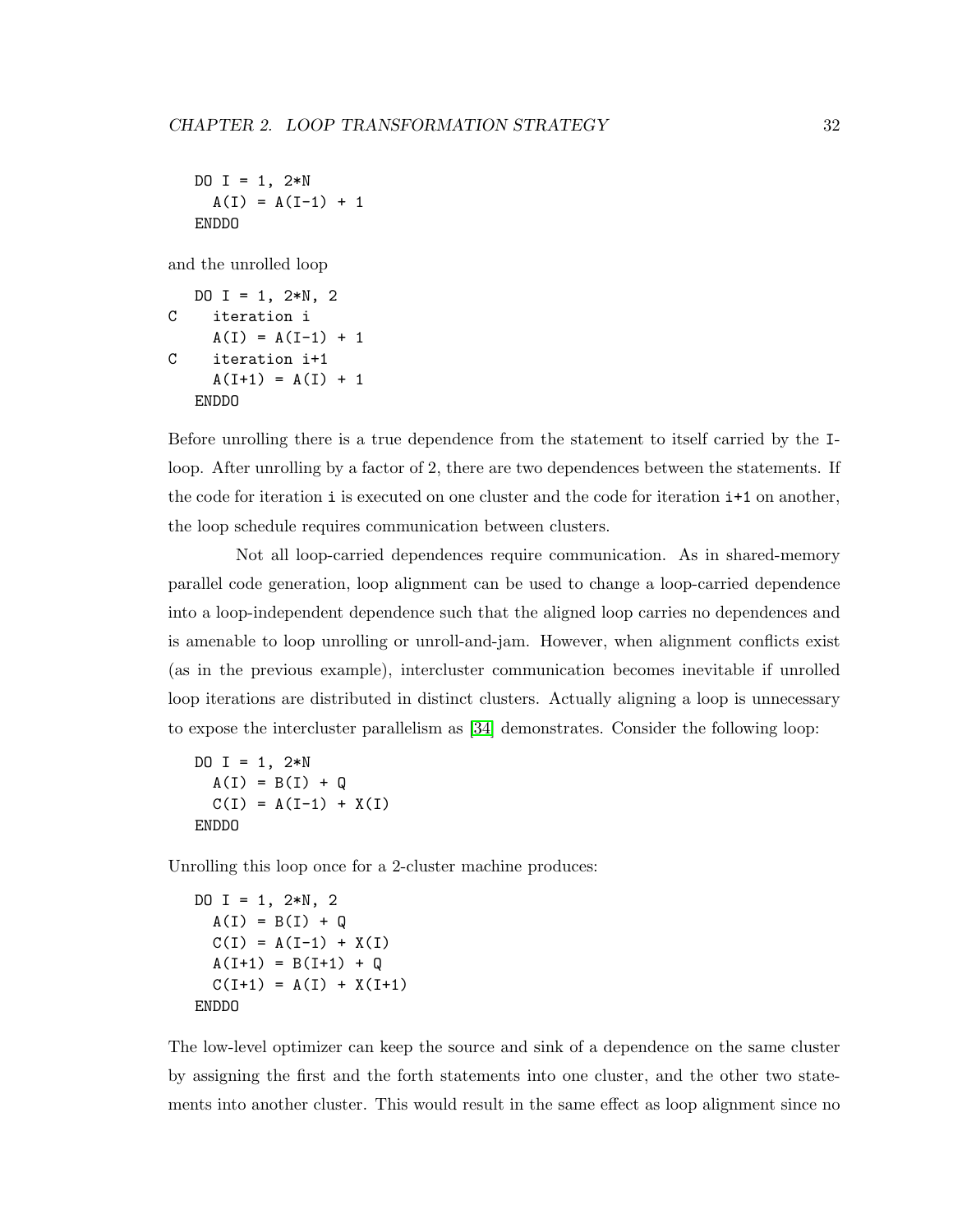communication is needed. Therefore, loop alignment is not applied in this work. Instead the low-level optimizer is responsible for capturing parallelism in the unrolled loop with alignable dependences. In fact, alignment conflicts are used in this work to determine the intercluster communication cost in a loop.

#### 2.3 Loop Transformation Strategy

When various transformations are performed, the benefit obtained by one individual transformation may be negated by other transformations. Careless organization of transformations can degrade collective performance. This gives rise to an ordering issue. The complete loop transformation strategy is listed below; namely, loop transformations are performed in the following order:

- 1. Fuse loops to enhance intracluster parallelism and, later, exploit intercluster parallelism by unrolling.
- 2. Unroll-and-jam (or unroll) loops to increase intracluster parallelism and enhance dataindependent parallelism across multiple clusters.
- 3. Perform scalar replacement to improve register usage.

Loop fusion and unrolling will increase the size of the loop body. While enlarged code scope provides opportunities for optimizations, an excessively large loop body may make it difficult for software pipelining to find an efficient schedule. High register pressure that results from a large loop body also hampers the overall performance. The transformation strategy in this research performs loop fusion before unroll-and-jam ( or loop unrolling) in order to avoid unprofitable loop body size, because when unroll-and-jam is performed, the code size and register pressure can be limited by restricting unroll amounts. Both loop fusion and unroll-and-jam provide opportunities for improving data locality via scalar replacement; therefore, it is reasonable to perform scalar replacement during the last step.

### 2.4 Overhead

When the trip count of a loop (i.e., the number of times a loop body is executed) is unknown, or is not a multiple of the unroll amount, a few loop iterations must be moved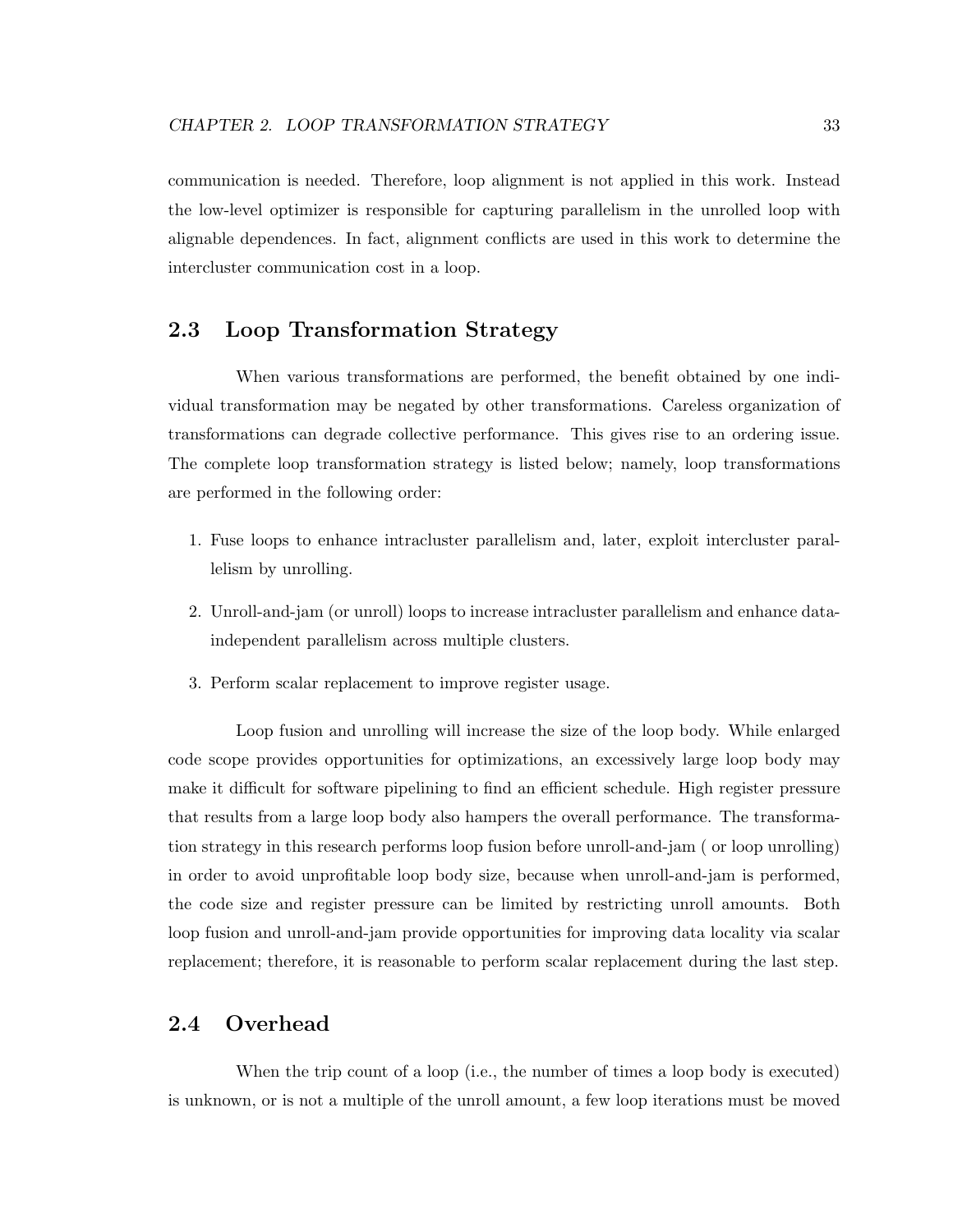from the beginning or end of the loop and executed separately such that loop unrolling or unroll-and-jam is applicable. This transformation is called loop peeling. Loop peeling is useful for applying loop fusion as well. When two loops cannot be fused together due to different trip counts, peeling the loop with a larger trip count enables loop fusion. The code for the peeled iterations can be enclosed within a conditional or a new loop, introducing an extra control overhead. When the loop to be transformed is iterated a small number of times, the overhead caused by loop peeling may overcome the benefit of loop unrolling (or fusion) and degrade the overall performance. The experiments of this research showed that the overhead of peeling loops is ignorable if the trip count of a loop is greater than 32.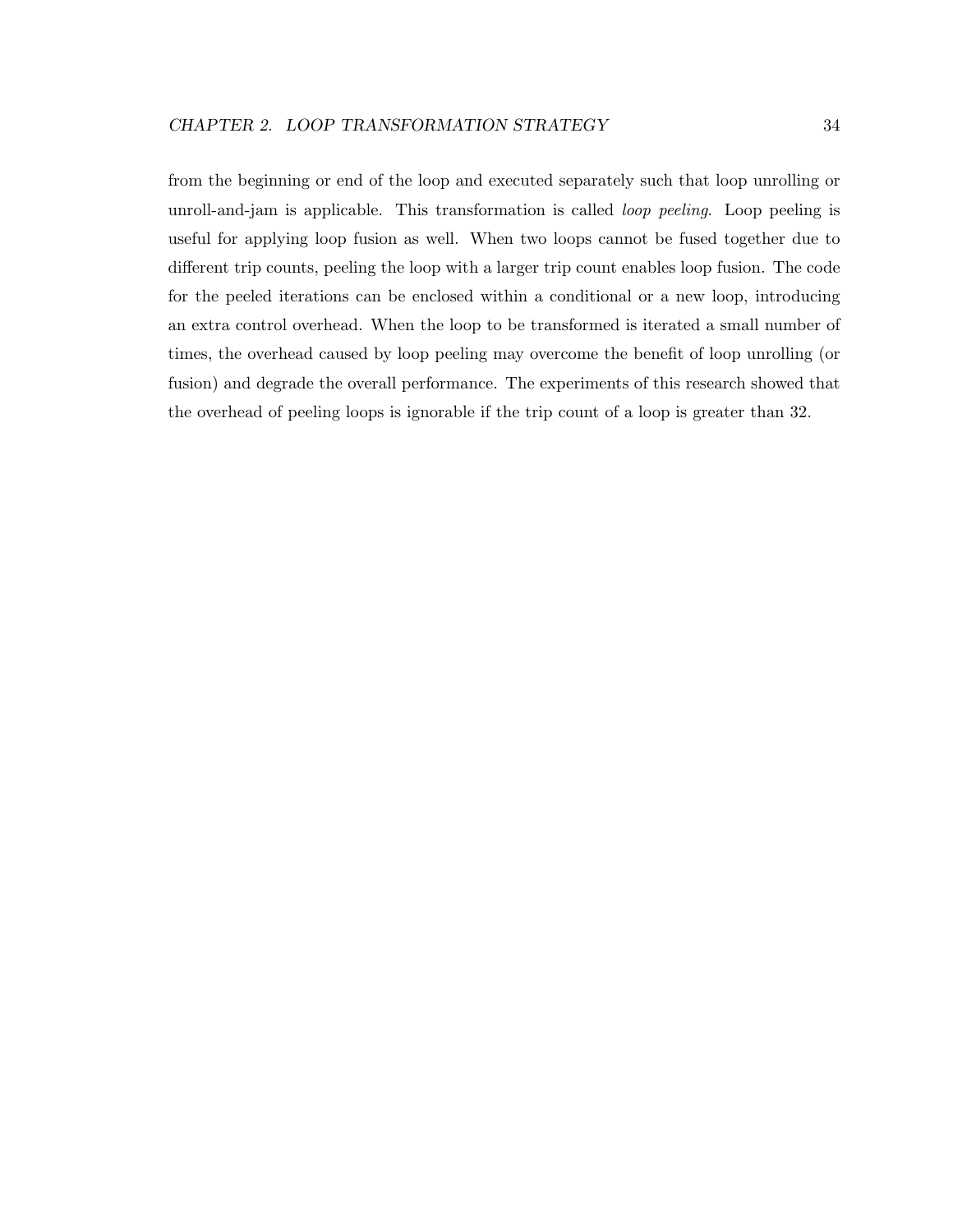## Chapter 3

# Unroll-and-jam

To generate a good software pipeline for unroll-and-jammed loops on clustered VLIW machines, a compiler should not only be able to determine which dependences introduce intercluster communication, but also predict whether the communication increases the schedule length of the software pipelined code. This needs to be done before any unrolland-jam is performed. The method in this section uses unit MinII, or  $uMinII$ , including the effects of intercluster data transfers, as a metric to guide unroll-and-jam for clustered VLIW machines. It performs unroll-and-jam on the loop levels that will create the most intracluster and/or intercluster parallelism and determines the unroll-and-jam amounts that will give the best loop performance.

This chapter is organized as follows. Section [3.1](#page-45-0) discusses the safety of unrolland-jam and a method for updating the dependence graph for unroll-and-jammed loops. Section [3.2](#page-48-0) provides a heuristic approach for picking loops to unroll. Section [3.3](#page-49-0) describes a method to compute  $uMinII$  for unroll-and-jammed loops. Section [3.4](#page-60-0) gives the formula for register pressure caused by unroll-and-jam. Finally, Section [3.5](#page-62-0) presents a method for computing unroll-and-jam amounts to achieve a lower uMinII.

## <span id="page-45-0"></span>3.1 Safety and Updating the Dependence Graph

Unroll-and-jam changes the execution order of loop iterations. Consider the following loop,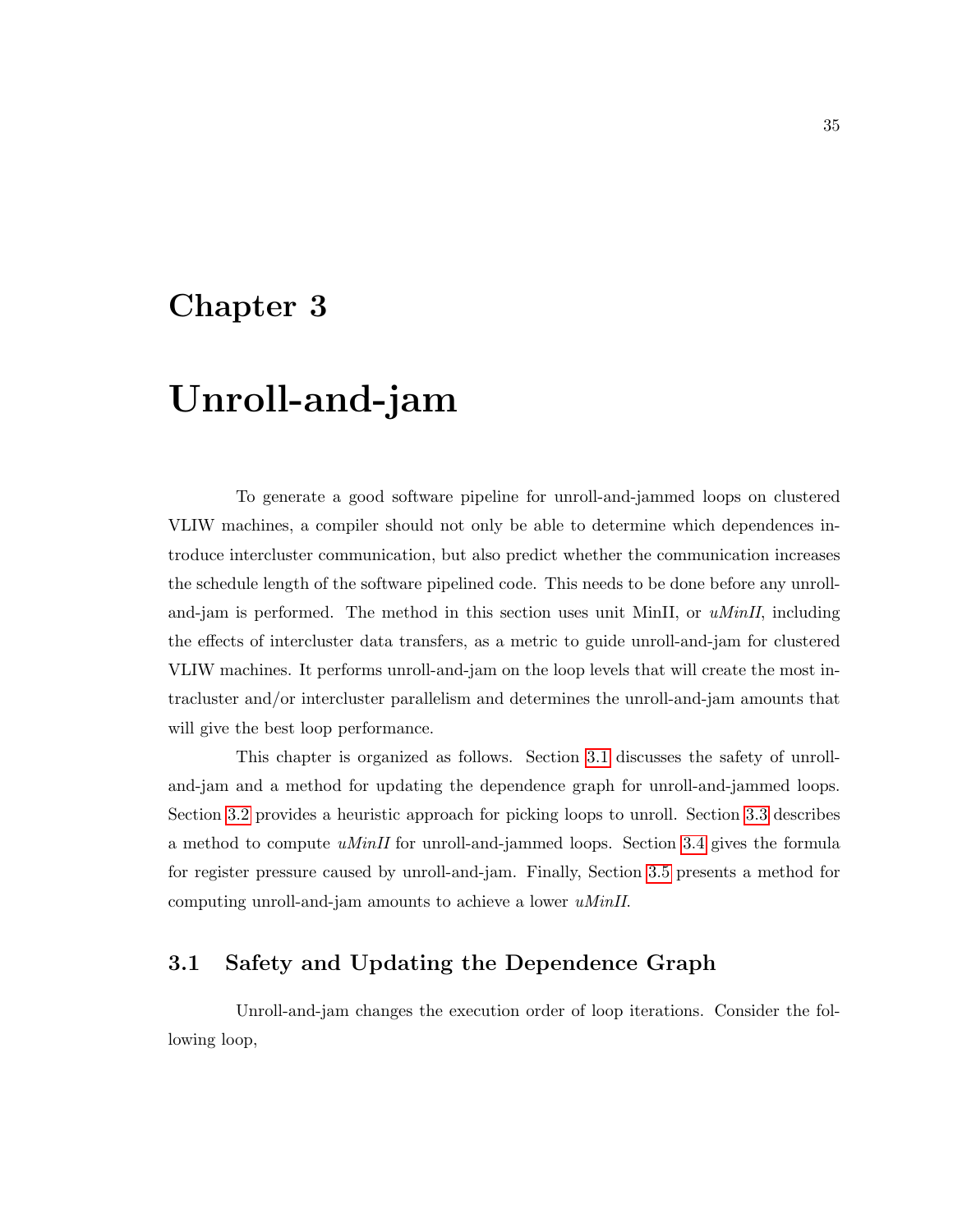```
DO I = 1, 2*NDO J = 1, N
    A(I+1,J) = A(I,J+1) + B(I,J)ENDO
ENDDO
```
Unroll-and-jamming the I loop once results in

```
DO I = 1, 2*N, 2
 DO J = 1, N
    A(I+1, J) = A(I, J+1) + B(I, J)A(I+2, J) = A(I+1, J+1) + B(I+1, J)ENDO
ENDDO
```
Note that the original loop executes the instance of the statement for the  $k^{th}$  iteration of the I-loop after all instances for the  $(k-1)^{th}$  iteration of the I-loop are completed. In the transformed loop, however, two iterations of the I-loop are executed on the same iteration of the J-loop. In this example, unroll-and-jam reverses the source and sink for some dependences. For instance, the original loop stores into the location of  $A(2,2)$  on iteration  $\langle 1, 2 \rangle$ , and reads from the same location on iteration  $\langle 2, 1 \rangle$ . After unroll-and-jam, the read of  $A(2,2)$  is brought prior to its definition, as the value is accessed on iteration  $\langle 1, 1 \rangle$  and is assigned one iteration of the J-loop later, i.e., when I=1, J=2. This is illegal, since the access order of the same memory location is changed by unroll-and-jam. The data dependences reflect this changes. Unroll-and-jam converts a true dependence with a distance vector of  $\langle 1, -1 \rangle$  into two dependences: an anti dependence  $\langle 0, 1 \rangle$  and a true dependence  $\langle 1, -1 \rangle$ . The new anti dependence indicates that a reverse of execution order occurs.

The following example discusses the constraints of dependences on unroll amounts in detail. In the loop

```
DO I = 1, 6*NDO J = 1, N
    A(I+2,J) = A(I,J+1) + B(I,J)ENDO
ENDDO
```
a true dependence  $\langle 2, -1 \rangle$  exists between A(I+2, J) and A(I,J+1). Unroll-and-jamming the I-loop once results in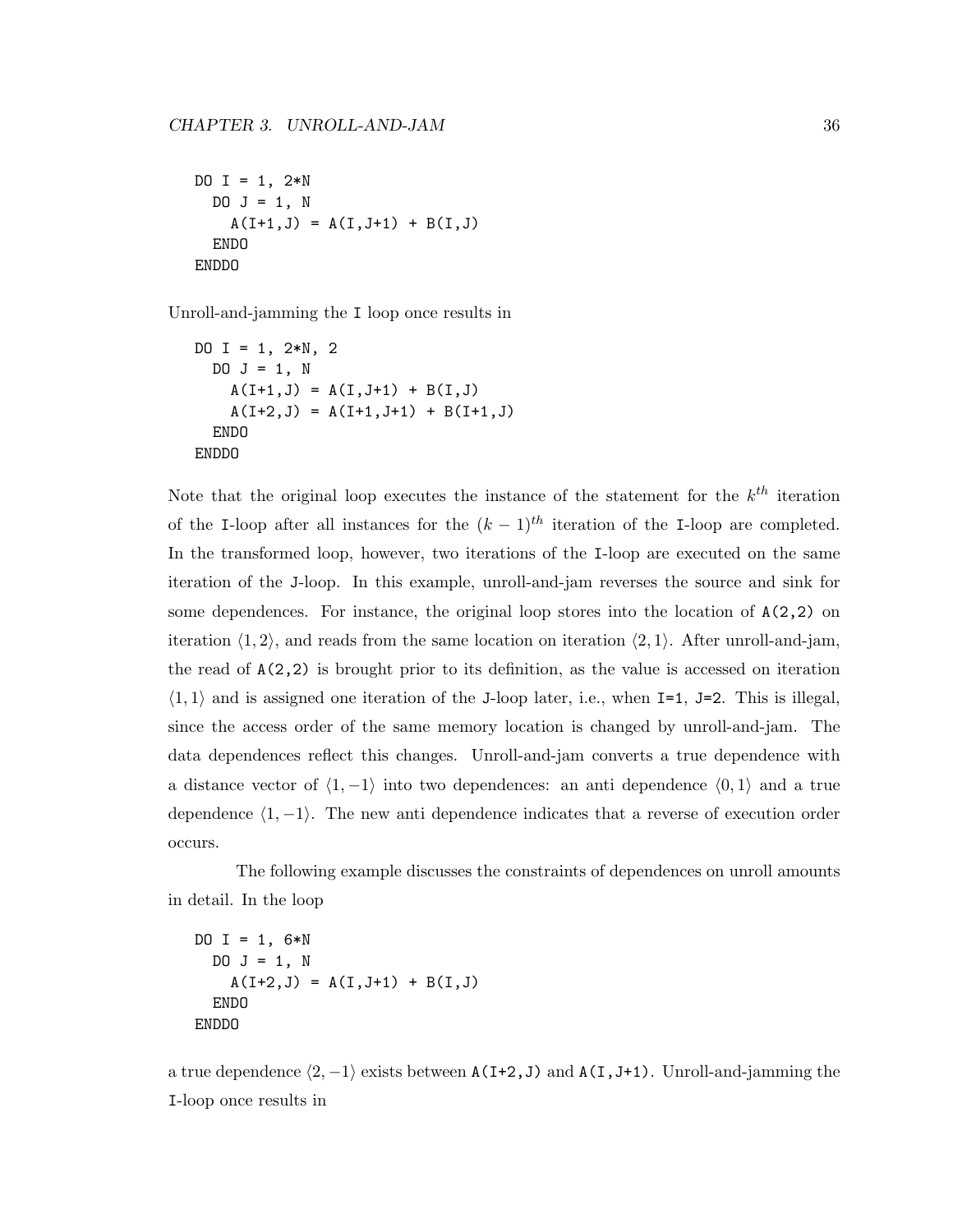```
DO I = 1, 6*N, 2
 DO J = 1, N
    A(I+2, J) = A(I, J+1) + B(I, J)A(I+3, J) = A(I+1, J+1) + B(I+1, J)ENDO
ENDDO
```
where two true dependences with the distance vector  $\langle 1, -1 \rangle$  guarantee that the sources of dependences are executed before the sinks. However unrolling the outer loop by a factor of three would reverse the dependence, as shown below

```
DO I = 1, 6*N, 3
 DO J = 1, N
    A(I+2,J) = A(I,J+1) + B(I,J)A(I+3,J) = A(I+1,J+1) + B(I+1,J)A(I+4, J) = A(I+2, J+1) + B(I+2, J)ENDO
ENDDO
```
An anti dependence  $(0, 1)$  goes from A(I+2,J+1) to A(I+2,J), reversing the memory access order. This means unroll-and-jamming by a factor of three is illegal for this example.

Callahan et al. proved the following theorem which lists the conditions under which unroll-and-jam is legal  $[14]$ :

**Theorem 1** An unroll-and-jam factor  $n$  is legal if and only if there exists no dependence with direction vector  $\langle \langle , \rangle \rangle$  such that the distance for the outer loop is  $\langle n \rangle$ .

When unroll-and-jam is legal, the data dependences for the unroll-and-jammed loop are used to examine the effect of unroll-and-jam on intercluster communication. Callahan et al. proposed a method for computing the data dependence graph (DDG) after loop unrolling for consistent dependences whose array references contain only one loop induction variable in each subscript position and whose references are variant with respect to the unrolled loop [\[14\]](#page-112-0).

If we unroll the  $m^{th}$  loop in a nest L k times, then the updated dependence graph  $G' = (V', E')$  for the unrolled loop  $L'$  can be computed from the dependence graph  $G = (V, E)$  for L by the following rules:

1. For each  $v \in V$ , there are  $k+1$  nodes  $v_0, \ldots, v_k$  in  $V'$ . These correspond to the original reference and its k copies.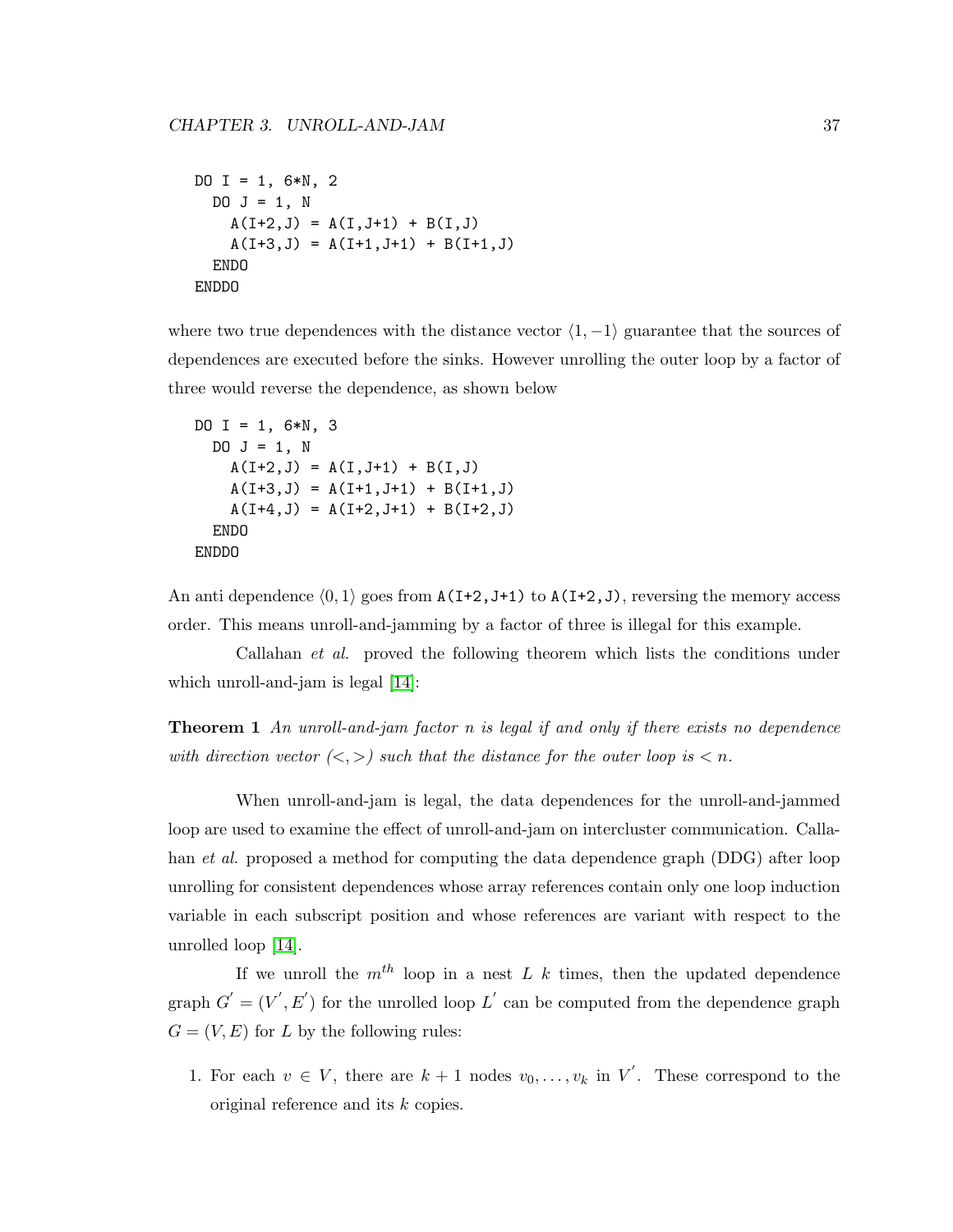2. For each edge  $e = \langle v, w \rangle \in E$ , with distance vector  $d(e)$ , let  $d_m(e)$  be the  $m^{th}$  entry of  $d(e)$ , there are  $k+1$  edges  $e_0, \ldots, e_k$  where  $e_j = \langle v_j, w_i \rangle$ ,  $v_j$  is the jth copy of v,  $w_i$ is the *i*<sup>th</sup> copy of  $w$  and

$$
i = (j + d_m(e)) \mod (k+1)
$$

$$
d_m(e_j) = \begin{cases} \lfloor \frac{d_m(e)}{k+1} \rfloor & \text{if } i \geq j \\ \lfloor \frac{d_m(e)}{k+1} \rfloor + 1 & \text{if } i < j \end{cases}.
$$

Consider, as an example, the following loop

DO  $I = 1$ ,  $3*N$  $A(I) = A(I-1) + Q$ ENDDO

where a dependence with distance vector  $\langle 1 \rangle$  exits. Unrolling this loop twice produces

DO  $I = 1, 3*N, 3$  $A(I) = A(I-1) + Q$  $A(I+1) = A(I) + Q$  $A(I+2) = A(I+1) + Q$ ENDDO

The updated dependence graph contains three nodes,  $v_0$ ,  $v_1$ , and  $v_2$ , representing three statements in the unrolled loop. Two forward dependence edges,  $(v_0, v_1)$  and  $(v_1, v_2)$ , have a distance of  $0$  ( $|1/3| = 0$ ), and one backward edge,  $(v_2, v_0)$ , has a distance of  $1$  ( $|1/3|+1=1$ ), as shown in Figure [3.1.](#page-49-1)

In this research, the updated dependence graph is utilized for determining the dependences in the innermost loop after loop unrolling or unroll-and-jam is applied.

#### <span id="page-48-0"></span>3.2 Determining Loops to Unroll

In this research unroll-and-jam is applied to achieve both intracluster and intercluster parallelism. The first step of this approach is to determine the loop levels for unrolling or unroll-and-jam. For improving ILP in a single cluster, this method seeks the loop level,  $l_a$ , that will have the most data reuse after unroll-and-jam is applied. In other words, this method chooses the loop level that carries the most dependences that can become amenable to scalar replacement after applying unroll-and-jam. To obtain intercluster parallelism, we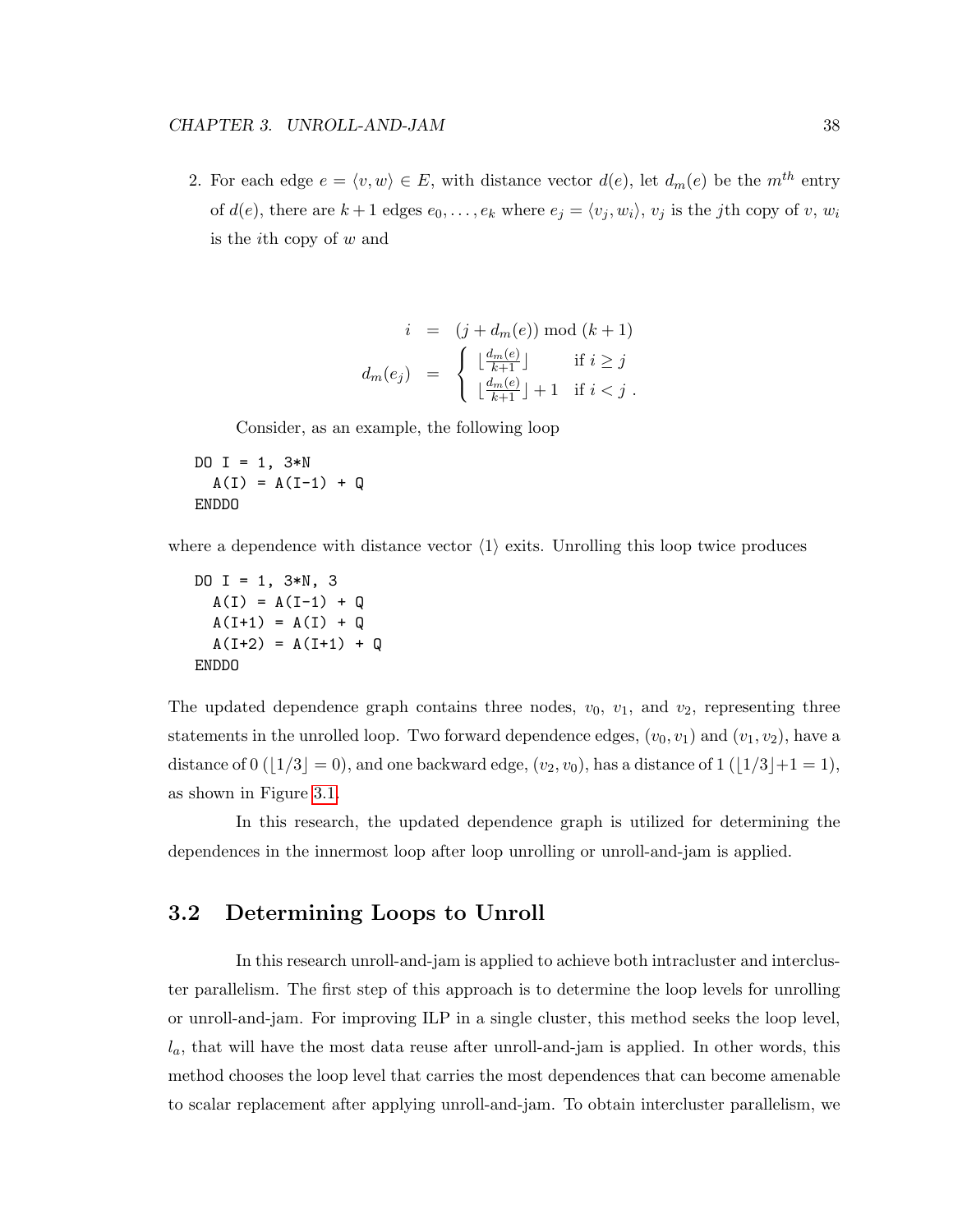

(a) The Original DDG (b) The Updated DDG

<span id="page-49-1"></span>Figure 3.1: Updating the Dependence Graph

unroll the loop level,  $l_p$ , that contains the fewest dependences that may result in intercluster data transfers after unrolling.

To aid in the discussion that follows we define  $U_a$  as the unroll factor for  $l_a$  and  $U_p$  as the unroll factor for  $l_p$ . Hence, the unroll factor of the entire loop nest is  $U_a \times U_p$ . Note that  $l_a$  and  $l_p$  can be the same loop.

## <span id="page-49-0"></span>3.3 Computing unit MinII

To compute the unit MinII ( $uMinII$ ) of a loop, both the unit RecII ( $uRecII$ ) and the unit  $ResII(uResII)$  need to be computed. Callahan *et al.* have shown that unrolling and unroll-and-jam do not increase the  $uRecII$  of a loop [\[14\]](#page-112-0). Thus, this method only computes the uRecII once. If the innermost loop is unrolled, then the uRecII remains unchanged. If an outer loop is unrolled, then the *uRecII* decreases by a factor of the unroll amount.

On an architecture with hardware loop support,  $FU_f$  fixed-point units,  $FU_m$  memory/address units and support for  $FU_c$  intercluster copies per cycle, the uResII is

$$
\frac{\max\{\lceil \frac{F}{FU_f}\rceil,\lceil \frac{M}{FU_m}\rceil,\lceil \frac{C}{FU_c}\rceil\}}{U_a \times U_p}.
$$

Here  $F$  is the number of fixed-point operations in the loop body,  $M$  is the number of memory references and  $C$  is the number of intercluster data transfers.  $F$  is defined as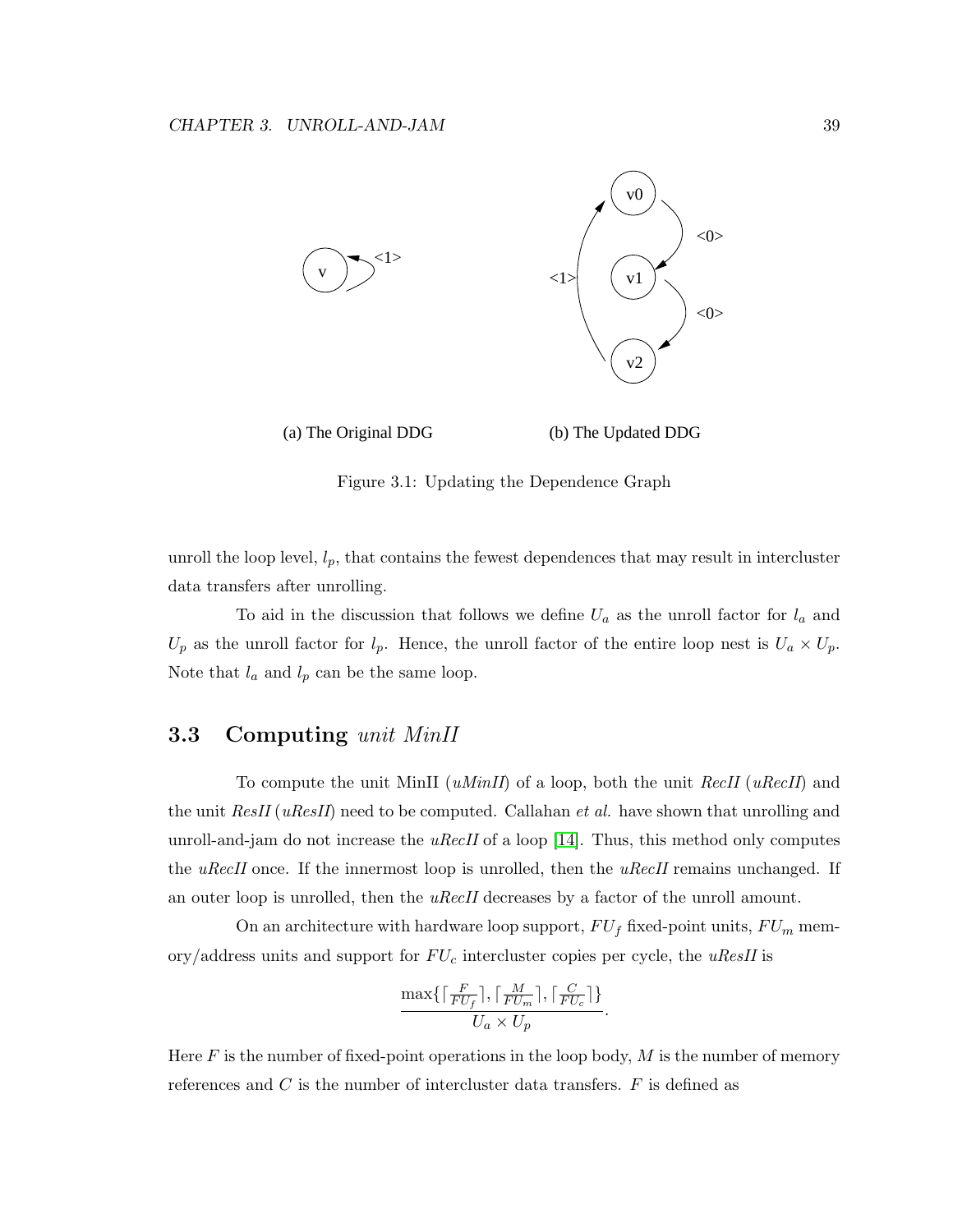$$
f \times \prod_{1 \le i \le n} U_i
$$

where  $f$  is the original number of fixed-point operations in the loop,  $U_i$  is the unroll amount of the  $i^{th}$  loop, and n is the loop nesting depth.  $M = M_L \times U_n$ , where  $M_L$  is the number of memory references in the loop after unroll-and-jam and scalar replacement, and  $U_n$  is the unroll amount of the innermost loop. The computation of  $M_L$  is outlined in detail by Carr and Kennedy [\[21\]](#page-113-0).

When computing  $C$  it is assumed that the unroll-and-jammed loop is partitioned in such a way that  $U_a$  copies of loop body derived from unroll-and-jamming loop  $l_a$  are placed in a single cluster. Then each of the  $U_p$  copies of this statement group is executed in distinct clusters. There are two reasons for this assumption. First, by distributing the copies of the same statement group in separate clusters, a balanced work load across clusters is likely obtained. Second, this partitioning scheme keeps many operations involving data reuse within a single cluster, which limits intercluster communication.

Section [3.3.1](#page-50-0) addresses computing  $uMinII$  when a single loop is unrolled. Then the discussion is extended to unrolling multiple loops in Section [3.3.2.](#page-56-0)

#### <span id="page-50-0"></span>3.3.1 Unrolling a Single Loop

When computing the intercluster copies caused by unrolling a single loop  $l$  ( $l =$  $l_a = l_p$ ), we consider the dependence graph  $G_l = (V_l, E_l)$  consisting of all dependences where the distance vector associated with the dependence,  $d(e)$ , is of the form  $\langle 0, \ldots, 0, d_l, 0, \ldots, d_n \rangle$ such that the  $l^{th}$  entry of  $d(e)$ ,  $d_l(e)$ , is not 0.  $E_l$  is partitioned into two groups:  $E_l^C$  and  $E_l^I$ .  $E_l^C$  is the set of unalignable dependences carried by l whose source and sink are variant with respect to l.  $E_l^I$  is the set of dependences whose references are invariant with respect to l. The communication cost due to edges in  $E_l^C$  is denoted  $C_l^C$  and the communication cost due to edges in  $E_l^I$  is denoted  $C_l^I$ . For simplicity of presentation, it is assumed that each array reference has at most one incoming dependence edge. If a reference has multiple incoming edges, a distance vector is constructed such that its  $i^{th}$  entry has the minimum value over all incoming edges. This vector represents the possible earliest point in unrolling from where the reference can get its value. See [\[21\]](#page-113-0) for details on handling multiple incoming edges.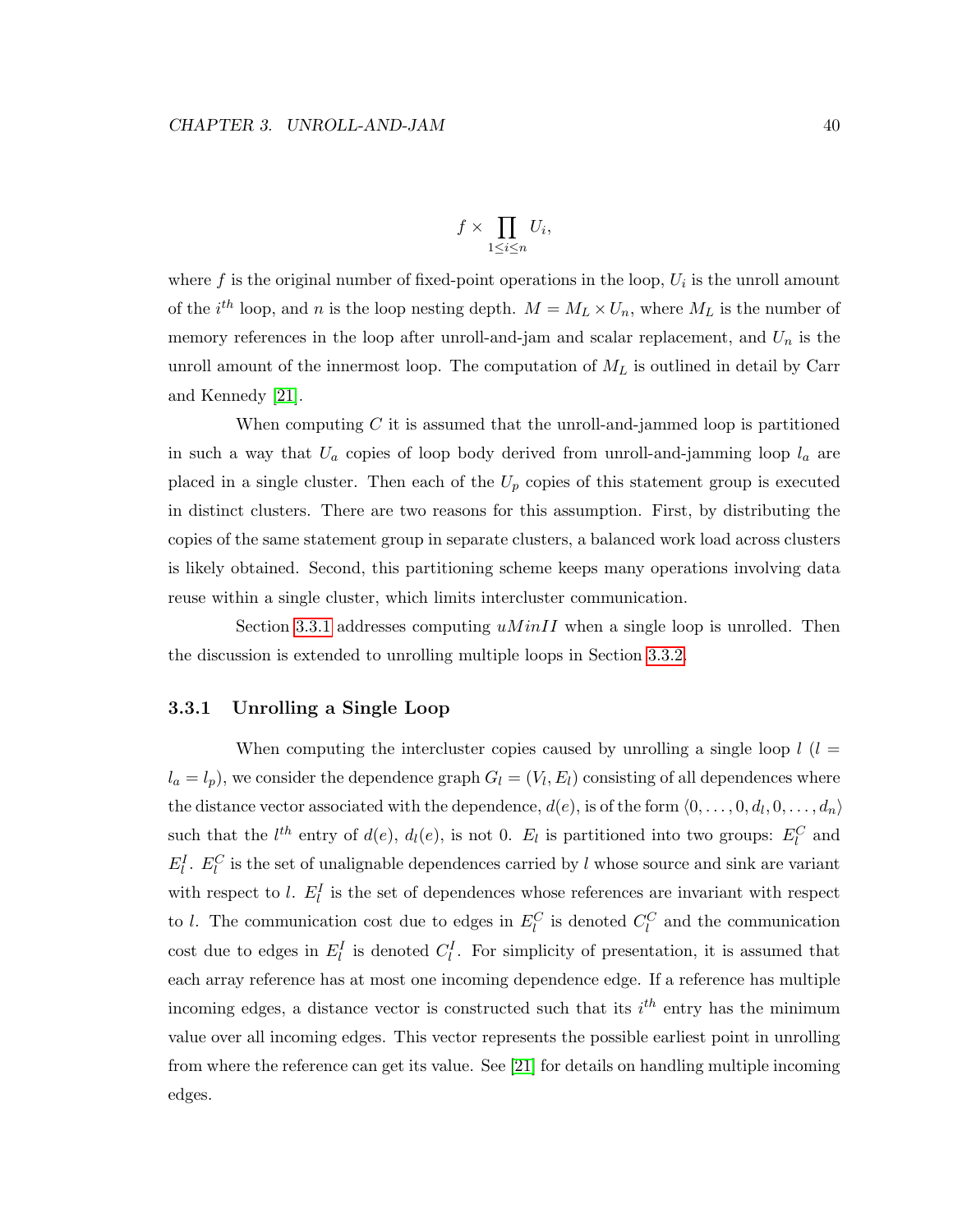**Computing**  $C_l^C$ : For each edge  $e = (v_0, w_0) \in E_l$  there are  $U_p \times U_a$  edges  $e_0, e_1, ..., e_{U_p} \times U_a - 1$  $\in E'_{l}$  after unroll-and-jam. For each  $e_{m} = (v_{m}, w_{n}) \in E'_{l}$ ,  $n = (m + d_{l}(e)) \mod (U_{p} \times U_{a})$ [\[14\]](#page-112-0). We examine the first  $U_a$  edges created by unrolling to determine the communication cost per cluster for l, denoted  $uC_l(e)$  for each edge  $e \in E_l$ . Since the sources of the first  $U_a$  edges,  $v_0, v_1, \ldots, v_{U_a-1}$ , will be located in the first cluster, communication exists if and only if any sink is not in the first cluster, i.e., if any  $n \ge U_a$ . This implies that  $uC_l(e)$  is the number of edges where  $n = (m + d_l(e)) \mod (U_p \times U_a) \ge U_a$ , and  $m = 0, 1, \ldots, U_a - 1$ . Hence,

$$
C_l^C = \sum_{e \in E_l^C} uC_l(e) \times U_p.
$$

To derive  $uC<sub>l</sub>(e)$ , we break down the computation into four cases. These cases arise from the fact that dependences in loops are usually very simple. For each case we give our conclusion and proof followed by an example.

**Case 1:** If  $d_l(e) \mod (U_a \times U_p) = 0$ , then  $uC_l(e) = 0$ .

Proof:

$$
n = (m + d_l(e)) \bmod (U_p \times U_a) = (m + d_l(e)) - \lfloor \frac{m + d_l(e)}{U_p \times U_a} \rfloor U_p \times U_a.
$$

If  $d_l(e) \mod (U_a \times U_p) = 0$ , then there exists a  $t = 0, 1, 2, \ldots$ , such that  $d_l(e) =$  $t(U_a \times U_p)$ . This gives

$$
m + d_l(e) = m + t(U_p \times U_a).
$$

Since  $0 \leq m < U_a$ ,

$$
tU_p \times U_a < m + t(U_p \times U_a) < (tU_p + 1)U_a.
$$

From this follows

$$
\frac{tU_p \times U_a}{U_p \times U_a} < \frac{m + d_l(e)}{U_p \times U_a} \n< \frac{(tU_p + 1)U_a}{U_p \times U_a} \n< \frac{(tU_p + U_p)U_a}{U_p \times U_a} \quad \text{(since } U_p \ge 2\text{)}.
$$

Thus,

$$
t < \frac{m + d_l(e)}{U_p \times U_a} < t + 1.
$$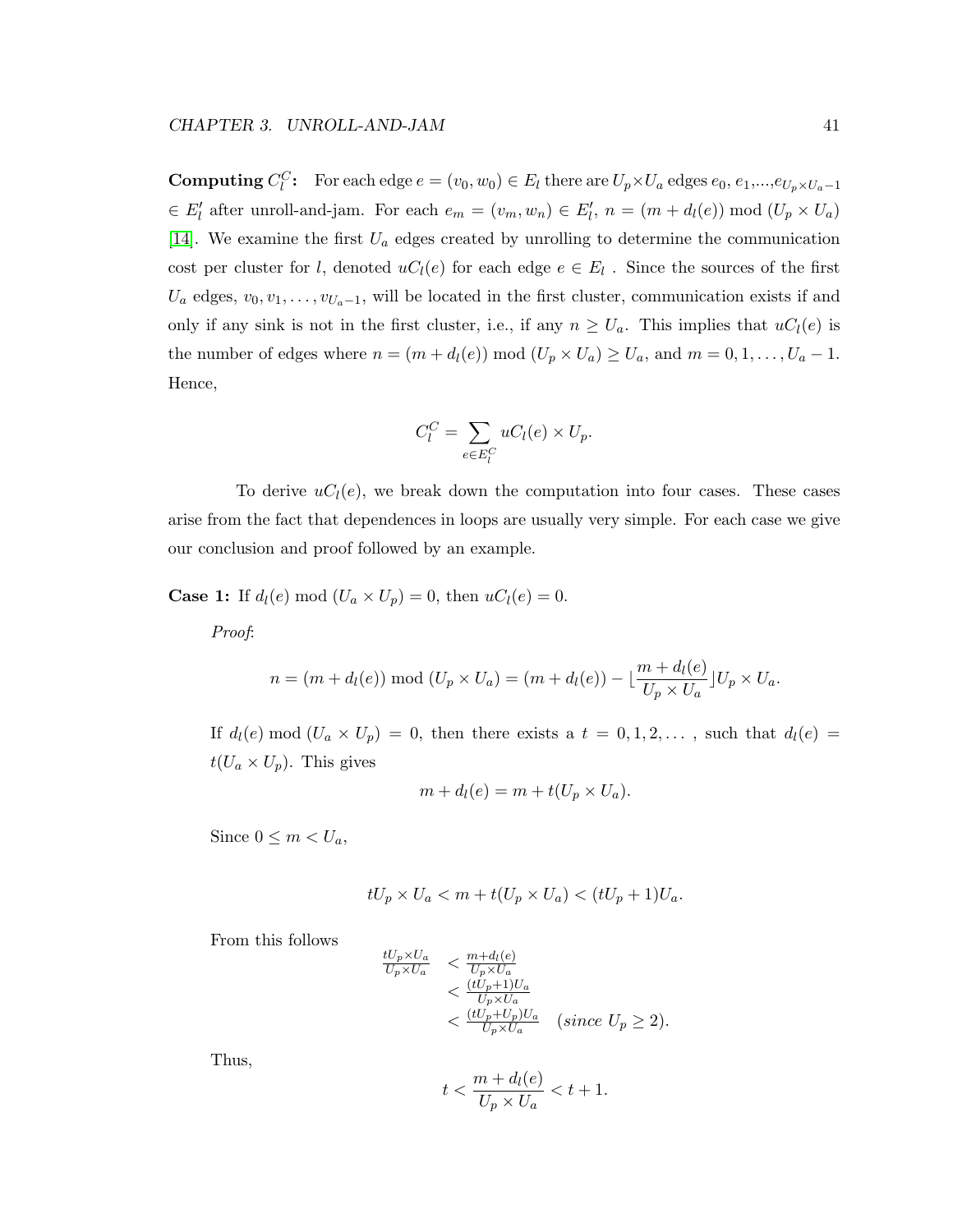So

$$
\lfloor \frac{m + d_l(e)}{U_p \times U_a} \rfloor = t.
$$

This gives

$$
n = (m + d_l(e)) - \lfloor \frac{m + d_l(e)}{U_p \times U_a} \rfloor U_p \times U_a
$$
  
=  $m + d_l(e) - t(U_p \times U_a)$   
=  $m$ .

Since  $m < U_a$ , then  $n < U_a$ , which means there exists no communication, i.e.,  $uC_l(e) = 0$ .

Example:

Consider the following loop where  $d_l(e) = 4$ :

DO  $I = 1, 4*N$  $A(I) = A(I-4)$ ENDDO

To generate code for a 4-cluster machine, the loop is unrolled by a factor of 4, giving

DO I = 1,  $4*N$ , 4  $A(I) = A(I-4)$  $A(I+1) = A(I-3)$  $A(I+2) = A(I-2)$  $A(I+3) = A(I-1)$ ENDDO

Each statement may be executed on a different cluster without incurring a communication cost due to the original dependence.

**Case 2:** If  $U_a = 1$  and  $d_l(e) \mod (U_a \times U_p) \neq 0$ , then  $uC_l(e) = 1$ .

Proof:

Since  $U_a = 1$ , each cluster has one copy of loop body, i.e.,  $m = 0$ .  $n = (m + d_l(e)) - \lfloor \frac{m + d_l(e)}{U_p \times U_a} \rfloor U_p \times U_a$  $= d_l(e) - \lfloor \frac{d_l(e)}{U_p} \rfloor U_p.$ 

If  $n = 0, d_l(e) = \lfloor \frac{d_l(e)}{U_e} \rfloor$  $\frac{U(e)}{U_p}$   $\bigcup_{p}$ . Then  $d_l(e)$  mod  $(U_a \times U_p) = 0$ . This is a contradiction. Therefore  $n \neq 0$ , giving  $uC_l(e) = 1$ .

Example:

Consider the following loop where  $d_l(e) = 1$ :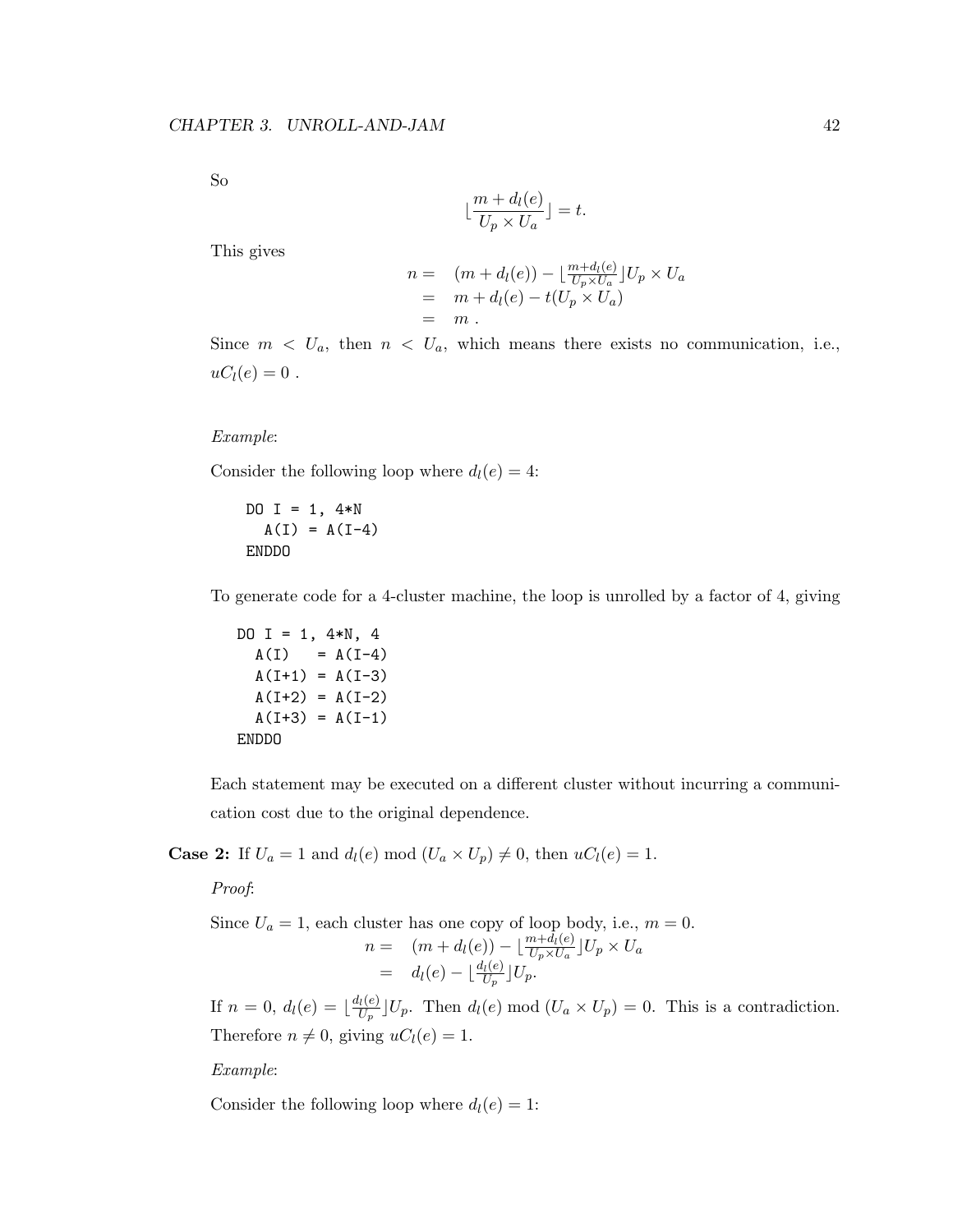DO  $I = 1, 3*N$  $A(I) = A(I-1)$ ENDDO

After unrolling by a factor of 3, where  $U_p = 3, U_a = 1$ , we have

DO I = 1,  $3*N$ , 3  $A(I) = A(I-1)$  $A(I+1) = A(I)$  $A(I+2) = A(I+1)$ ENDDO

If each of these statements is assigned to a different cluster, each cluster needs one intercluster data transfer.

**Case 3:** If  $d_l(e) \mod (U_a \times U_p) \neq 0$ ,  $U_a > 1$ , and  $U_a \geq d_l(e)$ , then  $uC_l(e) = d_l(e)$ .

Proof:

Since  $m < U_a$ , and  $d_l(e) \leq U_a$ , then  $m + d_l(e) < 2U_a$ .

 $U_p \geq 2$ , so  $m + d_l(e) < U_p \times U_a$ , or

$$
\lfloor \frac{m + d_l(e)}{U_p \times U_a} \rfloor = 0.
$$

From this follows

$$
n= (m + d_l(e)) \mod (U_p \times U_a)
$$
  
=  $m + d_l(e) - \lfloor \frac{m + d_l(e)}{U_p \times U_a} \rfloor U_p \times U_a$   
=  $m + d_l(e).$ 

The value of  $uC_l(e)$  equals the number of m whose value makes  $n \geq U_a$  hold. When  $m ≥ U_a - d_l(e), n ≥ U_a$ . Among  $m = 0, 1, ..., U_a - d_l(e), U_a - d_l(e) + 1, ..., U_a - 1$ there are  $d_l(e)$  m's whose values are greater than or equal to  $U_a - d_l(e)$ . Therefore,  $uC_l(e) = d_l(e)$ .

Example:

Consider the following loop where  $d_l(e) = 2$ :

$$
DO I = 1, 6*N
$$
  

$$
A(I) = A(I-2)
$$
  
ENDDO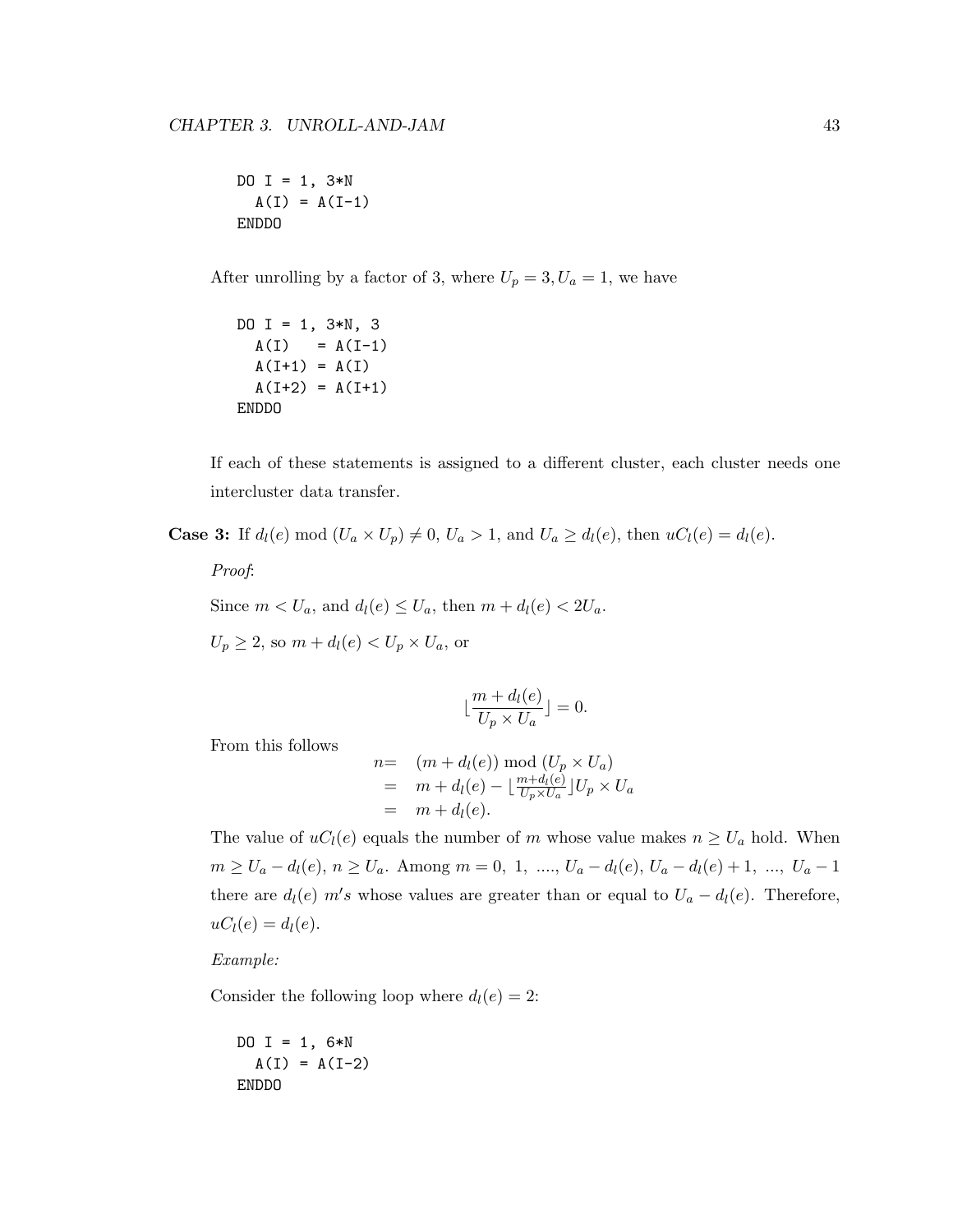After unrolling by a factor of 6 (assume  $U_p = 2, U_a = 3$ ), the loop becomes

```
DO I = 1, 6*N, 6
  A(I) = A(I-2)A(I+1) = A(I-1)A(I+2) = A(I)A(I+3) = A(I+1)A(I+4) = A(I+2)A(I+5) = A(I+3)ENDDO
```
If the first three statements are executed on one cluster and the last three on another cluster, each cluster needs two intercluster copies.

**Case 4:** If  $1 < U_a < d_l(e) < (U_a \times U_p)$ , and  $d_l(e) \mod (U_a \times U_p) \neq 0$  then  $uC_l(e)$  $\min(U_p \times U_a - d_l(e), U_a)$ .

Proof:

We consider two cases:

case 1:  $m < U_a \times U_p - d_l(e)$ , or  $m + d_l(e) < U_a \times U_p$ . This gives

$$
\lfloor \frac{m + d_l(e)}{U_p \times U_a} \rfloor = 0.
$$

Then

$$
n = (m + d_l(e)) \mod (U_p \times U_a)
$$
  
=  $m + d_l(e) - \lfloor \frac{m + d_l(e)}{U_p \times U_a} \rfloor U_p \times U_a$   
=  $m + d_l(e)$   
>  $U_a$  (since  $d_l(e) > U_a$  is assumed).

This means when  $m < U_p \times U_a - d_l(e)$ ,  $n > U_a$ . If  $U_p \times U_a - d_l(e) < U_a$ , each cluster has  $U_p \times U_a - d_l(e)$  value copies. Otherwise each cluster needs  $U_a$  value copies. case 2:  $m \ge U_p \times U_a - d_l(e)$ , or  $m + d_l(e) \ge U_p \times U_a$ .

Since  $m < U_a$ , and  $d_l(e) < U_p \times U_a$  (the assumption),

$$
U_p \times U_a \le m + d_l(e) < (U_p + 1) \times U_a
$$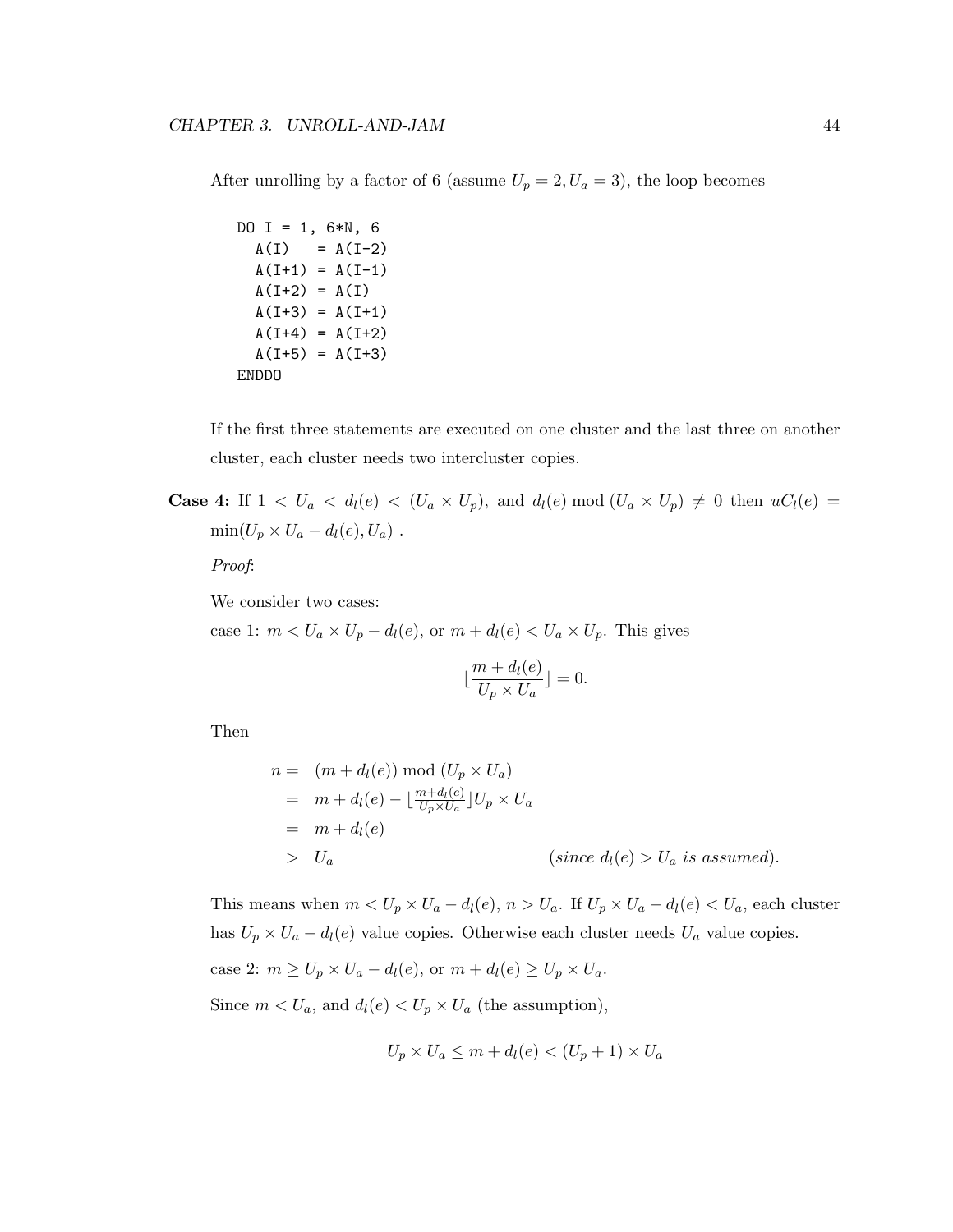Then

$$
1 \leq \frac{m + d_l(e)}{U_p \times U_a}
$$
  

$$
< \frac{U_p + 1}{U_p}
$$
  

$$
< \frac{U_p + U_p}{U_p} \quad (since U_p \geq 2)
$$
  

$$
< 2.
$$

From this follows

$$
\lfloor \frac{m + d_l(e)}{U_p \times U_a} \rfloor = 1,
$$

and

$$
n = m + d_l(e) - \lfloor \frac{m + d_l(e)}{U_p \times U_a} \rfloor U_p \times U_a
$$
  
=  $m + d_l(e) - U_p \times U_a$ .

Since  $d_l(e) < U_p \times U_a$  (the assumption), i.e.,  $d_l(e) - U_p \times U_a < 0$ , and  $m < U_a$ , we have  $m + d_l(e) - U_p \times U_a < U_a$ . This shows that when  $m \ge U_p \times U_a - d_l(e)$  no communication is needed.

Combining the two cases gives  $uC_l(e) = \min(U_p \times U_a - d_l(e), U_a)$ .

Example:

The original loop

DO I = 1,  $6*N$  $A(I) = A(I-3)$ ENDDO

has  $d_l(e) = 3$ . Unrolling by a factor of 6  $(U_p = 3, U_a = 2)$  results in a new loop as follows

```
DO I = 1, 6*N, 6
S0: A(I) = A(I-3)S1: A(I+1) = A(I-2)S2: A(I+2) = A(I-1)S3: A(I+3) = A(I)S4: A(I+4) = A(I+1)S5: A(I+5) = A(I+2)ENDDO
```
If we partition the new loop as  $\{S_0, S_1\}$ ,  $\{S_2, S_3\}$ , and  $\{S_4, S_5\}$ , each cluster will need  $2 \text{ (min}(3 \times 2 - 3, 2) = 2)$  value copies.

Here is another example where  $d_l(e) = 5$ :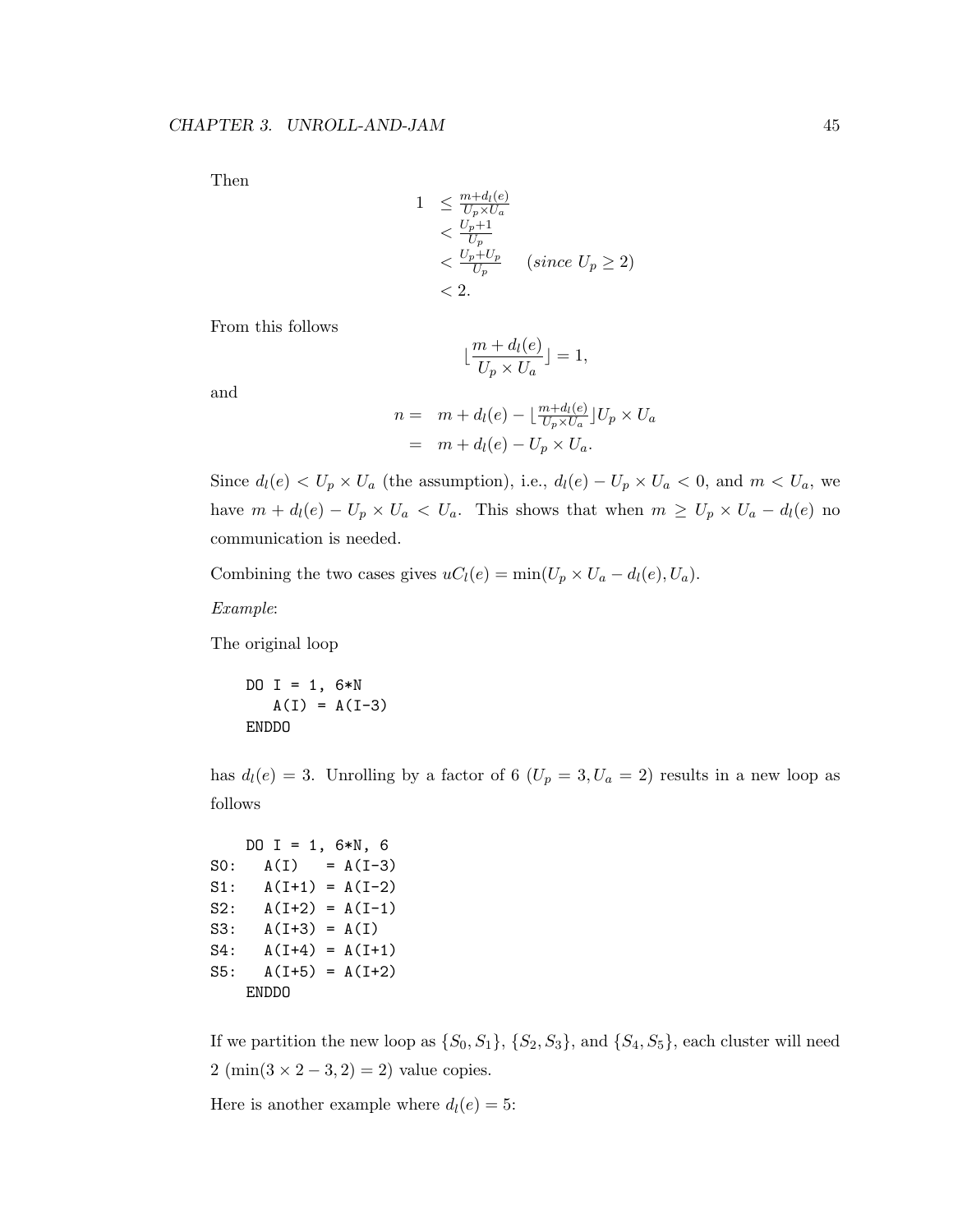DO I = 1,  $8*N$  $A(I) = A(I-5)$ ENDDO

Unrolling this loop 7 times  $(U_p = 2, U_a = 4)$  gives

```
DO I = 1, 8*N, 8
  A(I) = A(I-5)A(I+1) = A(I-4)A(I+2) = A(I-3)A(I+3) = A(I-2)A(I+4) = A(I-1)A(I+5) = A(I)A(I+6) = A(I+1)A(I+7) = A(I+2)ENDDO
```
If the first four statements are placed in one cluster, and the last four statements are placed in another cluster, each cluster needs 3 (min( $2 \times 4 - 5, 4$ ) = 3) value copies.

In practice most dependences fall into the first three cases. From the derivation of  $uC_l(e)$  for those three cases, the following observation can be derived: when unrolling a single loop l, the communication cost per cluster caused by dependences that are variant with respect to l does not change much with respect to the unroll factor. To compute  $uC<sub>l</sub>(e)$ for variant references in general, the code in Figure [3.2](#page-57-0) can be used.

**Computing**  $C_l^I$ : For each dependence whose source and sink are invariant with respect to l, there are  $U_a \times U_p$  references in the loop body after unroll-and-jam/unrolling.  $U_a \times U_p - 1$ memory references are eliminated by scalar replacement. When partitioning the loop body into  $U_p$  separate clusters, a memory operation is executed in one cluster and the other  $U_p-1$ clusters require a copy operation. This function remains constant as  $U_a$  changes, giving

$$
C_l^I = \sum_{e \in E_l^I} (U_p - 1).
$$

#### <span id="page-56-0"></span>3.3.2 Unrolling Multiple Loops

When  $l_a \neq l_p$ , we must consider the effects of multiple loops. Unroll-and-jam of  $l_a$  will potentially increase the number of loop-carried dependences causing communication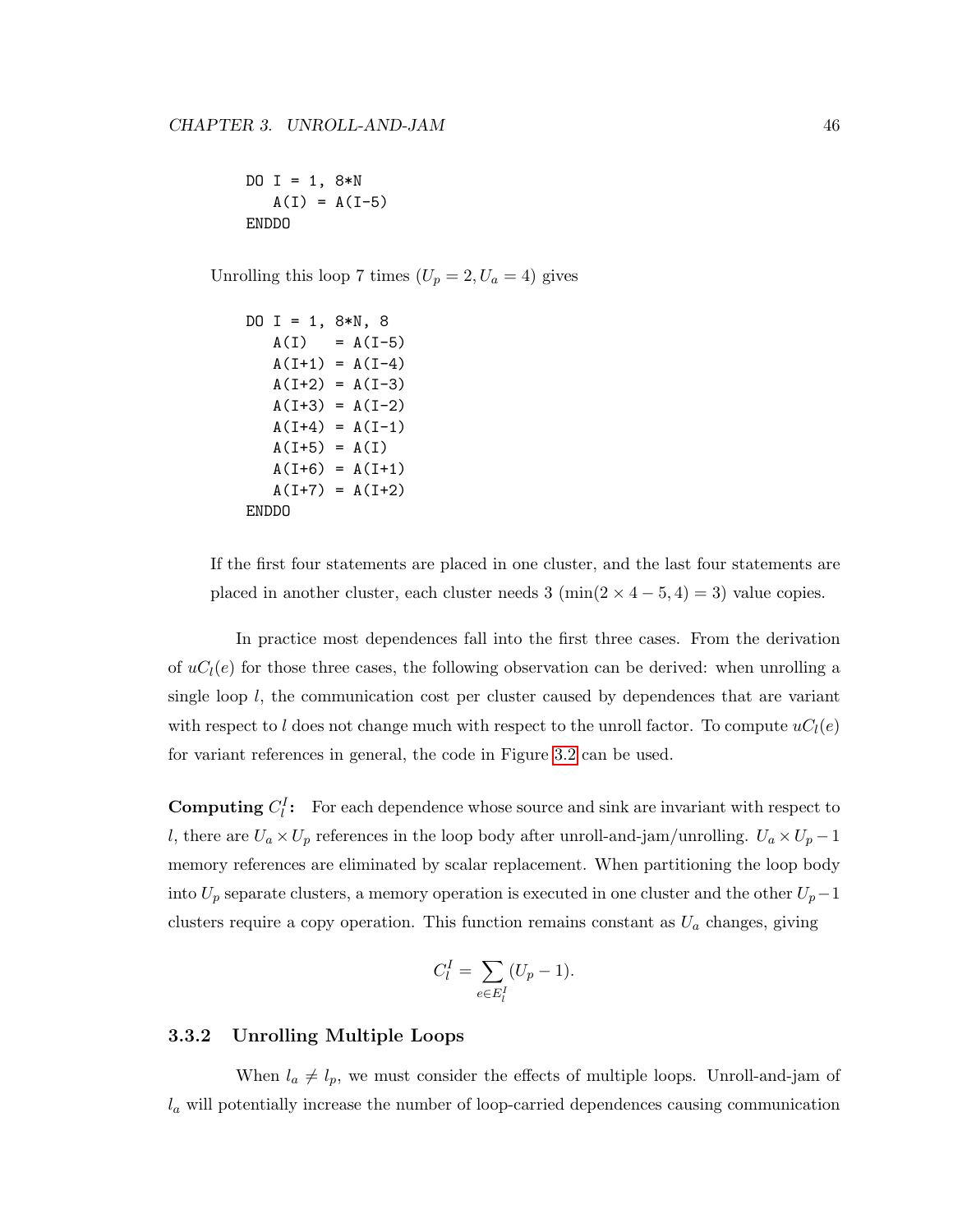Procedure Comm $Cost(d_l(e), U_p, U_a)$ Input:  $d_l(e)$ : dependence distance  $U_p, U_a$ : unroll amounts Output:  $uC_l(e)$ : the unit communication cost

if  $d_l(e) \mod (U_a \times U_p) = 0$  $uC_l(e)=0$ else if  $U_a = 1$  $uC_l(e) = 1$ else if  $U_a \geq d_l(e)$  $uC_l(e) = d_l(e)$ else if  $(U_p \times U_a) > d_l(e)$  $uC_l(e)$ =min  $(U_p \times U_a - d_l(e), U_a)$ else  $uc_l(e)=0$ for ( m = 0; m <  $U_a$ ; m++) if (  $(m + d_l(e)) \mod (U_p \times U_a) > U_a$ )  $uC_l(e)=uC_l(e)+1$ 

<span id="page-57-0"></span>Figure 3.2: Compute Unit Communication Cost for  $E_l^C$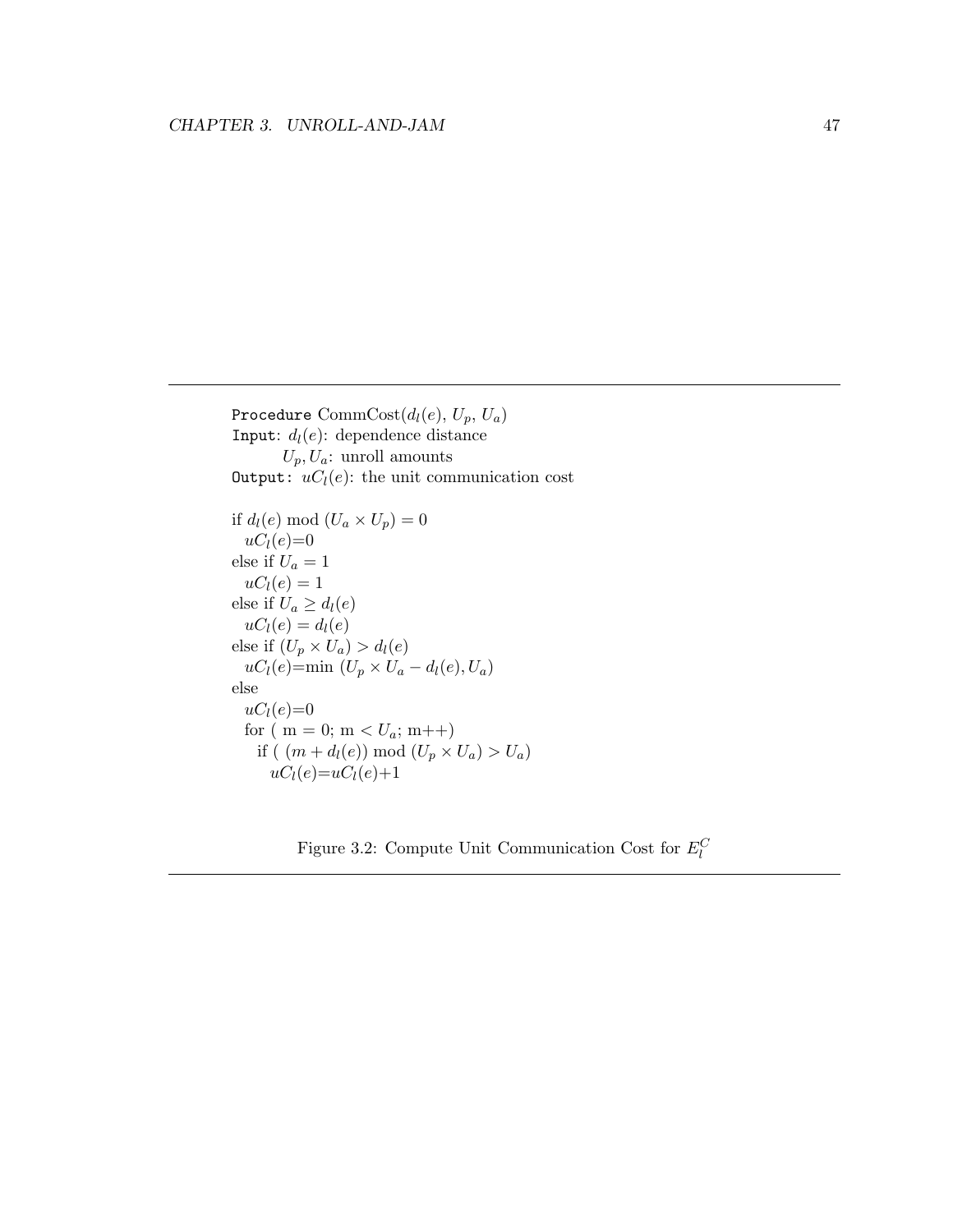when  $l_p$  is unrolled or unroll-and-jammed to spread computation across clusters. For references invariant with respect to  $l_p$ , the communication costs can be computed as described in the previous section. However, the same is not true for variant references.

To compute the communication cost for variant references, we consider the case when  $l_p$  is the innermost loop and the case when it is not. When  $l_p$  is the innermost loop, the two types of dependences that can cause communication are

- 1. innermost-loop-carried dependences, and
- 2. outer-loop-carried dependences that become carried by the innermost loop after unrolland-jam.

In the first case, the method presented in the previous section accurately computes the communication cost. Note that when computing  $uC_n(e)$  for this case,  $U_a$  and  $U_p$  are 1 and  $U_n$  respectively. Therefore, either case 1 or case 2 described in the previous section is used.

For the second case, only dependences with a distance vector of the form  $\langle 0, \ldots, d_i, \ldots \rangle$  $...,0,...,d_n$ , where  $d_i \neq 0$  and i is  $l_a$ , are considered. This set of dependences is denoted  $E_i^U$ . Consider any  $e \in E_i^U$ , after performing unroll-and-jam on i by a factor of  $U_i$ ,  $(U_i - d_i(e))^+$ dependences have a zero entry at  $i<sup>th</sup>$  component of the distance vector and are carried by the innermost loop or are loop independent<sup>[1](#page-58-0)</sup> [\[21\]](#page-113-0).

For each edge  $e \in E_i^U$  made innermost by unroll-and-jam, we need to compute the communication cost caused by unrolling  $l_p$  (the innermost loop). To derive this communication cost, we use the convention that  $C_n(e)$ , where n is  $l_p$ , is the communication cost caused by the dependences with distance  $d_n(e)$  after unrolling the innermost loop  $U_n - 1$ times. Since unrolling the innermost loop cannot increase data reuse, the only reason for unrolling the innermost loop is to create intercluster parallelism.

From the previous section, we have

$$
C_n(e) = uC_n(e) \times U_n.
$$

Thus, if the set of unalignable innermost-loop-carried dependences is denoted  $E_n^C$ , then the communication cost when  $l_p$  is the innermost loop is

$$
x^+ = \begin{cases} x, & \text{if } x \ge 0\\ 0, & \text{if } x < 0 \end{cases}
$$

<span id="page-58-0"></span> $x^+$  is defined as: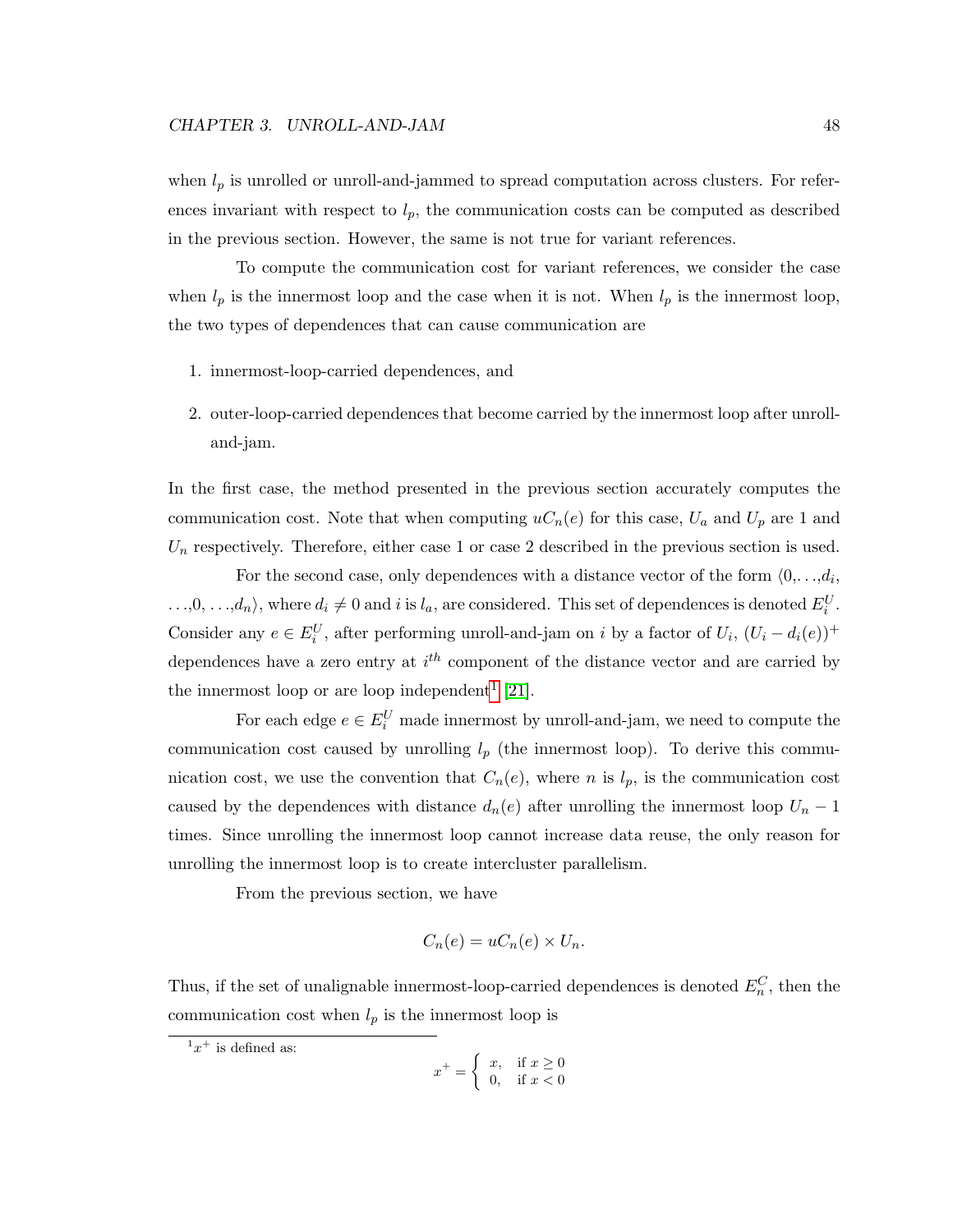$$
\sum_{e \in E_n^C} U_i C_n(e) + \sum_{e \in E_i^U} (U_i - d_i(e))^+ C_n(e).
$$

When  $l_p$  is not the innermost loop, we also only consider the dependences that can be made innermost. This set of dependences is denoted  $E_{ij}^U$  and the distance vector of each of these edges is of the form  $\langle 0, \ldots, d_i, \ldots, 0, d_j, 0, \ldots, d_n \rangle$ , where i is  $l_a$  and j is  $l_p$ , or vice versa. In this case both i and j must be unroll-and-jammed enough to make  $d_i = 0$ and  $d_j = 0$ , giving a communication cost of

$$
\sum_{e \in E_{ij}^U} (U_i - d_i(e))^+(U_j - d_j(e))^+.
$$

Note that  $C_n(e)$  is not needed here since the innermost loop is not unrolled.

Example To demonstrate intercluster copy prediction for unrolling multiple loops, consider the following loop:

```
DO J = 1, N
  DO I = 1, N
    A(I,J) = A(I-1,J)B(I,J) = A(I,J-1) + A(I-1,J-1)ENDDO
ENDDO
```
Let  $e_1$  denote the edge from  $A(I,J)$  to  $A(I-1,J)$ ,  $e_2$  denote the edge from  $A(I,J)$  to A(I, J-1), and  $e_3$  denote the edge from A(I, J) to A(I-1, J-1). Note that  $d(e_1) = \langle 0, 1 \rangle$ ,  $d(e_2) = \langle 1, 0 \rangle$  and  $d(e_3) = \langle 1, 1 \rangle$ . If  $U_i = 2, U_j = 2$  for a 2-cluster machine, we have

$$
E_n^C = \{e_1\}
$$
  
\n
$$
E_j^U = \{e_2, e_3\}
$$
  
\n
$$
C_n(e_1) = 1 \times 2 = 2
$$
  
\n
$$
C_n(e_2) = 0
$$
  
\n
$$
C_n(e_3) = 1 \times 2 = 2
$$

Therefore,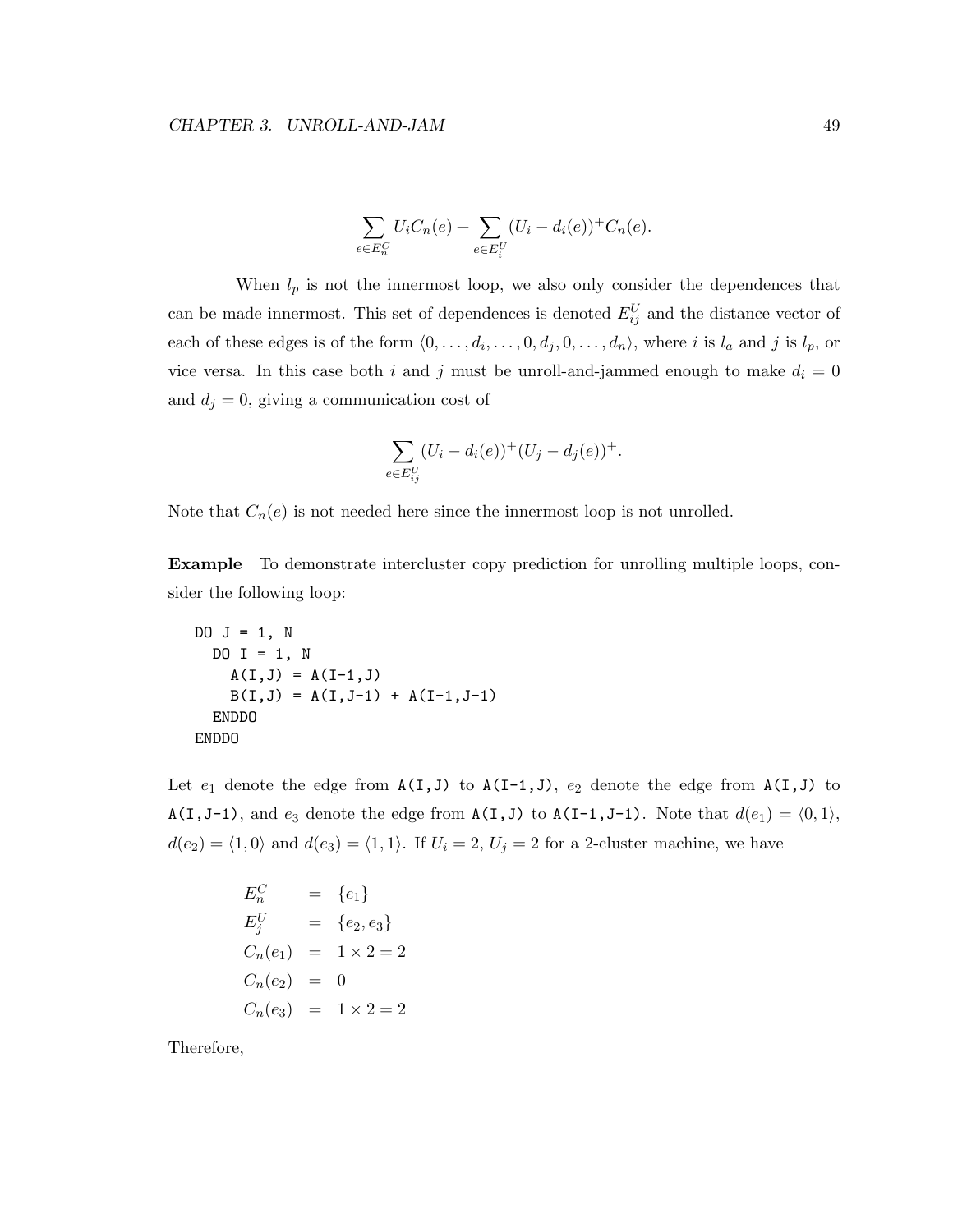$$
C = U_j \times C_n(e_1) + (U_j - d_j(e_2))^+ \times C_n(e_2) +
$$
  
\n
$$
(U_j - d_j(e_3))^+ \times C_n(e_3)
$$
  
\n
$$
= 2 \times 2 + 1 \times 0 + 1 \times 2
$$
  
\n
$$
= 6
$$

### <span id="page-60-0"></span>3.4 Register Pressure

Unroll-and-jam/unrolling can increase the number of registers needed in the innermost loop body. Carr and Kennedy have presented a method to compute the number of registers required by scalar replacement for an unroll-and-jammed loop before unrolland-jam is applied [\[21\]](#page-113-0). Their work does not consider unrolling an innermost loop, and is extended in this section to include the effects of inner-loop unrolling.

In computing register pressure  $R$ , the method proposed in [\[21\]](#page-113-0) partitions the reference set of a loop into the following three sets that exhibit different memory behavior when unroll-and-jam is applied.

- $V^{\emptyset}$  is the set of references without an incoming dependence,
- $V_r^C$  is the set of memory reads that have a loop-carried or loop-independent incoming dependence, but are not invariant with respect to any loop, and
- $V_r^I$  is the set of memory reads that are invariant with respect to a loop.

The number of registers required by each reference set is represented by  $R^{\emptyset}, R^C_r$ , and  $R^I_r$ respectively, giving  $R = R^{\emptyset} + R_r^C + R_r^I$ . We have

(1)  $R^{\emptyset} = 0$  since the references in  $V^{\emptyset}$  are not amenable to scalar replacement.

(2) For each reference  $v \in V_r^C$  such that the edge associated with v is carried by the innermost loop n, unrolling the innermost loop by  $U_n$  will create  $U_n$  dependence edges amenable to scalar replacement. From Callahan et al.,  $(U_n - d_n(e_v))^+$  of these edges have distances of  $\lfloor d_n(e_v)/U_n \rfloor$ , and  $\min(U_n, d_n(e_v))$  of them have distances of  $\lfloor d_n(e_v)/U_n \rfloor + 1$ [\[14\]](#page-112-0). Therefore, for each dependence in the innermost loop, the number of registers required for scalar replacement after unrolling the innermost loop is

$$
R_n = (U_n - d_n(e_v))^+ \times \left( \left\lfloor \frac{d_n(e_v)}{U_n} \right\rfloor + 1 \right) + \min(U_n, d_n(e_v)) \times \left( \left\lfloor \frac{d_n(e_v)}{U_n} \right\rfloor + 2 \right).
$$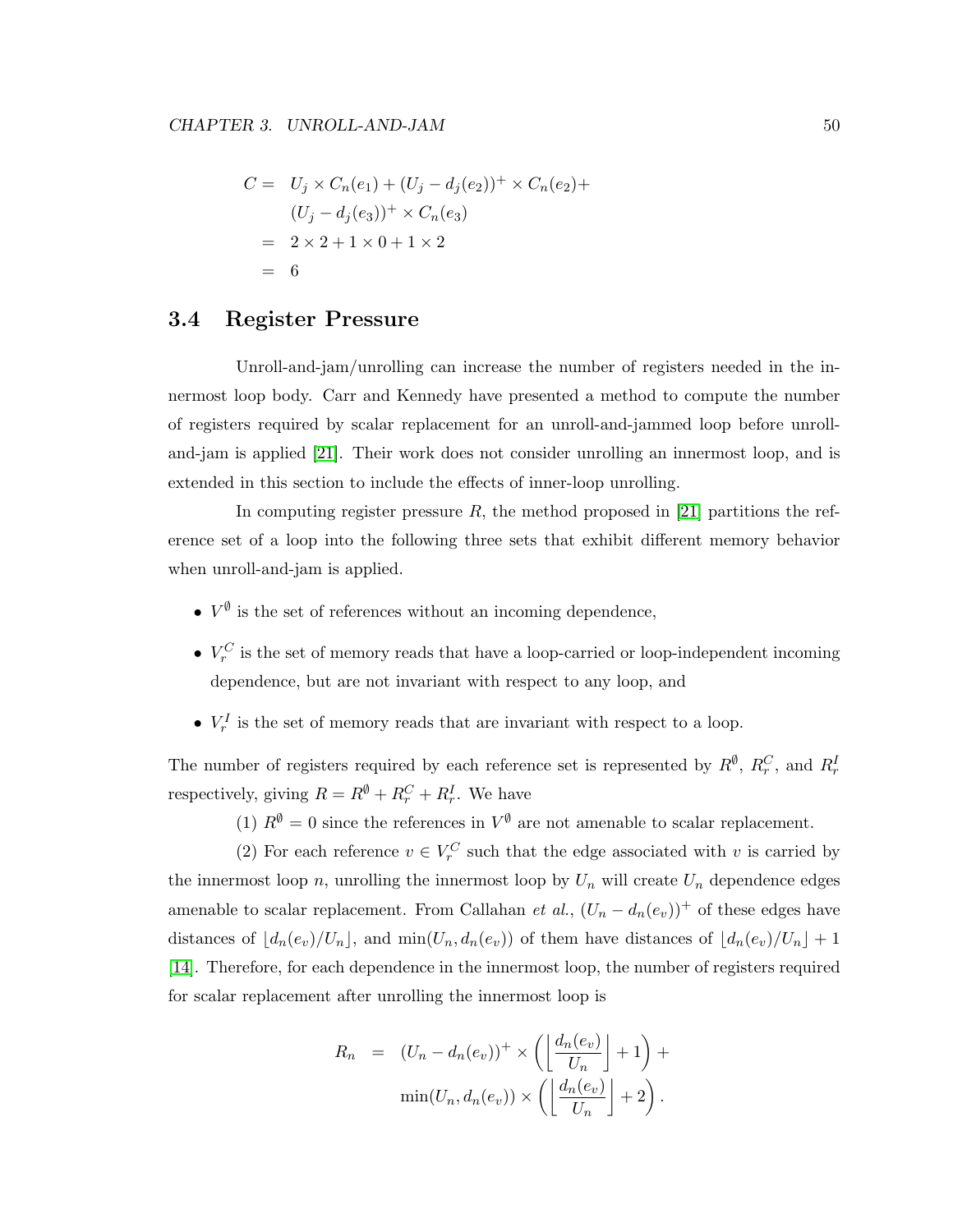Since Carr and Kennedy show that

$$
R_r^C = \sum_{v \in V_r^C} \left( \prod_{1 \le i < n} (U_i - d_i(e_v))^+ \right) \times (d_n(e_v) + 1)
$$

when the innermost loop is not unrolled, we have

$$
R_r^C = \sum_{v \in V_r^C} \prod_{1 \le i < n} (U_i - d_i(e_v))^+ R_n
$$

when the innermost loop is unrolled.

If  $d_n(e_v) \ge U_n$ , then  $(U_n - d_n(e_v))^+ = 0$ . This gives

$$
R_n = U_n \times \left(\lfloor \frac{d_n(e_v)}{U_n} \rfloor + 2\right).
$$

If  $d_n(e_v) < U_n$ , then

$$
\left\lfloor \frac{d_n(e_v)}{U_n} \right\rfloor = 0.
$$

Thus,  $R_n$  becomes

$$
(U_n - d_n(e_v)) \times 1 + d_n(e_v) \times 2 = U_n + d_n(e_v),
$$

In practice dependence distances are almost always 0 or 1, i.e.,  $d_n(e_v) < U_n$ , allowing us to simplify the computation of register pressure using

$$
R_r^C = \sum_{v \in V_r^C} \prod_{1 \le i < n} (U_i - d_i(e_v))^+(U_n + d_n(e_v)).
$$

(3) For each reference  $v \in V_r^I$  that is invariant with respect to loop n, one register is required if loop n is unrolled. If  $v$  is not invariant with respect to  $n$ , unrolling  $n$  does not increase register pressure, but provides opportunities for scalar replacement that may be utilized if an outer loop j is unrolled and v is invariant with respect to loop j.

Carr and Kennedy have formularized the register pressure for unroll-and-jammed loops [\[21\]](#page-113-0). Combining their results and the above observation gives:

$$
R_r^I = \sum_{v \in V_r^I} \left( \prod_{1 \le i \le n} \alpha(e_v, i, n) \right),
$$

where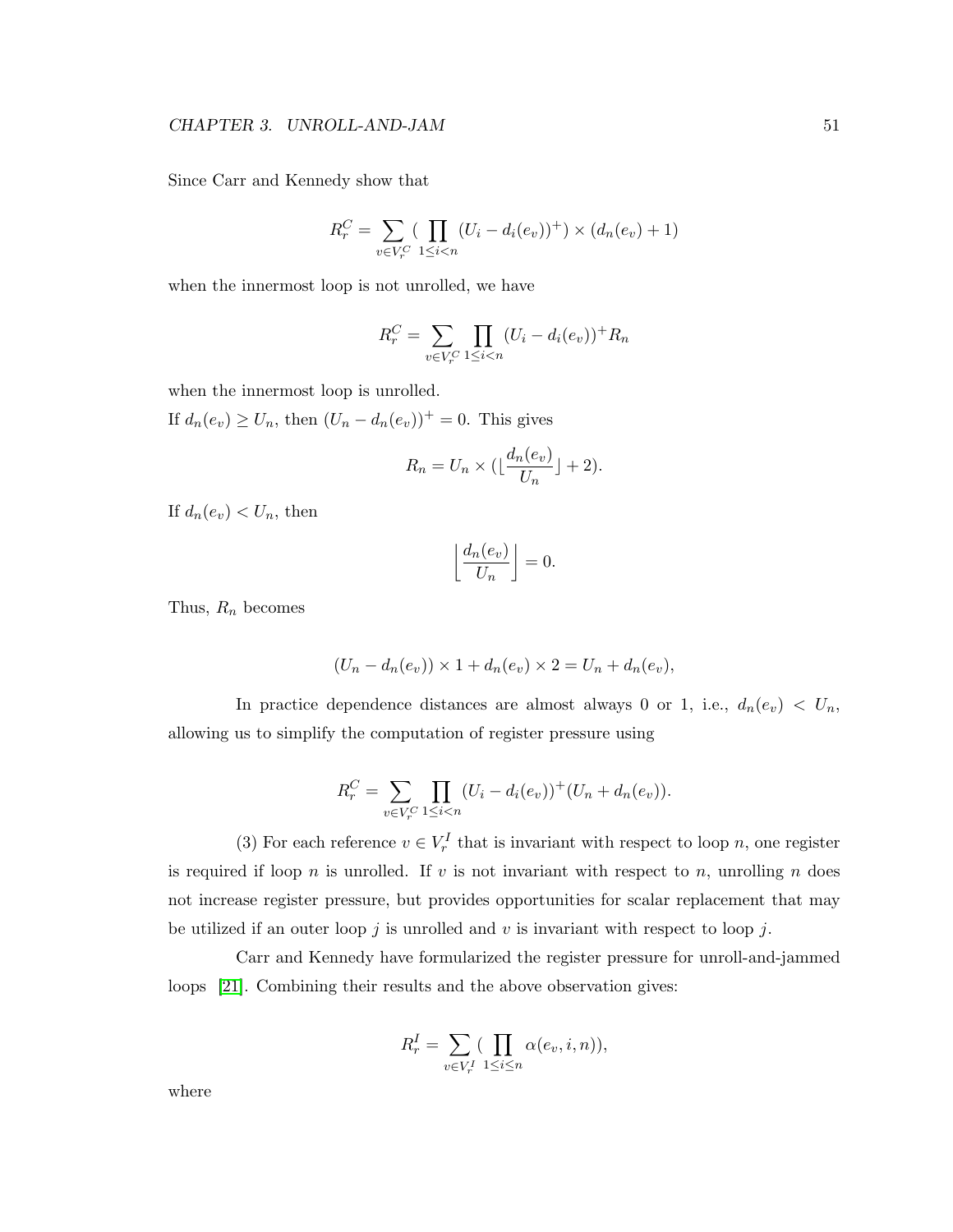```
\alpha(e, i, n) \leftarrow \text{if } e \text{ is invariant wrt loop } i \text{ then}
```

```
if (\exists U_j | U_j > 1 \land e is invariant wrt loop j) or
      (e is invariant wrt loop n) then
    return 1
 else
    return 0
else
 if (i \neq n) or
      (\exists U_j | U_j > 1 \land e is invariant wrt loop j)
    return U_ielse
    return 0 .
```
#### <span id="page-62-0"></span>3.5 Computing Unroll Amounts

To find the best unroll amounts for a particular loop on a particular target architecture, the following integer-optimization problem is solved:

```
objective function: min uMinIIconstraints:
                           r_r^C + R_r^I \leq R_mU_a, U_p \geq 1
```
where  $R_m$  is the number of physical registers in the target machine.<sup>[2](#page-62-1)</sup>

To solve this problem, we can bound the search space and do an exhaustive search to find the best unroll amounts. Carr and Kennedy have shown that bounding the space by  $R_m$  in each dimension is sufficient [\[21\]](#page-113-0). If an exhaustive search is too expensive, the heuristic search algorithm shown in Figure [3.3](#page-64-0) may be used. This algorithm attempts to find the optimal unroll amount based upon the type of a loop, which is defined below,

- A loop is called a *memory-bound* loop if ResII= $\frac{M}{F}$  $\frac{M}{FU_m}$  .
- A loop is *communication-bound* if ResII= $\frac{C}{FL}$  $\frac{C}{FU_c}$ .

<span id="page-62-1"></span><sup>&</sup>lt;sup>2</sup>Note that registers will need to be reserved to allow for the increase in register pressure caused by software pipelining.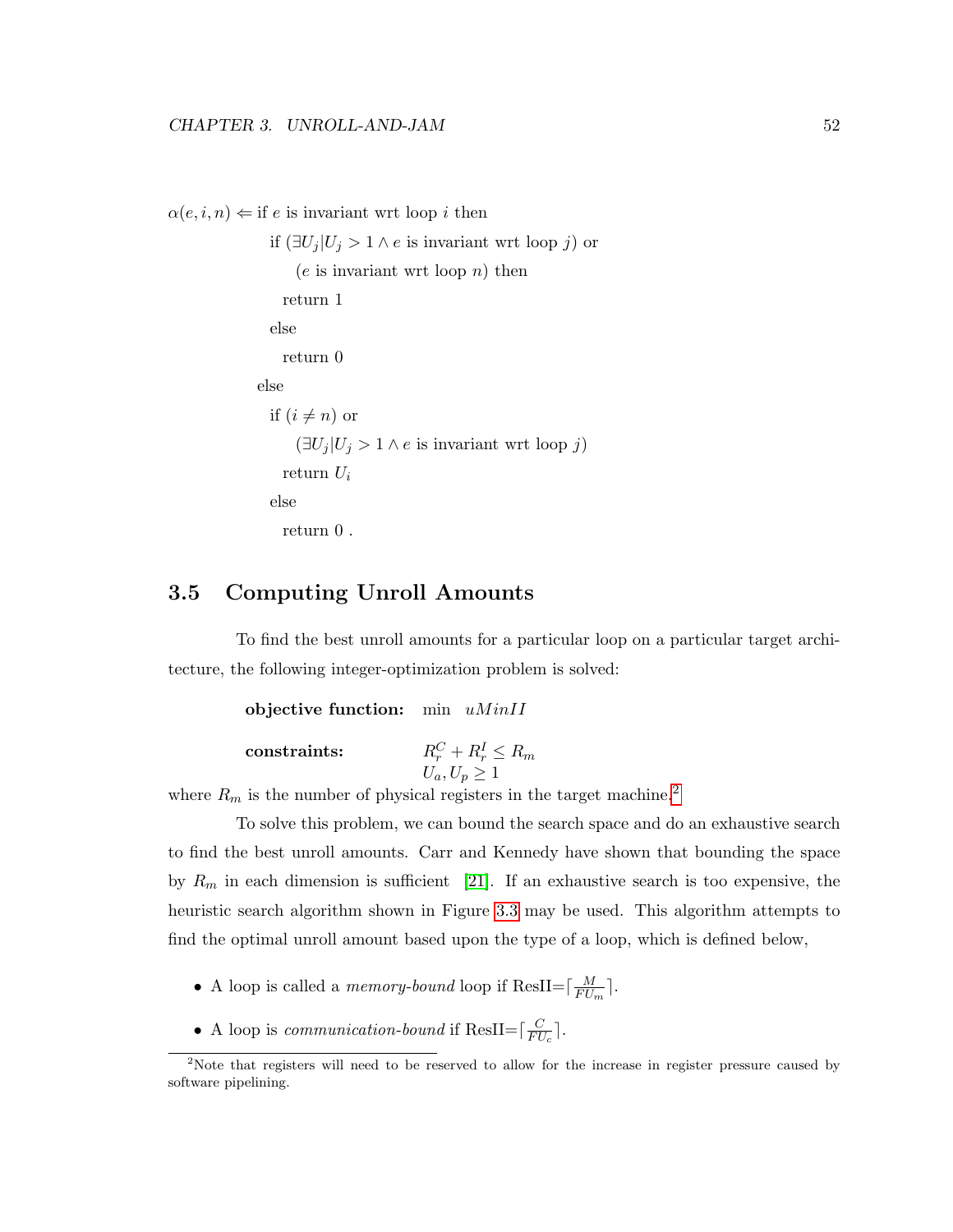• Otherwise the loop is a *compute-bound* loop.

Initially two loops  $l_a$  and  $l_p$  (they can be the same loop) are selected to unroll, as proposed in Section [3.2.](#page-48-0) The routine *ComputeUnrollAmounts* starts with  $U_a = U_p = 1$ , and uses a heuristic approach to reduce the unit ResII by adjusting the values of  $U_a$  and  $U_p$  according to the limiting factor that determines ResII. This step is repeatedly executed until the unit ResII cannot be improved or the register pressure exceeds the physical register size.

If a loop is compute-bound, unroll-and-jam or loop unrolling cannot remove the computation from the innermost loop body. In this case  $ComputerUnrollAmounts$  simply generates copies of the loop body for multiple clusters by unrolling  $l_p$  loop with a factor less than or equal to the number of clusters as long as unrolling does not increase the unit ResII or yield too much register pressure.

The performance of a memory-bound loop can be improved by increasing the amount of data reuse via unroll-and-jam. Therefore *ComputeUnrollAmounts* tries a new II with  $U_a + 1$  for memory-bound loops.

For a communication-bound loop, we consider the following cases:

1.  $l_a = l_p$  The unit ResII is determined by:

$$
uResII = \frac{\lceil \frac{C}{FU_c} \rceil}{U_a \times U_p}.
$$

The discussion in Section [3.3.1](#page-50-0) shows that the number of intercluster copies for unrolling a single loop can be considered as a constant with respect to the unroll amount  $U_a$ . As a result a smaller unit ResII can be expected by increasing  $U_a$ .

2.  $l_a \neq l_p$ 

It is hard to predict the exact effect of changing  $U_a$  or  $U_p$  on communication costs. A heuristic is used for this case. First a smaller  $U_a$  is used to recompute a new ResII since unroll-and-jamming  $l_a$  fewer times can cause fewer dependences to become innermost, and hence is likely to reduce the intercluster communication. If a smaller  $U_a$  fails to decrease ResII, a smaller  $U_p$  is used to compute ResII with hope that fewer  $l_p$ -carried dependences will be brought into the innermost loop after unroll-and-jam or loop unrolling.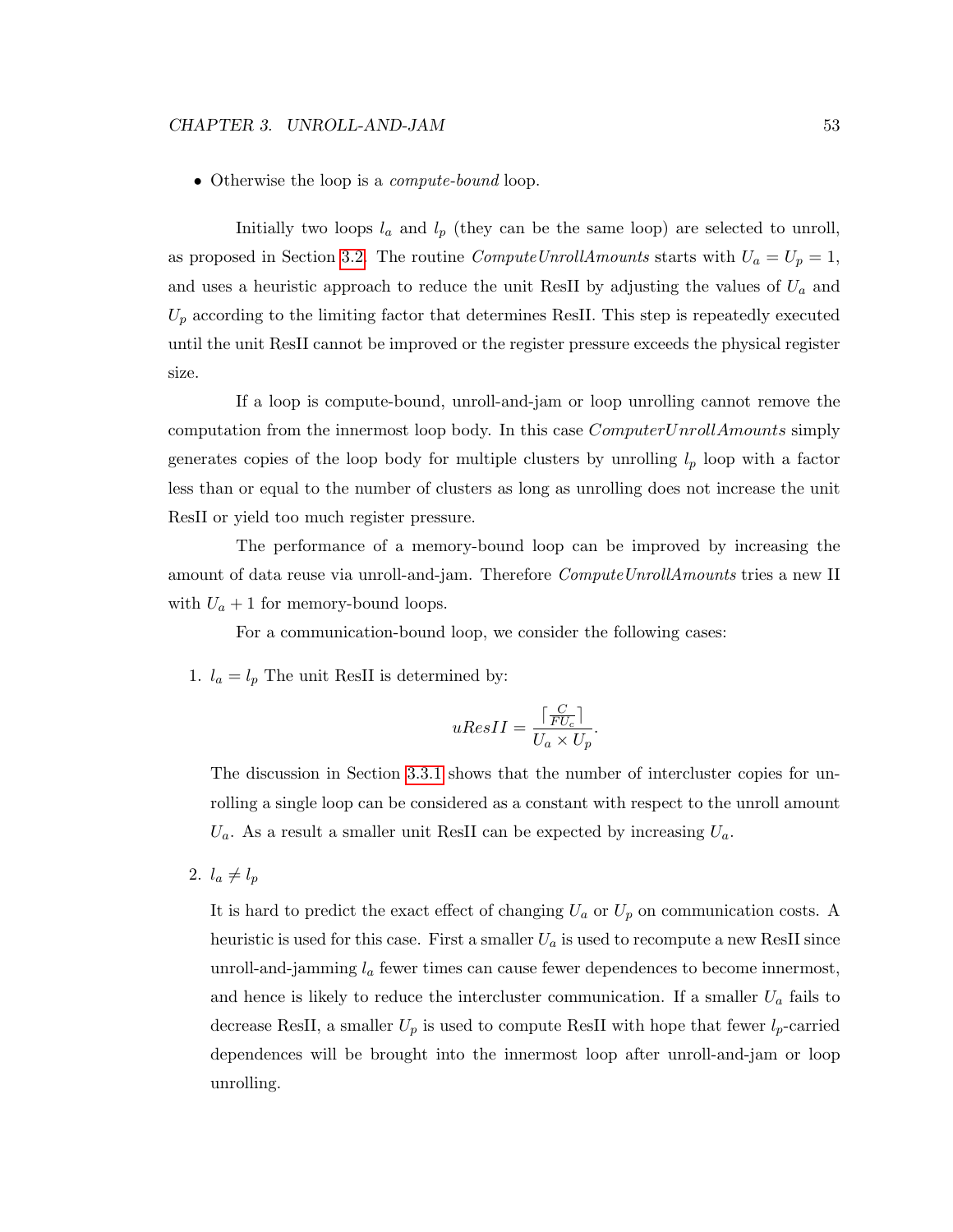Procedure ComputeUnrollAmount()

```
U_a = U_p = 1u\text{ResII} = \text{GetUnitResII}(U_a, U_p, \text{loopType})oldResII = uResIInewResII = 0while (oldResII > newResII and
     GetRegisterPressure(U_a, U_p) < R_m{
 if (loopType = compute\_bound)if (U_p < \# \text{ of clusters})U_p = U_p + 1else if (loopType = memory_bound)if (U_p < \# \text{ of clusters}){
     U_p = U_p + 1newResult = GetUnitResult(U_a, U_p, loopType)if (newResII>oldResII or
        GetRegisterPressure(U_a, U_p) > R_m{
       U_p = U_p - 1U_a = U_a + 1}
   }
   else
     U_a = U_a + 1else /* communication-bound loop*/
   if (l_a = l_p)U_a = U_a + 1;else
     if (U_a > 2)\{U_a = U_a - 1newResult = GetUnitResult(U_a, U_p, loopType)if (newResII>oldResII or GetRegisterPressure(U_a, U_p) > R_m)
        if (U_a > 2)U_a = U_{p-1}}
     else if (U_p > 2)U_p = U_p - 1newResult = GetUnitResult(U_a, U_p, loopType)}
```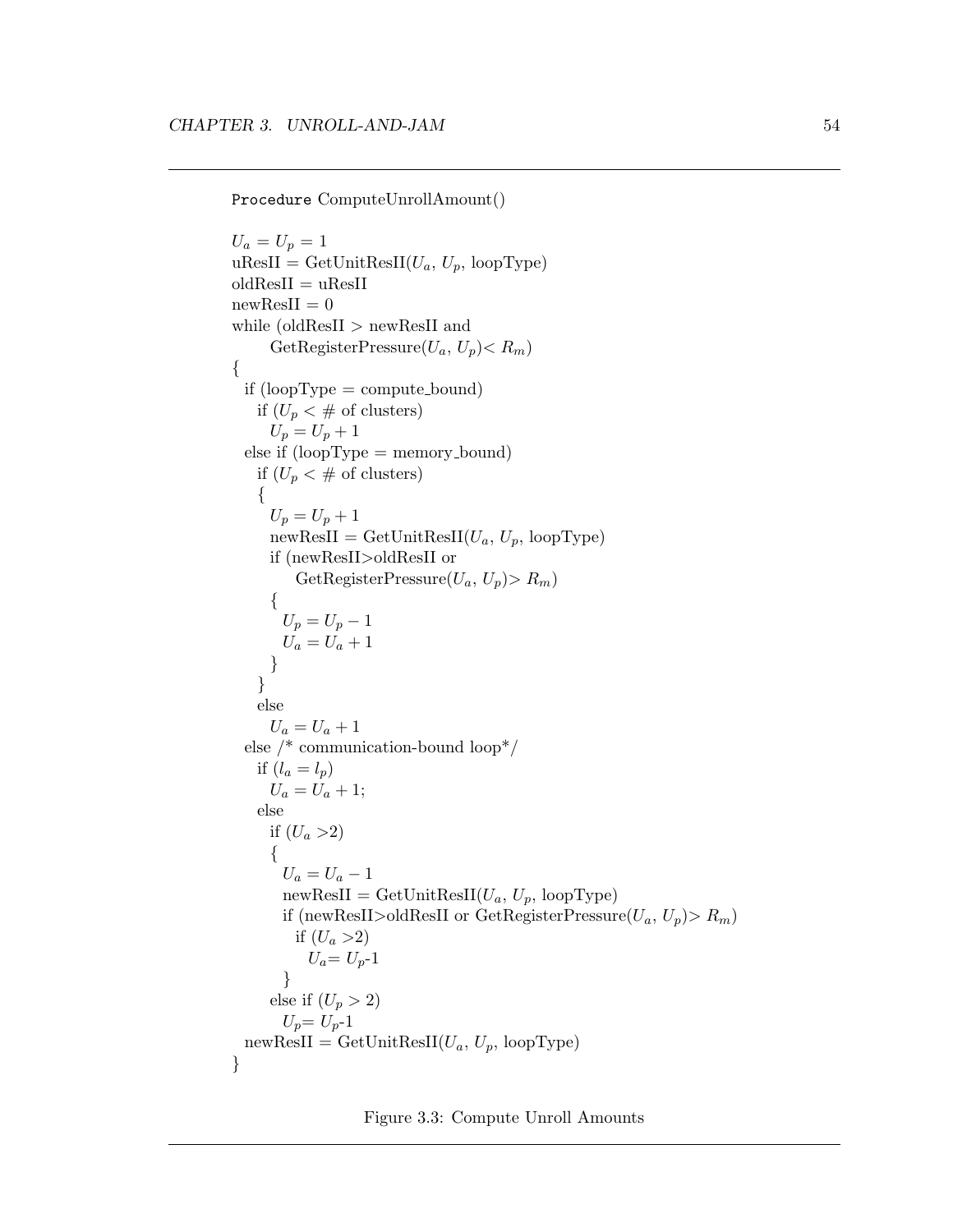#### 3.6 Summary

This chapter has presented a new method for performing unroll-and-jam and/or loop unrolling to achieve a high degree of ILP on a clustered VLIW machine. Instead of using fixed unroll amounts, this method automatically tailors unroll-and-jam/unrolling for a given loop nest based upon resources available on a specific architecture. This is done by solving an integer-optimization problem which predicts the performance of software pipelined loops and the register pressure after unroll-and-jam/loop unrolling and scalar replacement are applied. This method has been implemented in a research compiler and tested on DSP benchmarks. The results are reported in Chapter [5.](#page-72-0)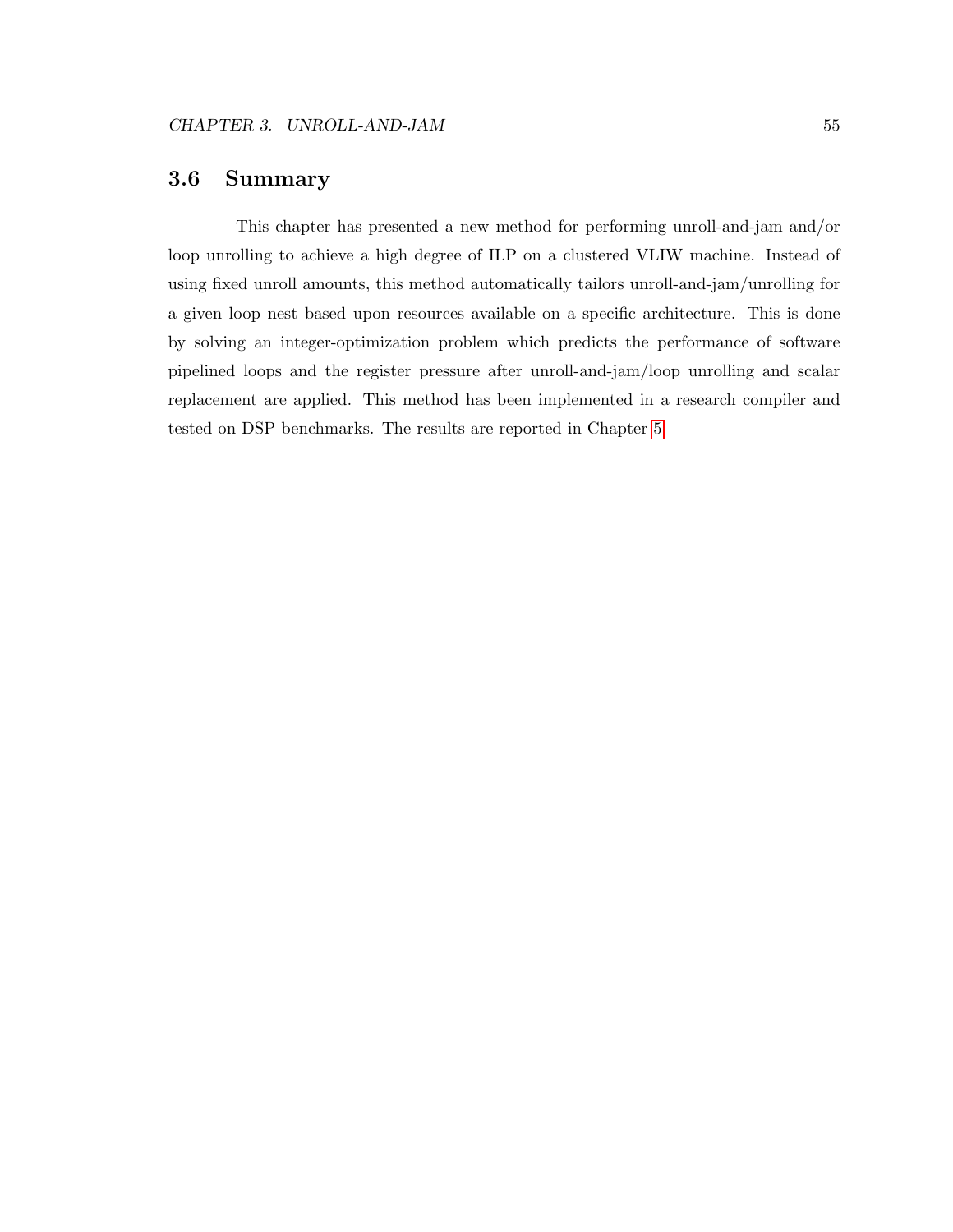## Chapter 4

# Loop Fusion

This chapter demonstrates how loop fusion, used as a precursor to unrolling, can be used to improve loop performance on clustered VLIW architectures.

The profitability of fusion is computed by examining its effect on unrolling. By combining two (or more) loop nests into a single nest, operations from the second loop can be scheduled in any empty instruction slots that exist in the original loop. The resulting loop provides more parallelism than the two loops in isolation, reduces the effect of leakage power due to unused functional units, lessens the overhead due to loop code, and often takes less code space. However, loop fusion may degrade performance if the fused loop increases the amount of intercluster communication. This chapter describes a method that fuses as many loops as possible while retaining low communication overhead.

This chapter first introduces the safety of loop fusion, then presents a cost model for determining the profitability of fusion, followed by a slightly modified greedy fusion algorithm.

#### 4.1 Safety of Loop Fusion

In this work, loop fusion is applied to compatible loops. Two loops are compatible if they have the same loop bounds and loop stride. (Note that the loops can have different loop indices.) If the trip counts of two loops differ by a small number  $t$ , peeling  $t$  iterations of the loop that has a larger trip count can generate a new loop with a compatible loop header.

If the source and sink of a dependence are located in the same loop, loop fusion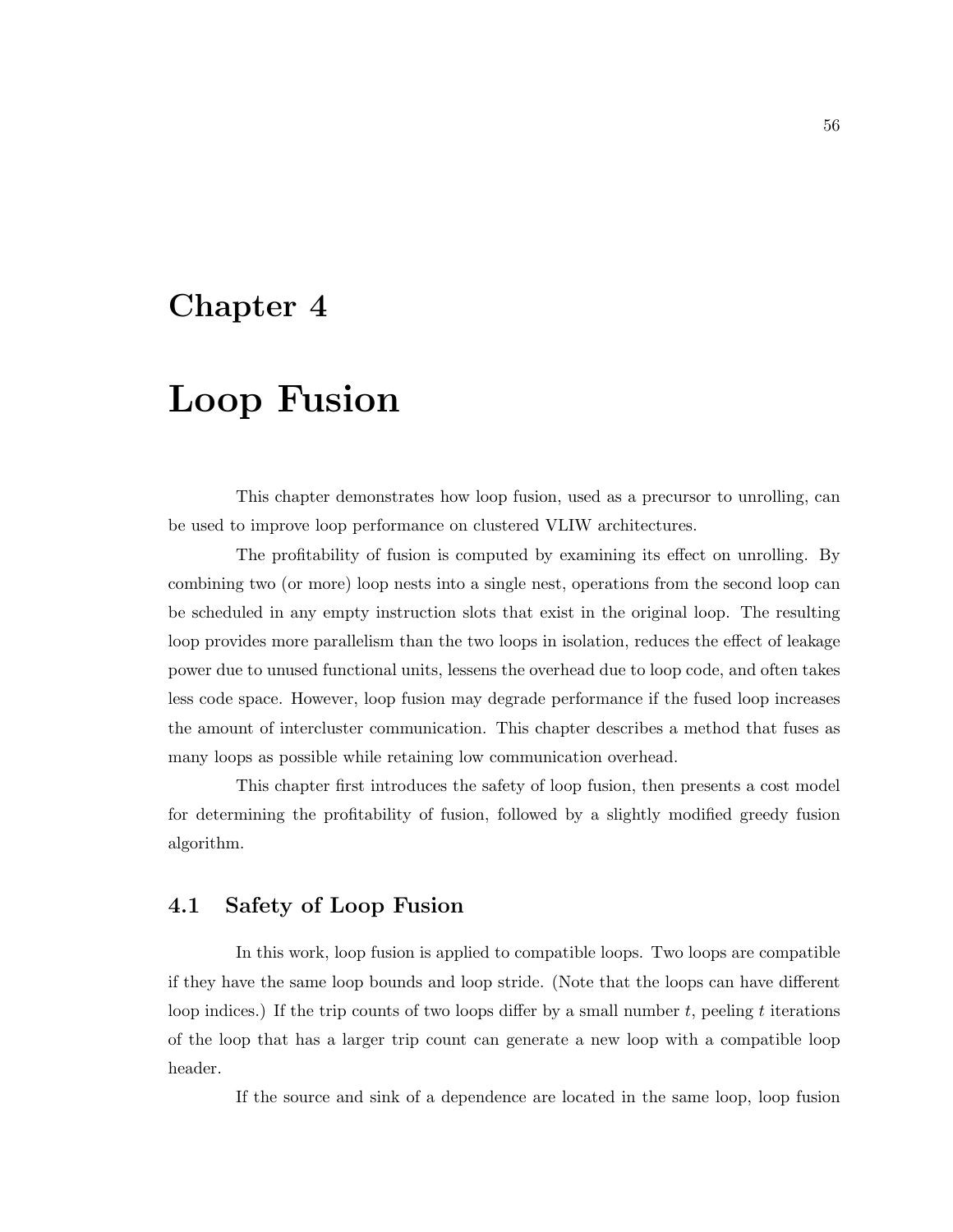does not change their execution order. Therefore, only dependences between two loops are examined to determine the safety of loop fusion. If the loops to be fused have a common outer loop and the dependence is carried by the outer loop, reordering the execution order of the inner loops does not change the dependence carrier. The dependence constraints are satisfied through the execution of the outer loop, and hence it is safe to fuse the inner loops.

After fusion, loop-independent dependences will become (1) loop-independent dependences, (2) loop-carried forward dependences, or (3) loop-carried backward dependences. Cases (1) and (2) preserve the direction of dependences. On the other hand, loop fusion is illegal for the third case, because after fusion the execution order of the source and sink of a dependence is reversed, as shown in the following example. The original loops are:

```
DO I = 1, N
  A(I) = B(I) + C(I)ENDDO
DO I = 1, N
  D(I) = A(I+1) + B(I)ENDDO
```
and the fused loop will be

```
DO I = 1, N
  A(I) = B(I) + C(I)D(I) = A(I+1) + B(I)ENNDO
```
The array A is defined in the first loop and is used in the second loop. In the fused loop, a loop-carried anti dependence is introduced and the value of an array element used on the current iteration will be assigned one iteration later. Therefore, loop fusion is not safe. A loop-independent dependence is fusion-preventing if the dependence becomes a backward loop carried dependence after fusion [\[1,](#page-111-0) [63\]](#page-117-0).

When two loops are not adjacent, checking the dependences between two loops is not sufficient to determine the safety of fusion. The dependence paths connecting two loops must be considered. If a dependence path from the first loop to the second loop contains a statement or a loop that cannot be fused with either loop, two loops cannot be fused unless some transformations are performed to break the path (e.g., scalar renaming can be used to remove anti or output dependences [\[8,](#page-111-1) [50\]](#page-116-0)). For instance, in the following loop, loop fusion is prevented because there is no way to preserve both loop-independent true dependences at the same time after fusion.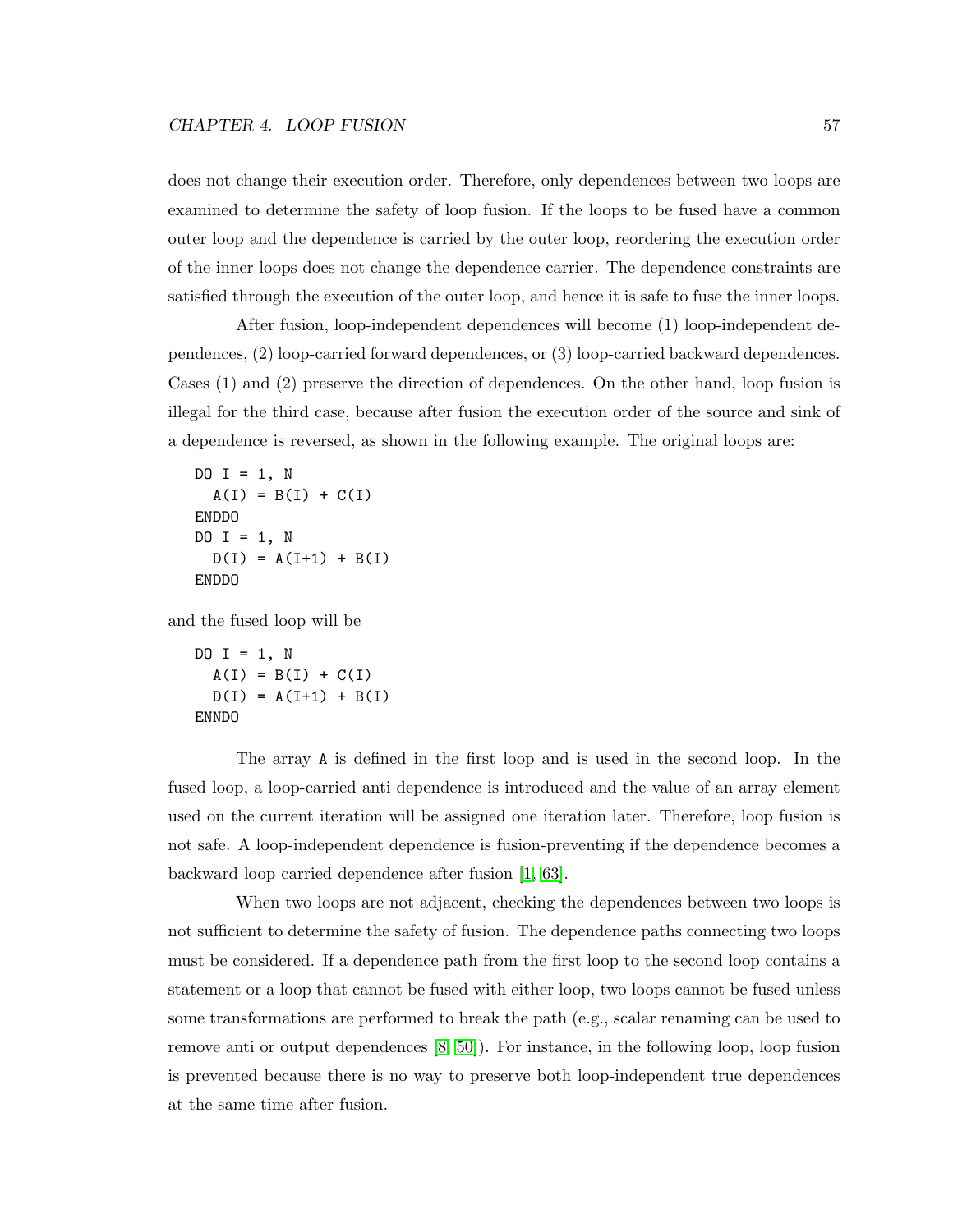```
S = 0DO I = 1, N
 S = S + A(I) * B(I)ENDDO
T = X(S)DO I = 1, N
 T = T + C(I)ENDDO
```
In summary, two loops can be fused together legally if

- the loop headers are compatible,
- fusion does not convert a loop-independent dependence into a backward loop-carried dependence, and
- there is no dependence path between two loops that contains a statement or a loop that is being fused with them.

### 4.2 Communication Cost

Although loop fusion provides opportunities to make efficient use of clustered VLIW machines, careless use of loop fusion may hamper performance due to high intercluster communication. For example, given the following loops:

```
DO I = 1, N
   A(I) = X(I) + QENDDO
DO I = 1, N
  B(I) = A(I) * C(I)ENDDO
DO I = 1, N
  D(I) = A(I-1) + B(I)ENDDO
```
fusing them together gives the loop

```
DO I = 1, N
  A(I) = X(I) + QB(I) = A(I) * C(I)D(I) = A(I-1) + B(I)ENDDO
```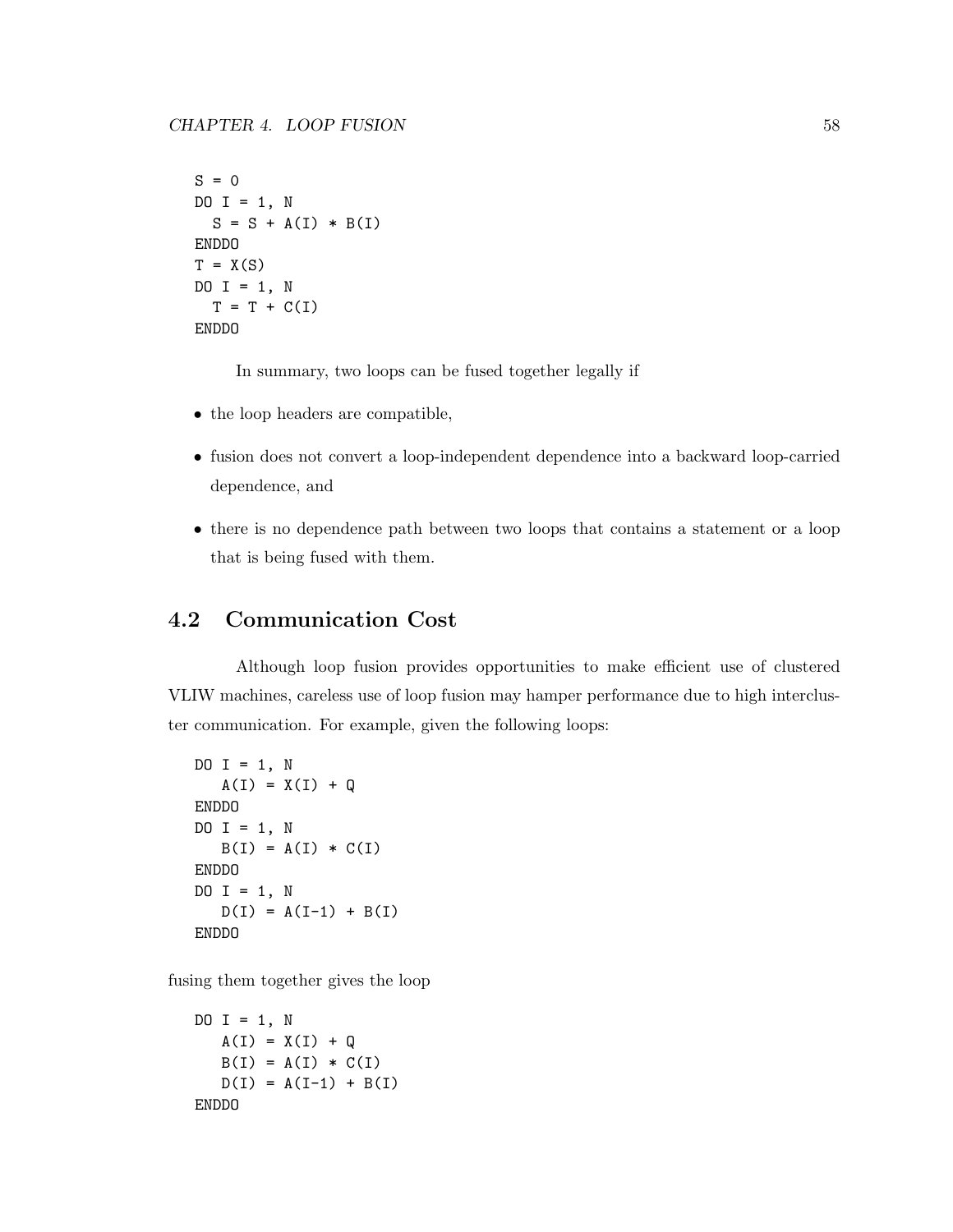This loop provides opportunities for data reuse involving references to  $A(I)$  and  $B(I)$ . However, extra alignment conflicts are introduced into the fused loop. One dependence path from the first statement to the third statement, due to references to A(I) and B(I), has a total distance of 0, while a second dependence path between these two statements due to references to  $A(I)$  and  $A(I-1)$  has a distance of 1. This is an alignment conflict that may restrict intercluster parallelism when the loop is unrolled for multiple clusters.

To avoid introducing additional alignment conflicts, we can fuse the first two loops, or the second and third loop, instead of fusing all three together. The resulting loops can be unrolled to generate independent copies of statements that can be executed in parallel across multiple clusters.

The following example illustrates another case when loop fusion can adversely affect unroll-and-jam.

```
DO I = 1, N
 S = 0DO J = 1, MS = S + A(J) * B(J)ENDDO
 X(I) = SENDDO
DO I = 1, N
 C(I) = C(I-1) * QDO J = 1, M
   D(J) = C(I) + A(J) * B(J)ENDDO
ENDDO
```
The I-loop in the first loop nest contains no alignment conflicts, indicating unrolland-jam will be beneficial. This is not the case for the second loop nest where the I-loop carries a recurrence and makes unroll-and-jam unprofitable at this level. Instead, unrolling the J-loop in the second nest will produce independent copies of the loop body. In this example, fusing two loops together is not a good choice since either loop level of the fused loop will carry a recurrence that inhibits the ability of unroll-and-jam and unrolling to create data-independent intercluster parallelism.

Based upon the above discussion, loop fusion is applied when the fused loop does not increase the number of alignment conflicts. To compute this, a notion of communication cost is first introduced. Communication cost at level l of a loop nest L,  $C<sub>L</sub>(l)$ , is defined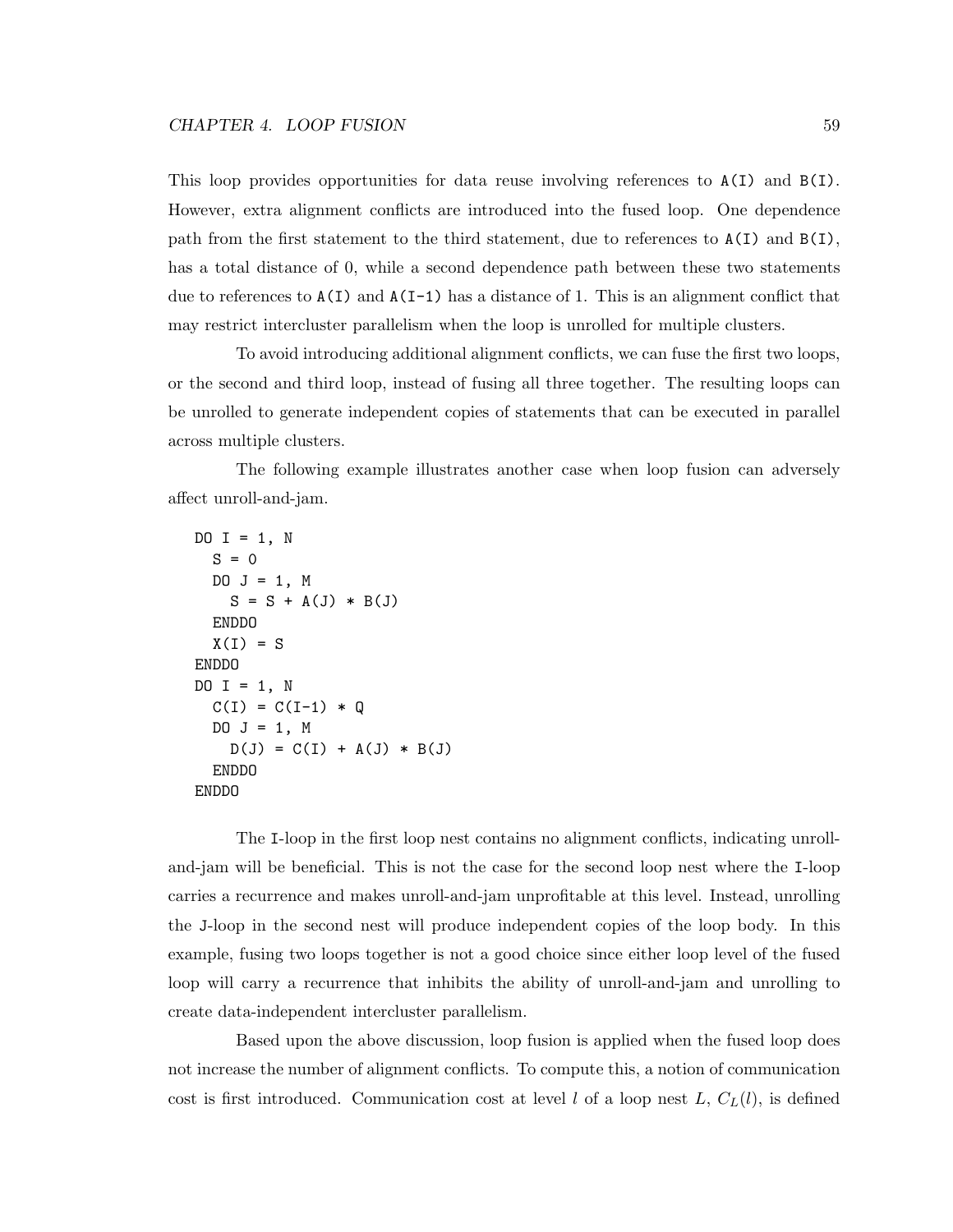```
Procedure FusionIsProfitable(L_1, L_2)Input: L_1, L_2: original loops
```
compute  $C_{L_1}, C_{L_2}$ compute  $Min_{L_1}$ ,  $Min_{L_2}$ compute  $C_{L_f}$  for the fused loop  $L_f$  $commonLevels = Min_{L_1} \cap Min_{L_2}$ if  $commonLevels \neq \phi$ if ∃  $l \in commonLevels$  and  $C_{L_f}(l) = C_{L_1}(l) + C_{L_2}(l)$ return true; return false;

<span id="page-70-0"></span>Figure 4.1: Determine Profitability of Loop Fusion

as the number of alignment conflicts at that level. For a loop nest  $L$ , the set of loop levels containing the least communication cost among communication costs at all levels is called the set of minimal loop levels for  $L$ , denoted  $Min<sub>L</sub>$ .

Figure [4.1](#page-70-0) shows the algorithm for determining whether loop fusion is profitable. The algorithm first computes the communication cost for original loops and the fused loop, and finds common loop levels at which both loops have minimal communication costs. These loop levels are good candidates for applying unroll-and-jam or unrolling during future transformations. The algorithm returns true if the communication cost of the fused loop at one of these levels is equal to the sum of the communication costs of the original loops at the same level, i.e., no extra alignment conflicts are introduced into the fused loop at this level.

It is worth noting that legal fusion does not introduce new recurrences into the fused loop, making this transformation more attractive.

#### 4.3 Implementing Fusion

It has been shown that finding the optimal solution for a global fusion problem is NP-hard, and in practice a greedy heuristic for applying fusion is simple and sufficient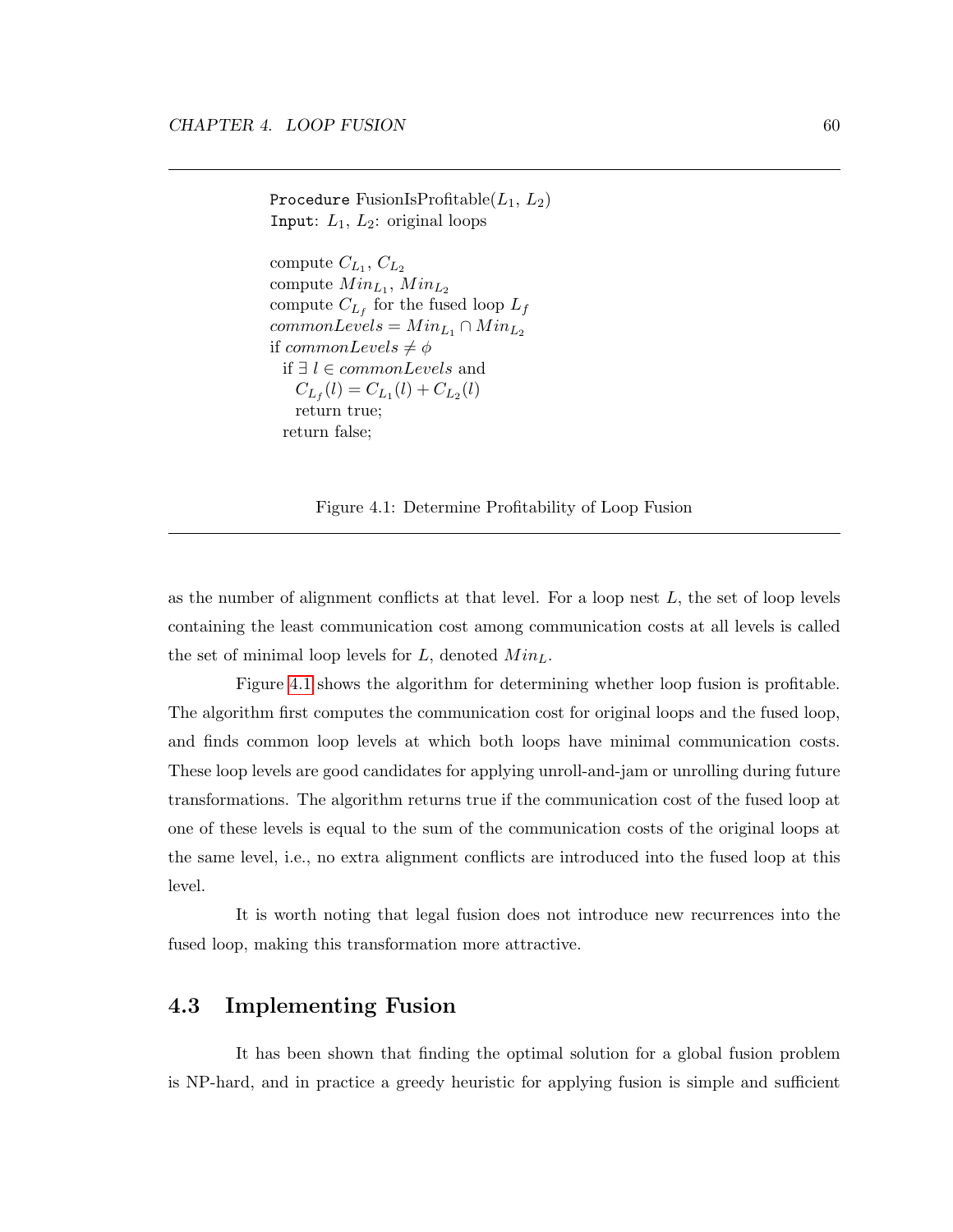for finding good solutions [\[38\]](#page-114-1). This work performs loop fusion based upon the greedy algorithm proposed by Kennedy and McKinley in [\[38\]](#page-114-1) using the algorithm in Figure [4.1](#page-70-0) to evaluate profitability.

The approach proposed by Kennedy and McKinley begins by constructing a fusion graph, where each node *n* represents a loop, and an edge  $(n_1, n_2)$  is added between two nodes if there exists a dependence between two corresponding loops. Then the legality of loop fusion is examined. An edge  $(n_1, n_2)$  is marked fusion-preventing if  $n_1$  and  $n_2$  cannot be fused safely. Finally, the approach iteratively selects two loops and fuses them together if fusion is legal and beneficial until no such loop pair can be found.

Originally the communication cost is computed for each node and each edge as if the sink and source node of the edge were in the same loop. After fusion, two fusible nodes are collapsed into a single node, and the edges that connect the two old nodes are also collapsed. The communication cost of the new node is equal to the sum of communication costs of the two old nodes. Unlike the fusion problem for improving data locality where weights for collapsed edges can be calculated from the original graph, in this fusion problem, the communication costs for the edges into and out of the fused node need to be re-computed based upon the dependences between the fused loop and associated loops. This is because the original graph only records communication costs for fusing loop pairs, but has no information for fusing more than two loops into one. Fusion may introduce new alignment conflicts that were not detected when the original graph was constructed. Consider for instance the first example in the last section, the communication costs for three edges connecting original loops are all equal to zero. Fusing the first two loops together gives a communication cost of one to the collapsed edge. This value is computed base upon dependences between the fused loop and the third loop.

#### 4.4 Summary

This chapter has demonstrated that loop fusion can provide more parallelism and improve the utilization of functional units, and therefore, is an important transformation for generating code with high quality on clustered VLIW architectures. A new metric has been developed to determine the profitability of loop fusion. The fusion algorithm based upon this metric has been implemented in a research compiler. The next chapter presents the results of applying loop fusion to DSP benchmarks on different clustered VLIW architectures.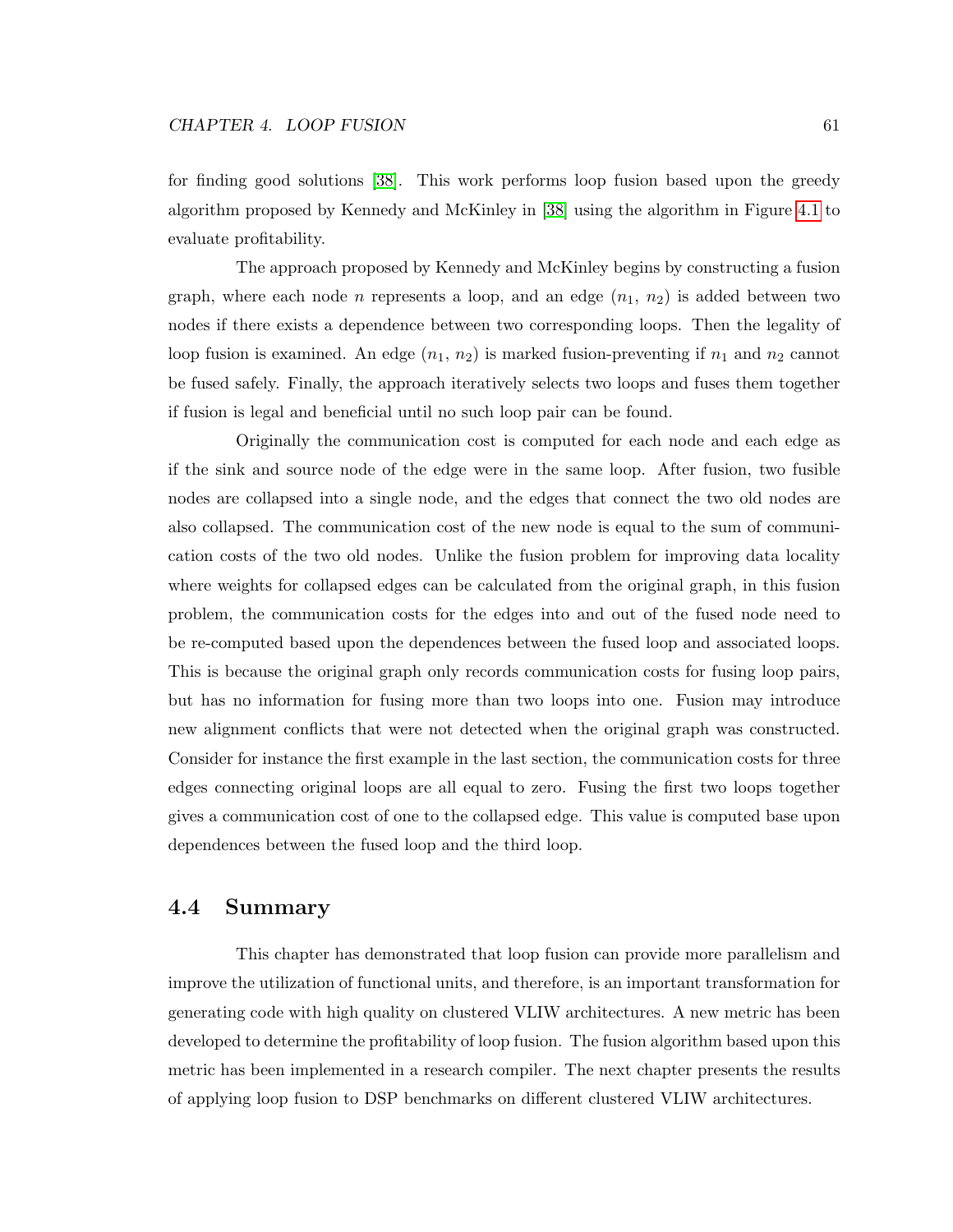## Chapter 5

# Experimental Results

The preceding chapters have developed new loop transformation methods to achieve a high degree of parallelism and reduce communication overhead on clustered architectures. This chapter evaluates those techniques using DSP benchmarks and five different architectures. Section [5.1](#page-72-0) introduces the benchmarks and architectures used in this experiment. Section [5.2](#page-74-0) reports the results achieved by the unroll-and-jam algorithm. Section [5.3](#page-78-0) presents the improvement obtained via loop fusion.

## <span id="page-72-0"></span>5.1 Benchmarks and Configurations

The proposed algorithms have been implemented in Memoria [\[16\]](#page-112-0), a source-tosource FORTRAN transformer based upon the DSystem [\[2\]](#page-111-0). The benchmark suite for this experiment consists of 119 loops that have been extracted from a DSP benchmark suite provided by Texas Instruments. The suite, including two full applications and 48 DSP kernels, contains typical DSP applications: FIR filter, correlation, Reed-Solomon decoding, lattice filter, LMS filter, etc. The DSP benchmarks were converted from C into FORTRAN by hand so that Memoria could process them. After conversion, each C data type or operation is replaced with a similar FORTRAN data type or operation. For example, unsigned integers are converted into integers in the FORTRAN code and bitwise operations in C are converted into the corresponding bitwise intrinsics in FORTRAN. By defining the operation cycle counts properly, this conversion allows accurate results to be achieved from this experiment.

To evaluate the effectiveness of the transformations, a simulated architecture,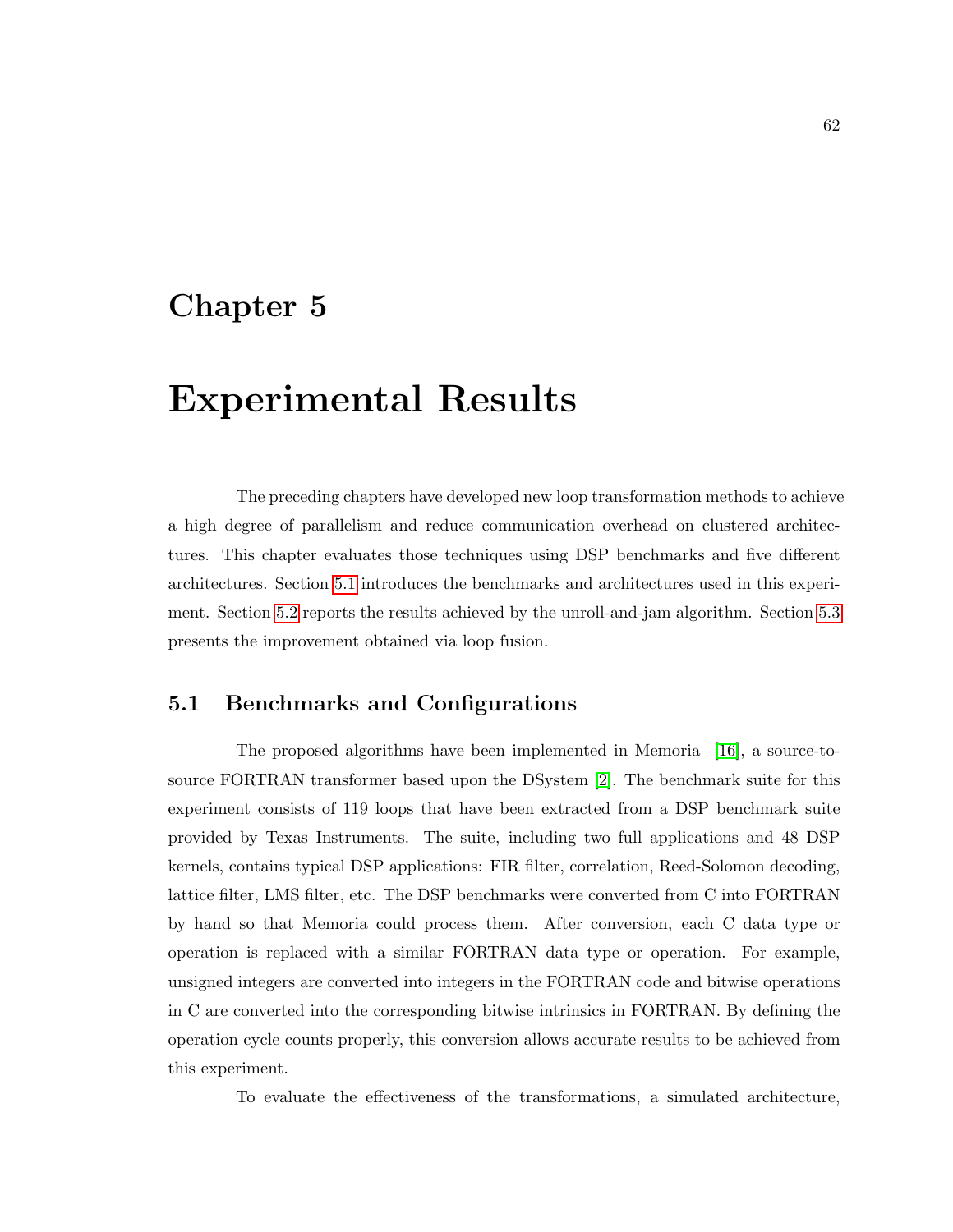called the URM [\[51\]](#page-116-0), and the Texas Instruments TMS320C64x were used. For the URM, the code generated by Memoria has been translated into intermediate code and then compiled with Rocket [\[59\]](#page-116-1), a retargetable compiler for ILP architectures. Rocket performs cluster partitioning [\[32\]](#page-114-0), software pipelining [\[52\]](#page-116-2), and Chaitin/Briggs style register assignment [\[12\]](#page-112-1).

In this experiment, Rocket targets four different clustered VLIW architectures with the following configurations:

- 1. 8 functional units with 2 clusters of size 4
- 2. 8 functional units with 4 clusters of size 2
- 3. 16 functional units with 2 clusters of size 8
- 4. 16 functional units with 4 clusters of size 4

Each cluster has 48 integer registers. All functional units are homogeneous and have instruction timings as shown in Table [5.1.](#page-73-0) Intercluster copy operations do not use the instruction slots in the functional units. Instead, extra issue  $slot(s)$  are reserved for copies. The 8-wide machines support one copy unit and the 16-wide machines support two. As a result, each machine with 8 functional units can perform one copy between register fines in a single cycle, while the 16 functional unit machines can perform two per cycle.

| Operations      | Cycles         |
|-----------------|----------------|
| integer copies  | 1              |
| float copies    | 1              |
| loads           | 5              |
| $_{\rm stores}$ | 1              |
| integer mult.   | $\overline{2}$ |
| integer divide  | 12             |
| other integer   | 1              |
| other float     | 2              |

<span id="page-73-0"></span>Table 5.1: Operation Cycle Counts

In addition to the results for the URM, the proposed algorithms have been evaluated on the Texas Instruments TMS320C64x (or C64x). The C64x CPU is a two-cluster VLIW fixed-point processor with eight functional units that are divided equally between the clusters. Each cluster is directly connected to one register file having 32 general purpose registers. All eight of the functional units can access the register file in their own cluster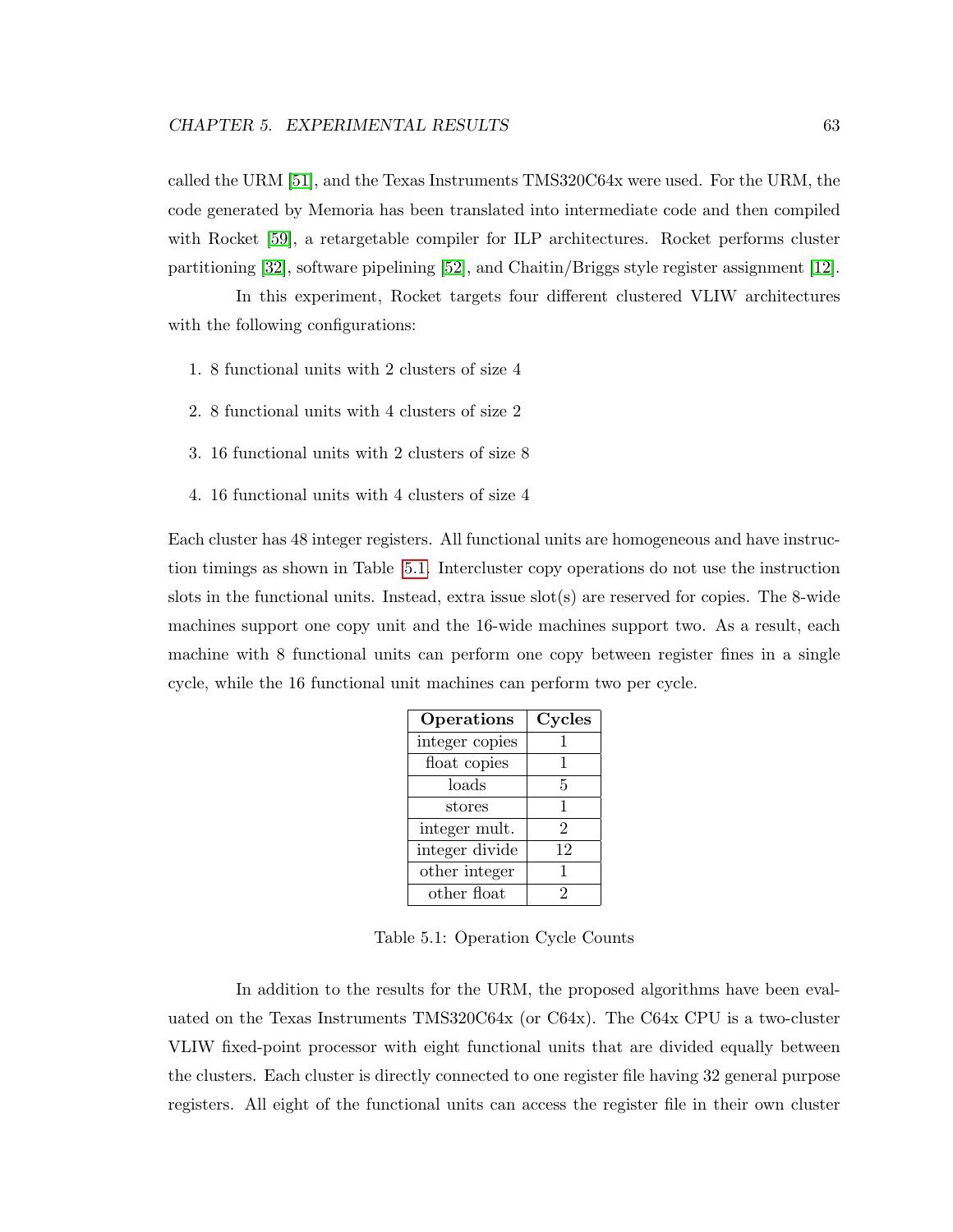directly, and the register file in another cluster through a cross path. Since only two cross paths exist, a total of up to two cross path source reads can be executed per cycle. Other intercluster value transfers have to be done via explicit copy operations. On the C64x, multiplication instructions have one delay slot, load instructions have four delay slots, and branch instructions have five delay slots. Most other instructions have zero delay slots, while some can have up to three delay slots [\[60\]](#page-116-3).

To make use of the C64x C compiler, the transformed code generated by the Memoria were converted into C by hand. Then, the C64x compiler was applied to both the original and transformed versions of the code, using the highest optimization level (-o3) [\[61\]](#page-117-0).

Section [5.2](#page-74-0) reports the results achieved by the unroll-and-jam algorithm on the URM and the TI C64x. Section [5.3](#page-78-0) presents the improvement obtained via loop fusion. For each architecture, the speedups are evaluated by comparing the code generated by the new algorithms with the untransformed code. The previous work has shown that using the partitioning method presented in [\[32\]](#page-114-0), one can expect 10-20% degradation in execution time when compared to an ideal monolithic-register architecture with the same level of ILP.

### <span id="page-74-0"></span>5.2 Unroll-and-jam Results

Out of the 119 loops in the benchmark suite, unroll-and-jam or loop unrolling is applicable to 71 loops. The results are reported over these 71 loops. Other loops contain function calls or conditional statements. Since Rocket cannot software pipeline such loops, loop unrolling was not performed on them. Section [5.2.1](#page-74-1) reports the speedups achieved by Memoria on four clustered VLIW architectures modeled with the URM. Section [5.2.2](#page-77-0) presents the speedups achieved by Memoria on the Texas Instruments TMS320C64x.

#### <span id="page-74-1"></span>5.2.1 URM Results

The URM results for individual loops are presented in Tables [A.1,](#page-89-0) [A.2,](#page-91-0) [A.3,](#page-93-0) and [A.4,](#page-95-0) and are summarized in Tables [5.2](#page-75-0) and [5.3.](#page-75-1) The results reflect the effect of the new unroll-and-jam method using heuristic search over 71 loops. Table [5.2](#page-75-0) shows the average speedup obtained by unroll-and-jam (and/or loop unrolling) only. Table [5.3](#page-75-1) reports the combined improvement of loop unrolling/unroll-and-jam) and scalar replacement over the original untransformed loops. The speedup is measured using the actual unit II (II per un-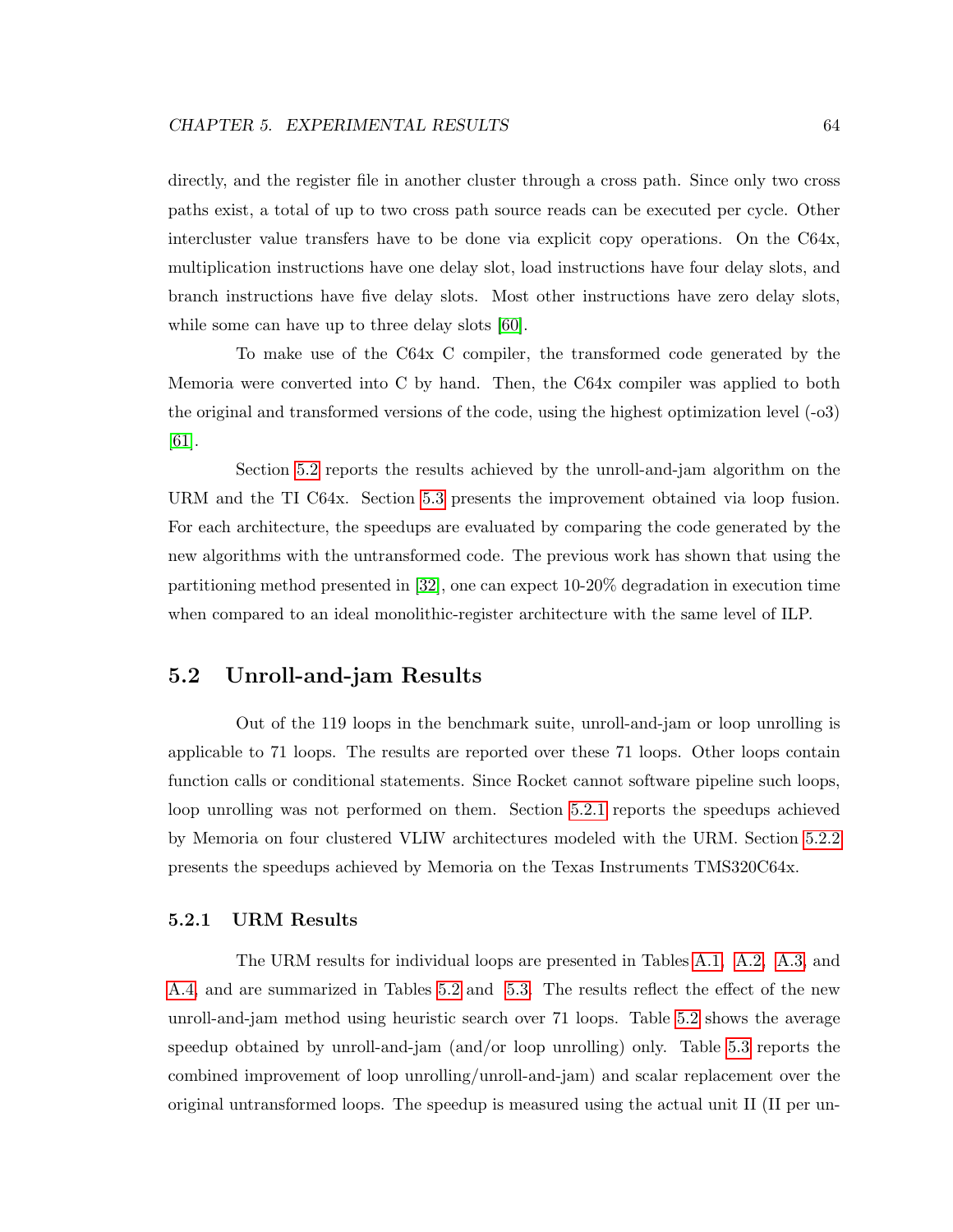rolled iteration) of the software pipelined loop before and after loop transformations. The rows labeled "Average" show the average speedup in unit II obtained by the transformed loops after unrolling (either inner- or outer-loop unrolling) and scalar replacement are applied, when compared with the unit II of loops without the transformations. The rows labeled "Harmonic," "Median," and "Std Dev" give the harmonic mean speedup in unit II, the median speedup in unit II and the standard deviation, respectively. The "Improved" row shows the number of loops that gain improvement via unroll-and-jam.

| Width           | 8 FUs |      |         | <b>16 FUs</b> |
|-----------------|-------|------|---------|---------------|
| <i>Clusters</i> | 2     | 4    | 2       |               |
|                 |       |      | Speedup |               |
| Average         | 1.61  | 2.02 | 1.55    | 1.79          |
| Harmonic        | 1.33  | 1.60 | 1.34    | 1.35          |
| Median          | 1.52  | 1.60 | 1.53    | 1.60          |
| Std Dev         | 0.93  | 1.35 | 0.69    | 1.17          |
| <i>Improved</i> | 50    | 69   | 50      | 51            |

Table 5.2: URM Speedups: Unrolled vs. Original

<span id="page-75-0"></span>

| Width           | 8 FUs          |         | <b>16 FUs</b> |      |  |
|-----------------|----------------|---------|---------------|------|--|
| <i>Clusters</i> | $\overline{2}$ |         | 2             |      |  |
|                 |                | Speedup |               |      |  |
| Average         | 1.91           | 2.51    | 1.87          | 2.38 |  |
| Harmonic        | 1.39           | 1.68    | 1.40          | 1.43 |  |
| Median          | 1.52           | 1.78    | 1.60          | 1.60 |  |
| Std Dev         | 1.72           | 2.52    | 1.65          | 2.58 |  |
| <i>Improved</i> | 50             | 69      | 50            | 51   |  |

<span id="page-75-1"></span>Table 5.3: URM Speedups: Transformed vs. Original

The results show that the new unroll-and-jam algorithm improves the performance of 71 loops by an average harmonic mean of  $1.33 - 1.60$ . The speedups for individual loops range from 0.69 to 8.00, with more than 50 loops, or 42% of loops in the benchmark suite, seeing improvement by the unroll-and-jam algorithm. Loop unrolling/unroll-and-jam and scalar replacement together achieved a 1.39 – 1.68 harmonic mean speedup in unit II over the original loops. The median speedup ranges from  $1.52 - 1.78$ . The speedups for individual loops range from 0.7 to 14.4.

As can be seen in the range of speedups, some loops have very large speedups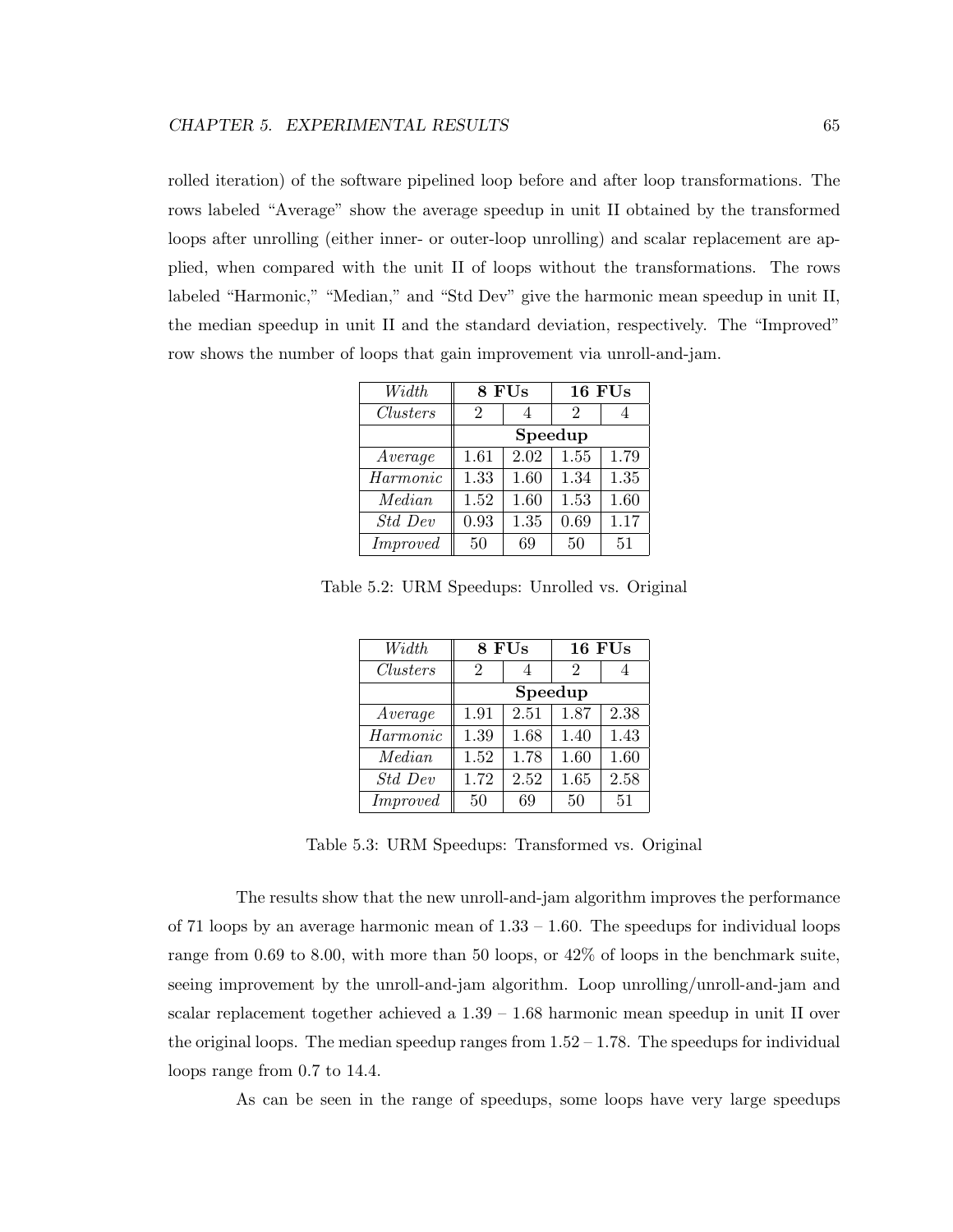and some loops actually show a degradation. Loop 26, 29 and 47 gain large speedups via unroll-and-jam. These loops are doubly nested and compute a reduction. Unroll-and-jam improves the performance of this type of loop particularly well. Unroll-and-jam also provide opportunities for scalar replacement for some loops, e.g., loop 16, 26, and 32. These loops contain outer-loop carried reuse that can be moved to the innermost loop level by unrolland-jam and become amenable to scalar replacement. The transformed code for these loops appear excellent intracluster and intercluster parallelism.

Loop 22, 24 and 25 do not achieve performance improvement on any architectures. The index arrays in these loops make accurate dependence analysis nearly impossible. Because the dependence analysis is inexact, the prediction scheme does not correctly predict the communication needed by the loop. The performance degradation shown for other loops are due to the increase in RecII after unrolling. This can be attributed to the heuristic feature of Rocket.

Although the architecture with 8 functional units arranged in 4 clusters achieves the best overall speedup, the performance of each individual loop is lower than on the other architectures. In addition, the value of standard deviation suggests that speedups of individual loops on 4-cluster architecture vary more widely than on 2-cluster architectures. This is because some loops that have good parallelism can be unrolled more times to generate higher ILP on architectures with four clusters; other loops, however, gain small speedups due to a large number of intercluster data copies since having four clusters increases communication.

Using a fixed unroll amount, as is done in [\[34\]](#page-114-1), may cause performance degradation when communication costs are dominant. Table [A.6](#page-100-0) shows the performance difference between the new unroll-and-jam algorithm and Huang's method [\[34\]](#page-114-1) when the methods use different unroll amounts. The results are summarized in Table [5.4.](#page-77-1) The row marked " $#$ of Loops" shows how many of loops have different unroll amounts under both methods on each clustered architecture. The row labeled "Harmonic Mean" gives the harmonic mean speedup in unit II obtained by the new method. The row labeled "Harmonic (Fixed)" shows the harmonic mean speedup in unit II obtained by Huang's method. The new algorithm gives a better harmonic mean speedup in unit II than Huang's method on each architecture. The degradations seen on the 4-cluster 8-wide machine are due to the dependences with indeterminate dependence distances caused by index arrays.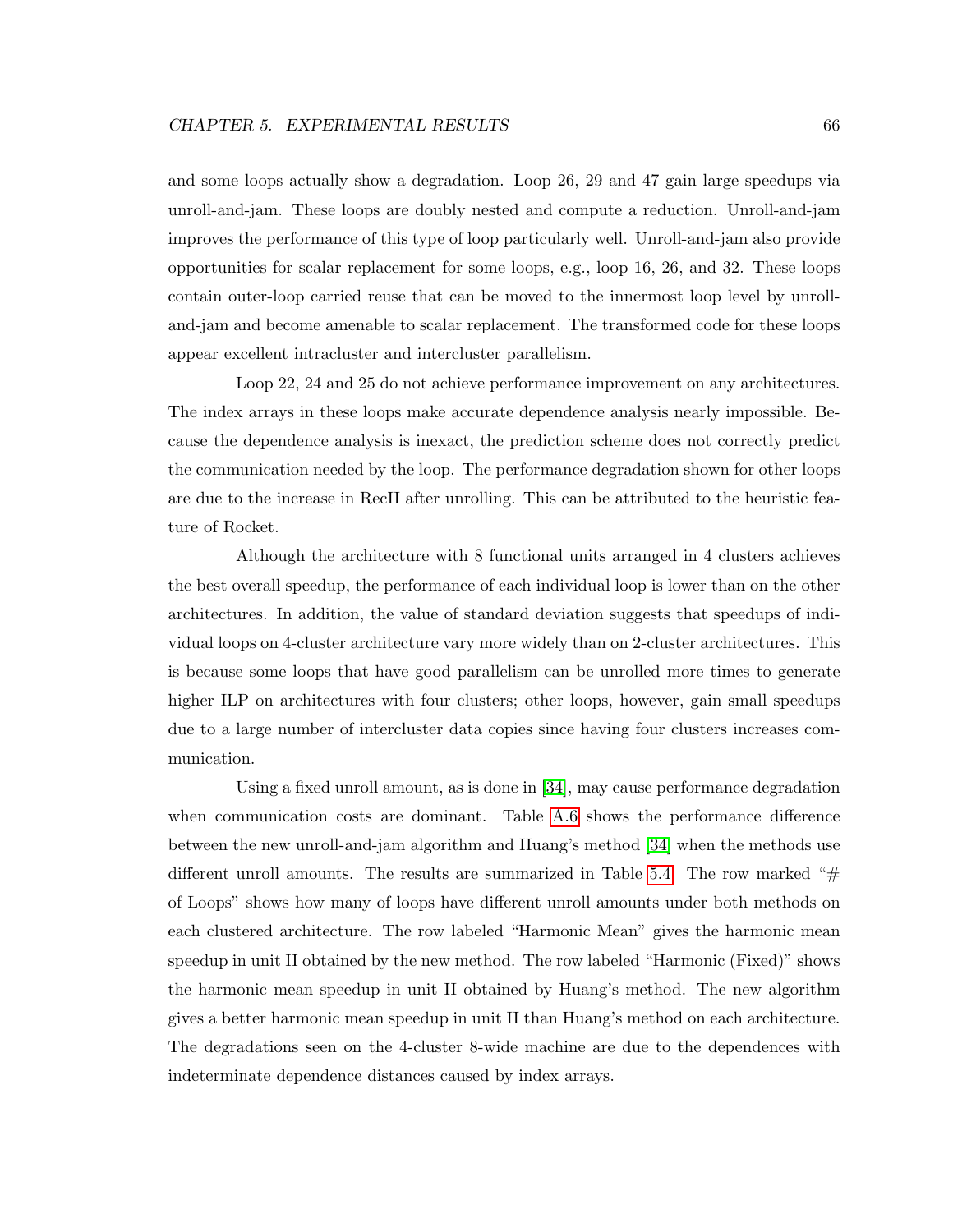#### CHAPTER 5. EXPERIMENTAL RESULTS 67

| Width            |      | 8 FUs   | <b>16 FUs</b> |      |
|------------------|------|---------|---------------|------|
| Clusters         | 2    |         | 9             |      |
| $\#$ of Loops    | 9    |         |               | 21   |
|                  |      | Speedup |               |      |
| Harmonic Mean    | 1.00 | 0.91    | 1.00          | 1.07 |
| Harmonic (Fixed) | 0.88 | 0.84    | 0.88          | 0.95 |

<span id="page-77-1"></span>Table 5.4: URM Speedups: The New Algorithm vs. Fixed Unroll Amounts

#### <span id="page-77-0"></span>5.2.2 TMS320C64x Results

The transformed versions of the code were run on the C64x and the resulting IIs were compared with the original code. Since the unrolling scheme in the C64x compiler is a subset of Huang's algorithm, unrolling in the TI complier was turned off to examine the effect of the new unrolling algorithm on the set of loops. The new algorithm was compared to Huang's later in this section.

Table [5.5](#page-77-2) summarizes the results obtained on the C64x, and the results of individual loops are listed in Table [A.5.](#page-98-0) The C64x compiler failed to find a profitable schedule for two loops, and thus generated code for these loops without applying software pipelining. Additionally two loops that contain a division operation cannot be software pipelined either since the C64x compiler treats division operations as function calls that disable software pipelining. Therefore, Table [5.5](#page-77-2) and Table [A.5](#page-98-0) gives the results for 67 loops of the benchmark suite.

|          | Speedup |
|----------|---------|
| Average  | 1.94    |
| Harmonic | 1.70    |
| Median   | 2.00    |
| Std Dev  | 0.74    |
| Improved | 57      |

<span id="page-77-2"></span>Table 5.5: TMS320C64X Speedups: Unrolled vs. Original

On the C64x, all cases showed improvement or remained unchanged with unrolling. The harmonic mean speedup in unit II across the entire benchmark suite is 1.7. The individual speedups for the loops ranged from 1.0 to 4. The harmonic mean speedup improvement is better than that seen on the URM. The C64x supports more intercluster copies which, in turn, reduces the overhead of the copy operations.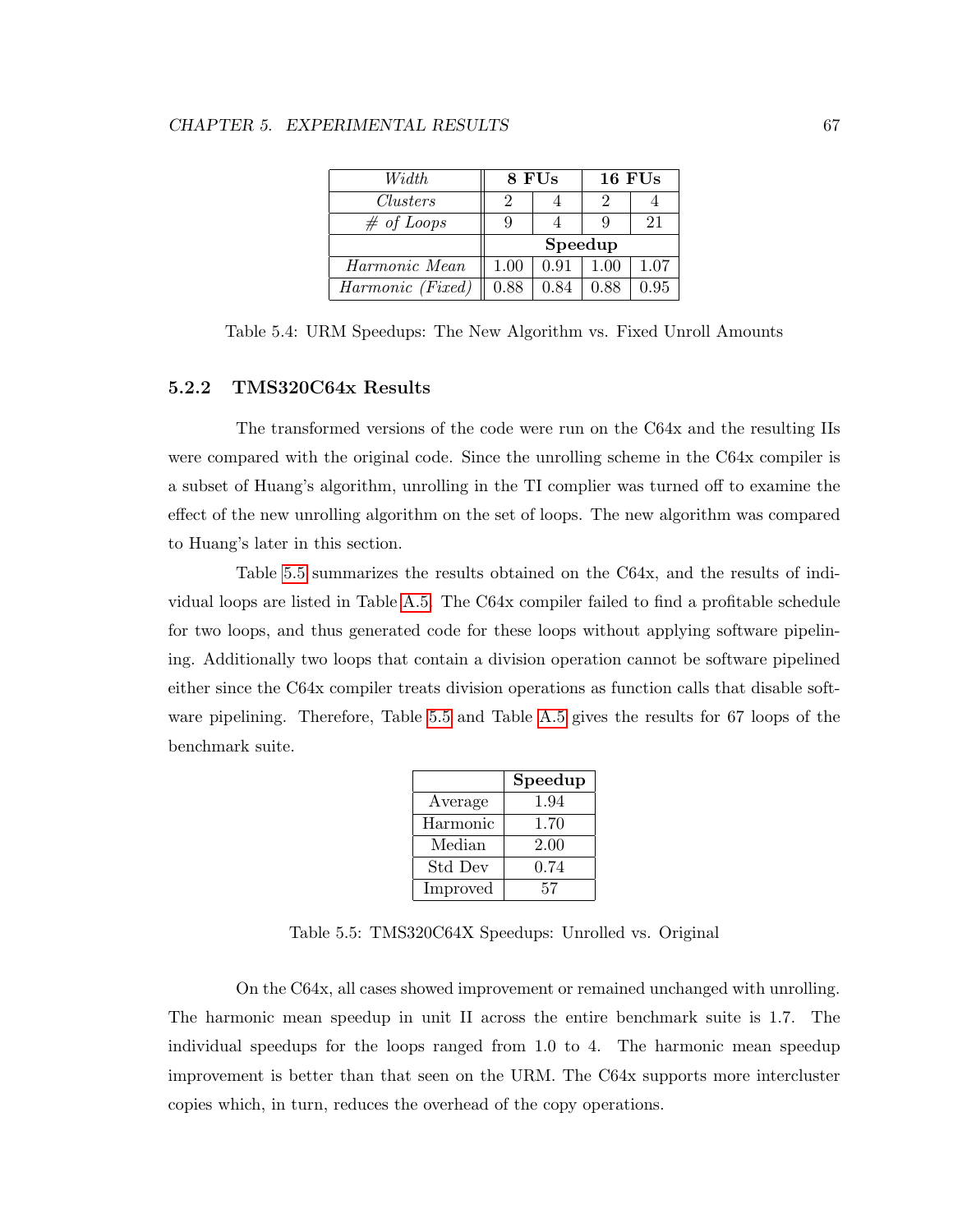On the 9 loops where the new algorithm produces a different result than Huang's algorithm, Huang's algorithm gets better performance. This is because the C64x supports SIMD operations and the new performance model does not considers these effects. The new model will choose not to unroll these loops because of communication. However, unrolling allows the C64x compiler to detect the SIMD operations and an improvement is obtained. Since Huang's algorithm always unrolls irrespective of communication cost, it blindly exposes the SIMD operations. The solution to this problem is to model SIMD operations in the performance model.

#### 5.2.3 Accuracy of Communication Cost Prediction

To evaluate the accuracy of the unroll-and-jam algorithm in predicting intercluster communication, we compare the number of intercluster data transfers due to cross-cluster dependences predicted by the communication cost model against the actual number of cross-cluster dependences found in the transformed loops. For each loop after unroll-andjam/unrolling and scalar replacement are applied, Memoria counts the intercluster true dependences whose sinks are not killed by a definition in the path from the source to the sink. The input dependences whose sources and sinks reside in distinct clusters are also recorded. Table [A.7](#page-103-0) lists the number of predicted copies and the number of intercluster dependences for each individual loops on four clustered architectures.

The results show that the communication cost model makes an exact prediction for most of the loops in the benchmark suite. For the 2-cluster machines, only 5 out of 71 loops show a misprediction. For the 4-cluster machines, 7 loops have a misprediction. In each case expect for loop 22 and 25, the misprediction is by one, two, or three dependences and occurs in the loops that contain inconsistent dependences. Loop 22 and 25 show a large misprediction due to the index arrays in these loops.

Many heuristic algorithms may not be able to derive a partition that limits copies to the extent that the cost model predicts. However, this prediction serves as a lower bound for these heuristics to attempt to achieve.

## <span id="page-78-0"></span>5.3 Fusion results

Out of the 119 loops in the benchmark suite, fusion is applicable to 12 sets of loops consisting of 25 total loops. Table [5.6](#page-79-0) describes the main functions of those loops.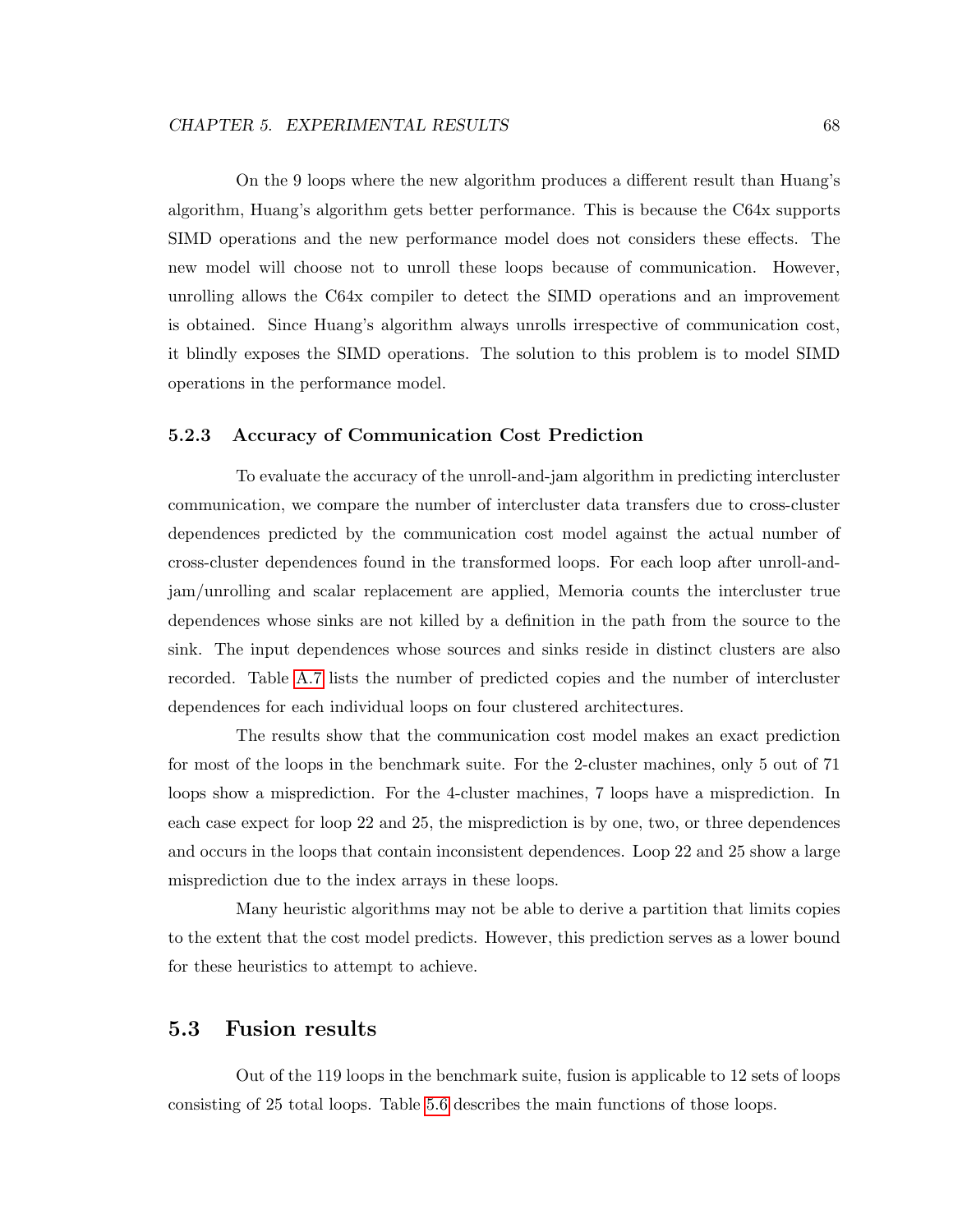| Loop Set $#$ | Description                               |
|--------------|-------------------------------------------|
| 1,2          | solves the error locater polynomial       |
|              | equation                                  |
| 3            | scales up or down a line of data          |
| 4            | performs 2D wavelet transform on input    |
|              | data                                      |
| 5,6,7,8,9    | performs shift and dot product on vectors |
| 10           | performs multiplication, accumulation,    |
|              | and subtraction on an array and finds     |
|              | the largest value                         |
| 11           | performs dot product on vectors           |
| 12           | transposes the data to get pixel planes   |

<span id="page-79-0"></span>

Section [5.3.1](#page-79-1) reports the speedups achieved by Memoria on four clustered VLIW architectures modeled with the URM. Section [5.3.2](#page-81-0) presents the speedups achieved by Memoria on the Texas Instruments TMS320C64x.

#### <span id="page-79-1"></span>5.3.1 URM Results

Tables [5.7,](#page-79-2) [5.8](#page-80-0) and [5.9,](#page-80-1) show the effects of loop fusion and loop unrolling (either inner- or outer-loop unrolling) on the 12 sets of loops. (For the results on individual loops, see Tables [B.1,](#page-106-0) [B.2,](#page-107-0) [B.3,](#page-108-0) and [B.4.](#page-109-0)) The rows labeled "Average" show the average speedup in unit II obtained by the transformed loops when compared with the unit II of loops without the transformations. For the unfused loops the sum of the original unit IIs was compared to the unit II of the fused loop. The rows labeled "Harmonic," "Median," and "Std Dev" give the harmonic mean speedup in unit II, the median speedup in unit II, and the standard deviation, respectively.

| Width           | 8 FUs   |      |      | 16 FUs |
|-----------------|---------|------|------|--------|
| <i>Clusters</i> | 2       |      | 2    |        |
|                 | Speedup |      |      |        |
| Average         | 1.59    | 1.65 | 1.66 | 1.59   |
| Harmonic        | 1.48    | 1.56 | 1.56 | 1.48   |
| Median          | 1.38    | 1.51 | 1.90 | 1.38   |
| Std Dev         | 0.45    | 0.45 | 0.40 | 0.45   |

<span id="page-79-2"></span>Table 5.7: URM Speedups: Fused vs. Original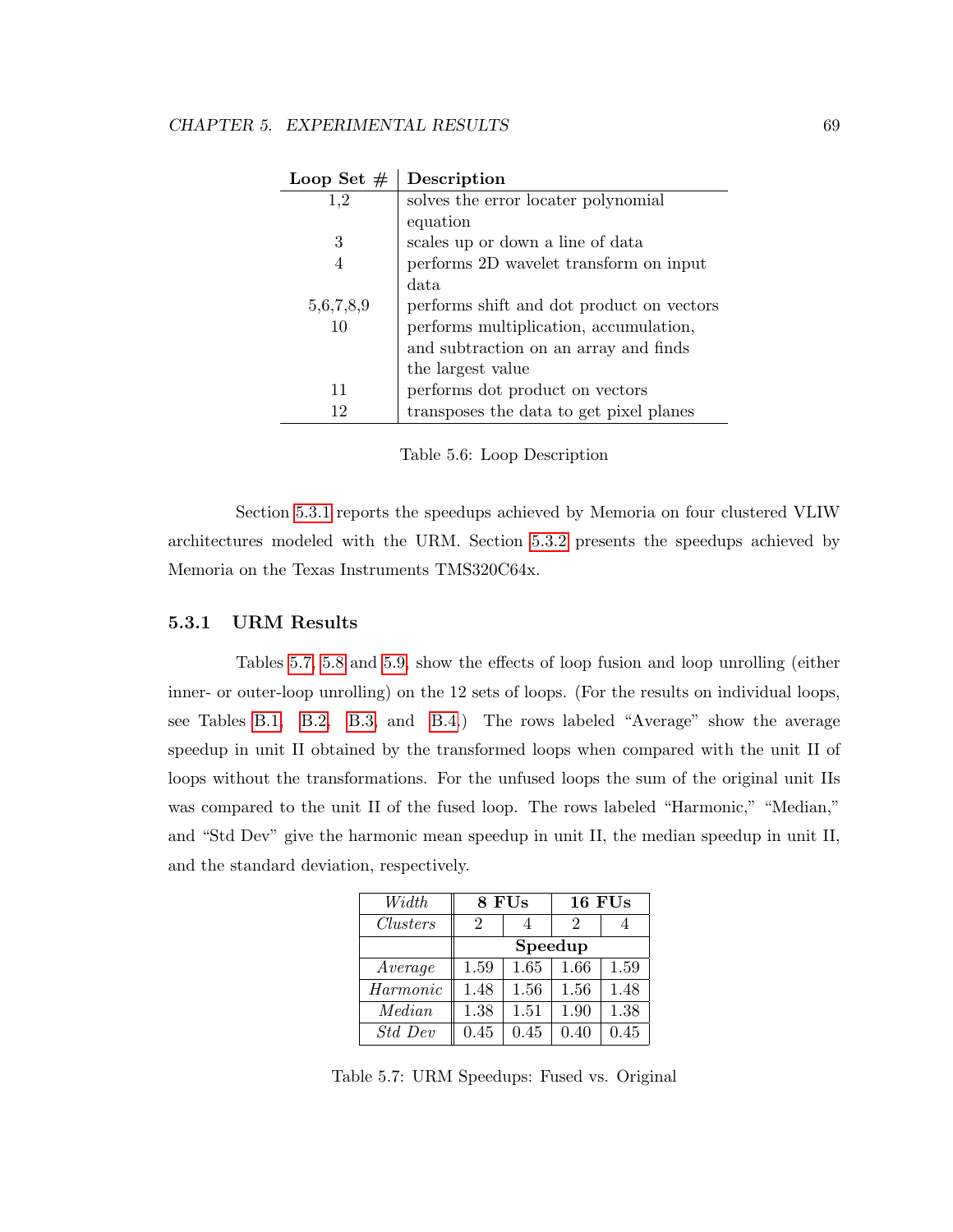Table [5.7](#page-79-2) shows the effects of performing only loop fusion on the benchmark suites. Loop fusion has gained a 1.48 – 1.56 harmonic mean speedup in unit II over the four target architectures. The speedups on individual loops range from 1.14 to 2.67. For most of these tests, the architecture configuration made little difference. This is because the original loops do not have enough parallelism to occupy all of the issue slots.

| Width           | 8 FUs   |      |      | 16 FUs |  |
|-----------------|---------|------|------|--------|--|
| <b>Clusters</b> | 2       |      | 2    |        |  |
|                 | Speedup |      |      |        |  |
| Average         | 1.57    | 1.58 | 1.55 | 1.48   |  |
| Harmonic        | 1.49    | 1.41 | 1.47 | 1.29   |  |
| Median          | 1.54    | 1.65 | 1.58 | 1.27   |  |
| <i>Std Dev</i>  | 0.41    | 0.54 | 0.37 | 0.54   |  |

<span id="page-80-0"></span>Table 5.8: URM Speedups: Fused & Unrolled vs. Unrolled Only

Table [5.8](#page-80-0) shows the improvements obtained by loop fusion over unrolling. Again, we see significant gains with a  $1.29 - 1.49$  harmonic mean speedup in unit II. The speedups on individual loops ranged from 0.61 to 2.67, with the median speedup ranging from 1.27 to 1.65. A degradation in unit II was observed for one test case (loop set 11) on 4-cluster architectures. This is because the fused loop contains significant amount of computation which causes high communication overhead on architectures with more clusters. On the other hand, the original loops are relatively small and can create more parallelism via loop unrolling.

Finally, Table [5.9](#page-80-1) reports the total improvement of fusion and unrolling over the original untransformed loop. We have observed a  $1.72 - 1.89$  harmonic mean speedup in unit II and a median speedup of  $1.94 - 2$ . The speedups for individual loops ranged from 1 to 3.05.

| Width           | 8 FUs |                             |                | 16 FUs |  |
|-----------------|-------|-----------------------------|----------------|--------|--|
| <i>Clusters</i> | 2     |                             | 2              |        |  |
|                 |       | Speedup                     |                |        |  |
| Average         | 1.92  | 2.09                        | 1.94           | 1.89   |  |
| Harmonic        | 1.82  | 1.89                        | 1.86           | 1.72   |  |
| Median          | 1.94  | $\mathcal{D}_{\mathcal{L}}$ | $\mathfrak{D}$ | 1.9    |  |
| Std Dev         | 0.43  | 0.68                        | 0.35           | 0.57   |  |

<span id="page-80-1"></span>Table 5.9: URM Speedups: Fused & Unrolled vs. Original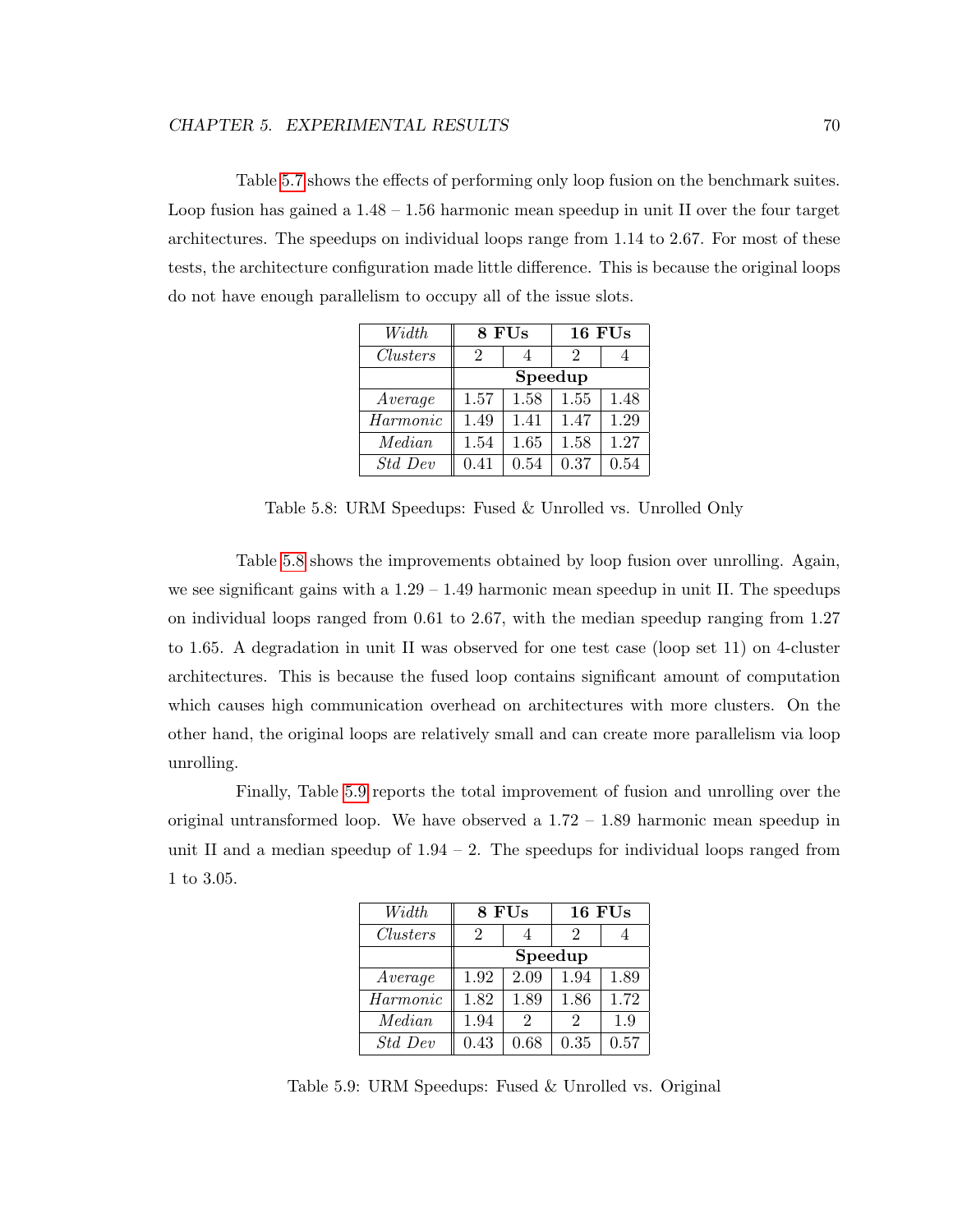The largest speedup was seen in the architecture with 8 functional units arranged in 4 clusters. However, the performance of individual loops is lower than on other architectures. This is because this architecture has enough functional units to capture parallelism exploited by unrolling, but requires a significant number of intercluster data transfers since only one such transfer can be initiated in a single cycle. When the performance of individual loops and the average overall speedups are considered, the architectures with fewer partitions can perform better. The reason is that such architectures offer a large amount of ILP with a relatively low communication overhead since there are only two clusters.

The results for the URM show that loop fusion offers tremendous potential for improving code on clustered VLIW architectures. Fusion is applicable to 21% of the loops found in the benchmark suite and, when it is applied, significant improvements are obtained.

#### <span id="page-81-0"></span>5.3.2 TMS320C64x Results

The TI compiler already performs unrolling, so our measurements only show the effects of loop fusion. Table [5.10](#page-81-1) summarizes the results obtained on the C64x, while Table [B.5](#page-110-0) reports the results for individual loops.

|                | Speedup |
|----------------|---------|
| Average        | 1.46    |
| Harmonic       | 1.33    |
| Median         | 1.33    |
| <i>Std Dev</i> | 0.46    |

<span id="page-81-1"></span>Table 5.10: TMS320C64x Speedups: Fused vs. Original

On the C64x, fusion achieves an average speedup in unit II of 1.46, a harmonic mean speedup of 1.33, and a median speedup of 1.33. The speedups ranged from 1 to 2 with four of the loop sets giving a speedup of 2. The C64x unrolls four loop sets entirely and hence no improvement was gained with fusion for these four loop sets. The mean speedup improvement on all loop sets is less than that seen on the URM. The difference in speedup and the lack of any speedup in four of the loops can be attributed to the availability of cross paths on C64x. The cross paths allow communication between clusters without an explicit copy operation. This reduces the overhead of the communication compared to the URM and offers fewer opportunities for improvements.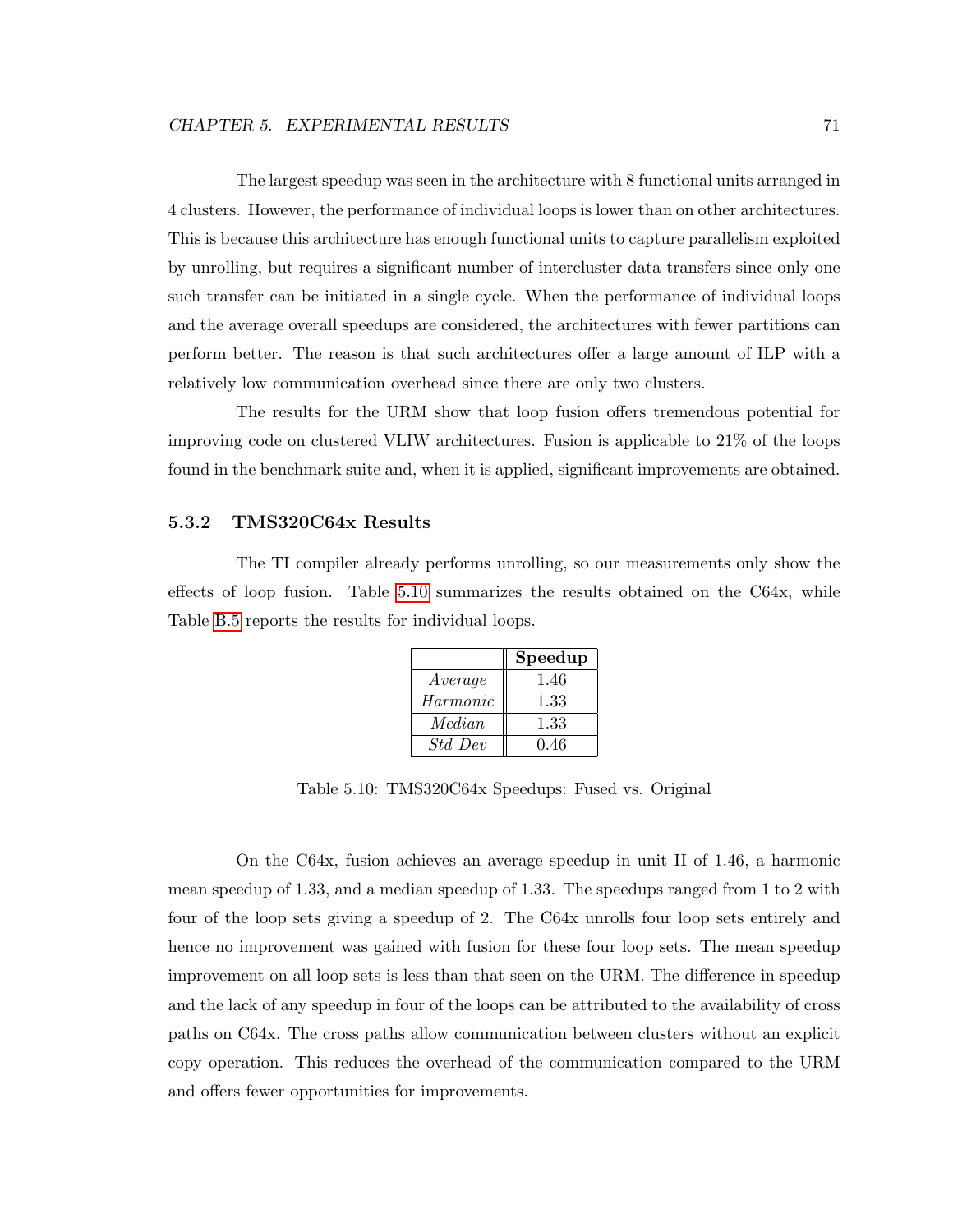## 5.4 Summary

This chapter has tested the proposed loop transformation strategy on different kinds of clustered architectures. The results show that

- Unroll-and-jam and loop unrolling are very effective for the DSP benchmark suite used in this research, improving more than 40% of loops with an average harmonic mean speedup of  $1.33 - 1.60$ .
- Unroll-and-jam and scalar replacement can generate high quality of code with enhanced intracluster and intercluster parallelism, giving an average harmonic mean speedup of 1.39 – 1.68.
- $\bullet$  Loop fusion is applicable to 21% of the loops found in the benchmark suite and, when it is applied, a 1.33 – 1.56 harmonic mean speedup is obtained.
- Combined optimizations of loop fusion, loop unrolling, and scalar replacement offer tremendous potential for improving code on clustered VLIW architectures. A speedup of 1.72 – 1.89 can be expected through the combined optimization strategy.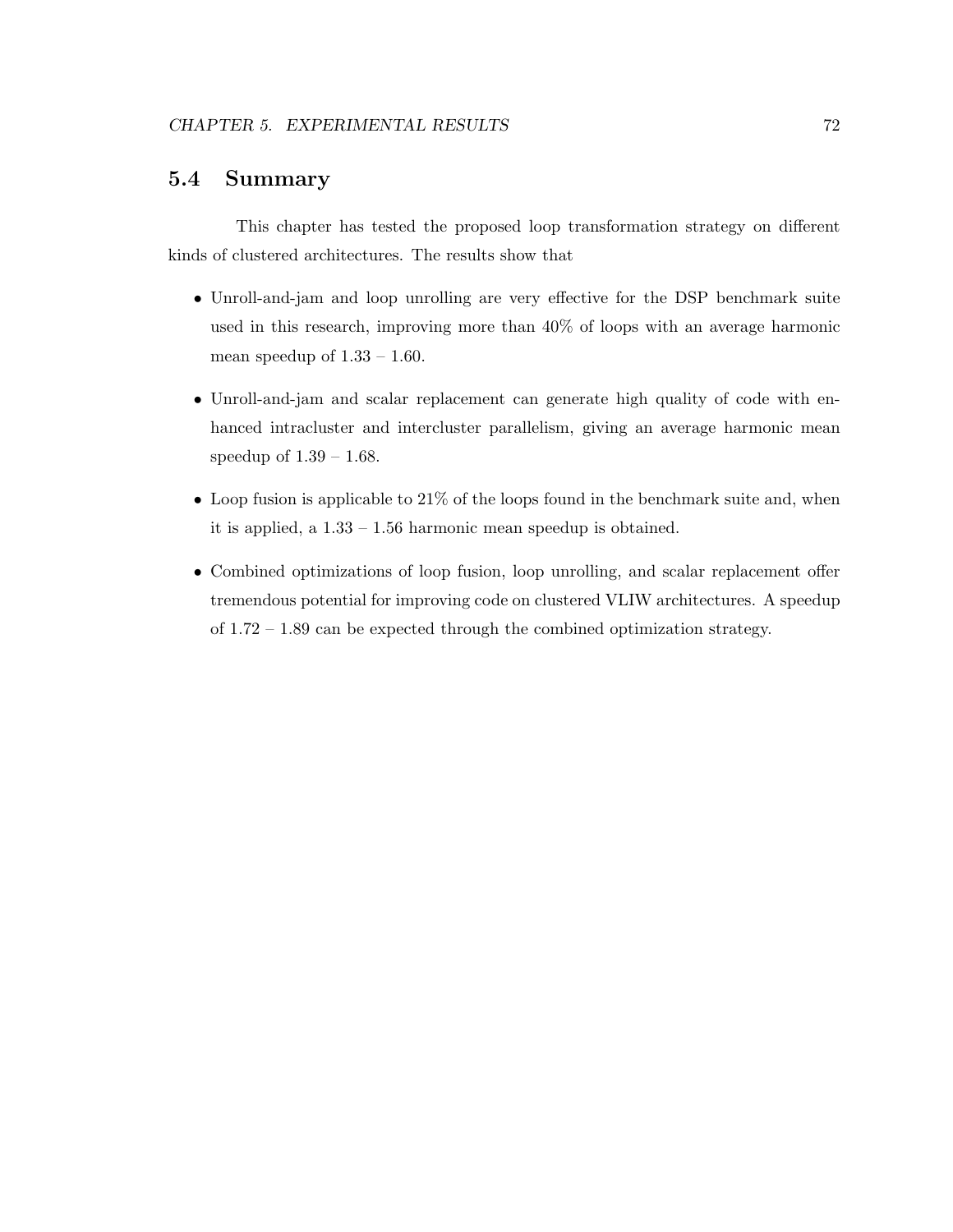## Chapter 6

# Conclusions and Future Work

This dissertation has studied the effects of high-level loop transformations on clustered VLIW architectures. The goal is to improve code generation to make efficient use of clustered architectures. This chapter summarizes the new techniques developed in the preceding chapters and then discusses the future work of this research.

### 6.1 Contribution

Loop Fusion This dissertation is the first work that investigates the effect of loop fusion on clustered VLIW architectures. Loop fusion enhances instruction-level parallelism, generates compact code and improves the utilization of functional units. The method developed in Chapter [4](#page-66-0) employed alignment conflicts as a metric for guiding loop fusion and preventing aggressive fusion that would restrict intercluster parallelism created by unroll-and-jam. A greedy loop fusion algorithm has been implemented and tested on DSP benchmarks for four different simulated, clustered VLIW architectures, and the TI C6x. The results show that, out of 119 DSP benchmarks, loop fusion is applicable to 21% of the loops, and can result in a 1.33 – 1.56 harmonic mean speedup in the unit II. Fusion and unrolling together gain a 1.72 – 1.89 harmonic mean speedup on four simulated architectures.

Unroll-and-jam and Loop Unrolling Unroll-and-jamming a loop nest can improve the utilization of functional units in a single cluster. This research also uses unroll-and-jam and loop unrolling to generate intercluster parallelism while maintaining low communication overhead. Chapter [3](#page-45-0) presents a new method for predicting the amount of intercluster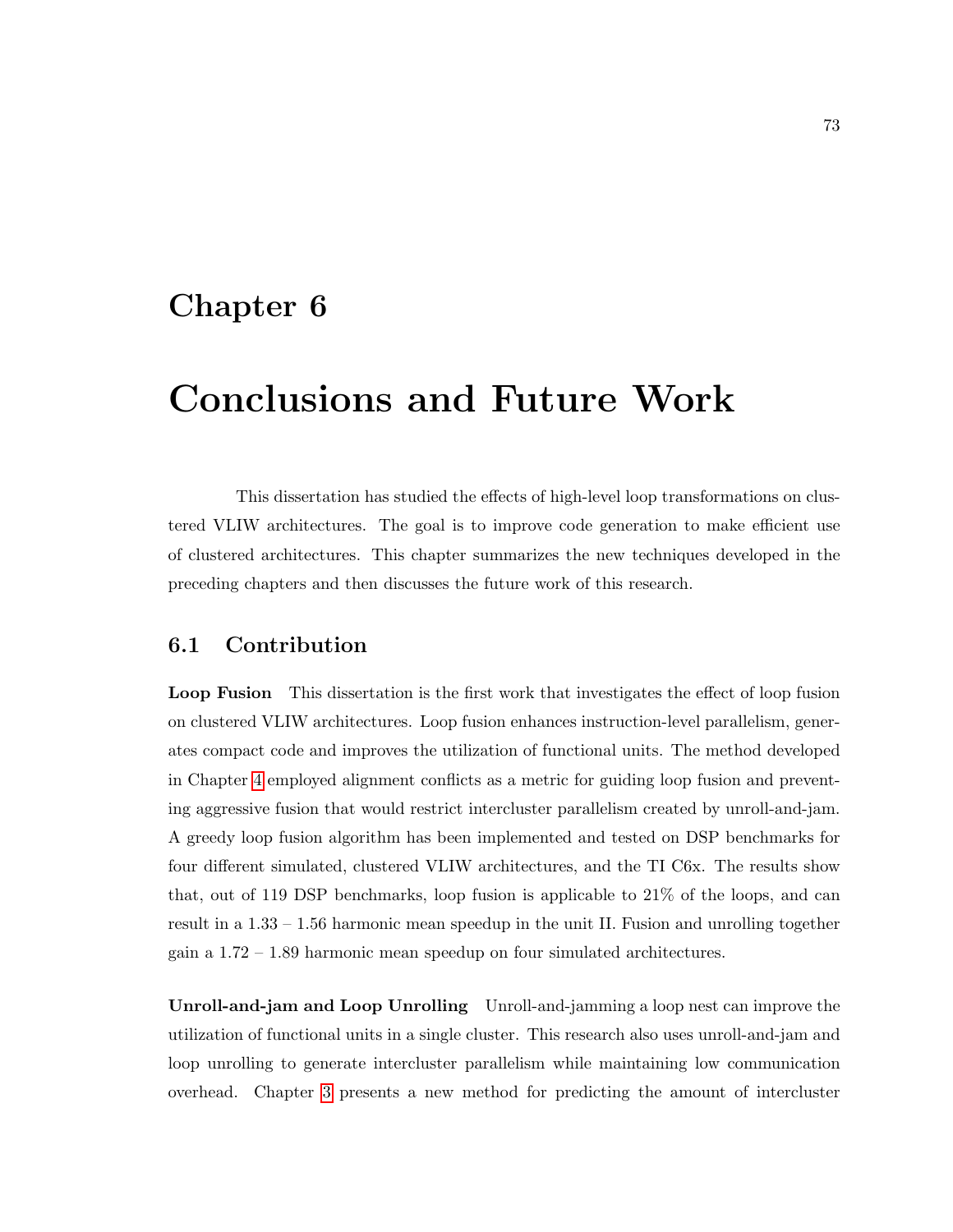data transfers caused by data dependences in loops run on clustered VLIW architectures. This method is part of an integer-optimization problem used to predict the performance of software-pipelined loops and to guide unroll-and-jam or loop unrolling for clustered VLIW architectures.

The results show that the prediction of intercluster data dependences that cause communication is accurate. In addition, out of the 119 DSP benchmarks used, 42%-58% of the loops can be improved via unroll-and-jam/unrolling and scalar replacement by a harmonic mean speedup of  $1.39 - 1.68$  for four different simulated, clustered VLIW architectures, and a harmonic mean speedup of 1.7 for the TI TM320C64x. In contrast to previous work that simply uses fixed unroll amounts, this method tailors unroll-andjam/loop unrolling for specific loops based upon the parameters of specific architectures, and therefore, can generate more efficient code.

#### 6.2 Future Work

This research confirms the abilities of high-level loop transformations to improve performance for clustered VLIW architectures, and it paves the way for much more compiler research.

Define a Unified Metric for Loop Transformations This research determines the profitability of loop fusion based upon the impact of fused loops on parallelism caused by unroll-and-jam. The algorithm that computes the communication cost can be extended to examine whether the extra data transfers can be hidden in software pipelined loops. This can result in a unified metric based upon the performance prediction for guiding loop fusion and unroll-and-jam.

Overcome Inaccurate Dependence Analysis The effectiveness of the unroll-and-jam algorithm highly depends on the accuracy of the prediction of intercluter communication. Although dependence analysis is enough for accurate prediction for most cases, dependence patterns such as index arrays and variant dependence distances do exist in DSP benchmarks, making exact dependence analysis very difficult. Integrating the prediction of intercluster copies with an improved dependence testing method that deals with complex dependence patterns would generate better unroll-and-jammed loops.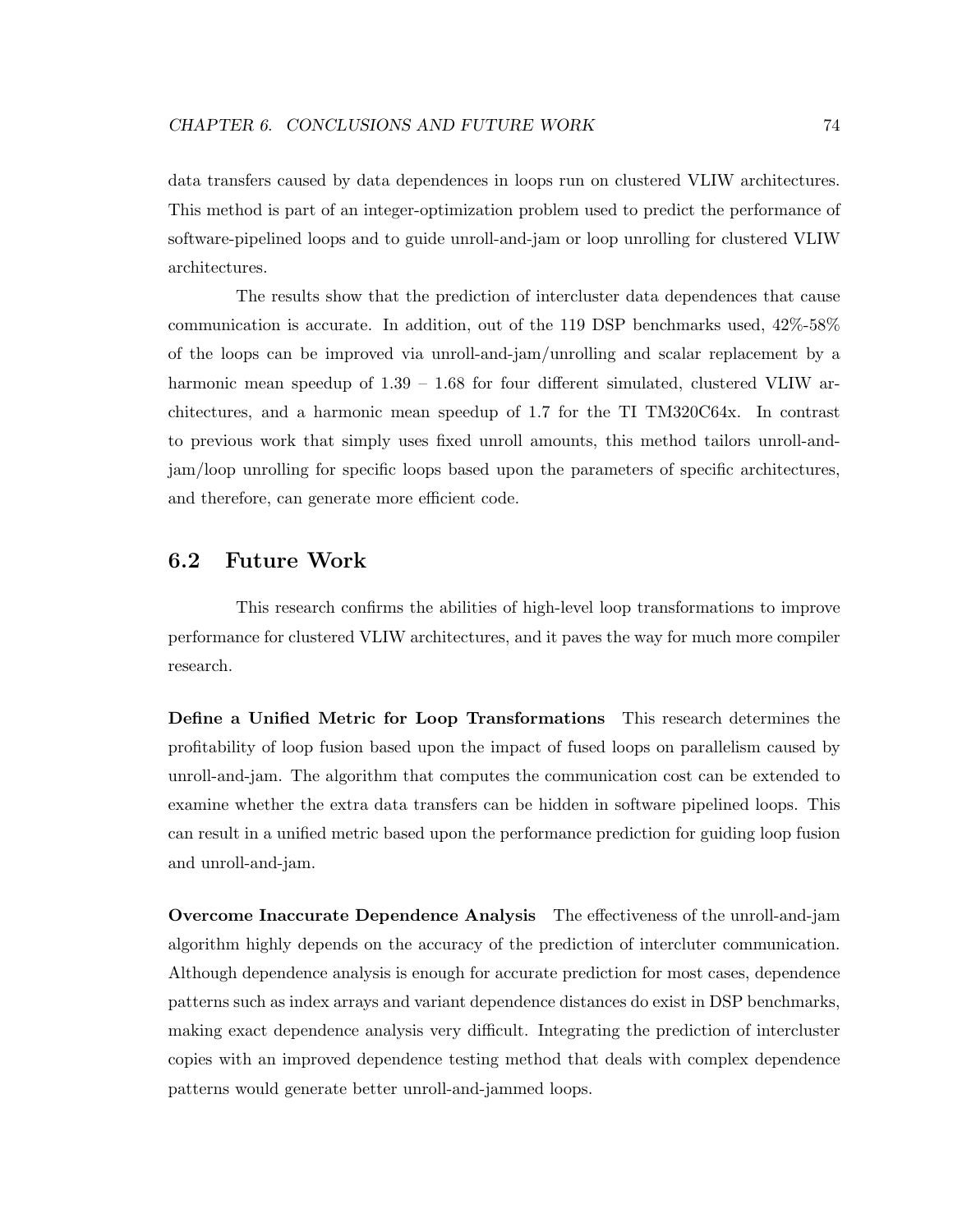Study the Effects of Scalar Replacement The loop transformation strategy described in Chapter [2](#page-36-0) uses scalar replacement to enhance the effectiveness of loop fusion and unrolland-jam. The results show that some loops obtain large improvement via unrolling and scalar replacement, while others gain small improvement or even degradations in performance. An open question is: how will scalar replacement affect clustered VLIW architectures? Scalar replacement eliminates redundant memory accesses by keeping array elements in registers. However, it increases register pressure and possibly communication overhead, making it difficult to produce a high degree of intercluster parallelism. A compiler must make tradeoffs between effective register use and a high level of intercluster parallelism when performing scalar replacement.

Investigate Pre-partitioning This dissertation has verified the abilities of high-level transformations to expose more ILP available to the low-level optimizer. However the low-level optimizer may not be able to make full use of parallelism due to lack of information on parallelism in the intermediate code. A remedy is to perform pre-partitioning at a high-level after loop transformations are applied. High-level pre-partitioning distributes the statements of the transformed loop among clusters according to predicted intercluster communication overhead. The resulting partitions can be used to improve register partitioning at the low-level. For instance, the low-level optimizer can use the high-level partitions as the initial partitioning scheme, or as a tie-breaker when multiple clusters have equal priority to hold a value.

Investigate Other Objectives The goal of loop transformations in this research is to improve performance of applications run on clustered VLIW architectures. This research can be extended to achieve other objectives. For instance, some clustered VLIW architectures provide SIMD, or the single-instruction multiple-data techniques that execute multiple instances of the same operations in parallel using different data. Unroll-and-jam or loop unrolling can be applied to provide opportunities of creating SIMD instructions. In addition, new metrics can be adopted for guiding loop transformations, such as, making efficient use of functional units or reducing the code size after transformations. Such an extension would be extremely important for those embedded system applications that are sensitive to power consumption and memory use as well as performance.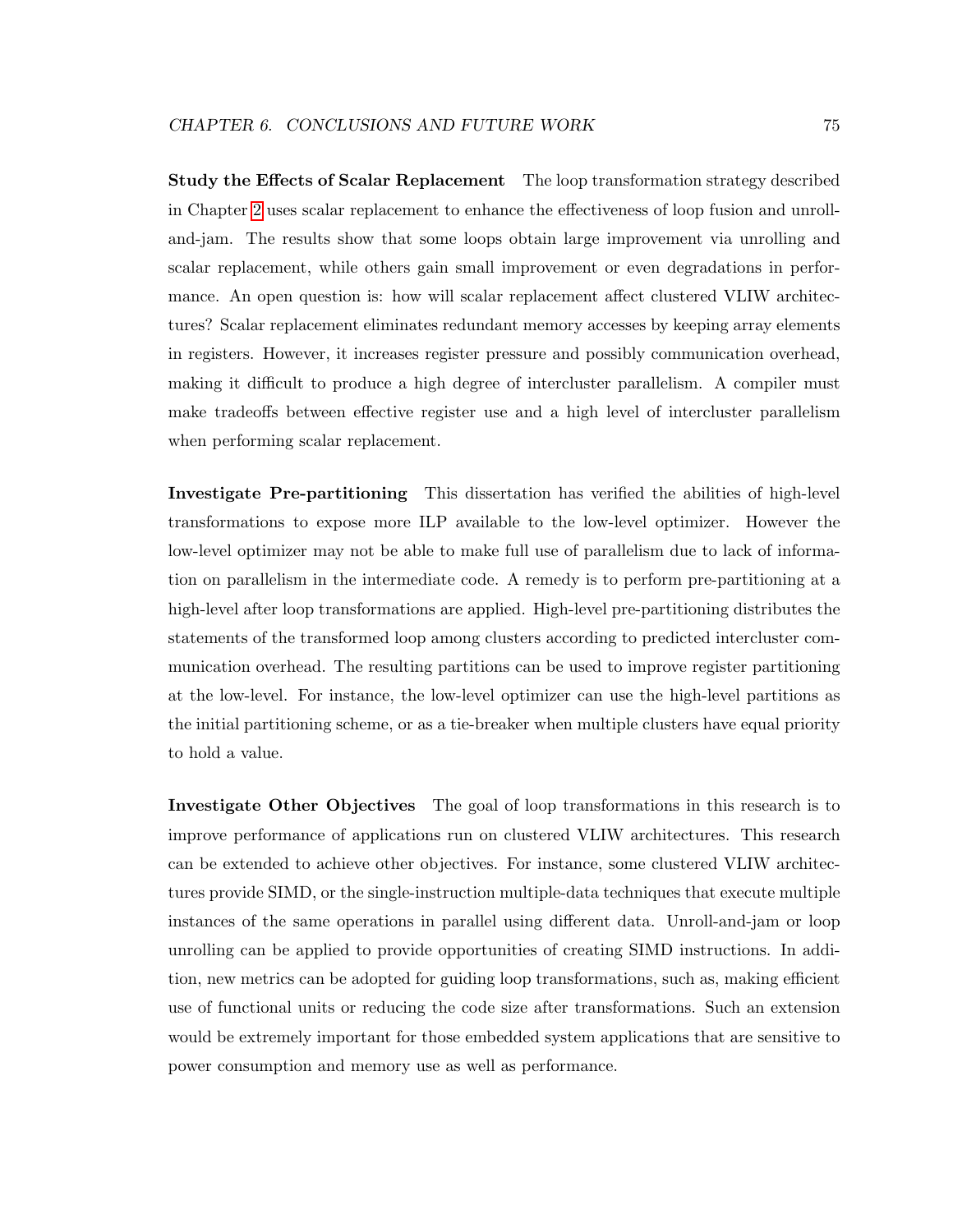## 6.3 Final Remarks

Using compiler techniques to take advantage of target architectures has a long history. Clustered VLIW embedded processors are increasing in use, making it important for compilers to achieve high ILP with low communication overhead. The work presented in this dissertation provides automatic techniques that free programmers from optimizing programs manually. This research is an important step in generating high performance code for clustered architectures, indicating that high-level loop transformations should be an integral part of compilation for clustered VLIW machines.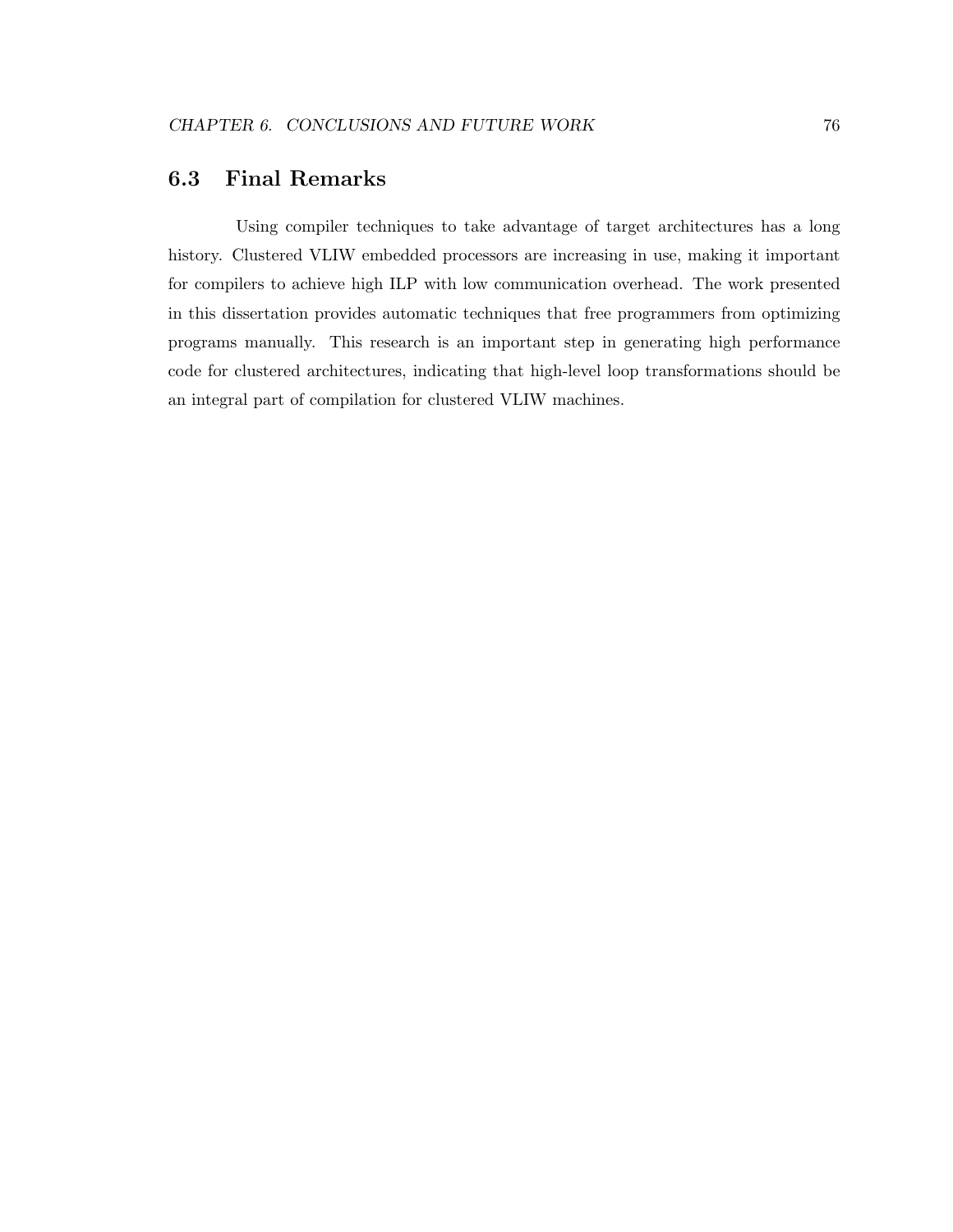# Appendix A

# Individual Loop Performance for Unrolling

Table [A.1,](#page-89-0) [A.2,](#page-91-0) [A.3,](#page-93-0) and [A.4](#page-95-0) present the URM results for individual loops when loop unrolling (and/or unroll-and-jam) and scalar replacement are applied. In these tables,

- **Loop**# is the loop number,
- Org II is the II for the original loop,
- Unroll uII is the unit II for the unrolled loop,
- UnrollSR uII is the unit II after loop unrolling/unroll-and-jam and scalar replacement are applied,
- Unroll vs Org is the speedup of the unrolled unit II compared with the orginal II,
- UnrollSR vs Org is the speedup of the unit II for the transformed loop compared with the original II,
- Avg is the average mean speedup in unit II,
- Har is the harmonic mean speedup in unit II,
- Med is the median speedup in unit II,
- SD is the standard deviation.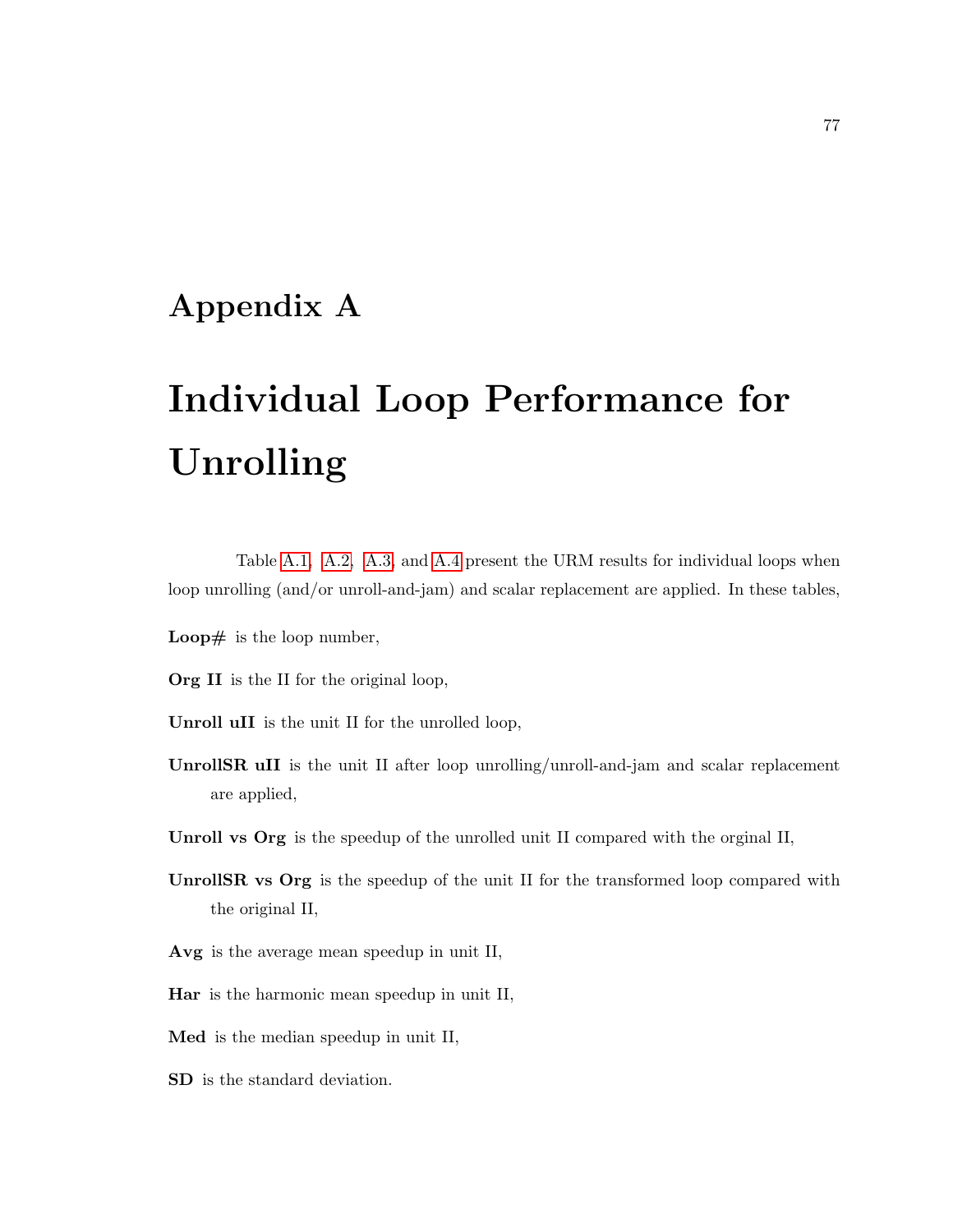|                | Org            | Unroll           | UnrollSR         | Speedup          |                  |
|----------------|----------------|------------------|------------------|------------------|------------------|
| Loop#          | $\mathbf{I}$   | uII              | uII              | Unroll vs Org    | UnrollSR vs Org  |
| $\mathbf{1}$   | $\overline{9}$ | $\overline{4.5}$ | $\overline{4.5}$ | $\overline{2}$   | $\overline{2}$   |
| $\overline{2}$ | $14\,$         | $\ \, 9.5$       | $\bf 5$          | 1.47             | $\overline{2.8}$ |
| $\overline{3}$ | 15             | $8\,$            | $8\,$            | 1.875            | 1.875            |
| $\overline{4}$ | $\overline{2}$ | $\overline{1}$   | $\overline{1}$   | $\overline{2}$   | $\overline{2}$   |
| $\overline{5}$ | $\overline{2}$ | 1.167            | 1.167            | 1.71             | 1.71             |
| $\,6\,$        | $\overline{2}$ | 1.167            | 1.167            | 1.71             | 1.71             |
| $\overline{7}$ | $\overline{2}$ | 1.167            | 1.167            | 1.71             | 1.71             |
| $\overline{8}$ | $\overline{5}$ | $\sqrt{4}$       | $\overline{4}$   | $1.25\,$         | $1.25\,$         |
| $\overline{9}$ | $\overline{2}$ | 2.75             | $2.5\,$          | 0.73             | $0.8\,$          |
| 10             | $\overline{7}$ | 5.167            | 5.167            | $1.35\,$         | 1.35             |
| 11             | $\overline{2}$ | $2.75\,$         | $2.5\,$          | 0.73             | $\rm 0.8$        |
| $12\,$         | $\sqrt{2}$     | 2.75             | $2.5\,$          | 0.73             | $0.8\,$          |
| 13             | $\overline{2}$ | $\mathbf{1}$     | $\mathbf{1}$     | $\overline{2}$   | $\overline{2}$   |
| 14             | $\overline{2}$ | $\overline{2}$   | $\overline{2}$   | $\overline{1}$   | $\overline{1}$   |
| $15\,$         | $\overline{2}$ | $\overline{1}$   | $\overline{1}$   | $\overline{2}$   | $\overline{2}$   |
| 16             | 21             | 9.5              | $\overline{2}$   | 2.21             | $10.5\,$         |
| 17             | $\overline{4}$ | $\boldsymbol{3}$ | $\overline{3}$   | 1.33             | 1.33             |
| 18             | $\sqrt{2}$     | $\mathbf 1$      | $\mathbf{1}$     | $\overline{2}$   | $\sqrt{2}$       |
| $19\,$         | $\overline{3}$ | $1.5\,$          | $1.5\,$          | $\overline{2}$   | $\overline{2}$   |
| $20\,$         | 15             | $8\,$            | $\overline{7}$   | 1.875            | 2.14             |
| 21             | 11             | $5.5\,$          | $5.5\,$          | $\sqrt{2}$       | $\,2$            |
| 22             | $28\,$         | $28\,$           | $28\,$           | $\mathbf{1}$     | $\mathbf{1}$     |
| 23             | $34\,$         | 17               | 17               | $\overline{2}$   | $\overline{2}$   |
| 24             | $8\,$          | $8\,$            | $8\,$            | $\mathbf{1}$     | $\mathbf{1}$     |
| 25             | $32\,$         | 33.5             | $33.5\,$         | $0.96\,$         | $0.96\,$         |
| $26\,$         | $21\,$         | $\bf 5$          | $2.5\,$          | $4.2\,$          | $8.4\,$          |
| 27             | $23\,$         | 21               | $10.5\,$         | 1.10             | 2.19             |
| 28             | 13             | 8.5              | $6.5\,$          | 1.53             | $\overline{2}$   |
| $\,29$         | $\sqrt{3}$     | $0.5\,$          | $0.5\,$          | $\overline{6}$   | $\overline{6}$   |
| $30\,$         | $\overline{5}$ | 2.833            | 2.333            | 1.769            | 2.14             |
| 31             | $\overline{5}$ | $2.5\,$          | $2.5\,$          | $\boldsymbol{2}$ | $\boldsymbol{2}$ |
| 32             | 18             | 8.5              | $2.5\,$          | $2.12\,$         | $7.2\,$          |
| 33             | $\overline{5}$ | $2.5\,$          | $2.5\,$          | $\overline{2}$   | $\boldsymbol{2}$ |
| 34             | $8\,$          | $5\phantom{.0}$  | $5\phantom{.0}$  | $1.6\,$          | 1.6              |
| $35\,$         | $\overline{2}$ | $\mathbf{1}$     | $1.5\,$          | $\overline{2}$   | 1.33             |
| $36\,$         | $\sqrt{3}$     | $2.5\,$          | $2.5\,$          | 1.2              | $\overline{1.2}$ |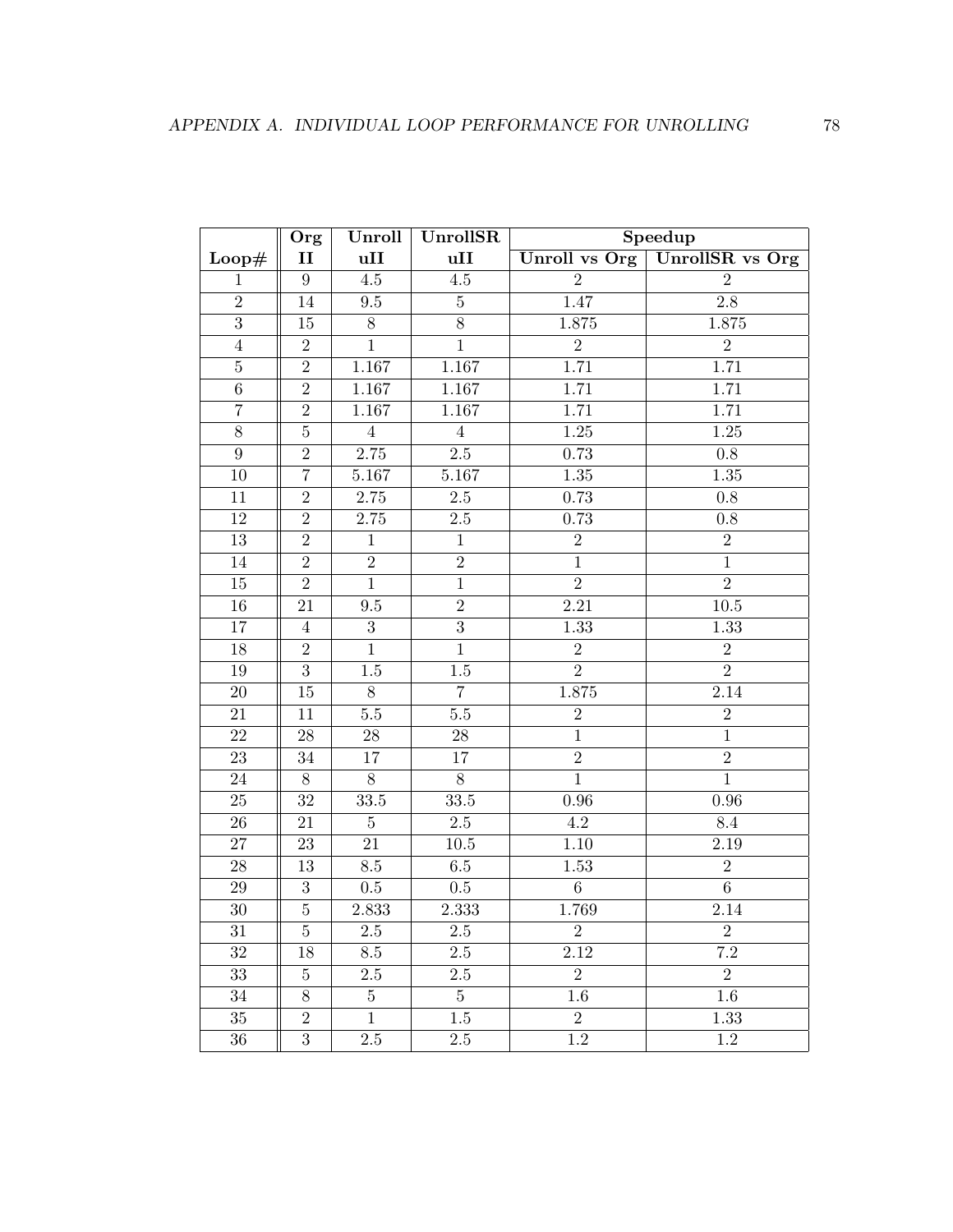|                 | Org              | Unroll           | UnrollSR         | Speedup          |                        |  |
|-----------------|------------------|------------------|------------------|------------------|------------------------|--|
| Loop#           | $\mathbf{I}$     | uII              | uII              | Unroll vs Org    | <b>UnrollSR</b> vs Org |  |
| 37              | $\overline{2}$   | 1.167            | $1.167\,$        | 1.71             | 1.71                   |  |
| 38              | $\overline{2}$   | 1.167            | 1.167            | 1.71             | 1.71                   |  |
| $39\,$          | 15               | $\overline{8}$   | $\overline{8}$   | 1.875            | 1.88                   |  |
| $40\,$          | $\overline{2}$   | $\overline{2.5}$ | $\overline{2.5}$ | 0.8              | $0.8\,$                |  |
| $41\,$          | $\overline{5}$   | $\overline{4}$   | $\,4\,$          | $1.25\,$         | $1.25\,$               |  |
| 42              | $\bf 5$          | $\overline{4}$   | $\overline{4}$   | $1.25\,$         | $1.25\,$               |  |
| 43              | $\overline{2}$   | $\overline{2}$   | $\overline{2}$   | $\mathbf{1}$     | $\mathbf{1}$           |  |
| $44\,$          | $\overline{2}$   | $2.5\,$          | $2.5\,$          | $0.8\,$          | 0.8                    |  |
| 45              | $\overline{3}$   | 2.333            | 2.333            | $1.29\,$         | 1.29                   |  |
| $46\,$          | $\overline{3}$   | $2.5\,$          | $2.5\,$          | $\overline{1.2}$ | $\overline{1.2}$       |  |
| $47\,$          | $\overline{3}$   | $0.5\,$          | $0.5\,$          | $\overline{6}$   | $\,6\,$                |  |
| 48              | $\overline{2}$   | $\overline{2}$   | $\overline{2}$   | $\mathbf{1}$     | $\mathbf{1}$           |  |
| 49              | $\overline{2}$   | 2.5              | $2.5\,$          | 0.8              | $\overline{0.8}$       |  |
| $50\,$          | $\bf 5$          | $\overline{3}$   | $\overline{3}$   | 1.67             | 1.67                   |  |
| $51\,$          | $\overline{2}$   | $\overline{2}$   | $\overline{2}$   | $\mathbf{1}$     | $\mathbf{1}$           |  |
| $\overline{52}$ | $\overline{2}$   | $\overline{2.5}$ | $\overline{2.5}$ | $\overline{0.8}$ | $\overline{0.8}$       |  |
| $53\,$          | $\overline{2}$   | $2.5\,$          | $2.125\,$        | $\rm 0.8$        | 0.94                   |  |
| $54\,$          | $\overline{3}$   | $\overline{2}$   | $\overline{2}$   | $1.5\,$          | $1.5\,$                |  |
| $55\,$          | $\overline{5}$   | $\sqrt{4}$       | $\overline{4}$   | 1.25             | 1.25                   |  |
| 56              | $\overline{5}$   | $\sqrt{4}$       | $\,4\,$          | $1.25\,$         | $1.25\,$               |  |
| $57\,$          | $\overline{2}$   | $\mathbf{1}$     | $\mathbf{1}$     | $\overline{2}$   | $\overline{2}$         |  |
| 58              | $\overline{2}$   | $\overline{2}$   | $\overline{2}$   | $\mathbf{1}$     | $\mathbf{1}$           |  |
| $59\,$          | 9                | $\overline{5}$   | $\overline{5}$   | 1.8              | 1.8                    |  |
| 60              | $\bf 5$          | $\overline{3}$   | $\overline{3}$   | 1.67             | 1.67                   |  |
| 61              | $\overline{5}$   | $\sqrt{4}$       | $\overline{4}$   | $1.25\,$         | $1.25\,$               |  |
| $62\,$          | $\overline{2}$   | $\overline{2}$   | $\overline{2}$   | $\overline{1}$   | $\overline{1}$         |  |
| 63              | $\bf 5$          | $\overline{3}$   | $\overline{3}$   | 1.67             | $1.67\,$               |  |
| $64\,$          | $\overline{2}$   | $\overline{2}$   | $\overline{2}$   | $\mathbf{1}$     | $\mathbf{1}$           |  |
| $65\,$          | $\overline{5}$   | $\overline{3}$   | $\overline{3}$   | 1.67             | 1.67                   |  |
| 66              | $\overline{2}$   | $\overline{2}$   | $\overline{2}$   | $\,1$            | $1\,$                  |  |
| 67              | $8\,$            | $5.25\,$         | $5.25\,$         | 1.52             | $1.52\,$               |  |
| 68              | 16               | 10               | $\overline{5}$   | $1.6\,$          | 3.2                    |  |
| 69              | $\boldsymbol{3}$ | 3                | 3                | 1                | $\mathbf 1$            |  |
| 70              | $\overline{3}$   | 1.5              | $\overline{3}$   | $\overline{2}$   | $\mathbf{1}$           |  |
| 71              | $\overline{2}$   | $2.5\,$          | $2.5\,$          | 0.8              | $0.8\,$                |  |
| Avg             |                  |                  |                  | 1.61             | 1.91                   |  |
| Har             |                  |                  |                  | 1.33             | 1.39                   |  |
| Med             |                  |                  |                  | $1.52\,$         | $1.52\,$               |  |
| SD              |                  |                  |                  | $0.93\,$         | 1.72                   |  |

<span id="page-89-0"></span>Table A.1: Unrolling Results for Individual Loops on 8-wide 2-cluster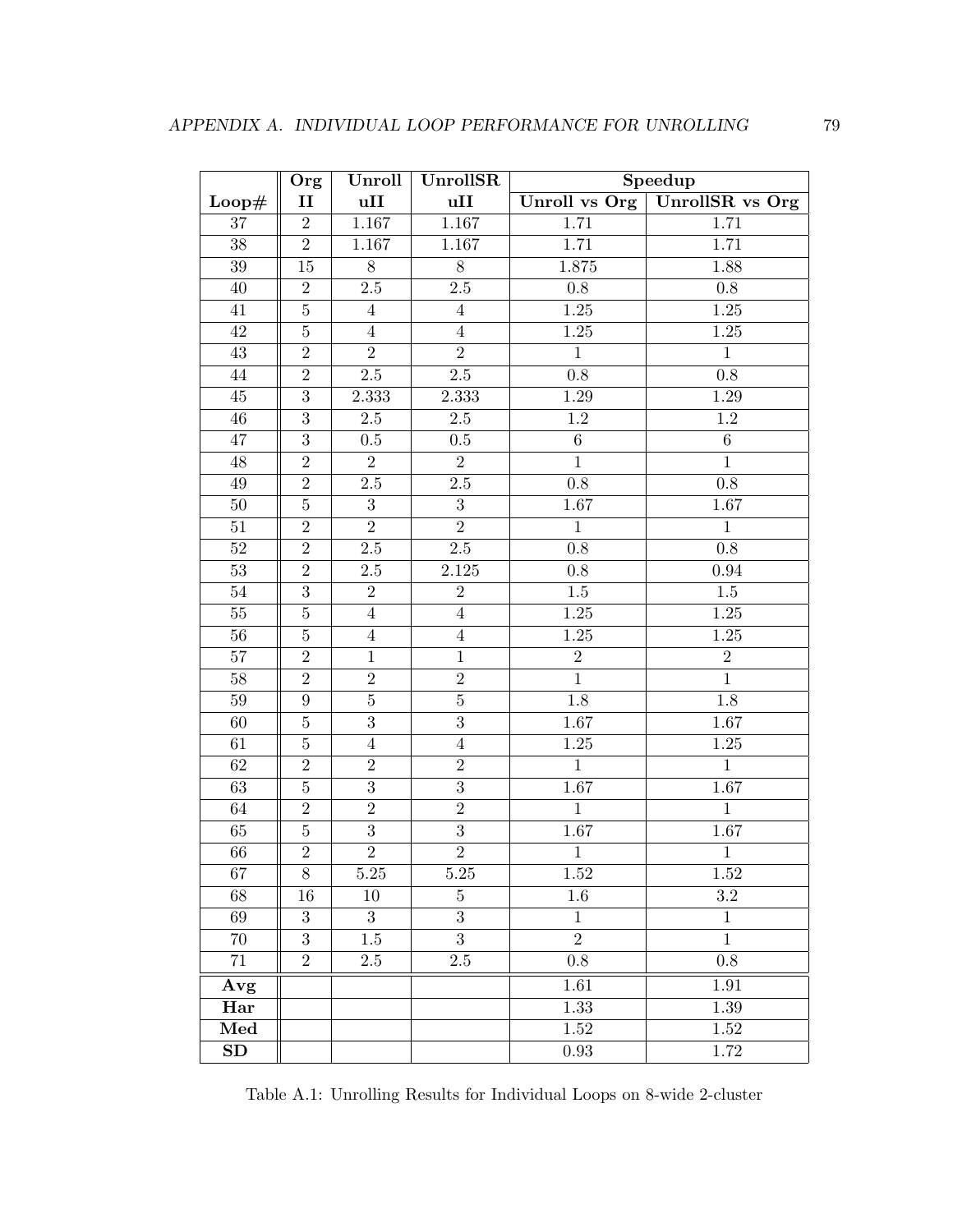|                  | Org              | Unroll         | UnrollSR          | Speedup           |                        |  |
|------------------|------------------|----------------|-------------------|-------------------|------------------------|--|
| Loop#            | $\mathbf{I}$     | uII            | uII               | Unroll vs Org     | <b>UnrollSR</b> vs Org |  |
| $\mathbf{1}$     | $\boldsymbol{9}$ | $4.25\,$       | $4.25\,$          | $2.12\,$          | 2.12                   |  |
| $\overline{2}$   | $14\,$           | $10.5\,$       | $1.25\,$          | 1.33              | 11.2                   |  |
| 3                | 15               | 7.25           | 7.25              | 2.07              | 2.07                   |  |
| $\overline{4}$   | $\overline{3}$   | 0.75           | 0.75              | $\overline{4}$    | $\overline{4}$         |  |
| $\bf 5$          | $\overline{3}$   | $1.875\,$      | $1.75\,$          | $1.6\,$           | 1.71                   |  |
| $\,6\,$          | $\overline{3}$   | $1.875\,$      | $1.75\,$          | 1.6               | 1.71                   |  |
| $\overline{7}$   | $\overline{3}$   | $1.875\,$      | $1.5\,$           | $1.6\,$           | $\overline{2}$         |  |
| $\overline{8}$   | $\overline{5}$   | $4.25\,$       | $4.25\,$          | 1.18              | 1.18                   |  |
| $\boldsymbol{9}$ | $\overline{3}$   | 2.667          | $2.5\,$           | 1.12              | $1.2\,$                |  |
| 10               | $\overline{7}$   | 5.583          | 5.583             | $\overline{1.25}$ | 1.25                   |  |
| 11               | $\overline{3}$   | 2.667          | $2.5\,$           | $1.12\,$          | 1.2                    |  |
| 12               | $\overline{3}$   | 2.667          | $2.5\,$           | $1.12\,$          | $1.2\,$                |  |
| 13               | $\overline{3}$   | $0.75\,$       | $0.75\,$          | $\overline{4}$    | $\overline{4}$         |  |
| 14               | $\overline{4}$   | $1.75\,$       | $1.75\,$          | 2.29              | $\overline{2.29}$      |  |
| 15               | $\overline{3}$   | 0.75           | 0.75              | $\overline{4}$    | $\overline{4}$         |  |
| 16               | 21               | 4.75           | $\overline{2}$    | 4.42              | $10.5\,$               |  |
| $17\,$           | $\overline{4}$   | $2.25\,$       | $\overline{2.25}$ | 1.78              | 1.78                   |  |
| 18               | $\sqrt{3}$       | 0.75           | 0.75              | $\overline{4}$    | $\overline{4}$         |  |
| 19               | $\overline{3}$   | $\mathbf{1}$   | $\mathbf{1}$      | 3                 | $\overline{3}$         |  |
| 20               | $15\,$           | $\overline{8}$ | 7.5               | 1.88              | $\overline{2}$         |  |
| $21\,$           | 11               | $5.25\,$       | $5.25\,$          | 2.09              | 2.09                   |  |
| 22               | 29               | $26.5\,$       | $26.5\,$          | 1.09              | 1.09                   |  |
| 23               | 34               | $13.75\,$      | $13.75\,$         | 2.47              | 2.47                   |  |
| 24               | $8\,$            | 11.667         | 11.66             | 0.69              | 0.69                   |  |
| 25               | 32               | 33.5           | $33.5\,$          | $0.96\,$          | 0.95                   |  |
| $26\,$           | 21               | $\overline{5}$ | $2.5\,$           | 4.2               | 8.4                    |  |
| 27               | 23               | 21.75          | 11.75             | 1.06              | 1.96                   |  |
| $28\,$           | 13               | $\ \, 9.25$    | $7.25\,$          | 1.40              | 1.79                   |  |
| 29               | 3                | $0.375\,$      | $0.375\,$         | 8                 | $8\,$                  |  |
| $30\,$           | $\overline{5}$   | $2.75\,$       | $2.75\,$          | 1.82              | 1.82                   |  |
| $31\,$           | 5                | $2.5\,$        | $2.5\,$           | $\sqrt{2}$        | $\sqrt{2}$             |  |
| 32               | 18               | 4.5            | 1.25              | $\overline{4}$    | 14.4                   |  |
| 33               | $\overline{5}$   | $2.5\,$        | 2.5               | $\overline{2}$    | $\overline{2}$         |  |
| 34               | 8                | 4.5            | 4.5               | 1.78              | 1.78                   |  |
| $35\,$           | $\overline{3}$   | $1.625\,$      | $1.625\,$         | 1.85              | $1.85\,$               |  |
| 36               | $\bf 5$          | 3.75           | $3.75\,$          | 1.33              | 1.33                   |  |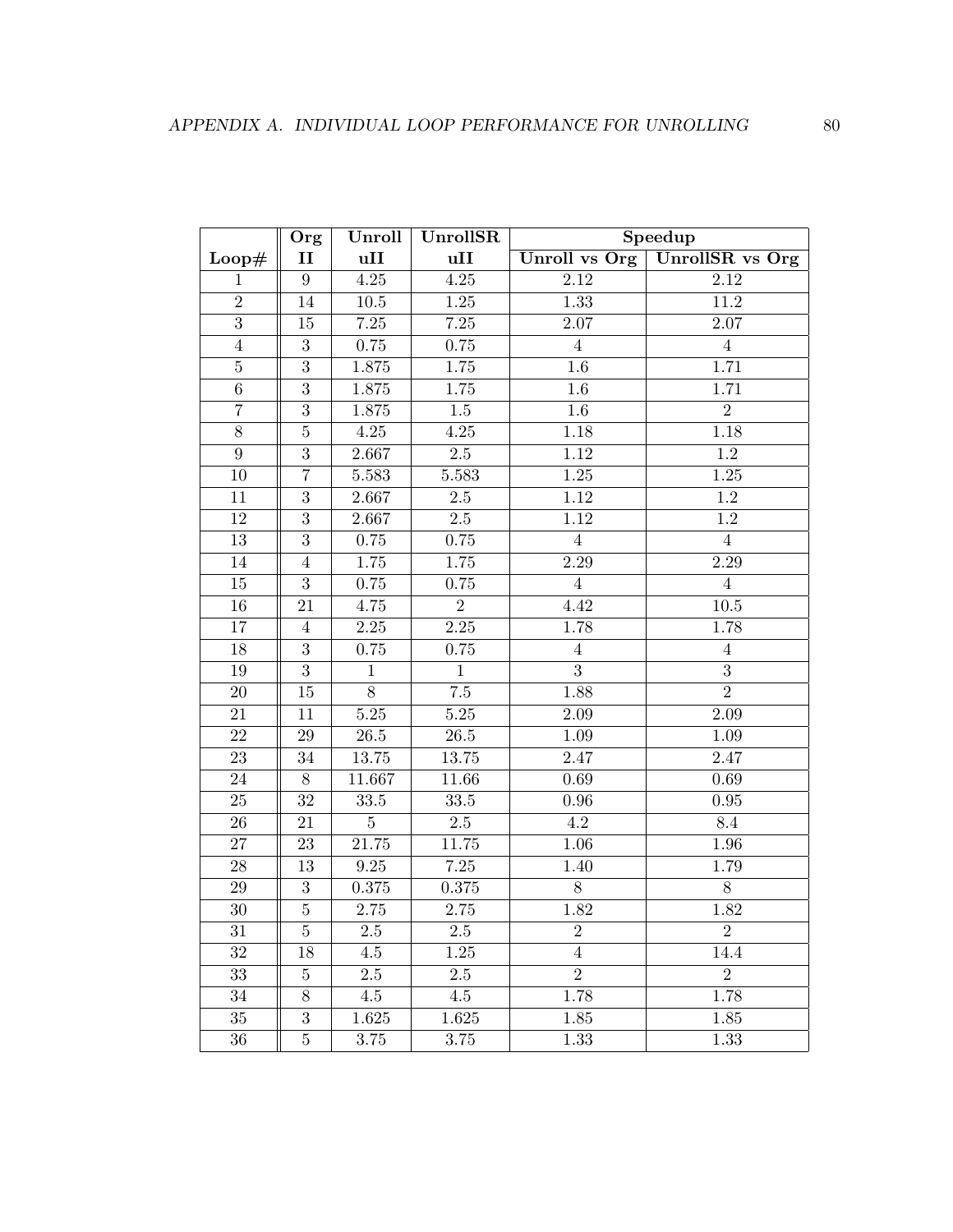|        | Org              | Unroll         | UnrollSR       | Speedup          |                        |  |
|--------|------------------|----------------|----------------|------------------|------------------------|--|
| Loop#  | $\mathbf{II}$    | uII            | uII            | Unroll vs Org    | <b>UnrollSR</b> vs Org |  |
| $37\,$ | 3                | $\overline{2}$ | $\overline{2}$ | $1.5\,$          | 1.5                    |  |
| 38     | $\overline{3}$   | $\overline{2}$ | $\overline{2}$ | $1.5\,$          | 1.5                    |  |
| $39\,$ | 15               | $\overline{6}$ | $\overline{6}$ | 2.5              | $2.5\,$                |  |
| 40     | $\overline{3}$   | 2.417          | 2.417          | 1.24             | 1.24                   |  |
| $41\,$ | $\overline{5}$   | $4.25\,$       | $4.25\,$       | 1.18             | 1.18                   |  |
| 42     | $\bf 5$          | $4.25\,$       | 4.25           | $1.18\,$         | $1.18\,$               |  |
| 43     | $\overline{4}$   | $2.25\,$       | $2.25\,$       | 1.78             | 1.78                   |  |
| 44     | $\overline{3}$   | $2.5\,$        | $2.5\,$        | 1.2              | $1.2\,$                |  |
| $45\,$ | $\overline{4}$   | $2.5\,$        | $2.5\,$        | $1.6\,$          | 1.6                    |  |
| $46\,$ | $\overline{4}$   | $2.25\,$       | $2.25\,$       | $1.78\,$         | 1.78                   |  |
| $47\,$ | $\bf 5$          | 0.625          | 0.625          | $8\,$            | 8                      |  |
| 48     | $\overline{3}$   | 3              | 3              | $\mathbf{1}$     | $\mathbf{1}$           |  |
| $49\,$ | $\overline{3}$   | $2.5\,$        | $2.5\,$        | $\overline{1.2}$ | $\overline{1.2}$       |  |
| $50\,$ | $\overline{5}$   | $2.5\,$        | $2.5\,$        | $\overline{2}$   | $\overline{2}$         |  |
| $51\,$ | $\overline{3}$   | $2.5\,$        | $2.5\,$        | $1.2\,$          | $1.2\,$                |  |
| $52\,$ | $\overline{3}$   | $2.5\,$        | $2.5\,$        | $1.2\,$          | $1.2\,$                |  |
| $53\,$ | $\overline{3}$   | $2.5\,$        | $2.5\,$        | $1.\overline{2}$ | $1.2\,$                |  |
| 54     | $\overline{5}$   | $2.25\,$       | $2.25\,$       | 2.22             | 2.22                   |  |
| $55\,$ | $\overline{5}$   | $4.25\,$       | $4.25\,$       | 1.18             | 1.18                   |  |
| 56     | $\overline{5}$   | $4.25\,$       | $4.25\,$       | 1.18             | 1.18                   |  |
| $57\,$ | $\overline{3}$   | $\mathbf{1}$   | 1.125          | 3                | 2.67                   |  |
| $58\,$ | $\overline{3}$   | $2.5\,$        | $2.5\,$        | $\overline{1.2}$ | 1.2                    |  |
| $59\,$ | 9                | $3.5\,$        | $3.5\,$        | $2.57\,$         | $2.57\,$               |  |
| 60     | $\bf 5$          | $2.5\,$        | $2.5\,$        | $\overline{2}$   | $\overline{2}$         |  |
| 61     | $\overline{5}$   | $4.25\,$       | $4.25\,$       | 1.18             | 1.18                   |  |
| 62     | $\overline{3}$   | $2.5\,$        | $2.5\,$        | $1.2\,$          | $1.2\,$                |  |
| 63     | $\overline{5}$   | $2.5\,$        | $2.5\,$        | $\overline{2}$   | $\overline{2}$         |  |
| 64     | $\overline{3}$   | 2.5            | $2.5\,$        | 1.2              | 1.2                    |  |
| 65     | $\bf 5$          | $2.5\,$        | $2.5\,$        | $\overline{2}$   | $\overline{2}$         |  |
| 66     | $\overline{3}$   | $2.5\,$        | $2.5\,$        | $1.2\,$          | $1.\overline{2}$       |  |
| 67     | $8\,$            | 5.167          | 5.167          | 1.54             | 1.54                   |  |
| 68     | 16               | 9.75           | 4.25           | 1.64             | 3.76                   |  |
| 69     | $\boldsymbol{3}$ | 1.25           | 1.25           | 2.4              | 2.4                    |  |
| 70     | $\overline{3}$   | 1.75           | 2.5            | 1.71             | 1.2                    |  |
| 71     | 3                | 2.5            | 2.5            | 1.2              | 1.2                    |  |
| Avg    |                  |                |                | 2.02             | 2.51                   |  |
| Har    |                  |                |                | 1.60             | 1.68                   |  |
| Med    |                  |                |                | 1.6              | 1.78                   |  |
| SD     |                  |                |                | 1.35             | 2.52                   |  |

<span id="page-91-0"></span>Table A.2: Unrolling Results for Individual Loops on 8-wide 4-cluster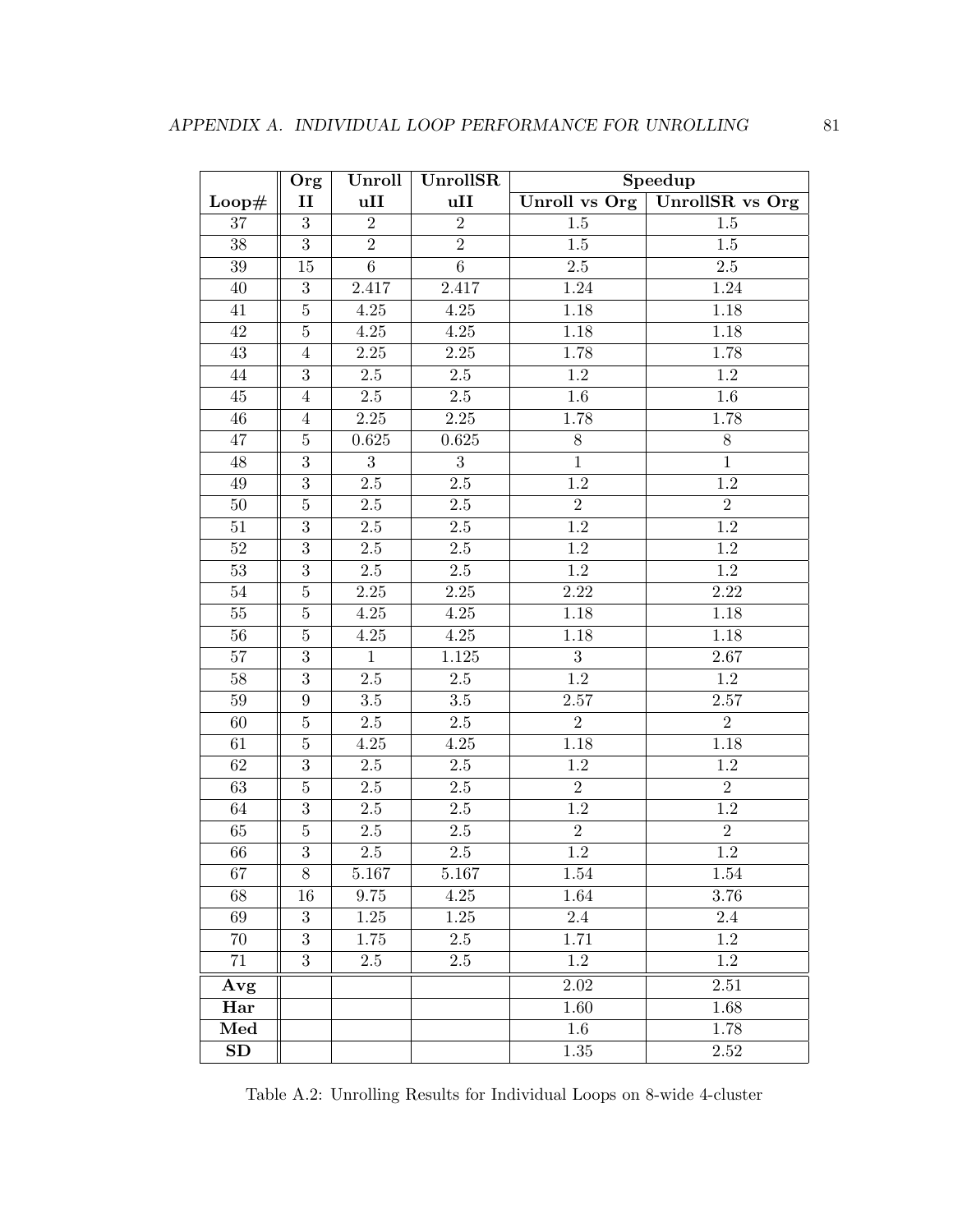|                  | Org              | Unroll         | UnrollSR          | Speedup           |                  |  |
|------------------|------------------|----------------|-------------------|-------------------|------------------|--|
| Loop#            | $\rm II$         | uII            | uII               | Unroll vs Org     | UnrollSR vs Org  |  |
| $\mathbf{1}$     | $\boldsymbol{9}$ | $4.5\,$        | $4.5\,$           | $\overline{2}$    | $\overline{2}$   |  |
| $\overline{2}$   | $14\,$           | $\ \, 9.5$     | $\bf 5$           | 1.47              | $2.8\,$          |  |
| 3                | 15               | $8\,$          | $8\,$             | 1.86              | 1.86             |  |
| $\overline{4}$   | $\overline{2}$   | $\overline{1}$ | $\overline{1}$    | $\overline{2}$    | $\overline{2}$   |  |
| $\bf 5$          | $\overline{2}$   | $1.25\,$       | $1.25\,$          | $1.6\,$           | $\overline{1.6}$ |  |
| $\,6\,$          | $\overline{2}$   | $1.25\,$       | $1.25\,$          | $1.6\,$           | $1.6\,$          |  |
| $\overline{7}$   | $\overline{2}$   | 1.25           | $\overline{1.25}$ | $1.6\,$           | $1.6\,$          |  |
| $\overline{8}$   | $\overline{5}$   | $\sqrt{4}$     | $\overline{4}$    | $1.25\,$          | $1.25\,$         |  |
| $\boldsymbol{9}$ | $\overline{2}$   | 2.833          | 2.333             | 0.71              | 0.86             |  |
| 10               | $\overline{7}$   | 5.75           | 5.75              | 1.22              | 1.22             |  |
| 11               | $\overline{2}$   | 2.833          | 2.333             | 0.71              | $0.86\,$         |  |
| 12               | $\overline{2}$   | 2.833          | 2.333             | 0.71              | $0.86\,$         |  |
| 13               | $\overline{2}$   | $\mathbf{1}$   | $\mathbf{1}$      | $\overline{2}$    | $\overline{2}$   |  |
| 14               | $\overline{2}$   | $\overline{1}$ | $\mathbf{1}$      | $\overline{2}$    | $\overline{2}$   |  |
| $15\,$           | $\overline{2}$   | $\mathbf{1}$   | $\mathbf{1}$      | $\overline{2}$    | $\overline{2}$   |  |
| $16\,$           | 21               | 9.5            | $\overline{2}$    | $\overline{2.21}$ | $10.5\,$         |  |
| 17               | $\overline{4}$   | $\overline{3}$ | $\overline{3}$    | 1.33              | 1.33             |  |
| 18               | $\sqrt{2}$       | $\mathbf{1}$   | $\mathbf{1}$      | $\sqrt{2}$        | $\sqrt{2}$       |  |
| $19\,$           | $\overline{3}$   | $1.5\,$        | $1.5\,$           | $\overline{2}$    | $\overline{2}$   |  |
| $20\,$           | $15\,$           | $8\,$          | $\overline{7}$    | 1.88              | 2.14             |  |
| $21\,$           | 11               | $5.5\,$        | $5.5\,$           | $\,2$             | $\sqrt{2}$       |  |
| $22\,$           | 28               | 28             | $28\,$            | $\overline{1}$    | $\overline{1}$   |  |
| 23               | 34               | 17             | 17                | $\sqrt{2}$        | $\overline{2}$   |  |
| 24               | $8\,$            | $8\,$          | $8\,$             | $\overline{1}$    | $\mathbf{1}$     |  |
| 25               | $32\,$           | $33.5\,$       | $33.5\,$          | $0.96\,$          | 0.96             |  |
| $26\,$           | 21               | 4.833          | 2.333             | 4.34              | 9.00             |  |
| $27\,$           | 23               | $21.5\,$       | $10.5\,$          | $1.07\,$          | 2.19             |  |
| $28\,$           | 13               | $8.5\,$        | $6.5\,$           | 1.53              | $\overline{2}$   |  |
| 29               | 3                | 0.75           | $0.75\,$          | $\overline{4}$    | $\overline{4}$   |  |
| $30\,$           | $\overline{5}$   | $\sqrt{3}$     | $2.25\,$          | $1.67\,$          | 2.22             |  |
| $31\,$           | 5                | $2.5\,$        | $2.5\,$           | $\sqrt{2}$        | $\sqrt{2}$       |  |
| $32\,$           | 18               | 8.5            | $2.5\,$           | $2.12\,$          | $7.2\,$          |  |
| 33               | $\overline{5}$   | $2.5\,$        | $2.5\,$           | $\boldsymbol{2}$  | $\boldsymbol{2}$ |  |
| 34               | 8                | $\overline{5}$ | $\overline{5}$    | 1.6               | 1.6              |  |
| $35\,$           | $\overline{2}$   | $\mathbf{1}$   | $\mathbf{1}$      | $\sqrt{2}$        | $\overline{2}$   |  |
| $36\,$           | $\overline{2}$   | $\sqrt{2}$     | $\sqrt{2}$        | $\mathbf{1}$      | $\,1$            |  |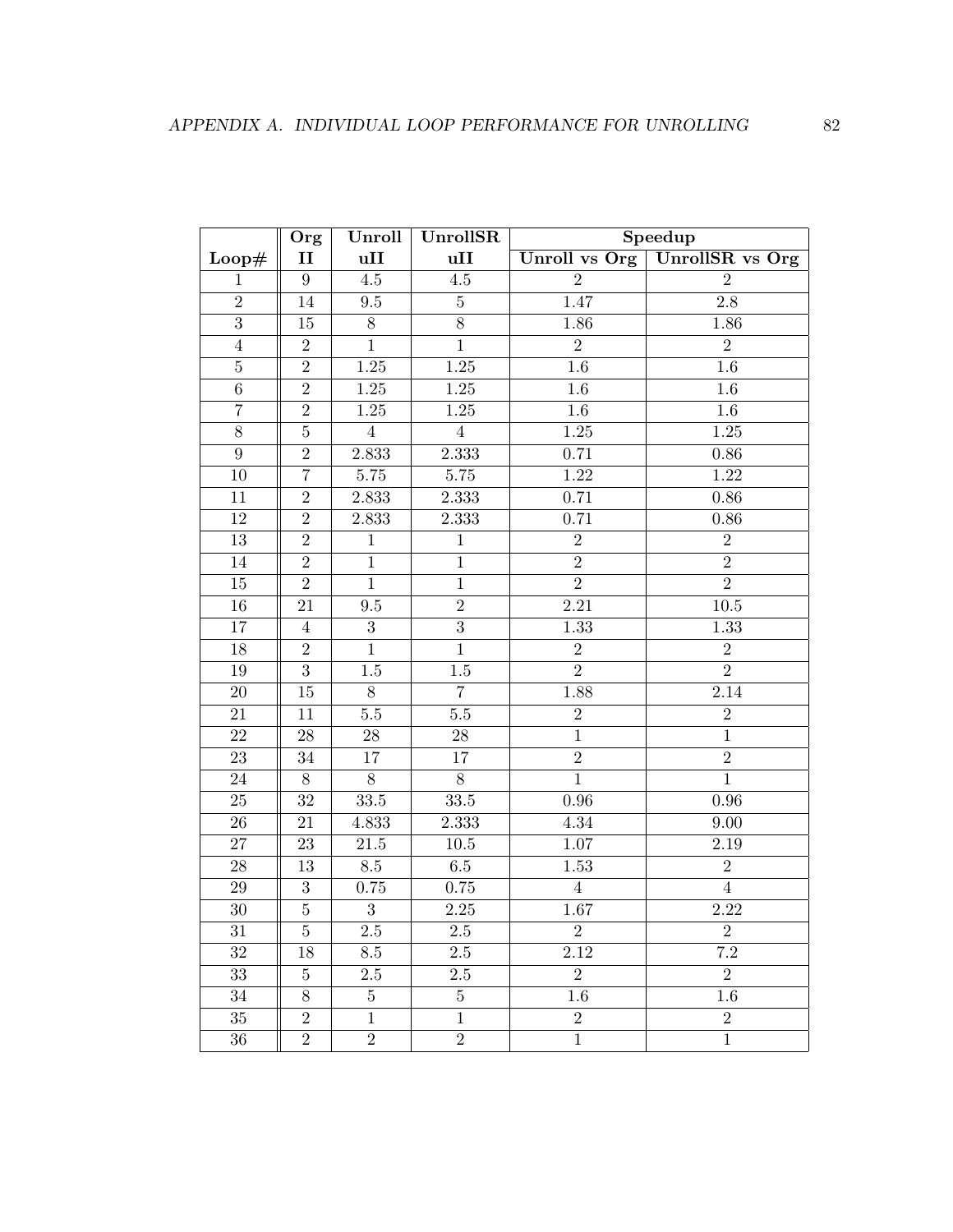|                 | Org              | Unroll         | UnrollSR          | Speedup        |                                 |  |
|-----------------|------------------|----------------|-------------------|----------------|---------------------------------|--|
| Loop#           | $\mathbf{II}$    | uII            | uII               |                | Unroll vs Org   UnrollSR vs Org |  |
| $37\,$          | $\overline{2}$   | $1.25\,$       | $\overline{1.25}$ | $1.6\,$        | 1.6                             |  |
| 38              | $\overline{2}$   | 1.25           | 1.25              | 1.6            | $1.6\,$                         |  |
| $39\,$          | 15               | $\overline{8}$ | $\overline{8}$    | 1.88           | 1.87                            |  |
| 40              | $\overline{2}$   | 2.333          | 2.333             | $0.86\,$       | $0.85\,$                        |  |
| $41\,$          | $\overline{5}$   | $\overline{4}$ | $\sqrt{4}$        | $1.25\,$       | $\overline{1.25}$               |  |
| 42              | $\bf 5$          | $\overline{4}$ | $\overline{4}$    | $1.25\,$       | $\overline{1.25}$               |  |
| 43              | $\overline{2}$   | $\overline{2}$ | $\overline{2}$    | $\mathbf{1}$   | $\mathbf{1}$                    |  |
| 44              | $\overline{2}$   | 2.333          | 2.333             | 0.86           | 0.85                            |  |
| $45\,$          | $\overline{3}$   | $2.25\,$       | $2.25\,$          | 1.33           | 1.33                            |  |
| $46\,$          | $\overline{3}$   | $2.5\,$        | $2.5\,$           | $1.2\,$        | 1.2                             |  |
| $47\,$          | $\overline{3}$   | 0.75           | 0.75              | $\sqrt{4}$     | $\overline{4}$                  |  |
| 48              | $\overline{2}$   | $\overline{2}$ | $\overline{2}$    | $\mathbf{1}$   | $\mathbf{1}$                    |  |
| $49\,$          | $\overline{2}$   | 2.333          | 2.333             | 0.86           | 0.86                            |  |
| $50\,$          | $\overline{5}$   | 3              | 3                 | $1.67\,$       | 1.67                            |  |
| $51\,$          | $\overline{2}$   | $\overline{2}$ | $\overline{2}$    | $\overline{1}$ | $\overline{1}$                  |  |
| $52\,$          | $\overline{2}$   | 2.333          | 2.333             | $0.86\,$       | 0.86                            |  |
| 53              | $\overline{2}$   | 2.333          | 2.333             | $0.86\,$       | 0.86                            |  |
| 54              | $\overline{2}$   | 1.5            | 1.5               | 1.33           | 1.33                            |  |
| $55\,$          | $\overline{5}$   | $\overline{4}$ | $\overline{4}$    | $1.25\,$       | $1.25$                          |  |
| 56              | $\overline{5}$   | $\overline{4}$ | $\overline{4}$    | $1.25\,$       | $1.25\,$                        |  |
| $57\,$          | $\overline{2}$   | $\mathbf{1}$   | $\mathbf{1}$      | $\overline{2}$ | $\overline{2}$                  |  |
| $\overline{58}$ | $\overline{2}$   | $\overline{2}$ | $\overline{2}$    | $\overline{1}$ | $\mathbf{1}$                    |  |
| $59\,$          | 9                | $\overline{5}$ | $\overline{5}$    | 1.8            | 1.8                             |  |
| 60              | $\bf 5$          | $\overline{3}$ | $\overline{3}$    | $1.67\,$       | 1.67                            |  |
| 61              | $\overline{5}$   | $\overline{4}$ | $\,4\,$           | $1.25\,$       | $\overline{1.25}$               |  |
| 62              | $\overline{2}$   | $\sqrt{2}$     | $\overline{2}$    | $\overline{1}$ | $\mathbf{1}$                    |  |
| 63              | $\overline{5}$   | $\overline{3}$ | $\overline{3}$    | 1.67           | 1.67                            |  |
| 64              | $\overline{2}$   | $\overline{2}$ | $\overline{2}$    | $\mathbf{1}$   | $\mathbf{1}$                    |  |
| 65              | $\overline{5}$   | $\overline{3}$ | $\overline{3}$    | $1.67\,$       | $1.67\,$                        |  |
| 66              | $\overline{2}$   | $\overline{2}$ | $\overline{2}$    | $\mathbf 1$    | $\,1$                           |  |
| 67              | $8\,$            | 5.333          | 5.333             | 1.50           | 1.50                            |  |
| 68              | 16               | 10             | 5                 | $1.6\,$        | $\!3.2\!$                       |  |
| 69              | $\boldsymbol{3}$ | 3              | 3                 | $\mathbf{1}$   | $\mathbf 1$                     |  |
| 70              | $\overline{3}$   | $1.5\,$        | $\overline{3}$    | $\overline{2}$ | $\mathbf{1}$                    |  |
| 71              | $\overline{2}$   | 2.333          | 2.333             | 0.87           | $0.85\,$                        |  |
| Avg             |                  |                |                   | 1.55           | 1.87                            |  |
| Har             |                  |                |                   | $1.34\,$       | 1.40                            |  |
| Med             |                  |                |                   | 1.53           | $1.6\,$                         |  |
| SD              |                  |                |                   | $0.69\,$       | 1.65                            |  |

<span id="page-93-0"></span>Table A.3: Unrolling Results for Individual Loops on 16-wide 2-cluster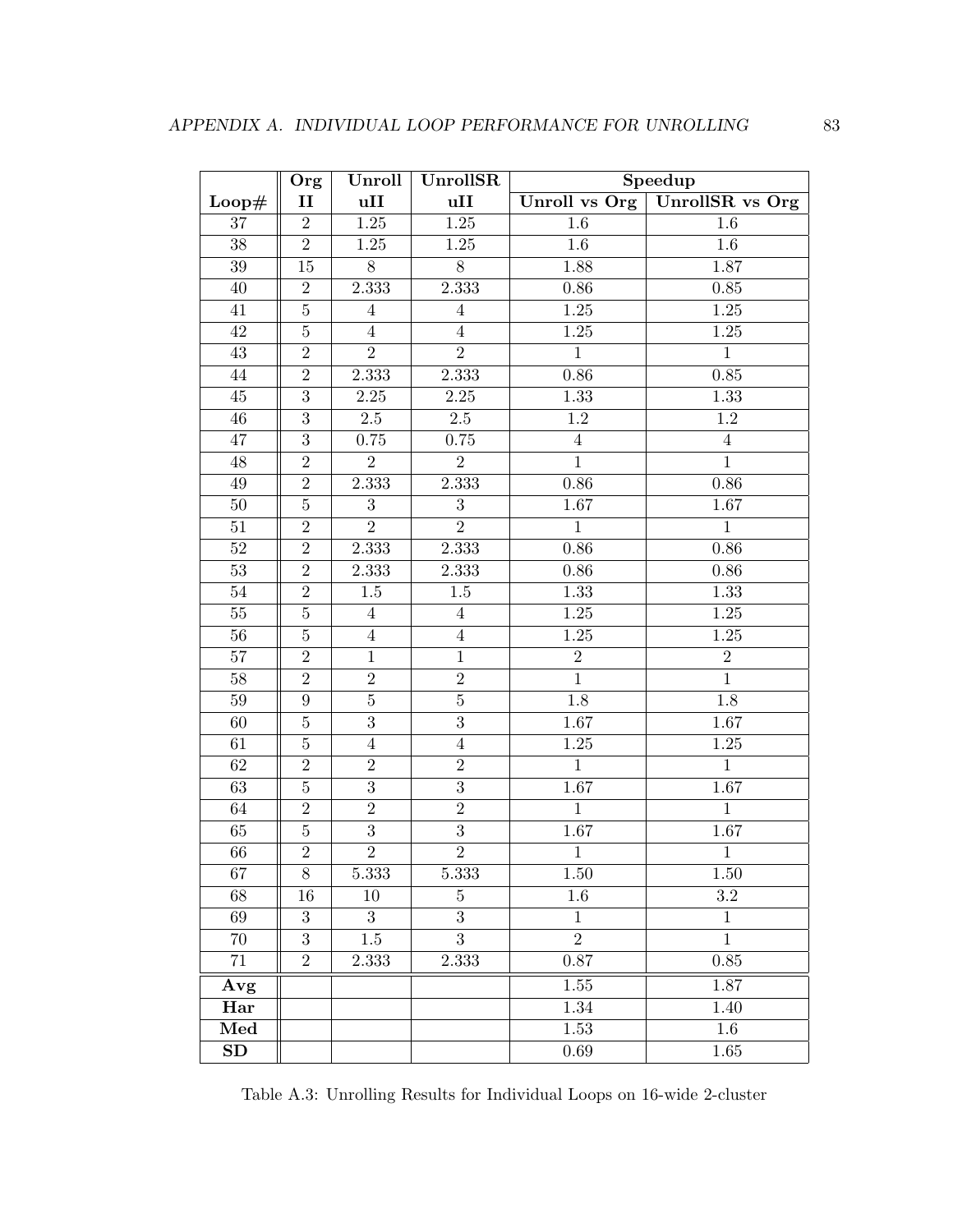|                  | Org            | Unroll         | UnrollSR          | Speedup           |                        |  |
|------------------|----------------|----------------|-------------------|-------------------|------------------------|--|
| Loop#            | $\mathbf{I}$   | uII            | uII               | Unroll vs Org     | <b>UnrollSR</b> vs Org |  |
| $\mathbf{1}$     | $\overline{9}$ | $4.25\,$       | $\overline{4.25}$ | $\overline{2.12}$ | 2.12                   |  |
| $\overline{2}$   | 14             | $8.25\,$       | $1.13\,$          | 1.70              | 12.4                   |  |
| $\overline{3}$   | 15             | 7.25           | $7.25\,$          | $2.07\,$          | 2.07                   |  |
| $\overline{4}$   | $\overline{2}$ | 0.75           | 0.75              | 2.67              | 2.67                   |  |
| $\bf 5$          | $\overline{2}$ | $1.25\,$       | $1.25\,$          | $1.6\,$           | $1.6\,$                |  |
| $\,6\,$          | $\overline{2}$ | $1.25\,$       | $1.25\,$          | 1.6               | 1.6                    |  |
| $\overline{7}$   | $\overline{2}$ | 1.25           | $1.25\,$          | $1.6\,$           | $1.6\,$                |  |
| $\overline{8}$   | $\overline{5}$ | $\overline{4}$ | $\overline{4}$    | $1.25\,$          | $1.25\,$               |  |
| $\boldsymbol{9}$ | $\overline{2}$ | 2.75           | $2.5\,$           | 0.73              | $0.8\,$                |  |
| 10               | $\overline{7}$ | 6.42           | 6.42              | 1.09              | 1.09                   |  |
| 11               | $\overline{2}$ | $2.75\,$       | $2.5\,$           | 0.73              | $0.8\,$                |  |
| 12               | $\sqrt{2}$     | 2.75           | $2.5\,$           | 0.73              | 0.8                    |  |
| 13               | $\overline{2}$ | 0.75           | $0.75\,$          | 2.67              | 2.67                   |  |
| 14               | $\overline{2}$ | 0.75           | $0.75\,$          | $2.67\,$          | $2.67\,$               |  |
| $15\,$           | $\overline{2}$ | 0.75           | 0.75              | 2.67              | 2.67                   |  |
| 16               | 21             | 4.75           | $\overline{2}$    | 4.42              | $10.5$                 |  |
| 17               | $\overline{2}$ | $2.25\,$       | $\overline{2.25}$ | $0.89\,$          | 0.89                   |  |
| 18               | $\overline{2}$ | 0.75           | 0.75              | 2.67              | $\overline{2.67}$      |  |
| $19\,$           | $\overline{3}$ | $0.75\,$       | 0.75              | $\overline{4}$    | $\overline{4}$         |  |
| $20\,$           | $15\,$         | 7.75           | $\overline{4}$    | 1.94              | 3.75                   |  |
| 21               | 11             | $5.25\,$       | $5.25\,$          | 2.09              | 2.09                   |  |
| $22\,$           | $28\,$         | $34\,$         | $34\,$            | $0.82\,$          | 0.82                   |  |
| 23               | 34             | $13.75\,$      | $13.75\,$         | $2.47\,$          | 2.47                   |  |
| 24               | 8              | 10             | 10                | $0.8\,$           | 0.8                    |  |
| 25               | $32\,$         | 33.5           | 33.5              | $\rm 0.96$        | $0.96\,$               |  |
| ${\bf 26}$       | $21\,$         | $\overline{5}$ | $2.5\,$           | $4.2\,$           | $8.4\,$                |  |
| $27\,$           | 23             | $21.5\,$       | $5.5\,$           | $1.05\,$          | 4.18                   |  |
| 28               | 13             | 9.25           | $\overline{7}$    | 1.41              | 1.86                   |  |
| $29\,$           | 3              | 0.75           | 0.75              | $\overline{4}$    | $\overline{4}$         |  |
| $30\,$           | $\overline{5}$ | $2.75\,$       | $2.5\,$           | 1.82              | $\overline{2}$         |  |
| $31\,$           | $\bf 5$        | $2.5\,$        | $2.5\,$           | $\sqrt{2}$        | $\overline{2}$         |  |
| $32\,$           | 18             | 4.5            | 1.25              | $\overline{4}$    | 14.4                   |  |
| 33               | $\overline{5}$ | $2.5\,$        | 2.5               | $\overline{2}$    | $\overline{2}$         |  |
| 34               | 8              | 4.25           | 4.25              | 1.88              | 1.88                   |  |
| $35\,$           | $\overline{2}$ | 1.125          | 1.125             | 1.78              | 1.78                   |  |
| $36\,$           | $\sqrt{3}$     | $2.5\,$        | $2.5\,$           | 1.2               | 1.2                    |  |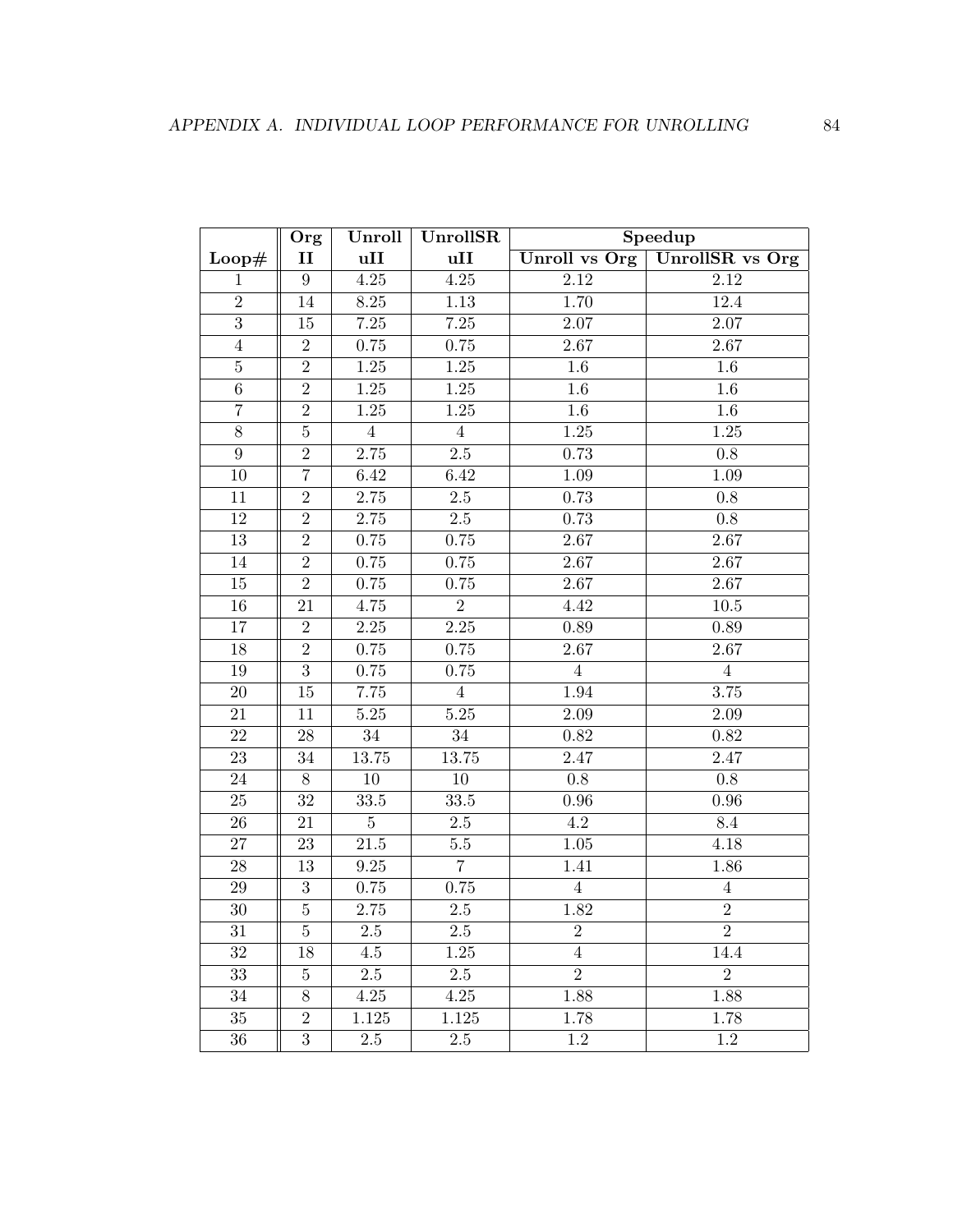|        | Org            | Unroll            | UnrollSR       | Speedup           |                   |  |
|--------|----------------|-------------------|----------------|-------------------|-------------------|--|
| Loop#  | $\mathbf{I}$   | uII               | uII            | Unroll vs $Org$   | UnrollSR vs Org   |  |
| 37     | $\overline{2}$ | $1.125\,$         | $1.125\,$      | 1.78              | 1.78              |  |
| 38     | $\overline{2}$ | 1.333             | 1.333          | 1.50              | 1.50              |  |
| 39     | 15             | 5.75              | $5.75\,$       | 2.61              | 2.61              |  |
| 40     | $\overline{2}$ | $2.5\,$           | 2.5            | $\rm 0.8$         | $0.8\,$           |  |
| $41\,$ | $\overline{5}$ | $\overline{4}$    | $\overline{4}$ | $1.25\,$          | $1.25\,$          |  |
| 42     | $\bf 5$        | $\overline{4}$    | $\overline{4}$ | $1.25\,$          | $1.25\,$          |  |
| 43     | $\overline{2}$ | $2.25\,$          | $2.25\,$       | 0.89              | 0.89              |  |
| 44     | $\overline{2}$ | 2.5               | $2.5\,$        | $0.8\,$           | $0.8\,$           |  |
| 45     | $\overline{3}$ | 2.333             | 2.333          | $1.29\,$          | 1.26              |  |
| $46\,$ | $\overline{3}$ | $2.5\,$           | $2.5\,$        | $\overline{1.2}$  | $1.2\,$           |  |
| 47     | $\overline{3}$ | $0.375\,$         | $0.375\,$      | $8\,$             | $8\,$             |  |
| 48     | $\overline{2}$ | $\overline{2}$    | $\overline{2}$ | $\mathbf{1}$      | $\mathbf{1}$      |  |
| $49\,$ | $\overline{2}$ | $2.5\,$           | $2.5\,$        | 0.8               | 0.8               |  |
| 50     | $\overline{5}$ | $2.5\,$           | $2.5\,$        | $\overline{2}$    | $\overline{2}$    |  |
| $51\,$ | $\overline{2}$ | $2.5\,$           | $2.5\,$        | $0.8\,$           | $0.8\,$           |  |
| $52\,$ | $\overline{2}$ | $2.5\,$           | $2.5\,$        | $0.8\,$           | $0.8\,$           |  |
| 53     | $\overline{2}$ | $2.5\,$           | $2.5\,$        | $0.8\,$           | 0.8               |  |
| 54     | $\overline{3}$ | 1.5               | $1.5\,$        | $\overline{2}$    | $\overline{2}$    |  |
| $55\,$ | $\overline{5}$ | $\overline{4}$    | $\overline{4}$ | 1.25              | $1.25$            |  |
| 56     | $\overline{5}$ | $\overline{4}$    | $\overline{4}$ | 1.25              | $1.25\,$          |  |
| 57     | $\overline{2}$ | $\mathbf{1}$      | $0.5\,$        | $\overline{2}$    | $\overline{4}$    |  |
| 58     | $\overline{2}$ | $\overline{2.5}$  | $2.5\,$        | $\overline{0.8}$  | 0.8               |  |
| $59\,$ | 9              | $3.5\,$           | $3.5\,$        | $2.57\,$          | 2.57              |  |
| 60     | $\bf 5$        | $2.5\,$           | $2.5\,$        | $\overline{2}$    | $\overline{2}$    |  |
| 61     | $\overline{5}$ | $\overline{4}$    | $\overline{4}$ | $\overline{1.25}$ | $\overline{1.25}$ |  |
| 62     | $\overline{2}$ | $2.5\,$           | $2.5\,$        | $0.8\,$           | 0.8               |  |
| 63     | $\overline{5}$ | $2.5\,$           | $2.5\,$        | $\overline{2}$    | $\overline{2}$    |  |
| 64     | $\overline{2}$ | $2.5\,$           | $2.5\,$        | 0.8               | 0.8               |  |
| 65     | $\bf 5$        | $2.5\,$           | $2.5\,$        | $\overline{2}$    | $\overline{2}$    |  |
| 66     | $\overline{2}$ | $2.5\,$           | $2.5\,$        | $0.8\,$           | $0.8\,$           |  |
| 67     | $8\,$          | $\overline{5.25}$ | $5.25\,$       | 1.52              | 1.52              |  |
| 68     | 16             | 10.33             | 3.33           | $1.55\,$          | 4.80              |  |
| 69     | 3              | $1.5\,$           | 1.5            | $\overline{2}$    | $\overline{2}$    |  |
| 70     | $\overline{3}$ | 1.667             | 2.333          | 1.80              | 1.29              |  |
| 71     | $\overline{2}$ | $2.5\,$           | 2.5            | 0.8               | 0.8               |  |
| Avg    |                |                   |                | 1.79              | 2.38              |  |
| Har    |                |                   |                | $1.35\,$          | 1.43              |  |
| Med    |                |                   |                | 1.6               | 1.60              |  |
| SD     |                |                   |                | 1.17              | 2.58              |  |

<span id="page-95-0"></span>Table A.4: Unrolling Results for Individual Loops on 16-wide 4-cluster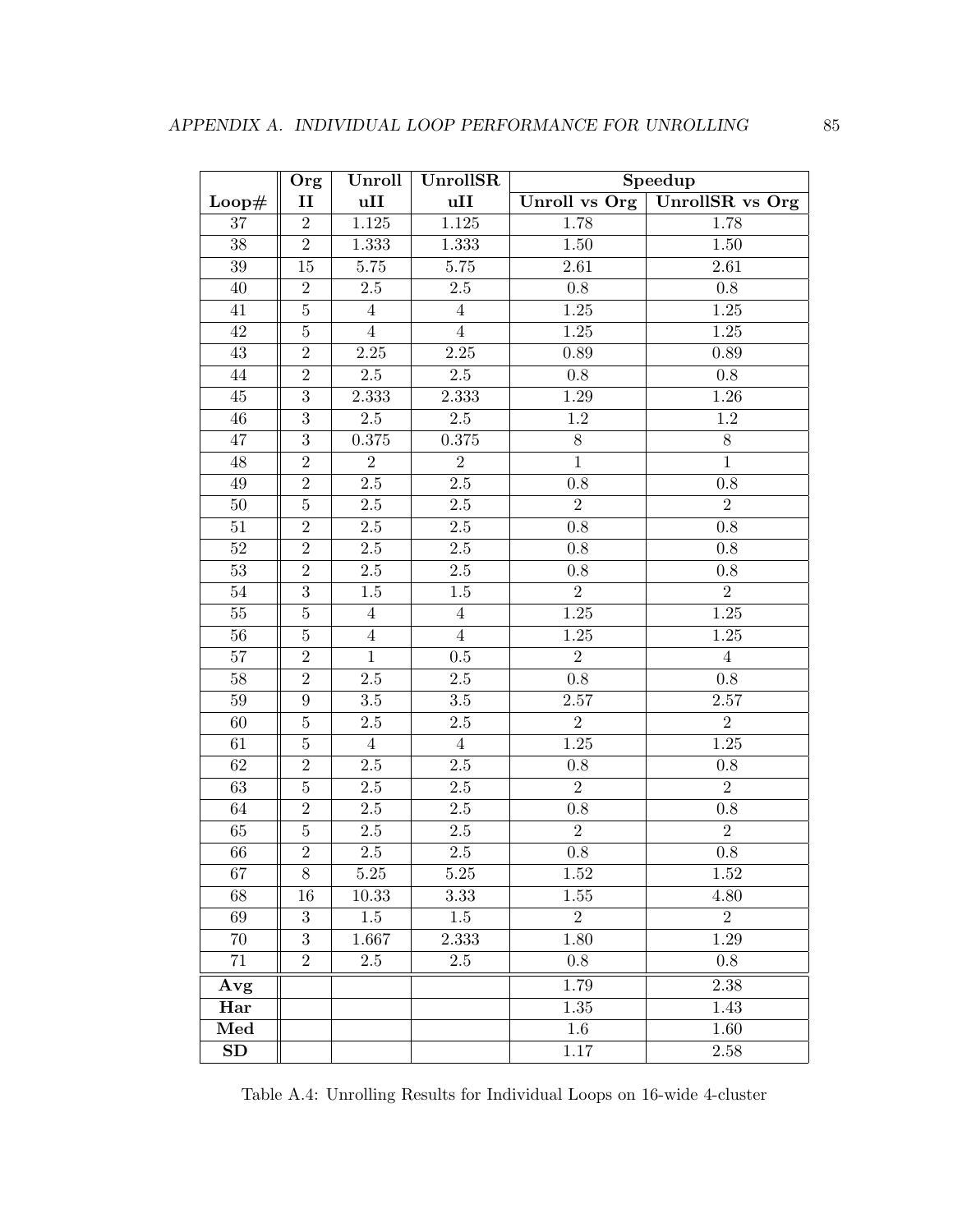Table [A.5](#page-98-0) lists the results for individual loops on TI TMS320C64x when loop unrolling or unroll-and-jam is applied.

Loop $#$  is the loop number,

Org II is the II for the original loop,

Unrolled II is the II for the unrolled loop,

Unroll Amount is the unroll times plus one,

Unroll uII is the unit II for the unrolled loop,

Speedup is the speedup of the unrolled unit II compared with the original II.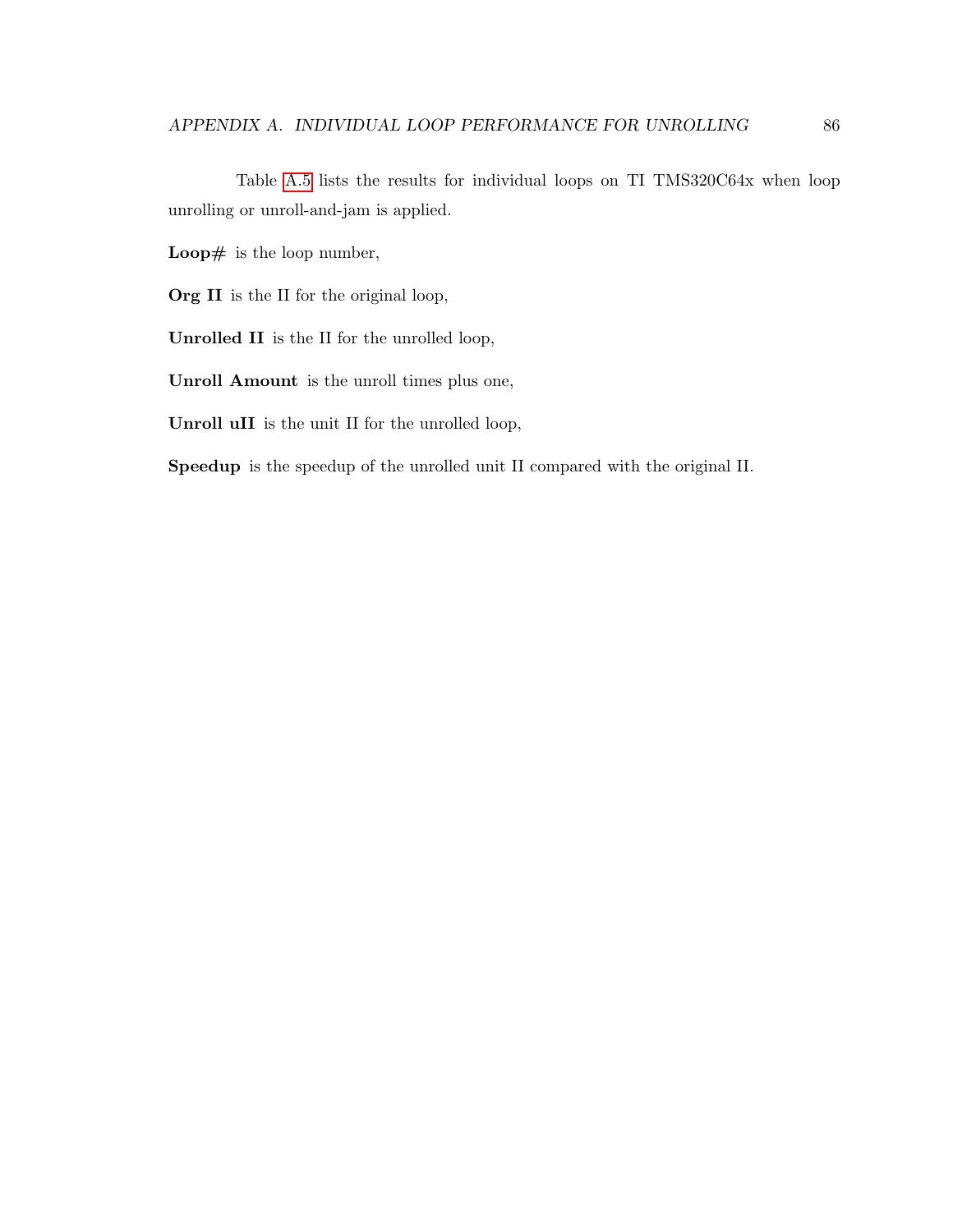|                 | Org              | Unrolled         | Unroll           | Unroll           |                  |
|-----------------|------------------|------------------|------------------|------------------|------------------|
| Loop#           | $\mathbf{I}$     | $\mathbf{I}$     | Amount           | uII              | Speedup          |
| $\mathbf{1}$    | $\overline{3}$   | $\overline{2}$   | $\overline{2}$   | $\mathbf{1}$     | 3                |
| $\overline{2}$  | 12               | $24\,$           | $\sqrt{2}$       | 12               | $\mathbf{1}$     |
| $\overline{3}$  | $6\phantom{.}6$  | $6\phantom{.}$   | $\overline{2}$   | $\overline{3}$   | $\overline{2}$   |
| $\overline{4}$  | $\overline{1}$   | 0.5              | $\overline{2}$   | 0.25             | $\overline{4}$   |
| $\bf 5$         | $\overline{3}$   | $\boldsymbol{9}$ | $\overline{6}$   | $1.5\,$          | $\boldsymbol{2}$ |
| $\sqrt{6}$      | 3                | 9                | 6                | $1.5\,$          | $\overline{2}$   |
| $\overline{7}$  | 3                | $\boldsymbol{9}$ | $\,6$            | $1.5\,$          | $\overline{2}$   |
| $\overline{8}$  | $\overline{3}$   | $\overline{3}$   | $\overline{2}$   | $1.5\,$          | $\overline{2}$   |
| $9\phantom{.0}$ | $\overline{3}$   | 12               | $\overline{8}$   | $1.5\,$          | $\overline{2}$   |
| 10              | $\overline{6}$   | $24\,$           | $\overline{4}$   | $\overline{6}$   | $\overline{1}$   |
| 11              | $\overline{2}$   | 12               | 8                | $1.5\,$          | 1.33             |
| 12              | $\overline{3}$   | 12               | 8                | $1.5\,$          | $\sqrt{2}$       |
| 13              | $\mathbf{1}$     | $\mathbf{1}$     | $\overline{2}$   | $0.5\,$          | $\overline{2}$   |
| 14              | $\overline{1}$   | $\overline{1}$   | $\overline{2}$   | $0.5\,$          | $\overline{2}$   |
| 15              | $\mathbf{1}$     | $0.5\,$          | $\overline{2}$   | $0.25\,$         | $\overline{4}$   |
| $\overline{16}$ | $\overline{3}$   | $\overline{8}$   | $\overline{2}$   | $\overline{4}$   | 0.75             |
| 17              | $\overline{2}$   | $\overline{2}$   | $\overline{2}$   | $\overline{1}$   | $\overline{2}$   |
| 18              | $\mathbf{1}$     | $0.5\,$          | $\overline{2}$   | 0.25             | $\overline{4}$   |
| 19              | $\overline{1}$   | $\mathbf{1}$     | $\overline{2}$   | 0.5              | $\overline{2}$   |
| $20\,$          | $\bf 4$          | $6\phantom{.}$   | $\overline{2}$   | $\boldsymbol{3}$ | 1.33             |
| 21              | $\overline{3}$   | $\overline{2}$   | $\overline{2}$   | $\overline{1}$   | $\sqrt{3}$       |
| 22              | 15               | $15\,$           | $\mathbf{1}$     | $15\,$           | $\mathbf{1}$     |
| 23              | $\overline{3}$   | 3.5              | $\overline{2}$   | 1.75             | 1.71             |
| 24              | $\overline{7}$   | $13\,$           | $\overline{2}$   | $6.5\,$          | $1.07\,$         |
| $\overline{25}$ | 17               | $17\,$           | $\overline{2}$   | $8.5\,$          | $\overline{2}$   |
| $26\,$          | $\boldsymbol{3}$ | $13\,$           | $\overline{8}$   | 1.63             | 1.85             |
| 27              | 22               | $22\,$           | $\sqrt{2}$       | 11               | $\sqrt{2}$       |
| 29              | $\mathbf{1}$     | $\overline{4}$   | $6\phantom{.}6$  | $0.67\,$         | $1.5\,$          |
| 30              | $\overline{2}$   | $\boldsymbol{9}$ | $\boldsymbol{6}$ | $1.5\,$          | 1.33             |
| $31\,$          | $\overline{1}$   | $\mathbf{1}$     | $\overline{2}$   | $\rm 0.5$        | $\overline{2}$   |
| 32              | 7                | 13               | $\overline{2}$   | $6.5\,$          | 1.08             |
| 33              | $\mathbf{1}$     | $\mathbf{1}$     | $\overline{2}$   | 0.5              | $\overline{2}$   |
| 34              | $\overline{2}$   | 1.5              | $\overline{2}$   | 0.75             | 2.67             |
| $35\,$          | 3                | 11               | $\boldsymbol{6}$ | 1.83             | 1.64             |
| 37              | $\overline{3}$   | $9\phantom{.0}$  | $6\phantom{.}6$  | $1.5\,$          | $\overline{2}$   |
| $38\,$          | $\overline{3}$   | $\boldsymbol{9}$ | $\,6$            | $1.5\,$          | $\overline{2}$   |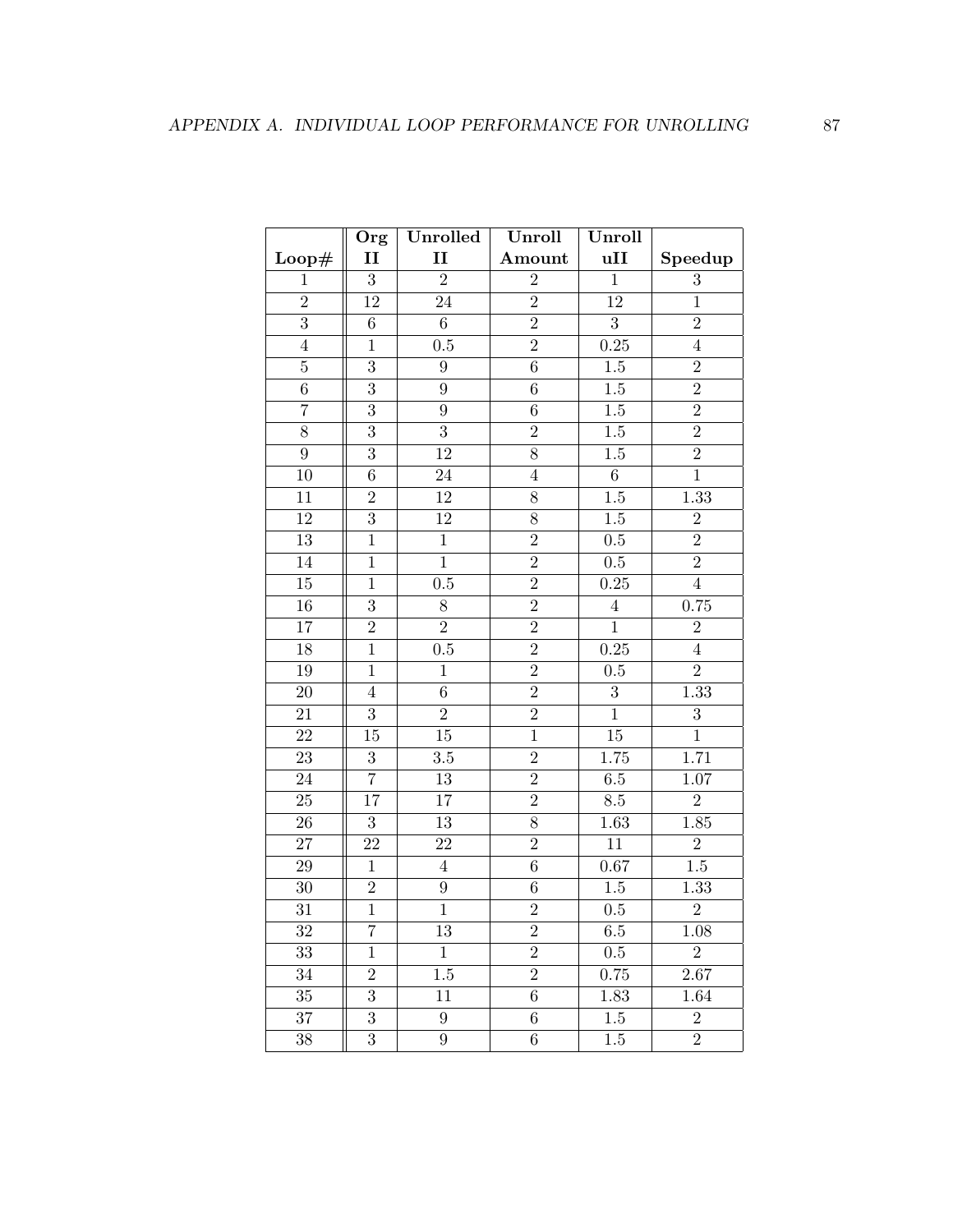|                        | Org            | Unrolled         | Unroll         | Unroll           |                   |
|------------------------|----------------|------------------|----------------|------------------|-------------------|
| Loop#                  | $\mathbf{I}$   | $\mathbf{I}$     | Amount         | uII              | Speedup           |
| 39                     | $\overline{2}$ | $\overline{1.5}$ | $\overline{2}$ | 0.75             | 2.67              |
| $\overline{40}$        | $\overline{3}$ | <sup>12</sup>    | $\overline{8}$ | $1.5\,$          | $\overline{2}$    |
| $\overline{41}$        | $\overline{3}$ | $\overline{3}$   | $\overline{2}$ | $1.5\,$          | $\overline{2}$    |
| $\overline{42}$        | $\overline{3}$ | $\overline{3}$   | $\overline{2}$ | 1.5              | $\overline{2}$    |
| $\overline{43}$        | $\mathbf{1}$   | $\,1$            | $\overline{2}$ | 0.5              | $\overline{2}$    |
| $\overline{44}$        | $\overline{3}$ | $\overline{12}$  | $\overline{8}$ | 1.5              | $\overline{2}$    |
| 45                     | $\overline{3}$ | $\boldsymbol{9}$ | $\,6$          | 1.5              | $\overline{2}$    |
| 46                     | $\overline{2}$ | 3                | $\overline{2}$ | 1.5              | 1.33              |
| 47                     | $\overline{2}$ | $\overline{4}$   | $\,6$          | 0.67             | 3                 |
| 48                     | $\overline{3}$ | $\overline{3}$   | $\mathbf{1}$   | $\overline{3}$   | $\mathbf 1$       |
| 49                     | $\overline{3}$ | $\overline{12}$  | $\overline{8}$ | 1.5              | $\overline{2}$    |
| $\overline{50}$        | $\overline{1}$ | $\,1$            | $\overline{2}$ | 0.5              | $\overline{2}$    |
| 51                     | $\overline{2}$ | $\overline{2}$   | $\overline{1}$ | $\overline{2}$   | $\overline{1}$    |
| $\overline{52}$        | $\overline{3}$ | $\overline{12}$  | $\overline{8}$ | $\overline{1.5}$ | $\overline{2}$    |
| $\overline{53}$        | $\overline{3}$ | $\overline{12}$  | $\overline{8}$ | $\overline{1.5}$ | $\overline{2}$    |
| 54                     | $\overline{3}$ | $\overline{2}$   | $\overline{2}$ | $\overline{1}$   | $\overline{3}$    |
| $\overline{55}$        | $\overline{3}$ | $\overline{3}$   | $\overline{2}$ | 1.5              | $\overline{2}$    |
| $\overline{56}$        | $\overline{3}$ | $\overline{3}$   | $\overline{2}$ | 1.5              | $\overline{2}$    |
| $\overline{57}$        | $\overline{2}$ | $\overline{9}$   | $\overline{6}$ | 1.5              | $\overline{1.33}$ |
| $\overline{58}$        | $\overline{2}$ | $\overline{2}$   | $\mathbf{1}$   | $\overline{2}$   | $\mathbf{1}$      |
| $\overline{59}$        | $\overline{2}$ | $\overline{2}$   | $\overline{2}$ | $\overline{1}$   | $\overline{2}$    |
| 60                     | $\overline{1}$ | $\overline{1}$   | $\overline{2}$ | 0.5              | $\overline{2}$    |
| $\overline{61}$        | $\overline{3}$ | $\overline{3}$   | $\overline{2}$ | $\overline{1.5}$ | $\overline{2}$    |
| $\overline{62}$        | $\overline{2}$ | $\overline{2}$   | $\overline{1}$ | $\overline{2}$   | $\overline{1}$    |
| $\overline{63}$        | $\overline{1}$ | $\overline{1}$   | $\overline{2}$ | 0.5              | $\overline{2}$    |
| 64                     | $\overline{2}$ | $\overline{2}$   | $\overline{1}$ | $\overline{2}$   | $\overline{1}$    |
| 65                     | $\mathbf{1}$   | $\mathbf{1}$     | $\overline{2}$ | 0.5              | $\overline{2}$    |
| 66                     | $\overline{2}$ | $\overline{2}$   | $\mathbf{1}$   | $\overline{2}$   | $\overline{1}$    |
| 69                     | $\overline{2}$ | $\overline{2}$   | $\mathbf{1}$   | $\overline{2}$   | $\mathbf{1}$      |
| 70                     | $\overline{3}$ | $1.5\,$          | $\overline{2}$ | 0.75             | $\overline{4}$    |
| $\overline{71}$        | $\overline{3}$ | $\overline{12}$  | $\overline{8}$ | 1.5              | $\overline{2}$    |
| Avg                    |                |                  |                |                  | 1.94              |
| Har                    |                |                  |                |                  | 1.70              |
| Med                    |                |                  |                |                  | $\overline{2.00}$ |
| $\overline{\text{SD}}$ |                |                  |                |                  | 0.74              |

<span id="page-98-0"></span>Table A.5: Unrolling Results for Individual Loops on TMS320C64x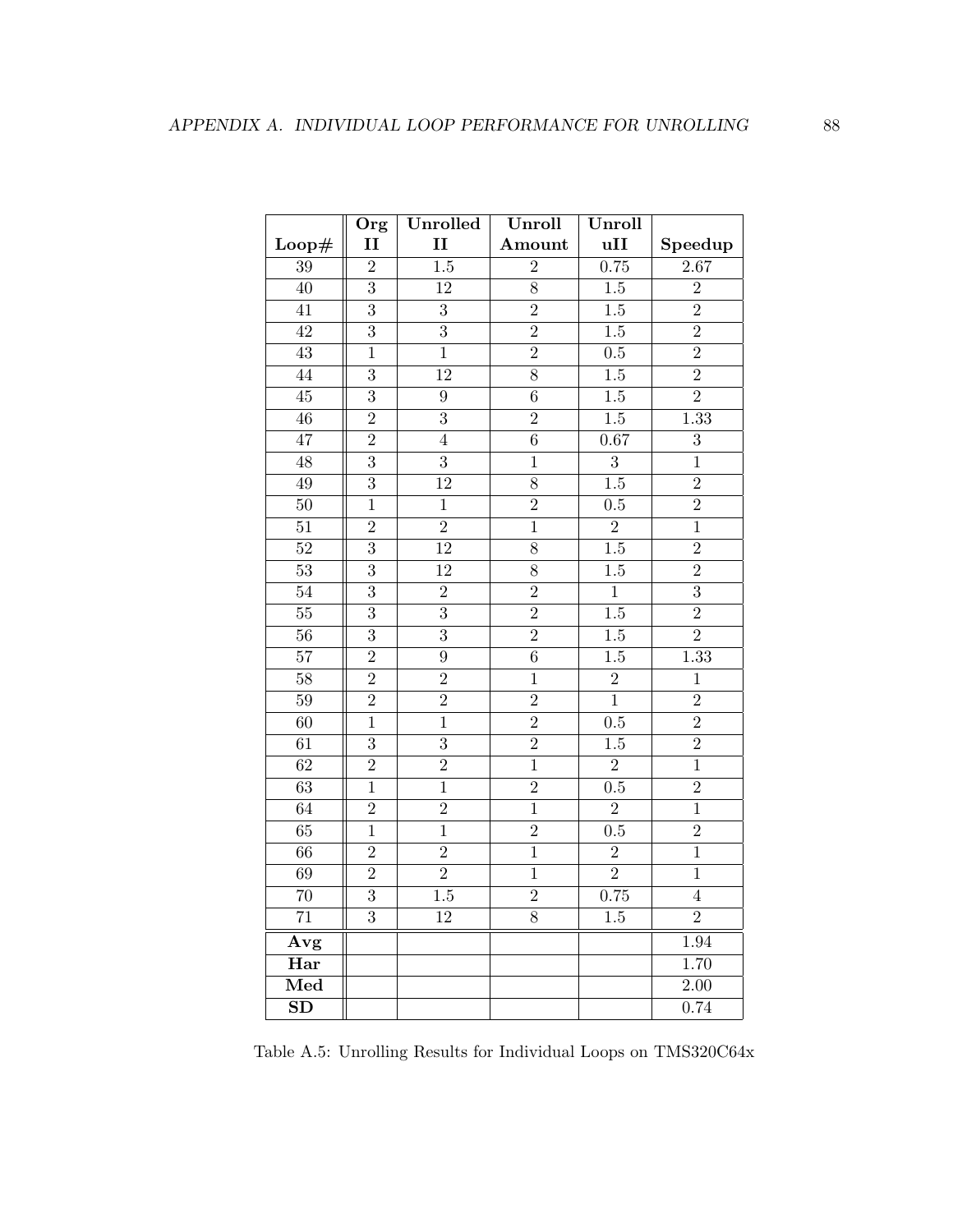Table [A.6](#page-100-0) reports the performance difference between the new unroll-and-jam method and Huang's method when the methods use different unroll amounts.

Loop  $#$  is the loop number,

Org II is the II for the original loop,

New is the unit II obtained by the new unroll-and-jam algorithm,

Fixed is the unit II obtained by Huang's method,

NewSpeedup is the speedup in unit II achieved by the new unroll-and-jam algorithm,

FixedSpeedup is the speedup in unit II achieved by Huang's method.

| $\bf Loop#$ | Org II           | New            | Fixed            | NewSpeedup     | FixedSpeedup   |  |  |  |  |  |
|-------------|------------------|----------------|------------------|----------------|----------------|--|--|--|--|--|
|             | 8-wide 2-cluster |                |                  |                |                |  |  |  |  |  |
| 22          | 28               | 28             | 34               | $\mathbf{1}$   | 0.82           |  |  |  |  |  |
| 24          | 8                | 8              | 10               | $\mathbf{1}$   | 0.8            |  |  |  |  |  |
| 48          | $\overline{2}$   | $\overline{2}$ | 2                | $\mathbf{1}$   | $\mathbf{1}$   |  |  |  |  |  |
| 51          | $\overline{2}$   | $\overline{2}$ | 2.5              | $\mathbf{1}$   | 0.8            |  |  |  |  |  |
| 58          | $\overline{2}$   | $\overline{2}$ | $2.5\,$          | $\mathbf{1}$   | $0.8\,$        |  |  |  |  |  |
| 62          | $\overline{2}$   | $\overline{2}$ | $2.5\,$          | $\mathbf{1}$   | 0.8            |  |  |  |  |  |
| 64          | $\overline{2}$   | $\overline{2}$ | $2.5\,$          | $\mathbf{1}$   | 0.8            |  |  |  |  |  |
| 66          | $\overline{2}$   | $\overline{2}$ | $2.5\,$          | $\overline{1}$ | 0.8            |  |  |  |  |  |
| 69          | 3                | 3              | 1.5              | $\mathbf{1}$   | $\overline{2}$ |  |  |  |  |  |
| Avg         |                  |                |                  | $\mathbf{1}$   | 0.96           |  |  |  |  |  |
| Har         |                  |                |                  | $\mathbf{1}$   | 0.88           |  |  |  |  |  |
|             |                  |                | 8-wide 4-cluster |                |                |  |  |  |  |  |
| 22          | 29               | 26.5           | 41.5             | 1.09           | 0.7            |  |  |  |  |  |
| 24          | 8                | 11.67          | 12.25            | 0.65           | 0.69           |  |  |  |  |  |
| 25          | 32               | 33.5           | 34.25            | 0.96           | 0.93           |  |  |  |  |  |
| 48          | 3                | 3              | $\mathbf{1}$     | $2.25\,$       | 1.33           |  |  |  |  |  |
| Avg         |                  |                |                  | 0.93           | 0.9            |  |  |  |  |  |
| Har         |                  |                |                  | 0.91           | 0.84           |  |  |  |  |  |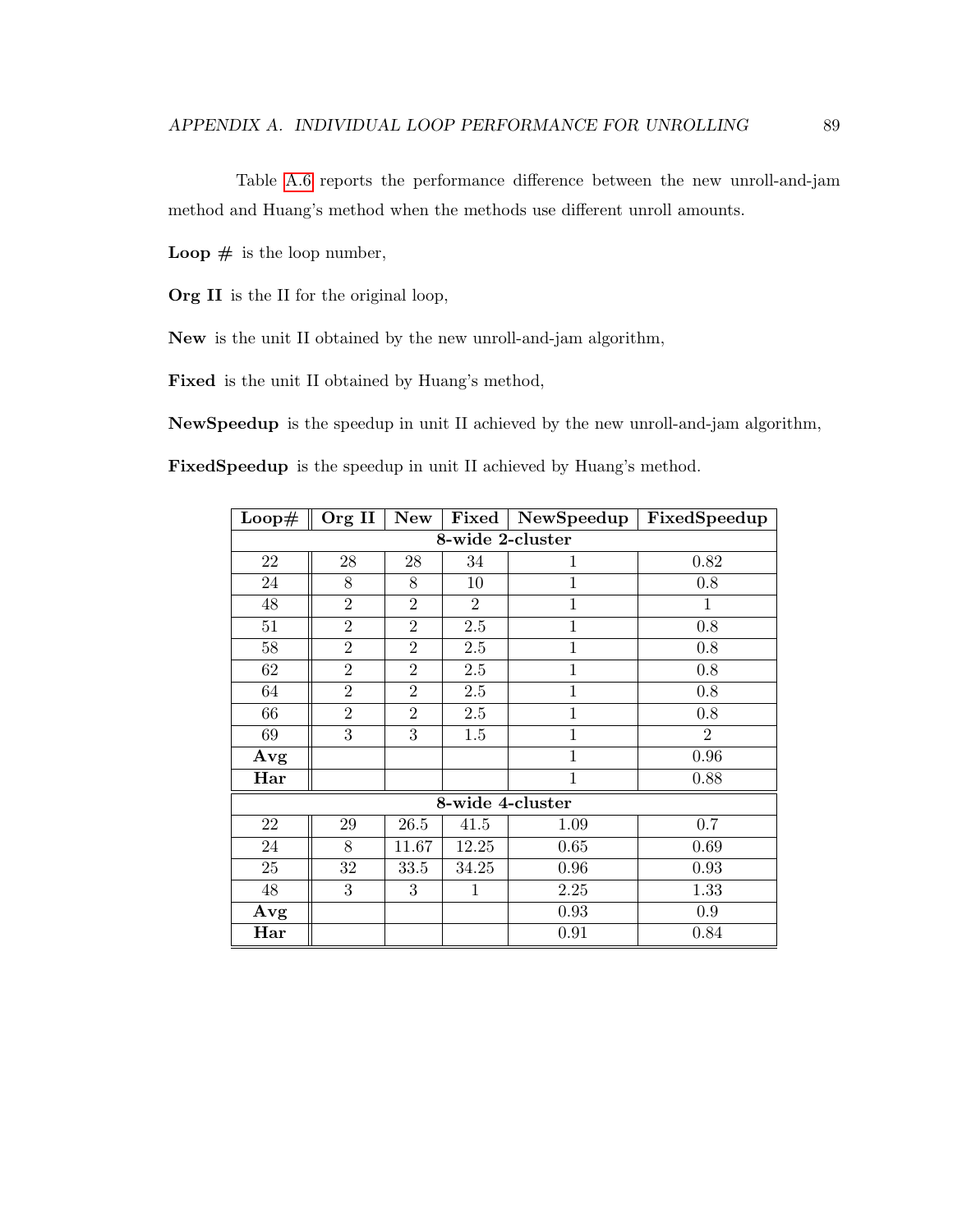|                 | Loop# $\parallel$ Org II | New               |                   |                   | Fixed   NewSpeedup   FixedSpeedup |
|-----------------|--------------------------|-------------------|-------------------|-------------------|-----------------------------------|
|                 |                          |                   |                   | 16-wide 2-cluster |                                   |
| $22\,$          | 28                       | 28                | 34                | $\mathbf{1}$      | 0.82                              |
| $24\,$          | $8\,$                    | $8\,$             | $10\,$            | $\,1$             | $0.8\,$                           |
| $48\,$          | $\overline{2}$           | $\overline{2}$    | $\sqrt{2}$        | $\mathbf{1}$      | $\mathbf{1}$                      |
| $51\,$          | $\overline{2}$           | $\overline{2}$    | $2.5\,$           | $\mathbf{1}$      | 0.8                               |
| $\overline{58}$ | $\overline{2}$           | $\overline{2}$    | 2.5               | $\overline{1}$    | 0.8                               |
| 62              | $\overline{2}$           | $\overline{2}$    | 2.5               | $\overline{1}$    | 0.8                               |
| 64              | $\overline{2}$           | $\overline{2}$    | $2.5\,$           | $\overline{1}$    | 0.8                               |
| $\overline{66}$ | $\overline{2}$           | $\overline{2}$    | $2.5\,$           | $\mathbf{1}$      | 0.8                               |
| 69              | $\overline{3}$           | $\overline{3}$    | $1.5\,$           | $\mathbf{1}$      | $\overline{2}$                    |
| Avg             |                          |                   |                   | $\overline{1}$    | 0.96                              |
| Har             |                          |                   |                   | $\mathbf{1}$      | 0.88                              |
|                 |                          |                   |                   | 16-wide 4-cluster |                                   |
| $8\,$           | $\bf 5$                  | $\overline{4}$    | $4.25\,$          | $1.25\,$          | 1.18                              |
| $\overline{22}$ | $28\,$                   | $34\,$            | $41.5\,$          | 0.82              | $0.67\,$                          |
| $24\,$          | $8\,$                    | 10                | 12.25             | $0.8\,$           | $0.65\,$                          |
| $25\,$          | $32\,$                   | $33.5\,$          | 34.25             | 0.96              | $\rm 0.93$                        |
| $27\,$          | $23\,$                   | $21.5\,$          | $21.75\,$         | $1.07\,$          | 1.06                              |
| $38\,$          | $\sqrt{2}$               | 1.33              | $2.25\,$          | $1.5\,$           | $0.89\,$                          |
| 41              | $\bf 5$                  | $\overline{4}$    | $4.25\,$          | $1.25\,$          | 1.18                              |
| $42\,$          | $\bf 5$                  | $\overline{4}$    | 4.25              | 1.25              | 1.18                              |
| $\rm 45$        | $\boldsymbol{3}$         | 2.33              | $\overline{5}$    | 1.29              | $0.6\,$                           |
| $48\,$          | $\overline{2}$           | $\overline{2}$    | $\overline{2.25}$ | $\mathbf{1}$      | 0.89                              |
| $51\,$          | $\sqrt{2}$               | $2.5\,$           | $\overline{2.5}$  | 0.8               | $0.8\,$                           |
| $55\,$          | $\bf 5$                  | $\,4\,$           | $\frac{4.25}{ }$  | $1.25\,$          | 1.18                              |
| $\overline{56}$ | $\overline{5}$           | $\overline{4}$    | 4.25              | $\overline{1.25}$ | 1.18                              |
| $58\,$          | $\overline{2}$           | $2.5\,$           | $\overline{2.5}$  | 0.8               | $0.8\,$                           |
| 61              | $\bf 5$                  | $\overline{4}$    | 4.25              | $1.25\,$          | 1.18                              |
| 62              | $\overline{2}$           | $2.5\,$           | $2.5\,$           | 0.8               | $0.8\,$                           |
| 64              | $\overline{2}$           | $\overline{2.5}$  | $\overline{2.5}$  | $0.8\,$           | $0.8\,$                           |
| $\overline{66}$ | $\overline{2}$           | $\overline{2.5}$  | $\overline{2.5}$  | $0.8\,$           | $0.8\,$                           |
| $\overline{68}$ | 16                       | 10.33             | $10.25\,$         | $\overline{1.55}$ | $\overline{1.56}$                 |
| 69              | 3                        | $1.5\,$           | $1.5\,$           | $\overline{2}$    | $\overline{2}$                    |
| $\overline{70}$ | $\overline{3}$           | $\overline{1.67}$ | 1.75              | $\overline{1.8}$  | 1.71                              |
| Avg             |                          |                   |                   | 1.16              | $\overline{1.05}$                 |
| Har             |                          |                   |                   | 1.07              | $\overline{0.95}$                 |

<span id="page-100-0"></span>Table A.6: The New Algorithm vs. Fixed Unroll Amounts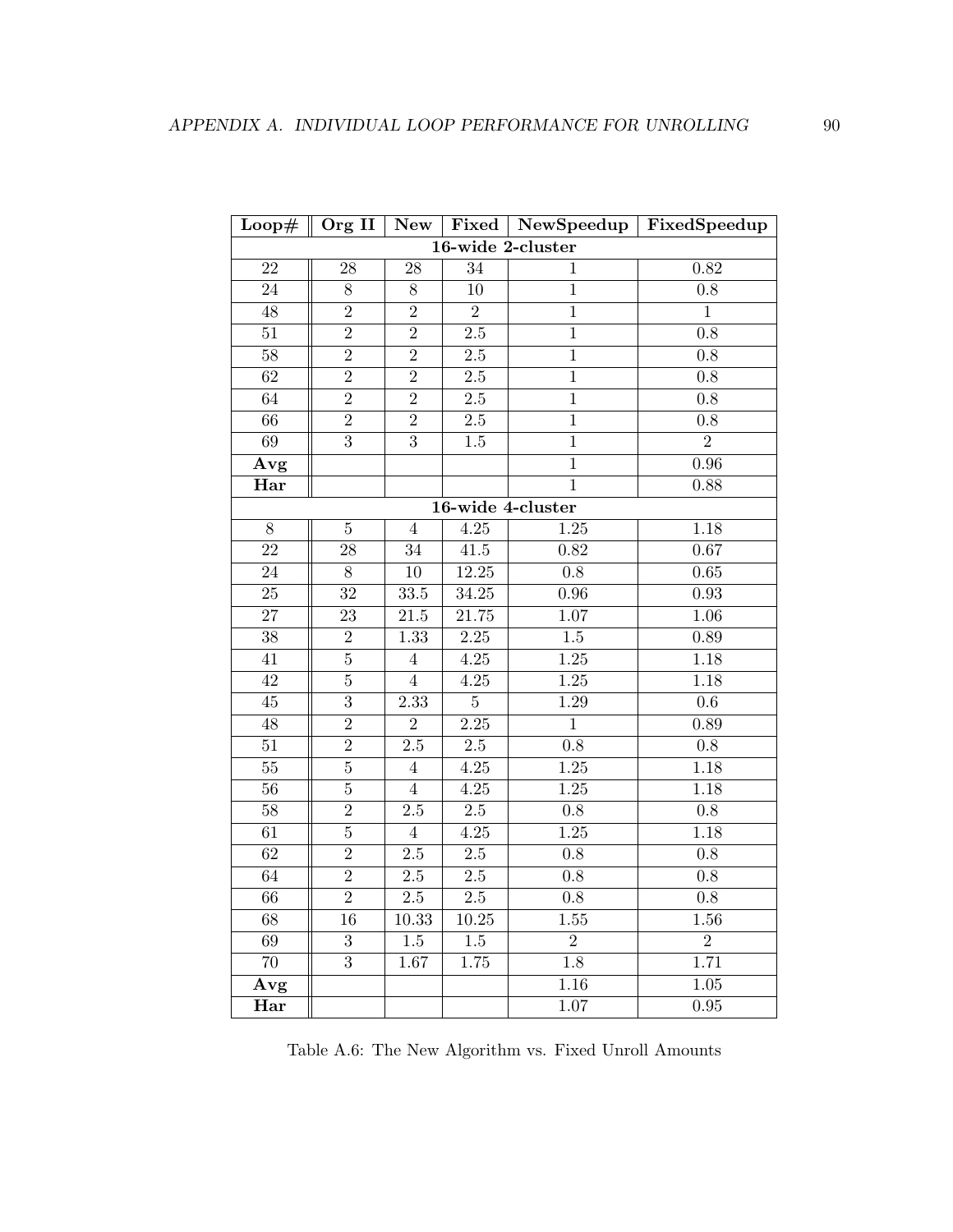Table [A.7](#page-103-0) lists the number of copies predicted by the new unroll-and-jam algorithm and the number of actual cross-cluster dependences collected by Memoria after unrolling and scalar replacement are applied.

Loop $#$  is the loop number,

Pred is the number of predicted copies,

Dep is the number of intercluster dependences.

The loops marked "\*" have a misprediction on the number of intercluter value copies.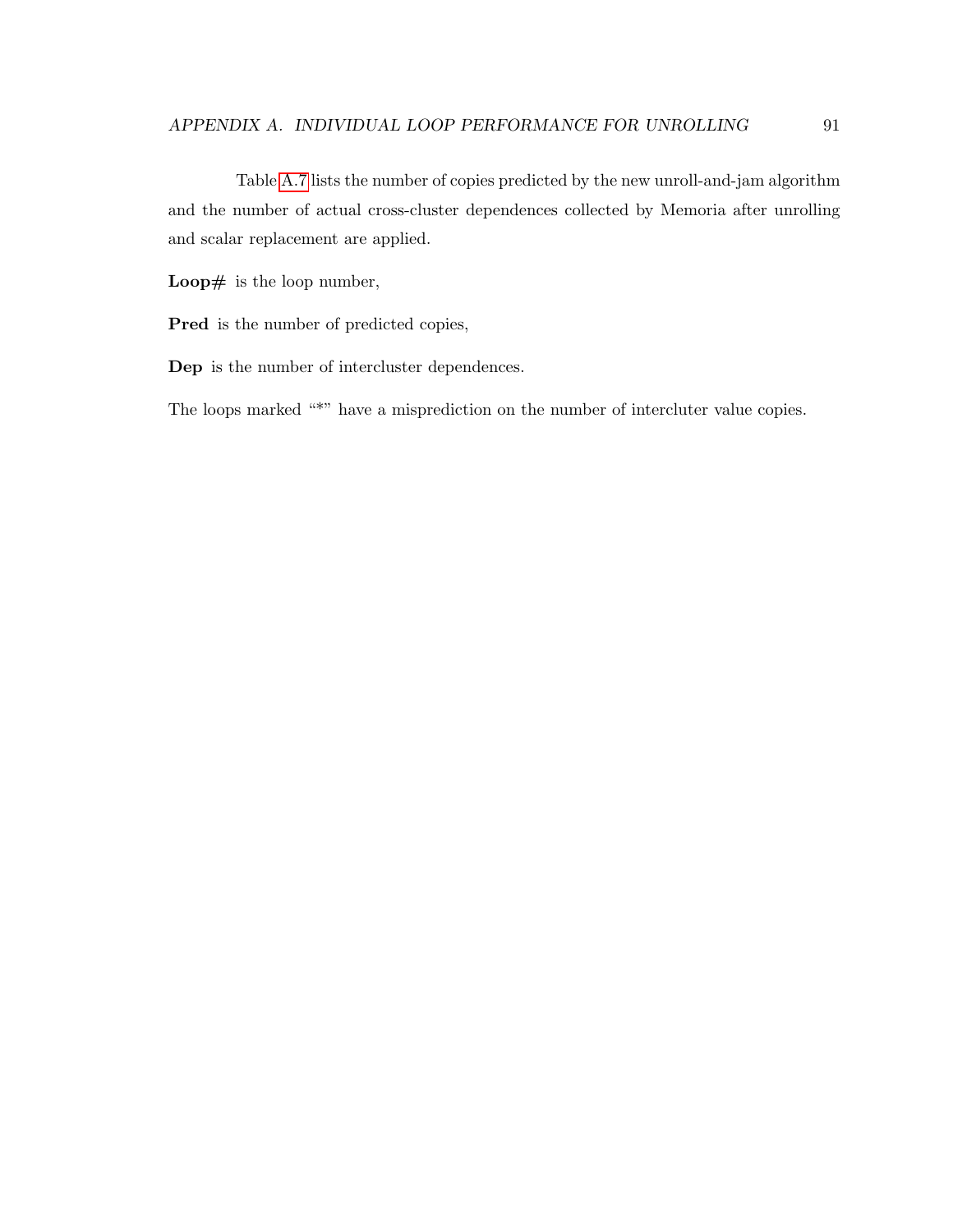| Width                      |                  |                  | 8 FUs                   |                  |                  |                  | <b>16 FUs</b>    |                  |
|----------------------------|------------------|------------------|-------------------------|------------------|------------------|------------------|------------------|------------------|
| <b>Clusters</b>            | $\overline{2}$   |                  | $\overline{\mathbf{4}}$ |                  | $\overline{2}$   |                  | $\bf{4}$         |                  |
| $\overline{\text{Loop}\#}$ | Pred             | Dep              | Pred                    | $\bar{D}ep$      | Pred             | $\mathbf{Dep}$   | Pred             | Dep              |
| $\mathbf{1}$               | $\boldsymbol{0}$ | $\overline{0}$   | $\boldsymbol{0}$        | $\boldsymbol{0}$ | $\overline{0}$   | $\boldsymbol{0}$ | $\boldsymbol{0}$ | $\overline{0}$   |
| $\overline{2^*}$           | $\overline{0}$   | $\boldsymbol{0}$ | $\mathbf{1}$            | $\overline{4}$   | $\overline{0}$   | $\boldsymbol{0}$ | $\mathbf{1}$     | $\overline{4}$   |
| $\overline{3}$             | $\overline{0}$   | $\overline{0}$   | $\boldsymbol{0}$        | $\boldsymbol{0}$ | $\boldsymbol{0}$ | $\boldsymbol{0}$ | $\boldsymbol{0}$ | $\boldsymbol{0}$ |
| $\overline{4}$             | $\overline{0}$   | $\boldsymbol{0}$ | $\boldsymbol{0}$        | $\boldsymbol{0}$ | $\boldsymbol{0}$ | $\boldsymbol{0}$ | $\boldsymbol{0}$ | $\boldsymbol{0}$ |
| $\bf 5$                    | $\mathbf{1}$     | $\mathbf{1}$     | 3                       | 3                | $\mathbf{1}$     | $\mathbf{1}$     | $\boldsymbol{3}$ | $\overline{3}$   |
| $\overline{6}$             | $\mathbf{1}$     | $\mathbf{1}$     | $\overline{3}$          | $\overline{3}$   | $\mathbf{1}$     | $\mathbf{1}$     | $\overline{3}$   | $\overline{3}$   |
| $\overline{7^*}$           | $\overline{0}$   | $\mathbf{1}$     | $\boldsymbol{0}$        | $\overline{3}$   | $\overline{0}$   | $\mathbf{1}$     | $\boldsymbol{0}$ | $\overline{3}$   |
| 8                          | $\overline{2}$   | $\overline{2}$   | $\overline{4}$          | $\overline{4}$   | $\overline{2}$   | $\overline{2}$   | 3                | $\overline{3}$   |
| $\boldsymbol{9}$           | $\mathbf{1}$     | $\mathbf{1}$     | 3                       | $\overline{3}$   | $\mathbf{1}$     | $\mathbf{1}$     | $\overline{3}$   | $\overline{3}$   |
| $\overline{10^*}$          | $\overline{3}$   | $\overline{2}$   | $\boldsymbol{9}$        | $\,6$            | $\overline{3}$   | $\overline{2}$   | 9                | $\,6\,$          |
| 11                         | $\mathbf{1}$     | $\mathbf{1}$     | 3                       | 3                | $\mathbf{1}$     | $\mathbf{1}$     | 3                | $\overline{3}$   |
| 12                         | $\mathbf{1}$     | $\mathbf{1}$     | $\overline{3}$          | $\overline{3}$   | $\mathbf{1}$     | $\mathbf{1}$     | $\overline{3}$   | $\overline{3}$   |
| 13                         | $\boldsymbol{0}$ | $\boldsymbol{0}$ | $\boldsymbol{0}$        | $\boldsymbol{0}$ | $\boldsymbol{0}$ | $\boldsymbol{0}$ | $\boldsymbol{0}$ | $\boldsymbol{0}$ |
| 14                         | $\overline{0}$   | $\boldsymbol{0}$ | $\overline{0}$          | $\boldsymbol{0}$ | $\overline{0}$   | $\boldsymbol{0}$ | $\boldsymbol{0}$ | $\boldsymbol{0}$ |
| 15                         | $\boldsymbol{0}$ | $\boldsymbol{0}$ | $\boldsymbol{0}$        | $\boldsymbol{0}$ | $\boldsymbol{0}$ | $\boldsymbol{0}$ | $\boldsymbol{0}$ | $\boldsymbol{0}$ |
| 16                         | $\overline{0}$   | $\boldsymbol{0}$ | $\boldsymbol{0}$        | $\boldsymbol{0}$ | $\boldsymbol{0}$ | $\boldsymbol{0}$ | $\theta$         | $\boldsymbol{0}$ |
| 17                         | $\overline{0}$   | $\boldsymbol{0}$ | $\boldsymbol{0}$        | $\boldsymbol{0}$ | $\boldsymbol{0}$ | $\boldsymbol{0}$ | $\overline{0}$   | $\overline{0}$   |
| $18\,$                     | $\overline{0}$   | $\boldsymbol{0}$ | $\boldsymbol{0}$        | $\boldsymbol{0}$ | $\boldsymbol{0}$ | $\boldsymbol{0}$ | $\boldsymbol{0}$ | $\overline{0}$   |
| 19                         | $\boldsymbol{0}$ | $\boldsymbol{0}$ | $\boldsymbol{0}$        | $\boldsymbol{0}$ | $\boldsymbol{0}$ | $\boldsymbol{0}$ | $\boldsymbol{0}$ | $\boldsymbol{0}$ |
| $\overline{20}$            | $\boldsymbol{0}$ | $\overline{0}$   | $\overline{0}$          | $\boldsymbol{0}$ | $\boldsymbol{0}$ | $\boldsymbol{0}$ | $\boldsymbol{0}$ | $\overline{0}$   |
| $21\,$                     | $\overline{0}$   | $\boldsymbol{0}$ | $\boldsymbol{0}$        | $\boldsymbol{0}$ | $\boldsymbol{0}$ | $\boldsymbol{0}$ | $\boldsymbol{0}$ | $\overline{0}$   |
| $\overline{22^*}$          | $\boldsymbol{0}$ | $\boldsymbol{0}$ | 51                      | 54               | $\boldsymbol{0}$ | $\boldsymbol{0}$ | 48               | $24\,$           |
| $23\,$                     | $\overline{0}$   | $\overline{0}$   | $\boldsymbol{0}$        | $\boldsymbol{0}$ | $\overline{0}$   | $\overline{0}$   | $\overline{0}$   | $\boldsymbol{0}$ |
| 24                         | $\boldsymbol{0}$ | $\boldsymbol{0}$ | 9                       | $\boldsymbol{9}$ | $\boldsymbol{0}$ | $\boldsymbol{0}$ | 3                | $\overline{3}$   |
| $25*$                      | $54\,$           | $39\,$           | 54                      | 30               | 54               | 39               | 54               | 18               |
| $26\,$                     | $\mathbf{1}$     | $\mathbf{1}$     | 3                       | $\boldsymbol{3}$ | $\mathbf{1}$     | $\mathbf{1}$     | $\overline{3}$   | $\overline{3}$   |
| $27\,$                     | $\overline{4}$   | $\overline{4}$   | 8                       | $8\,$            | $\overline{4}$   | $\overline{4}$   | $\sqrt{6}$       | $\overline{6}$   |
| $\sqrt{28}$                | $\sqrt{2}$       | $\sqrt{2}$       | $\overline{4}$          | $\overline{4}$   | $\sqrt{2}$       | $\sqrt{2}$       | $\overline{4}$   | $\overline{4}$   |
| $\overline{29}$            | $\overline{1}$   | $\overline{1}$   | $\overline{3}$          | $\overline{3}$   | $\overline{1}$   | $\overline{1}$   | $\overline{3}$   | $\overline{3}$   |
| 30                         | $\mathbf{1}$     | $\mathbf{1}$     | 3                       | 3                | $\mathbf{1}$     | $\mathbf{1}$     | 3                | 3                |
| 31                         | $\boldsymbol{0}$ | $\boldsymbol{0}$ | $\boldsymbol{0}$        | $\boldsymbol{0}$ | $\boldsymbol{0}$ | $\boldsymbol{0}$ | $\boldsymbol{0}$ | $\boldsymbol{0}$ |
| $\overline{32^*}$          | $\mathbf{1}$     | $\boldsymbol{0}$ | 3                       | $\boldsymbol{0}$ | $\mathbf{1}$     | $\boldsymbol{0}$ | $\mathbf{1}$     | $\overline{0}$   |
| 33                         | $\overline{0}$   | 0                | $\boldsymbol{0}$        | $\boldsymbol{0}$ | $\boldsymbol{0}$ | $\boldsymbol{0}$ | $\boldsymbol{0}$ | $\theta$         |
| 34                         | $\boldsymbol{0}$ | $\boldsymbol{0}$ | $\boldsymbol{0}$        | $\boldsymbol{0}$ | $\boldsymbol{0}$ | $\boldsymbol{0}$ | $\boldsymbol{0}$ | $\theta$         |
| 35                         | $\mathbf{1}$     | $\mathbf{1}$     | 3                       | 3                | $\mathbf{1}$     | $\mathbf{1}$     | 3                | 3                |
| 36                         | $\overline{0}$   | $\overline{0}$   | $\overline{0}$          | $\boldsymbol{0}$ | $\boldsymbol{0}$ | $\boldsymbol{0}$ | $\boldsymbol{0}$ | $\overline{0}$   |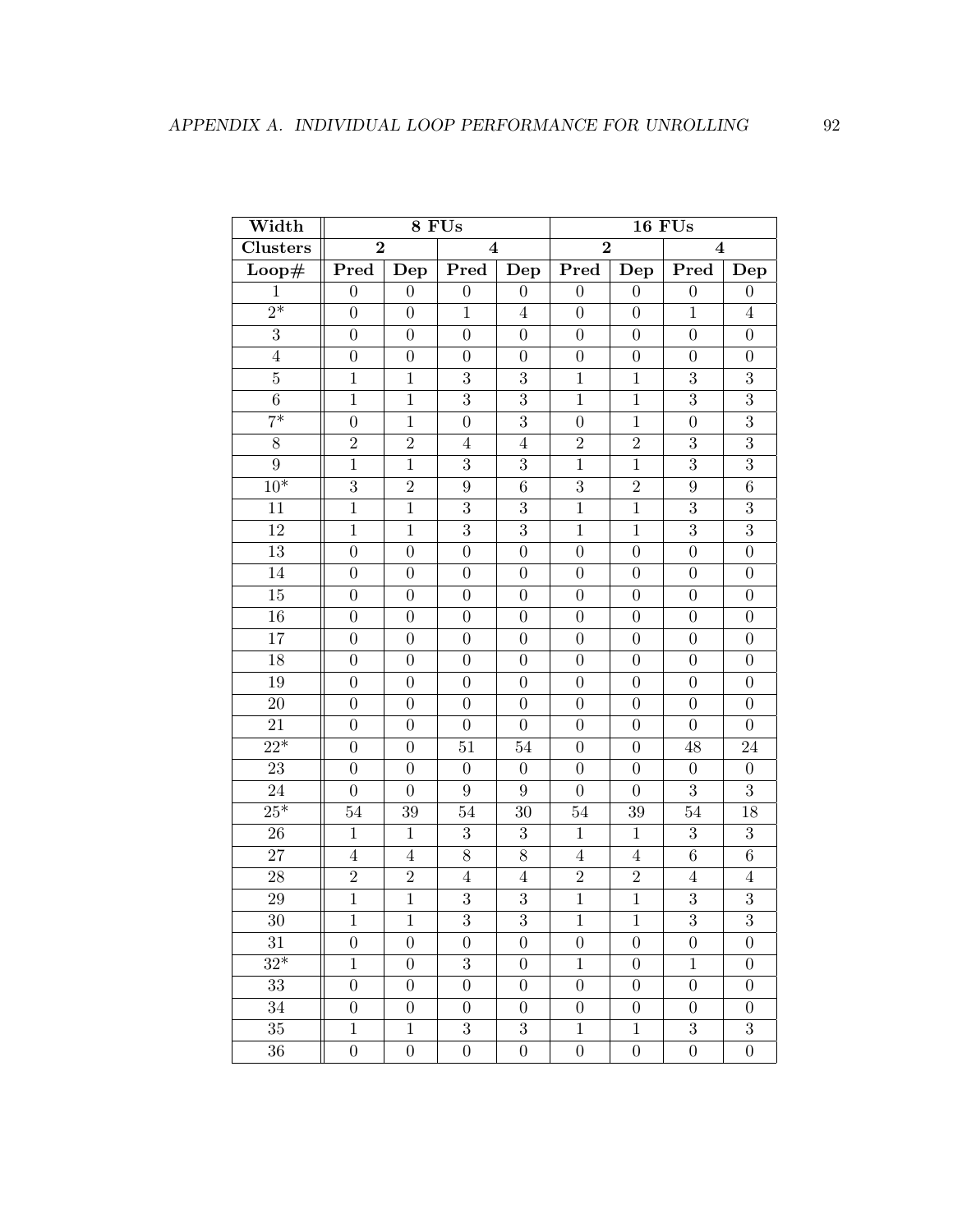| Width                      | 8 FUs            |                  |                         |                  | <b>16 FUs</b>    |                  |                         |                  |
|----------------------------|------------------|------------------|-------------------------|------------------|------------------|------------------|-------------------------|------------------|
| <b>Clusters</b>            | $\overline{2}$   |                  | $\overline{\mathbf{4}}$ |                  | $\overline{2}$   |                  | $\overline{\mathbf{4}}$ |                  |
| $\overline{\text{Loop}\#}$ | Pred             | Dep              | Pred                    | Dep              | Pred             | Dep              | Pred                    | Dep              |
| $\overline{37}$            | $\mathbf{1}$     | $\mathbf{1}$     | 3                       | 3                | $\mathbf{1}$     | $\mathbf{1}$     | 3                       | 3                |
| 38                         | $\mathbf{1}$     | $\mathbf{1}$     | $\overline{3}$          | 3                | $\overline{1}$   | $\mathbf{1}$     | $\overline{2}$          | $\overline{2}$   |
| 39                         | $\boldsymbol{0}$ | $\boldsymbol{0}$ | $\boldsymbol{0}$        | $\boldsymbol{0}$ | $\boldsymbol{0}$ | $\boldsymbol{0}$ | $\overline{0}$          | $\boldsymbol{0}$ |
| 40                         | $\mathbf{1}$     | $\mathbf{1}$     | 3                       | 3                | $\mathbf{1}$     | $\mathbf{1}$     | 3                       | $\overline{3}$   |
| 41                         | $\overline{2}$   | $\overline{2}$   | $\overline{4}$          | $\overline{4}$   | $\overline{2}$   | $\overline{2}$   | $\overline{3}$          | $\overline{3}$   |
| 42                         | $\overline{2}$   | $\sqrt{2}$       | $\overline{4}$          | $\overline{4}$   | $\sqrt{2}$       | $\overline{2}$   | 3                       | $\overline{3}$   |
| 43                         | $\overline{0}$   | $\overline{0}$   | $\overline{0}$          | $\overline{0}$   | $\boldsymbol{0}$ | $\boldsymbol{0}$ | $\overline{0}$          | $\overline{0}$   |
| 44                         | $\mathbf{1}$     | $\mathbf{1}$     | 3                       | $\boldsymbol{3}$ | $\mathbf{1}$     | $\mathbf{1}$     | 3                       | 3                |
| 45                         | $\mathbf{1}$     | $\mathbf{1}$     | 3                       | 3                | $\mathbf{1}$     | $\mathbf{1}$     | $\overline{2}$          | $\overline{2}$   |
| 46                         | $\overline{0}$   | $\overline{0}$   | $\overline{0}$          | $\overline{0}$   | $\boldsymbol{0}$ | $\boldsymbol{0}$ | $\overline{0}$          | $\overline{0}$   |
| 47                         | $\mathbf 1$      | $\mathbf{1}$     | 3                       | 3                | $\mathbf{1}$     | $\mathbf{1}$     | 3                       | 3                |
| 48                         | $\boldsymbol{0}$ | $\boldsymbol{0}$ | $\boldsymbol{0}$        | $\overline{0}$   | $\boldsymbol{0}$ | $\boldsymbol{0}$ | $\boldsymbol{0}$        | $\boldsymbol{0}$ |
| 49                         | $\overline{1}$   | $\mathbf{1}$     | 3                       | 3                | $\mathbf{1}$     | $\mathbf{1}$     | 3                       | $\overline{3}$   |
| 50                         | $\overline{0}$   | $\boldsymbol{0}$ | $\boldsymbol{0}$        | $\overline{0}$   | $\overline{0}$   | $\boldsymbol{0}$ | $\overline{0}$          | $\overline{0}$   |
| $51\,$                     | $\boldsymbol{0}$ | $\boldsymbol{0}$ | $\overline{4}$          | $\overline{4}$   | $\boldsymbol{0}$ | $\overline{0}$   | $\overline{2}$          | $\overline{2}$   |
| $52\,$                     | $\mathbf{1}$     | $\mathbf{1}$     | 3                       | 3                | $\mathbf{1}$     | $\mathbf{1}$     | 3                       | $\overline{3}$   |
| 53                         | $\mathbf{1}$     | $\mathbf{1}$     | 3                       | 3                | $\mathbf{1}$     | $\mathbf{1}$     | 3                       | $\overline{3}$   |
| 54                         | $\boldsymbol{0}$ | $\boldsymbol{0}$ | $\boldsymbol{0}$        | $\overline{0}$   | $\boldsymbol{0}$ | $\boldsymbol{0}$ | $\boldsymbol{0}$        | $\boldsymbol{0}$ |
| 55                         | $\overline{2}$   | $\overline{2}$   | $\overline{4}$          | $\overline{4}$   | $\overline{2}$   | $\overline{2}$   | 3                       | $\overline{3}$   |
| 56                         | $\overline{2}$   | $\overline{2}$   | $\overline{4}$          | $\overline{4}$   | $\overline{2}$   | $\overline{2}$   | 3                       | $\overline{3}$   |
| 57                         | $\mathbf{1}$     | 1                | 3                       | 3                | $\mathbf{1}$     | $\mathbf{1}$     | $\overline{3}$          | $\overline{3}$   |
| 58                         | $\overline{0}$   | $\overline{0}$   | $\overline{4}$          | $\overline{4}$   | $\boldsymbol{0}$ | $\boldsymbol{0}$ | $\overline{2}$          | $\overline{2}$   |
| 59                         | $\boldsymbol{0}$ | $\boldsymbol{0}$ | $\boldsymbol{0}$        | $\boldsymbol{0}$ | $\boldsymbol{0}$ | $\boldsymbol{0}$ | $\boldsymbol{0}$        | $\boldsymbol{0}$ |
| 60                         | $\boldsymbol{0}$ | $\boldsymbol{0}$ | $\boldsymbol{0}$        | $\boldsymbol{0}$ | $\boldsymbol{0}$ | $\boldsymbol{0}$ | $\boldsymbol{0}$        | $\boldsymbol{0}$ |
| 61                         | $\overline{2}$   | $\overline{2}$   | $\overline{4}$          | $\overline{4}$   | $\overline{2}$   | $\overline{2}$   | 3                       | $\overline{3}$   |
| 62                         | $\boldsymbol{0}$ | $\boldsymbol{0}$ | $\overline{4}$          | $\overline{4}$   | $\overline{0}$   | $\overline{0}$   | $\overline{2}$          | $\overline{2}$   |
| 63                         | $\boldsymbol{0}$ | $\boldsymbol{0}$ | $\boldsymbol{0}$        | $\boldsymbol{0}$ | $\boldsymbol{0}$ | $\boldsymbol{0}$ | $\boldsymbol{0}$        | $\boldsymbol{0}$ |
| 64                         | $\boldsymbol{0}$ | $\boldsymbol{0}$ | $\overline{4}$          | $\overline{4}$   | $\boldsymbol{0}$ | $\boldsymbol{0}$ | $\boldsymbol{2}$        | $\overline{2}$   |
| 65                         | $\overline{0}$   | $\boldsymbol{0}$ | $\overline{0}$          | $\overline{0}$   | $\boldsymbol{0}$ | $\boldsymbol{0}$ | $\overline{0}$          | $\overline{0}$   |
| 66                         | $\boldsymbol{0}$ | $\boldsymbol{0}$ | $\overline{4}$          | $\overline{4}$   | 0                | $\boldsymbol{0}$ | $\overline{2}$          | $\overline{2}$   |
| 67                         | $\theta$         | $\boldsymbol{0}$ | $\theta$                | 0                | 0                | $\theta$         | 0                       | $\theta$         |
| 68                         | $\overline{2}$   | $\overline{2}$   | $\overline{4}$          | $\overline{4}$   | $\overline{2}$   | $\overline{2}$   | 3                       | $\overline{3}$   |
| 69                         | $\overline{0}$   | $\boldsymbol{0}$ | $\overline{4}$          | $\overline{4}$   | $\boldsymbol{0}$ | $\boldsymbol{0}$ | $\overline{2}$          | $\overline{2}$   |
| $70*$                      | 4                | $\overline{2}$   | 8                       | $\bf 5$          | $\overline{4}$   | $\overline{2}$   | $\,6$                   | $\overline{3}$   |
| 71                         | $\mathbf{1}$     | $\mathbf{1}$     | 3                       | $\boldsymbol{3}$ | $\mathbf{1}$     | $\mathbf{1}$     | 3                       | $\overline{3}$   |

<span id="page-103-0"></span>Table A.7: Predicted Copies vs. Intercluter Dependences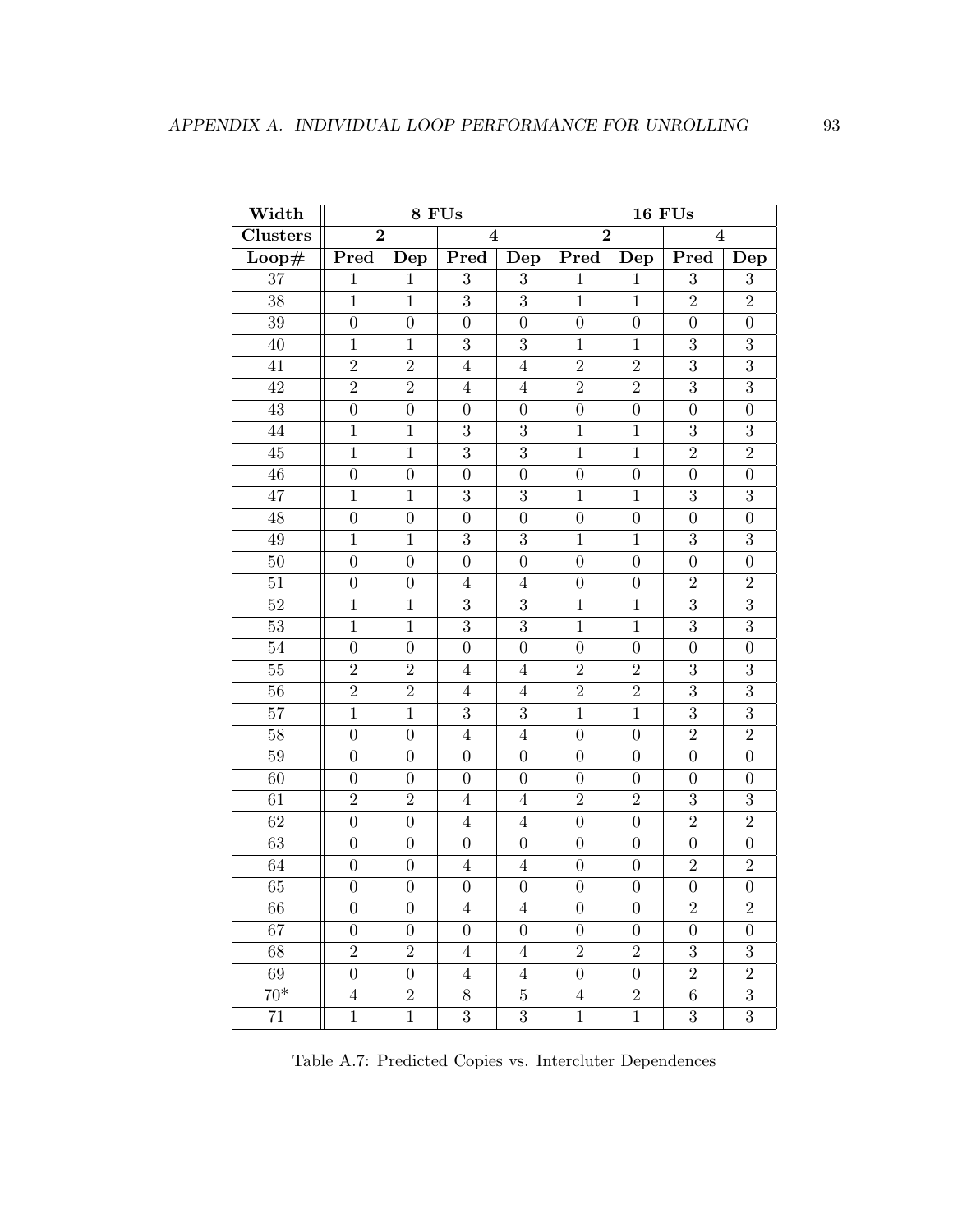# Appendix B

# Individual Loop Performance for Loop Fusion

Table [B.1,](#page-106-0) [B.2,](#page-107-0) [B.3,](#page-108-0) [B.4,](#page-109-0) and [B.5](#page-110-0) presents the results for individual loops on different clustered VLIW architectures when loop fusion and/or unrolling are performed. In these tables,

- **Loop Set**# is the number of loop set,
- Org II is the II for the original loop,
- Unroll uII is the unit II for the unrolled loop,
- Fuse II is the II for the fused loop,
- FusUnroll uII is the unit II for the fused and unrolled loop,
- Fused vs Org is the speedup of the fused II compared with the sum of original IIs,
- FusUnroll vs Unroll is the speedup of the unit II for the fused and unrolled loop compared with the sum of unrolled unit IIs,
- FusUnroll vs Org is the speedup of the unit II for the fused and unrolled loop compared with the sum of original IIs,

Avg is the average mean speedup in unit II,

Har is the harmonic mean speedup in unit II,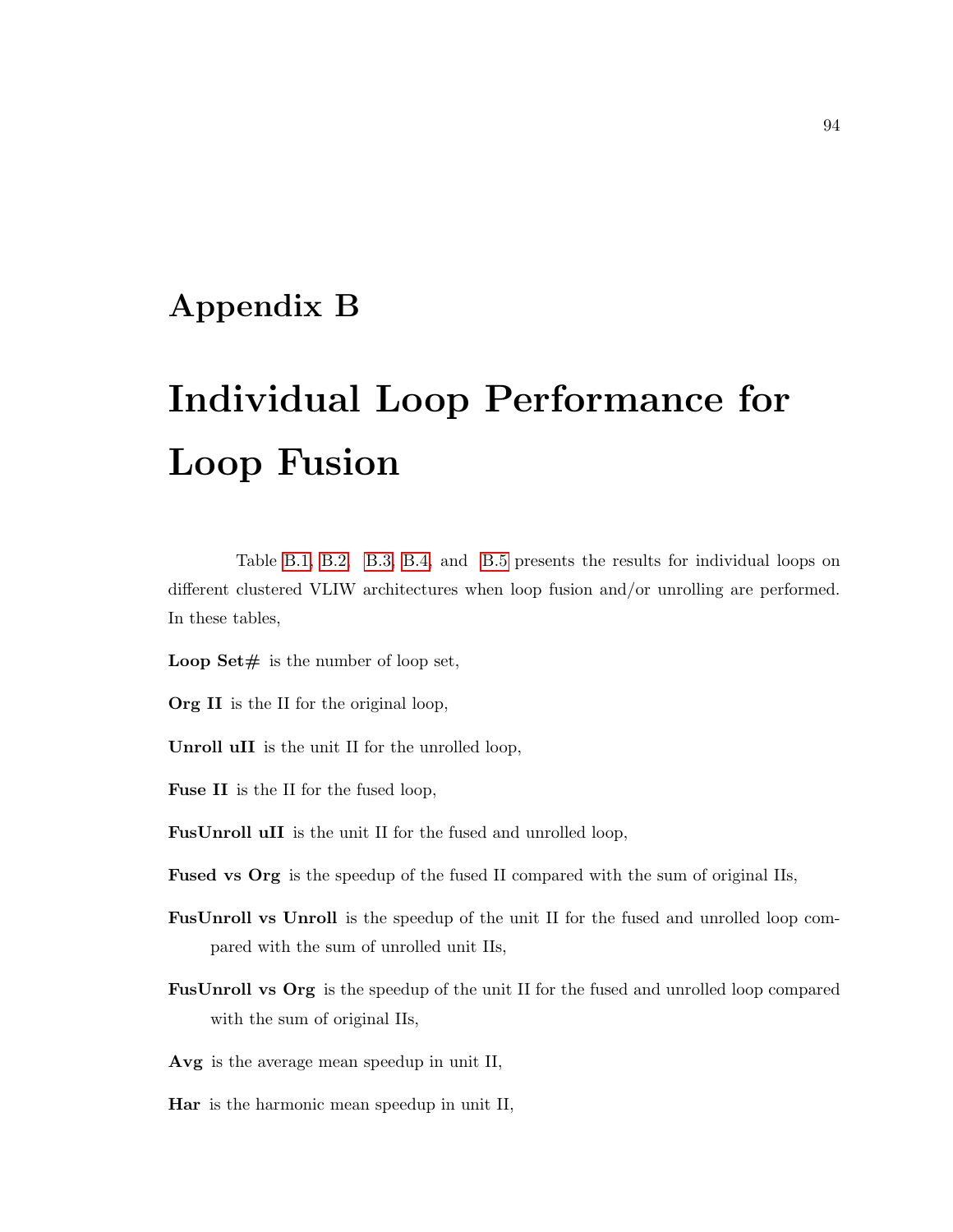Med is the median speedup in unit II,

SD is the standard deviation.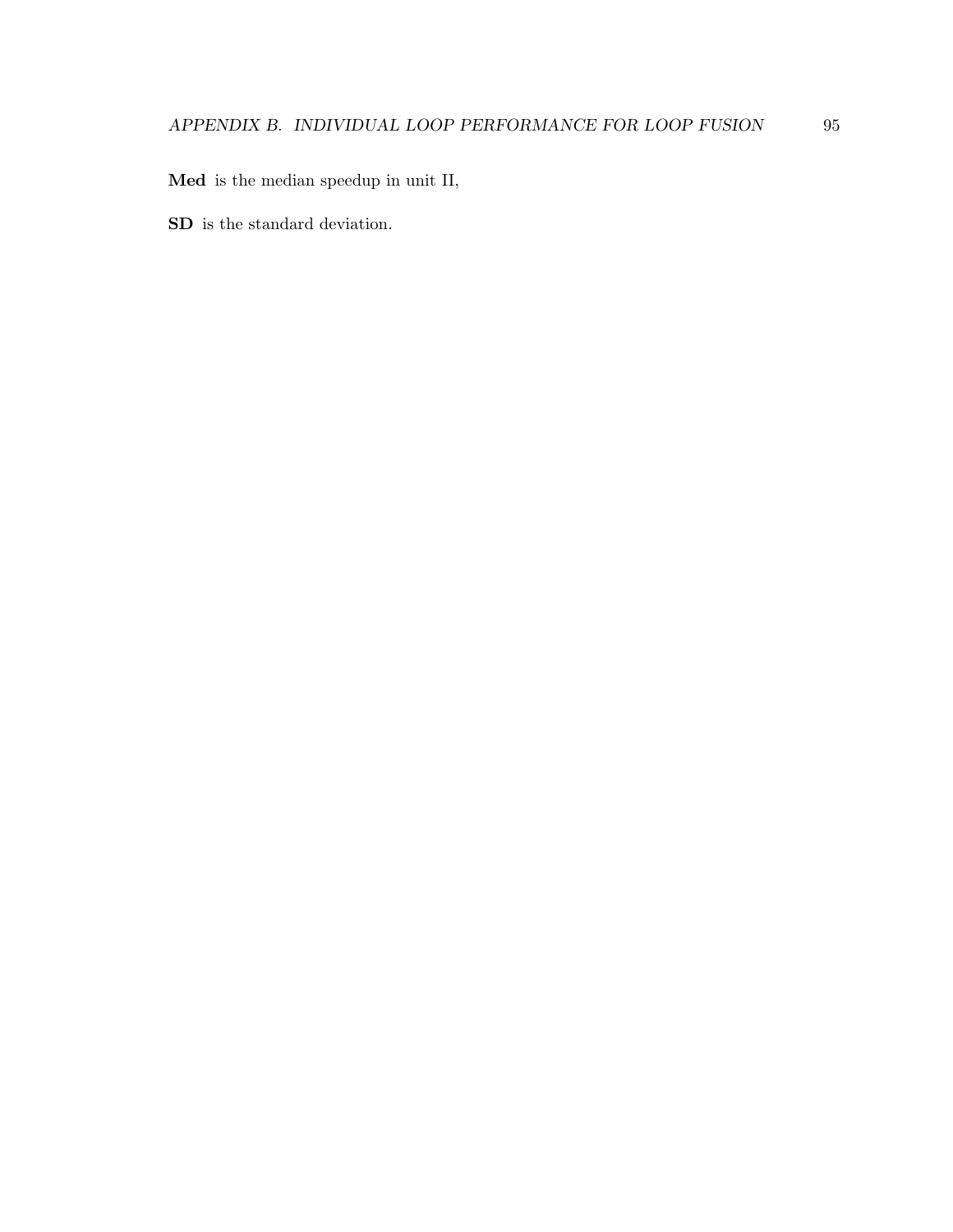|                        |                |                |                |                  | Speedup        |                  |                |  |
|------------------------|----------------|----------------|----------------|------------------|----------------|------------------|----------------|--|
| Loop                   | Org            | Unroll         | Fuse           | FusUnroll        | <b>Fused</b>   | FusUnroll        | FusUnroll      |  |
| Set#                   | $\mathbf{I}$   | uII            | $\mathbf{I}$   | uII              | vs Org         | vs Unroll        | vs Org         |  |
| $\mathbf{1}$           | $\overline{3}$ | 2.33           | $\overline{3}$ | $\overline{2.5}$ | $\overline{2}$ | 1.93             | 2.4            |  |
|                        | 3              | $2.5\,$        |                |                  |                |                  |                |  |
| $\overline{2}$         | $\overline{5}$ | $\overline{3}$ | $\overline{6}$ | 4.5              | 1.17           | 1.11             | 1.56           |  |
|                        | $\overline{2}$ | $\overline{2}$ |                |                  |                |                  |                |  |
| $\overline{3}$         | $\overline{3}$ | $\overline{3}$ | $\overline{2}$ | $\overline{2}$   | $2.5\,$        | $2.5\,$          | $2.5\,$        |  |
|                        | $\overline{2}$ | $\overline{2}$ |                |                  |                |                  |                |  |
| $\overline{4}$         | $\overline{5}$ | $\overline{3}$ | $\overline{7}$ | $\overline{5.5}$ | 1.43           | 1.27             | 1.82           |  |
|                        | $\overline{5}$ | $\,4\,$        |                |                  |                |                  |                |  |
| $\sqrt{5}$             | $\overline{5}$ | $\overline{3}$ | $\overline{6}$ | $\overline{3}$   | 1.17           | 1.67             | 2.33           |  |
|                        | $\overline{2}$ | $\overline{2}$ |                |                  |                |                  |                |  |
| $\,6\,$                | $\overline{5}$ | $\overline{3}$ | $\,6\,$        | $\overline{3}$   | 1.17           | 1.67             | 2.33           |  |
|                        | $\overline{2}$ | $\sqrt{2}$     |                |                  |                |                  |                |  |
| $\overline{7}$         | $\overline{3}$ | $\overline{3}$ | $\overline{3}$ | $\overline{3}$   | $\overline{2}$ | $\overline{1.5}$ | $\overline{2}$ |  |
|                        | 3              | 1.5            |                |                  |                |                  |                |  |
| $8\,$                  | $\overline{4}$ | $\overline{4}$ | $\overline{4}$ | $\overline{4}$   | $\overline{2}$ | $\overline{2}$   | $\overline{2}$ |  |
|                        | $\overline{4}$ | $\sqrt{4}$     |                |                  |                |                  |                |  |
| $\boldsymbol{9}$       | $\overline{4}$ | $\overline{4}$ | $\overline{7}$ | $\overline{7}$   | 1.14           | 1.14             | 1.14           |  |
|                        | $\overline{4}$ | $\,4\,$        |                |                  |                |                  |                |  |
| $10\,$                 | $\overline{2}$ | $\overline{2}$ | $\overline{3}$ | $\overline{3}$   | 1.33           | 1.33             | 1.33           |  |
|                        | $\overline{2}$ | $\overline{2}$ |                |                  |                |                  |                |  |
| $11\,$                 | $\overline{2}$ | 1.67           | $\sqrt{3}$     | 2.13             | 1.33           | 1.57             | 1.88           |  |
|                        | $\overline{2}$ | 1.67           |                |                  |                |                  |                |  |
| $12\,$                 | $\overline{3}$ | $\sqrt{2}$     | $\bf 5$        | $\bf 5$          | $1.8\,$        | 1.2              | 1.8            |  |
|                        | 3              | $\sqrt{2}$     |                |                  |                |                  |                |  |
|                        | 3              | $\sqrt{2}$     |                |                  |                |                  |                |  |
| Avg                    |                |                |                |                  | 1.59           | 1.57             | 1.92           |  |
| Har                    |                |                |                |                  | 1.48           | 1.49             | 1.82           |  |
| Med                    |                |                |                |                  | 1.38           | 1.54             | 1.94           |  |
| $\overline{\text{SD}}$ |                |                |                |                  | 0.45           | 0.41             | 0.43           |  |

<span id="page-106-0"></span>Table B.1: Fusion Results for Individual Loops on 8-wide 2-cluster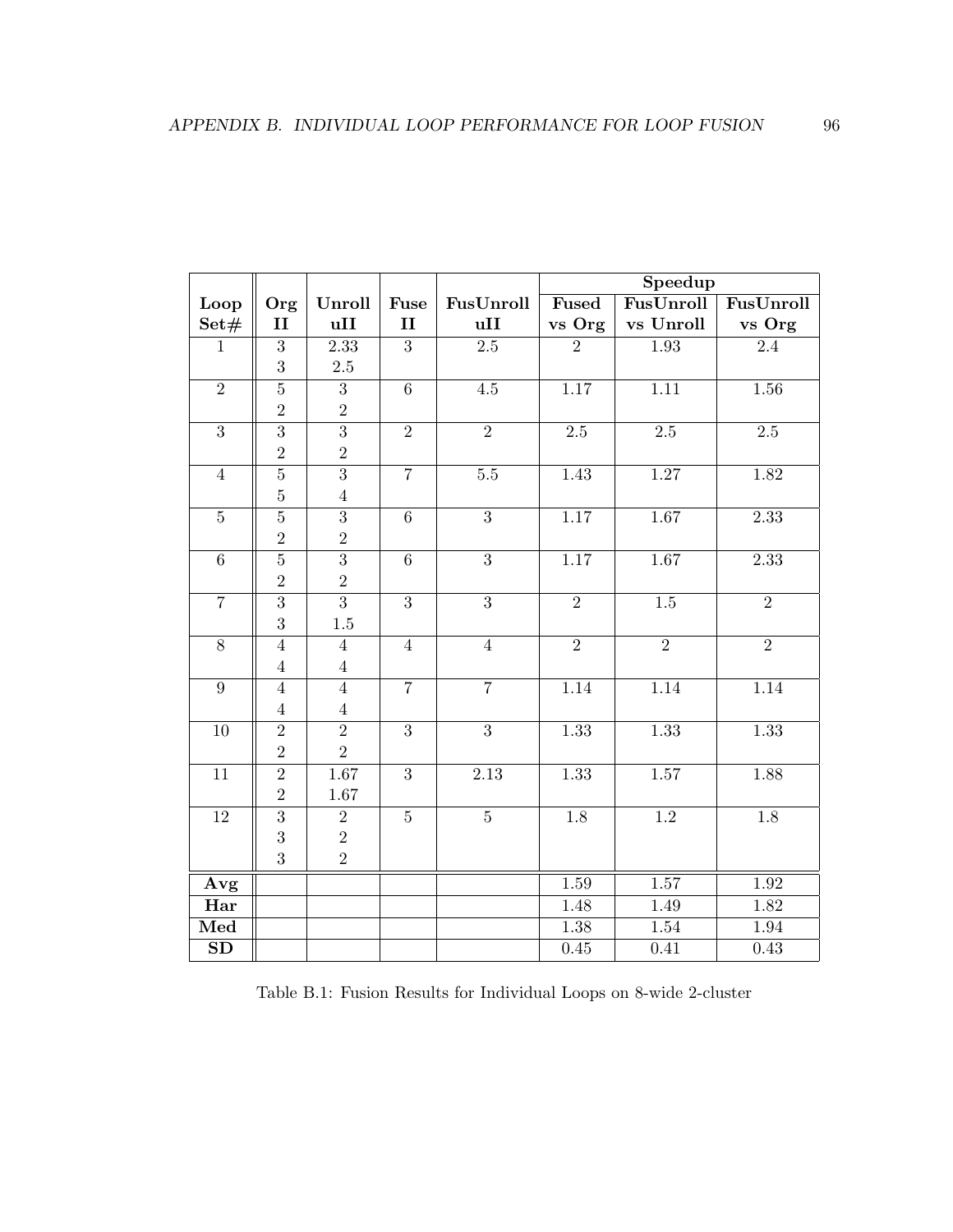|                        |                  |                   |                |                   | Speedup          |                |                   |  |
|------------------------|------------------|-------------------|----------------|-------------------|------------------|----------------|-------------------|--|
| Loop                   | Org              | Unroll            | Fuse           | FuseUnroll        | Fused            | FusUnroll      | FusUnroll         |  |
| Set#                   | $\mathbf{II}$    | uII               | II             | uII               | vs Org           | vs Unroll      | vs Org            |  |
| $\mathbf{1}$           | $\overline{4}$   | $\overline{2.5}$  | $\overline{5}$ | $\overline{2.63}$ | $\overline{1.6}$ | 1.81           | $\overline{3.05}$ |  |
|                        | $\overline{4}$   | 2.25              |                |                   |                  |                |                   |  |
| $\overline{2}$         | $\overline{5}$   | $\overline{2.5}$  | $\overline{6}$ | $\overline{5}$    | 1.33             | $\overline{1}$ | $1.6\,$           |  |
|                        | 3                | $2.5\,$           |                |                   |                  |                |                   |  |
| $\overline{3}$         | $\overline{5}$   | $\bf 5$           | $\overline{3}$ | $\overline{3}$    | 2.67             | 2.67           | 2.67              |  |
|                        | $\boldsymbol{3}$ | 3                 |                |                   |                  |                |                   |  |
| $\overline{4}$         | $\overline{5}$   | $\overline{2.5}$  | $\overline{7}$ | 5.67              | 1.43             | 1.19           | 1.76              |  |
|                        | $\overline{5}$   | 4.25              |                |                   |                  |                |                   |  |
| $\overline{5}$         | $\overline{5}$   | 2.5               | $\overline{6}$ | 2.67              | 1.33             | 1.88           | $\overline{3}$    |  |
|                        | 3                | $2.5\,$           |                |                   |                  |                |                   |  |
| $\,6\,$                | $\overline{5}$   | $2.5\,$           | $\,6\,$        | 2.67              | 1.33             | 1.88           | 3                 |  |
|                        | $\boldsymbol{3}$ | $2.5\,$           |                |                   |                  |                |                   |  |
| $\overline{7}$         | $\overline{3}$   | $\overline{1.25}$ | $\overline{3}$ | $\overline{3}$    | $\overline{2}$   | $\overline{1}$ | $\overline{2}$    |  |
|                        | 3                | 1.75              |                |                   |                  |                |                   |  |
| $8\,$                  | $\overline{4}$   | $\overline{4}$    | $\overline{4}$ | $\overline{4}$    | $\overline{2}$   | $\overline{2}$ | $\overline{2}$    |  |
|                        | $\overline{4}$   | $\bf 4$           |                |                   |                  |                |                   |  |
| $\boldsymbol{9}$       | $\overline{4}$   | $\overline{4}$    | $\overline{7}$ | $\overline{7}$    | 1.14             | 1.14           | 1.14              |  |
|                        | $\overline{4}$   | $\overline{4}$    |                |                   |                  |                |                   |  |
| $10\,$                 | $\overline{3}$   | $\overline{3}$    | $\overline{5}$ | $\overline{3}$    | $\overline{1.2}$ | $\overline{2}$ | $\overline{2}$    |  |
|                        | 3                | 3                 |                |                   |                  |                |                   |  |
| 11                     | $\overline{3}$   | $\overline{2}$    | 3              | 4.5               | $\overline{2}$   | 0.89           | 1.33              |  |
|                        | 3                | $\overline{2}$    |                |                   |                  |                |                   |  |
| $12\,$                 | $\overline{3}$   | $\overline{3}$    | $\bf 5$        | $\overline{6}$    | 1.8              | $1.5\,$        | $1.5\,$           |  |
|                        | 3                | 3                 |                |                   |                  |                |                   |  |
|                        | 3                | 3                 |                |                   |                  |                |                   |  |
| Avg                    |                  |                   |                |                   | 1.65             | 1.58           | 2.09              |  |
| Har                    |                  |                   |                |                   | 1.56             | 1.41           | 1.89              |  |
| Med                    |                  |                   |                |                   | 1.51             | 1.65           | $\overline{2}$    |  |
| $\overline{\text{SD}}$ |                  |                   |                |                   | 0.45             | $0.54\,$       | 0.68              |  |

<span id="page-107-0"></span>Table B.2: Fusion Results for Individual Loops on 8-wide 4-cluster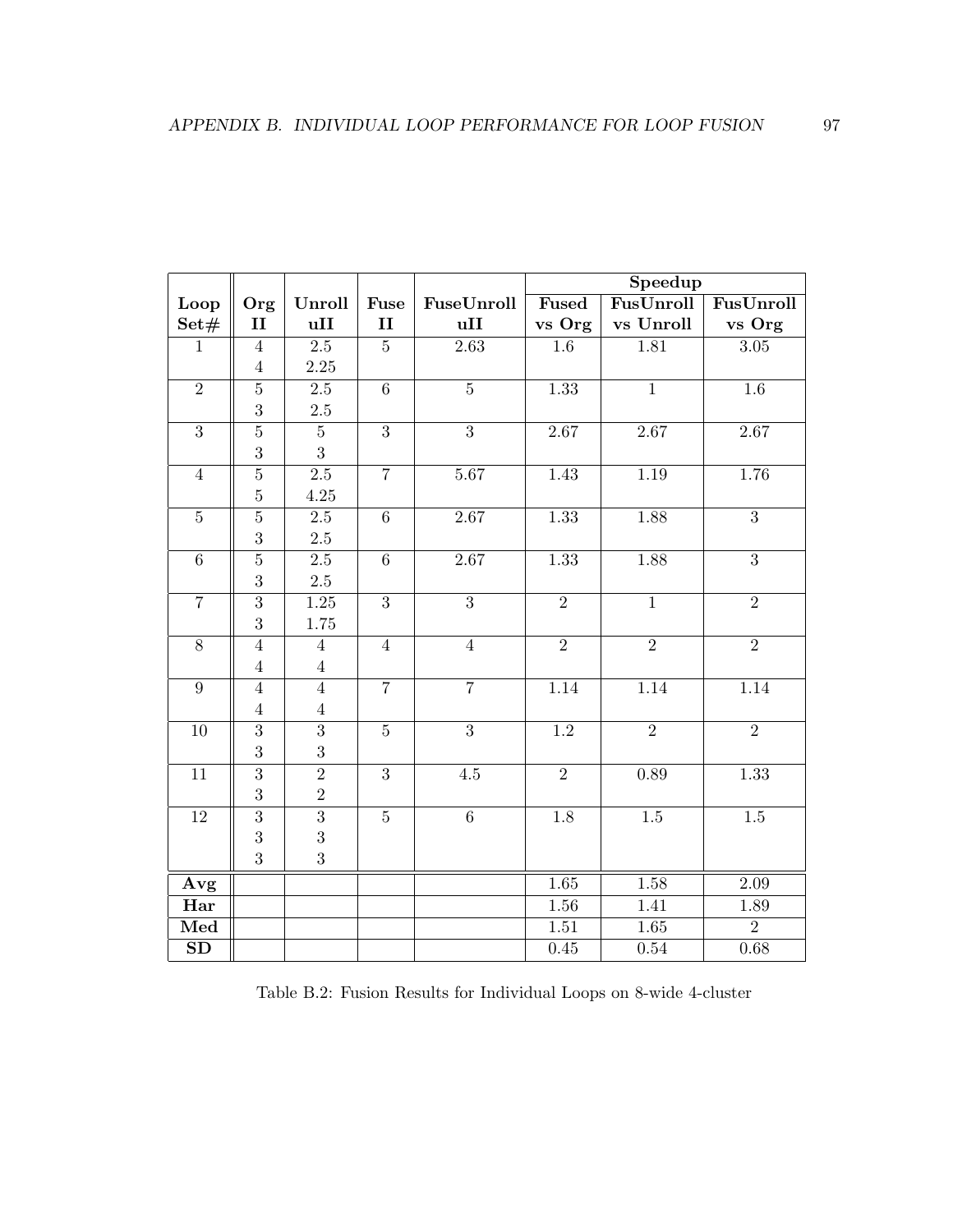|                        |                |                   |                |                   | Speedup        |                   |                  |
|------------------------|----------------|-------------------|----------------|-------------------|----------------|-------------------|------------------|
| Loop                   | Org            | Unroll            | Fuse           | FusUnroll         | Fused          | FusUnroll         | FusUnroll        |
| Set#                   | II             | uII               | $\mathbf{I}$   | uII               | vs Org         | vs Unroll         | vs Org           |
| $\mathbf{1}$           | $\overline{3}$ | $\overline{2.25}$ | $\overline{3}$ | $\overline{2.5}$  | $\overline{2}$ | $\overline{1.9}$  | $\overline{2.4}$ |
|                        | 3              | $2.5\,$           |                |                   |                |                   |                  |
| $\overline{2}$         | $\overline{5}$ | $\overline{3}$    | $\overline{6}$ | 4.5               | 1.17           | $\overline{1.11}$ | 1.56             |
|                        | $\overline{2}$ | $\sqrt{2}$        |                |                   |                |                   |                  |
| $\overline{3}$         | $\overline{2}$ | $\overline{2}$    | $\overline{2}$ | $\overline{2}$    | $\overline{2}$ | $\overline{2}$    | $\overline{2}$   |
|                        | $\overline{2}$ | $\sqrt{2}$        |                |                   |                |                   |                  |
| $\sqrt{4}$             | $\overline{5}$ | $\overline{3}$    | $\overline{7}$ | $\overline{5.5}$  | 1.43           | 1.27              | 1.82             |
|                        | $\bf 5$        | $\,4\,$           |                |                   |                |                   |                  |
| $\bf 5$                | $\overline{5}$ | $\overline{3}$    | $\sqrt{6}$     | $\overline{3}$    | 1.17           | 1.67              | 2.33             |
|                        | $\overline{2}$ | $\overline{2}$    |                |                   |                |                   |                  |
| $\,6\,$                | $\overline{5}$ | $\overline{3}$    | $\,6\,$        | $\overline{3}$    | 1.17           | 1.67              | 2.33             |
|                        | $\overline{2}$ | $\sqrt{2}$        |                |                   |                |                   |                  |
| $\overline{7}$         | $\overline{3}$ | $\overline{3}$    | $\overline{3}$ | $\overline{3}$    | $\overline{2}$ | $\overline{1.5}$  | $\overline{2}$   |
|                        | 3              | $1.5\,$           |                |                   |                |                   |                  |
| $8\,$                  | $\overline{4}$ | $\overline{4}$    | $\overline{4}$ | $\overline{4}$    | $\overline{2}$ | $\overline{2}$    | $\overline{2}$   |
|                        | $\overline{4}$ | $\,4\,$           |                |                   |                |                   |                  |
| $\boldsymbol{9}$       | $\overline{4}$ | $\overline{4}$    | $\overline{7}$ | $\overline{7}$    | 1.14           | 1.14              | 1.14             |
|                        | $\overline{4}$ | $\,4\,$           |                |                   |                |                   |                  |
| $10\,$                 | $\overline{2}$ | $\overline{2}$    | $\overline{2}$ | $\overline{2}$    | $\overline{2}$ | $\overline{2}$    | $\overline{2}$   |
|                        | $\overline{2}$ | $\overline{2}$    |                |                   |                |                   |                  |
| 11                     | $\overline{2}$ | $\overline{1.25}$ | $\overline{2}$ | $\overline{2.17}$ | $\overline{2}$ | $\overline{1.15}$ | 1.85             |
|                        | $\overline{2}$ | 1.25              |                |                   |                |                   |                  |
| $12\,$                 | $\overline{3}$ | $\sqrt{2}$        | $\overline{5}$ | $\bf 5$           | 1.8            | 1.2               | $1.8\,$          |
|                        | 3              | $\sqrt{2}$        |                |                   |                |                   |                  |
|                        | 3              | $\sqrt{2}$        |                |                   |                |                   |                  |
| Avg                    |                |                   |                |                   | 1.66           | $\overline{1.55}$ | 1.94             |
| Har                    |                |                   |                |                   | 1.56           | 1.47              | 1.86             |
| Med                    |                |                   |                |                   | 1.9            | 1.58              | $\overline{2}$   |
| $\overline{\text{SD}}$ |                |                   |                |                   | 0.4            | 0.37              | 0.35             |

Table B.3: Fusion Results for Individual Loops on 16-wide 2-cluster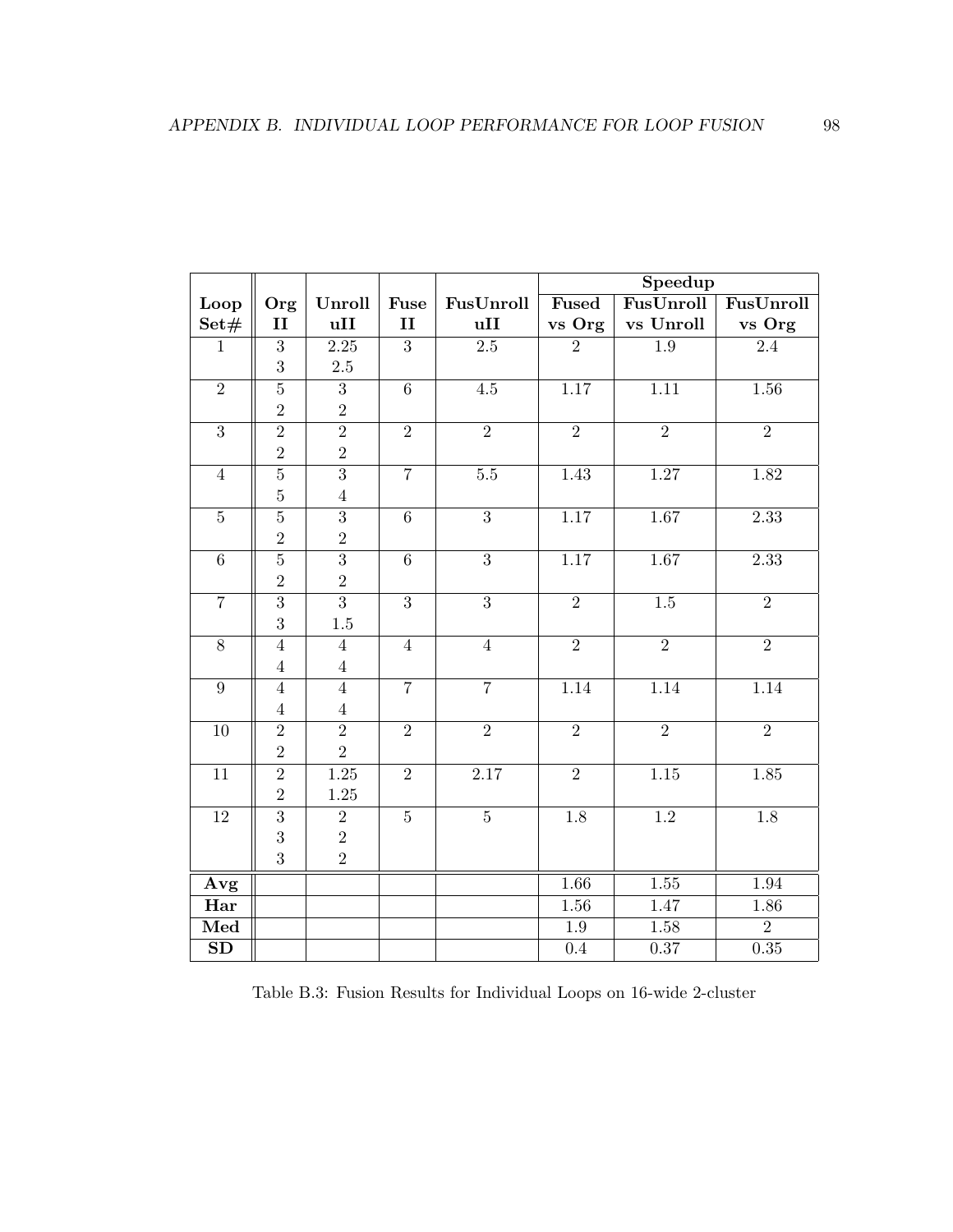|                        |                |                   |                |                  | Speedup        |                   |                  |
|------------------------|----------------|-------------------|----------------|------------------|----------------|-------------------|------------------|
| Loop                   | Org            | Unroll            | Fuse           | FusUnroll        | Fused          | FusUnroll         | FusUnroll        |
| Set#                   | $\mathbf{II}$  | uII               | $\mathbf{I}$   | uII              | vs Org         | vs Unroll         | vs Org           |
| $\mathbf{1}$           | $\overline{3}$ | $\overline{2.33}$ | $\overline{3}$ | $\overline{2.5}$ | $\overline{2}$ | $\overline{1.93}$ | $\overline{2.4}$ |
|                        | 3              | $2.5\,$           |                |                  |                |                   |                  |
| $\overline{2}$         | $\overline{5}$ | 2.5               | $\overline{6}$ | 4.67             | 1.17           | 1.07              | $1.5\,$          |
|                        | $\overline{2}$ | $2.5\,$           |                |                  |                |                   |                  |
| $\overline{3}$         | $\overline{3}$ | $\overline{3}$    | $\overline{2}$ | $\overline{2}$   | $2.5\,$        | $2.5\,$           | $2.5\,$          |
|                        | $\overline{2}$ | $\overline{2}$    |                |                  |                |                   |                  |
| $\overline{4}$         | $\overline{5}$ | $2.5\,$           | $\overline{7}$ | 5.67             | 1.43           | $\overline{1.15}$ | 1.76             |
|                        | $\overline{5}$ | $\overline{4}$    |                |                  |                |                   |                  |
| $\bf 5$                | $\overline{5}$ | 2.5               | $\overline{6}$ | 2.67             | 1.17           | 1.88              | 2.63             |
|                        | $\overline{2}$ | $2.5\,$           |                |                  |                |                   |                  |
| $\,6\,$                | $\overline{5}$ | 2.5               | $\sqrt{6}$     | 2.67             | 1.17           | 1.88              | 2.63             |
|                        | $\overline{2}$ | $2.5\,$           |                |                  |                |                   |                  |
| $\overline{7}$         | $\overline{3}$ | $\overline{1.5}$  | $\overline{3}$ | $\overline{3}$   | $\overline{2}$ | $\overline{1.06}$ | $\overline{2}$   |
|                        | 3              | 1.67              |                |                  |                |                   |                  |
| $8\,$                  | $\overline{4}$ | $\overline{4}$    | $\overline{4}$ | $\overline{4}$   | $\overline{2}$ | $\overline{2}$    | $\overline{2}$   |
|                        | $\overline{4}$ | $\,4\,$           |                |                  |                |                   |                  |
| $\boldsymbol{9}$       | $\overline{4}$ | $\overline{4}$    | $\overline{7}$ | $\overline{7}$   | 1.14           | 1.14              | 1.14             |
|                        | $\overline{4}$ | $\overline{4}$    |                |                  |                |                   |                  |
| $10\,$                 | $\overline{2}$ | $\overline{2}$    | $\overline{3}$ | $\overline{3}$   | 1.33           | 1.33              | 1.33             |
|                        | $\overline{2}$ | $\overline{2}$    |                |                  |                |                   |                  |
| 11                     | $\overline{2}$ | 1.13              | $\overline{3}$ | $\overline{4}$   | 1.33           | 0.61              | $\mathbf{1}$     |
|                        | $\overline{2}$ | 1.33              |                |                  |                |                   |                  |
| 12                     | $\overline{3}$ | $\overline{2}$    | $\overline{5}$ | $\bf 5$          | 1.8            | 1.2               | 1.8              |
|                        | 3              | $\sqrt{2}$        |                |                  |                |                   |                  |
|                        | 3              | $\sqrt{2}$        |                |                  |                |                   |                  |
| Avg                    |                |                   |                |                  | 1.59           | 1.48              | 1.89             |
| Har                    |                |                   |                |                  | 1.48           | 1.29              | 1.72             |
| Med                    |                |                   |                |                  | 1.38           | 1.27              | 1.9              |
| $\overline{\text{SD}}$ |                |                   |                |                  | 0.45           | 0.54              | 0.57             |

Table B.4: Fusion Results for Individual Loops on 16-wide 4-cluster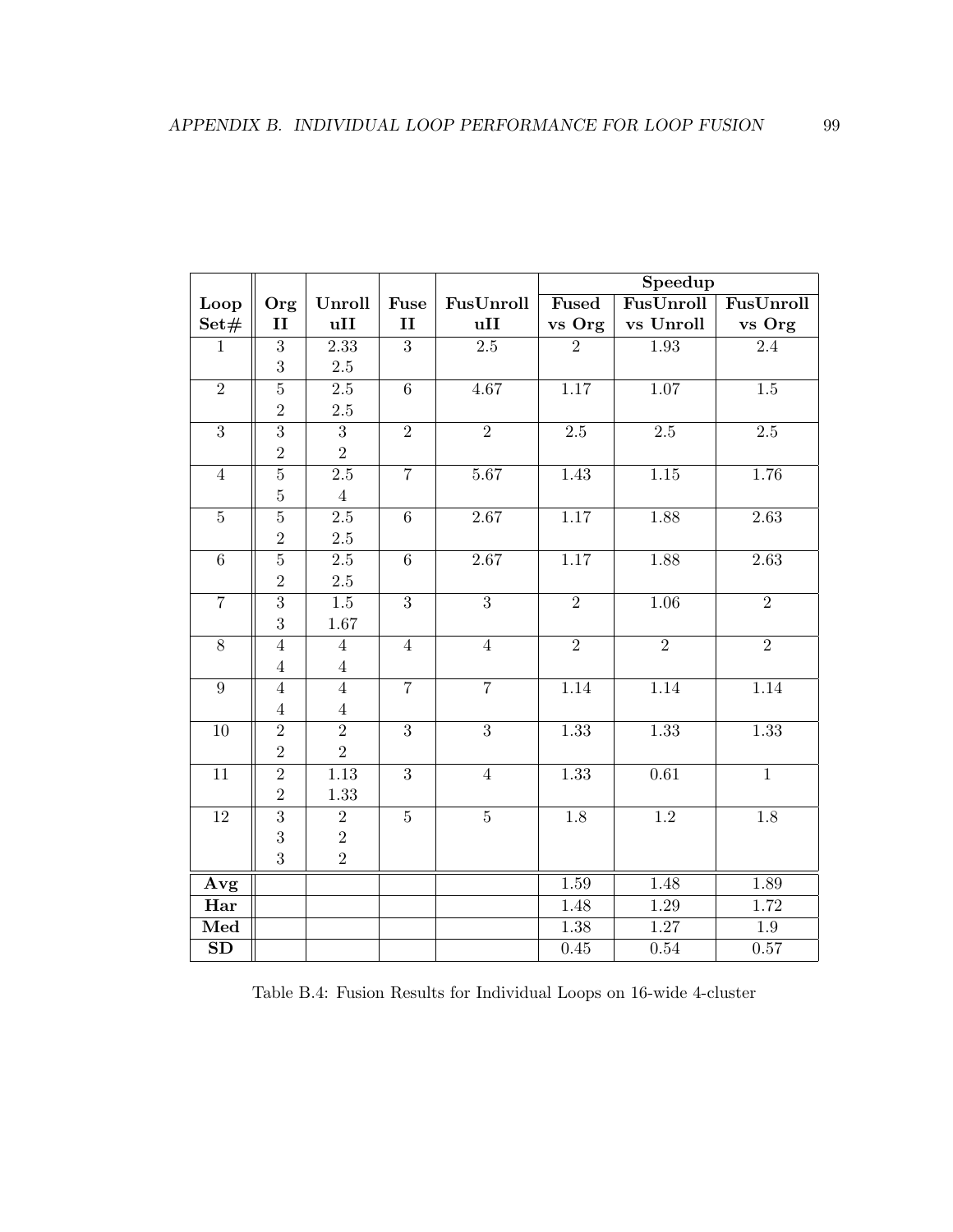| Loop           | Org              | Fuse             | <b>Fused</b>      |
|----------------|------------------|------------------|-------------------|
| Set#           | $\mathbf{I}$     | $\mathbf{I}$     | vs Org            |
| $\mathbf 1$    | 2.5              | 3                | 1.5               |
|                | $\sqrt{2}$       |                  |                   |
| $\overline{2}$ | $\overline{1.5}$ | $\overline{1.5}$ | $\overline{2}$    |
|                | $1.5\,$          |                  |                   |
| 3              | $12\,$           | 12               | 1.17              |
|                | $\sqrt{2}$       |                  |                   |
| $\overline{4}$ | $\overline{1.5}$ | $\overline{2}$   | 1.75              |
|                | $\overline{2}$   |                  |                   |
| $\overline{5}$ | $\overline{1.5}$ | $\overline{1.5}$ | $\overline{2}$    |
|                | 1.5              |                  |                   |
| $\overline{6}$ | $1.5\,$          | 1.5              | $\overline{2}$    |
|                | 1.5              |                  |                   |
| 7              | 1.5              | $\boldsymbol{3}$ | $\mathbf{1}$      |
|                | 1.5              |                  |                   |
| 8              | $26\,$           | 26               | $\mathbf{1}$      |
| $\overline{9}$ | 16               | $\overline{15}$  | $\overline{1.07}$ |
| 10             | 14               | 14               | $\mathbf{1}$      |
| 11             | $\sqrt{3}$       | $\sqrt{3}$       | $\overline{2}$    |
|                | 3                |                  |                   |
| 12             | 17               | 17               | $\mathbf{1}$      |
| Avg            |                  |                  | 1.46              |
| Har            |                  |                  | 1.33              |
| Med            |                  |                  | 1.33              |
| SD             |                  |                  | 0.46              |

Table B.5: Fusion Results for Individual Loops on TMS320C64x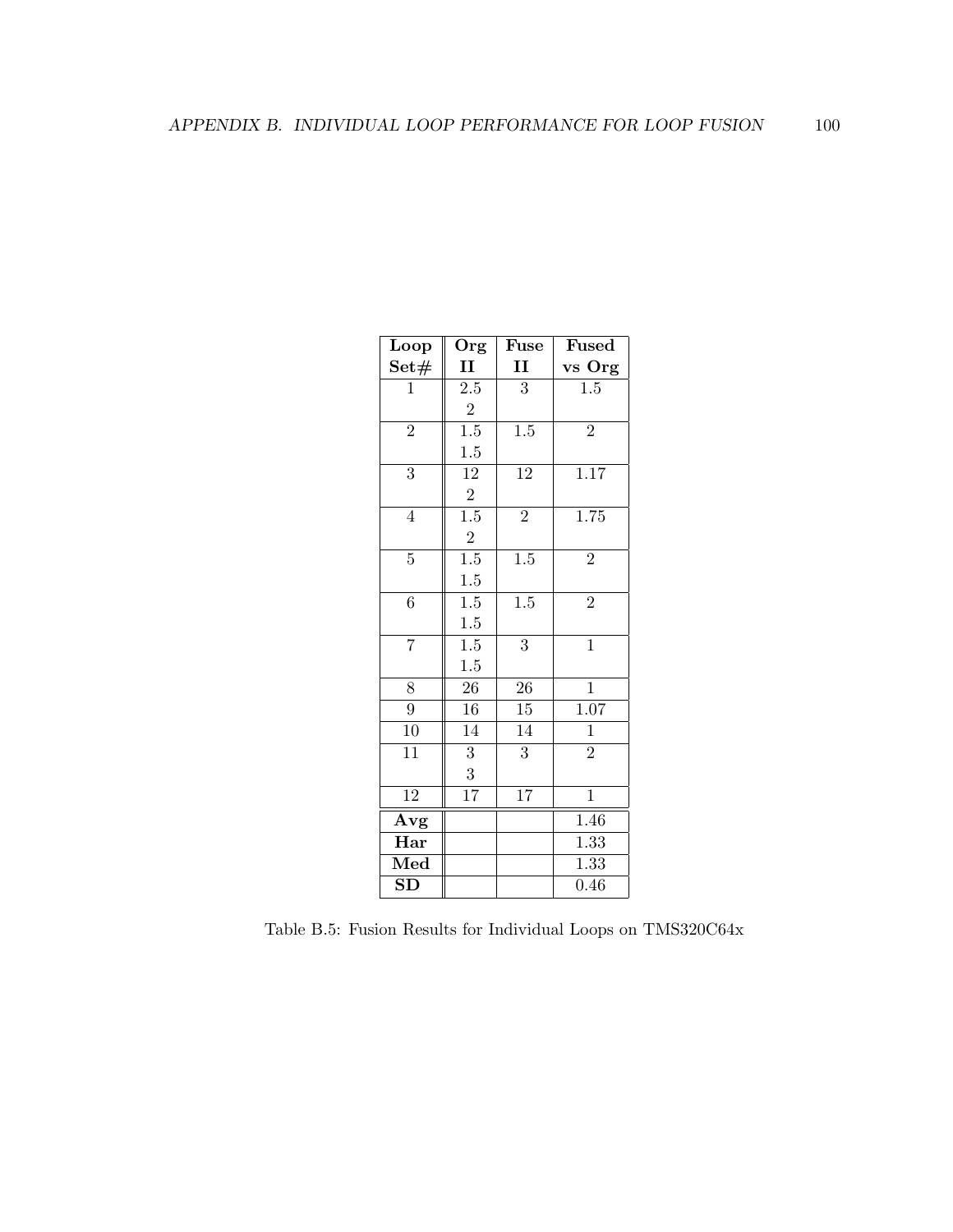## Bibliography

- [1] W. Abu-Sufah. Improving the Performance of Virtual Memory Computers. PhD thesis, Dept. of Computer Science, University of Illinois, 1978.
- [2] V. Adve, J-C. Wang, J. Mellor-Crummey, D. Reed, M. Anderson, and K. Kennedy. An integrated compilation and performance analysis environment for data parallel programs. In Proceedings of Supercomputing '95, San Diego, CA, December 1995.
- [3] A. Aiken and A. Nicolau. A Development Environment for Horizontal Microcode. IEEE Trans on Software Engineering, 14(5):584–594, May 1988.
- [4] A. Aletá, J. Codina, J. Sánchez, and A. González. Graph-partitioning based instruction scheduling for clustered processors. In Proceedings of the 34th Annual International Symposium on Microarchitecture, pages 150–159, Austin, Texas, December 2001.
- [5] V.H. Allan, R. Jones, R. Lee, and S.J. Allan. Software Pipelining. ACM Computing Surveys, 27(3), September 1995.
- [6] F.E. Allen and J. Cocke. A catalogue of optimizing transformations. In R. Rustin, editor, Design and Optimization of Compilers, pages 1–30. Prentice-Hall, 1972.
- [7] J.R. Allen, D. Callahan, and K. Kennedy. Automatic decomposition of scientific programs for parallel execution. In Conference Record of the Fourteenth ACM Symposium on the Principles of Programming Languages, Munich, West Germany, January 1987.
- [8] J.R. Allen and K. Kennedy. PFC: A program to convert Fortran to parallel form. In Supercomputers: Design and Applications, pages 186–205. IEEE Computer Society Press, Silver Spring, MD., 1984.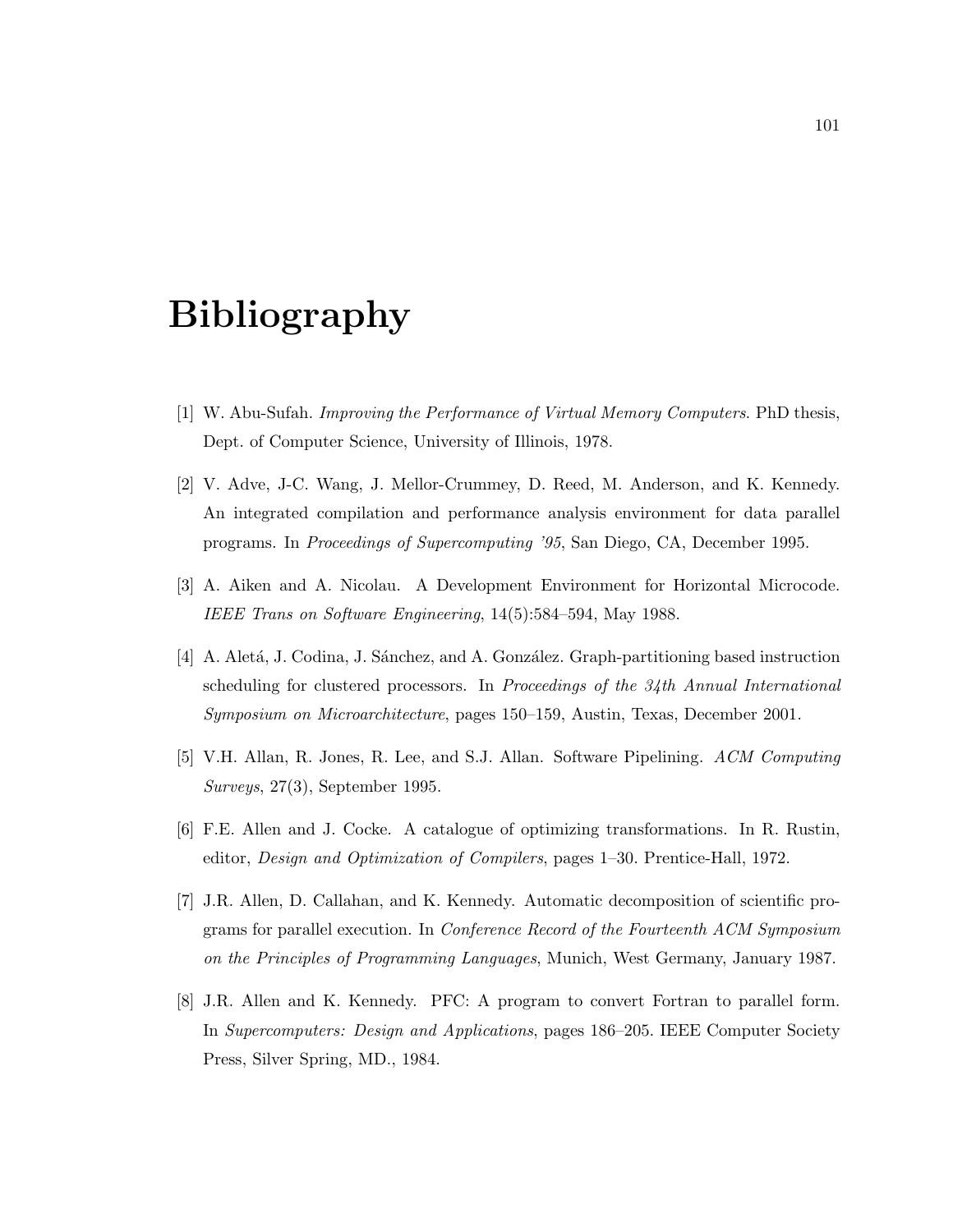- [9] J.R. Allen and K. Kennedy. Vector register allocation. Technical Report TR86-45, Department of Computer Science, Rice University, 1988.
- [10] R. Allen and K. Kennedy. Optimizing Compiler for Modern Architectures. Morgan Kaufmann, San Francisco, CA, 2002.
- [11] S. Banerjia, W. A. Havanki, and T. M. Conte. Treegion scheduling for highly parallel processors. In European Conference on Parallel Processing, pages 1074–1078, 1997.
- [12] Preston Briggs, Keith D. Cooper, Ken Kennedy, and Linda Torczon. Coloring heuristics for register allocation. In Proceedings of the ACM SIGPLAN '89 Conference on Programming Language Design and Implementation, pages 275–284, Portland, OR, July 1989.
- [13] D. Callahan, S. Carr, and K. Kennedy. Improving Register Allocation for Subscripted Variables. In Proceedings of SIGPLAN'90 Conference on Programming Language Design and Implementation, pages 53–65, June20-22 1990.
- [14] D. Callahan, J. Cocke, and K. Kennedy. Estimating Interlock and Improving Balance for Pipelined Architectures. Journal of Parallel and Distributed Computing, 5:334–358, 1988.
- [15] A. Capitanio, N. Dutt, and A. Nicolau. Partitioned register files for vliw's: A preliminary analysis of tradeoffs. In Proceedings of the 25th Annual International Symposium on Microarchitecture (MICRO-25), pages 292–300, Portland, OR, December 1-4 1992.
- [16] S. Carr. Memory-Hierarchy Management. PhD thesis, Rice University, Department of Computer Science, September 1992.
- [17] S. Carr. Combining optimization for cache and instruction-level parallelism. Technical Report 95-05, Michigan Technological University, September 1995.
- [18] S. Carr, C. Ding, and P. Sweany. Improving software pipelining with unroll-and-jam. In Proceedings of the 29th Annual Hawaii International Conference on System Sciences, Maui, HI, January 1996.
- [19] S. Carr and Y. Guan. Unroll-and-jam using uniformly generated sets. In Proceedings of the 30<sup>th</sup> International Symposium on Microarchitecture (MICRO-30), Research Triangle Park, NC, December 1997.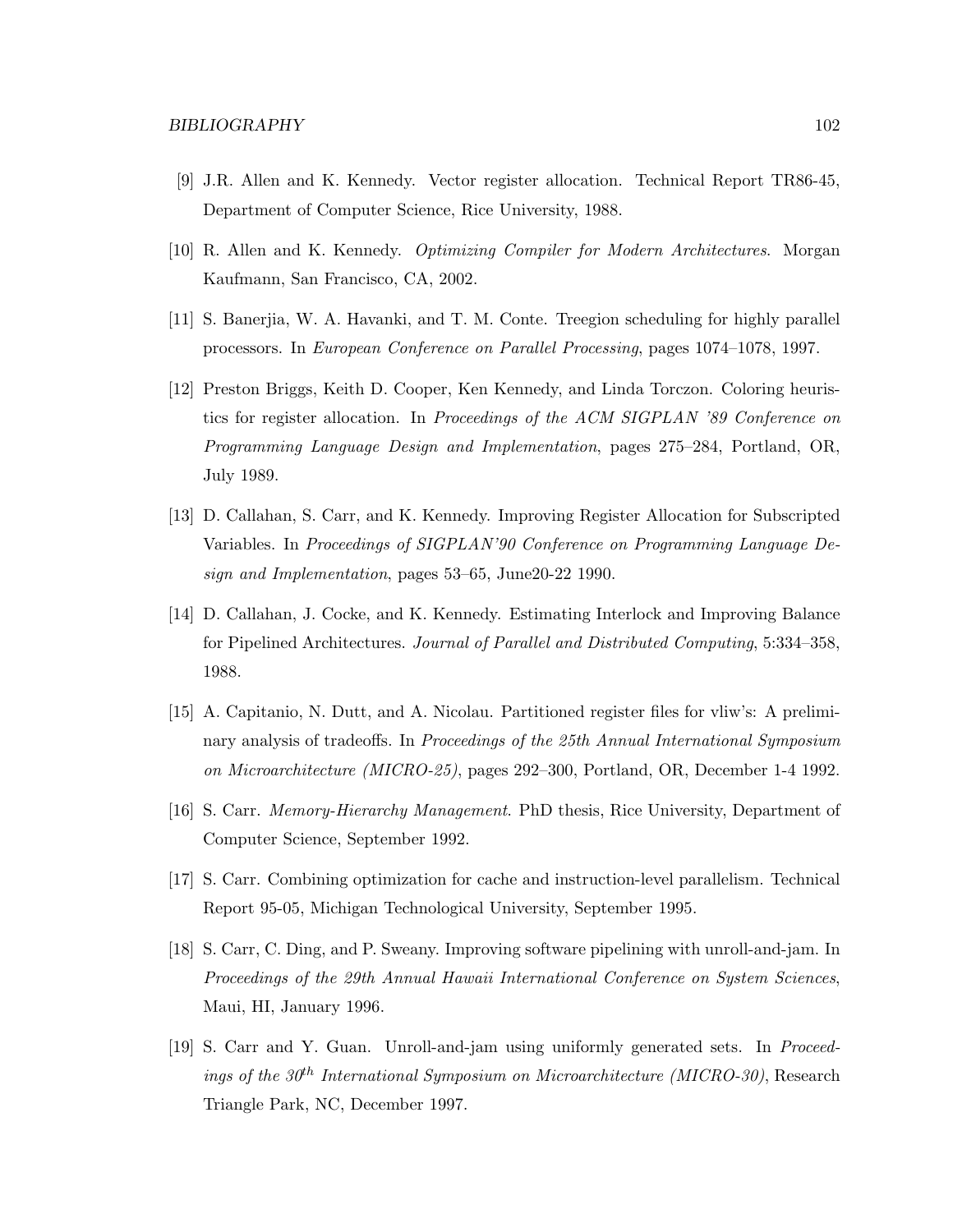- [20] S. Carr and K. Kennedy. Scalar replacement in the presence of conditional control flow. Software Practice and Experience, 24(1):51–77, January 1994.
- [21] Steve Carr and Ken Kennedy. Improving the ratio of memory operations to floatingpoint operations in loops. ACM Transactions on Programming Languages and Systems, 16(6):1768–1810, 1994.
- [22] G. Desoli. Instruction assignment for clustered vliw dsp compilers: A new approach. Technical Report HPL-98-13, HP Laboratories Cambridge, Februray 1998.
- [23] D.J. DeWitt. A Machine-Independent Approach to the Production of Optimal Horizontal Microcode. PhD thesis, Department of Computer and Communication Sciences, University of Michigan, Ann Arbor, MI, 1976.
- [24] Evelyn Duesterwald, Rajiv Gupta, and Mary Lou Soffa. A practical data flow framework for array reference analysis and its use in optimizations. In *Proceedings of the* ACM SIGPLAN '93 Conference on Programming Language Design and Implementation, pages 68–77, Albuquerque, NM, June 1993.
- [25] J. R. Ellis. Bulldog: A Compiler for VLIW Architectures. The MIT Press, 1985. PhD thesis, Yale, 1984.
- [26] J. Eyre and J. Bier. The evolution of dsp processors. Technical report, Berkeley Design Technology Inc., Berkeley, CA, 2000.
- [27] J.A. Fisher. Trace scheduling: A technique for global microcode compaction. IEEE Transactions on Computers, C-30(7):478–490, July 1981.
- [28] J.A. Fisher. The Optimization of Horizontal Microcode Within and Beyond Basic Blocks: An Application of Processor Scheduling. PhD thesis, Courant Institute of Mathematical Sciences, New York University, New York, NY, October 1979.
- [29] G. Gao, R. Olsen, V. Sarkar, and R. Thekkath. Collective loop fusion for array contraction. In Proceedings of the Fifth Workshop on Languages and Compilers for Parallel Computing, New Haven, CT, August 1992.
- [30] G. Goff, Ken Kennedy, and C-W. Tseng. Practical dependence testing. In *Proceedings* of the ACM SIGPLAN '91 Conference on Programming Language and Implementation, volume 26, pages 15–29, Toronto, Canada, June 1991.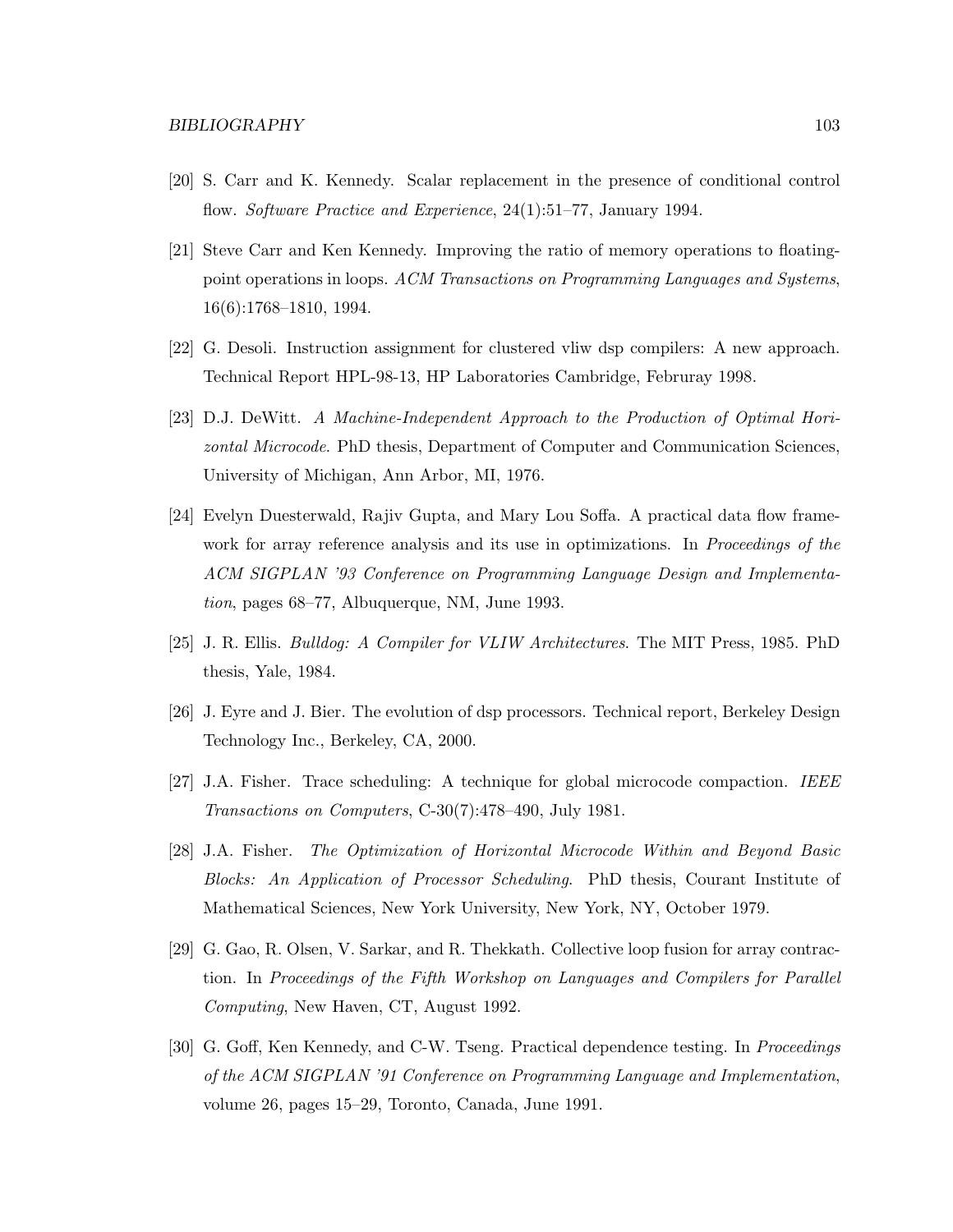- [31] R. Gupta and M. L. Soffa. Region Scheduling: An Approach for Detecting and Redistributing Parallelism. IEEE Transactions on Software Engineering, 16(4):421–431, April 1990.
- [32] J. Hiser, S. Carr, P. Sweany, and S.J. Beaty. Register partitioning for software pipelining with partitioned register banks. In Proceedings of the 14th International Parallel and Distributed Processing Symposium, pages 211–218, Cancun, Mexico, May 2000.
- [33] Jason Hiser, Steve Carr, and Philip Sweany. Global register partitioning. In Proceedings of the 2000 International Conference on Parallel Architectures and Compiler Techniques, pages 13–23, Philadelphia, PA, October 2000.
- [34] Xianglong Huang, Steve Carr, and Philip Sweany. Loop transformations for architectures with partitioned register banks. In *Proceedings of the ACM SIGPLAN Workshop* on Languages, Compilers and Tools for Embedded Systems, pages 48–55, Snowbird, UT, June 2001.
- [35] S. Jang, S. Carr, P. Sweany, and D. Kuras. A code generation framework for VLIW architectures with partitioned register files. In Proceedings of the Third International Conference on Massively Parallel Computing Systems (MPCS), pages 61–69, April 1998.
- [36] N.P. Jouppi and D.W. Wall. Available Instruction-Level Parallelism for Superscalar and Superpipelined Machines. In Third International Conference on Architectural Support for Programming Languages and Operating Systems (ASPLOS-III), pages 272–282, Boston, MA, April 1989. Comparison and evaluation of two methods.
- [37] K. Kennedy. Fast greedy weighted fusion. In Proceedings of the 2000 International Conference on Supercomputer, May 2000.
- [38] K. Kennedy and K. McKinley. Maximizing loop parallelism and improving data locality via loop fusion and distribution. In Languages and Compilers for Parallel Computing, Portland, OR, August 1993.
- [39] K. Kennedy and K. McKinley. Typed fusion with applications to parallel and sequential code generation. Technical Report 93-208, Rice University, Aug 1993.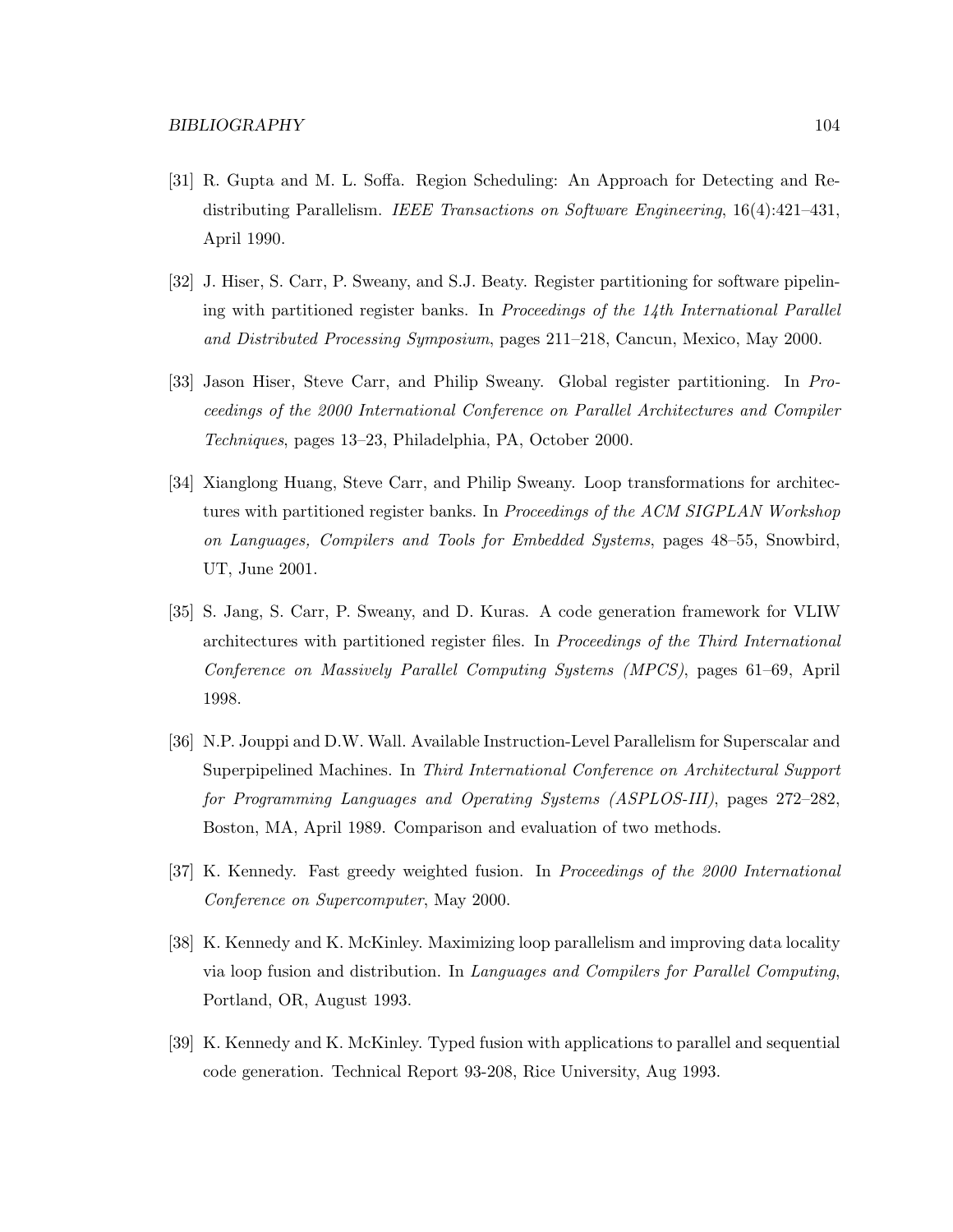- [40] D. Kuck. The Structure of Computers and Computations Volume 1. John Wiley and Sons, New York, 1978.
- [41] D. Kuck, R. Kuhn, D. Padua, B. Leasure, and M. Wolfe. Dependence graphs and compiler optimizations. In Conference Record of the Eight ACM Symposium on the Principles of Programming Languages, 1981.
- [42] D. Kuck, Y. Muraoka, and S.Chen. On the number of operations simultaneously executable in fortran-like program and their resulting speedup. IEEE Transactions on Computers, C-21(12):1293–1310, December 1972.
- [43] D. Kuras, S. Carr, and P. Sweany. Value cloning for architectures with partitioned register banks. In Proceedings of the 1998 Worshop on Compiler and Architecture Support for Embedded Systems, Washington D.C., December 1998.
- [44] M. S. Lam and R. P. Wilson. Limits of control flow on parallelism. In Proceedings of ISCA-19, pages 46–57, Gold Coast, Australia, May 1992.
- [45] M.S. Lam. Software Pipelining: An Effective Scheduling Technique for VLIW Machines. In Proceedings of the SIGPLAN '88 Conference on Programming Language Design and Implementation, pages 318–328, Atlanta, GA, June 1988.
- [46] L.M. Lavery and W.W. Hwu. Unrolling-based optimization for modulo scheduling. Technical report, University of Illinois, 1995.
- [47] Kathryn S. McKinley, Steve Carr, and Chau-Wen Tseng. Improving data locality with loop transformations. ACM Transactions on Programming Languages and Systems, 18(4):424–453, 1996.
- [48] E. Nystrom and A.E. Eichenberger. Effective cluster assignment for modulo scheduling. In Proceedings of the 31st International Symposium on Microarchitecture (MICRO-31), pages 103–114, Dallas, TX, December 1998.
- [49] E. Ozer, S. Banerjia, and T.M. Conte. Unified assign and schedule: A new approach ¨ to scheduling for clustered register file microarchitectures. In *Proceedings of the 31st* International Symposium on Microarchitecture (MICRO-31), pages 308–316, Dallas, TX, December 1998.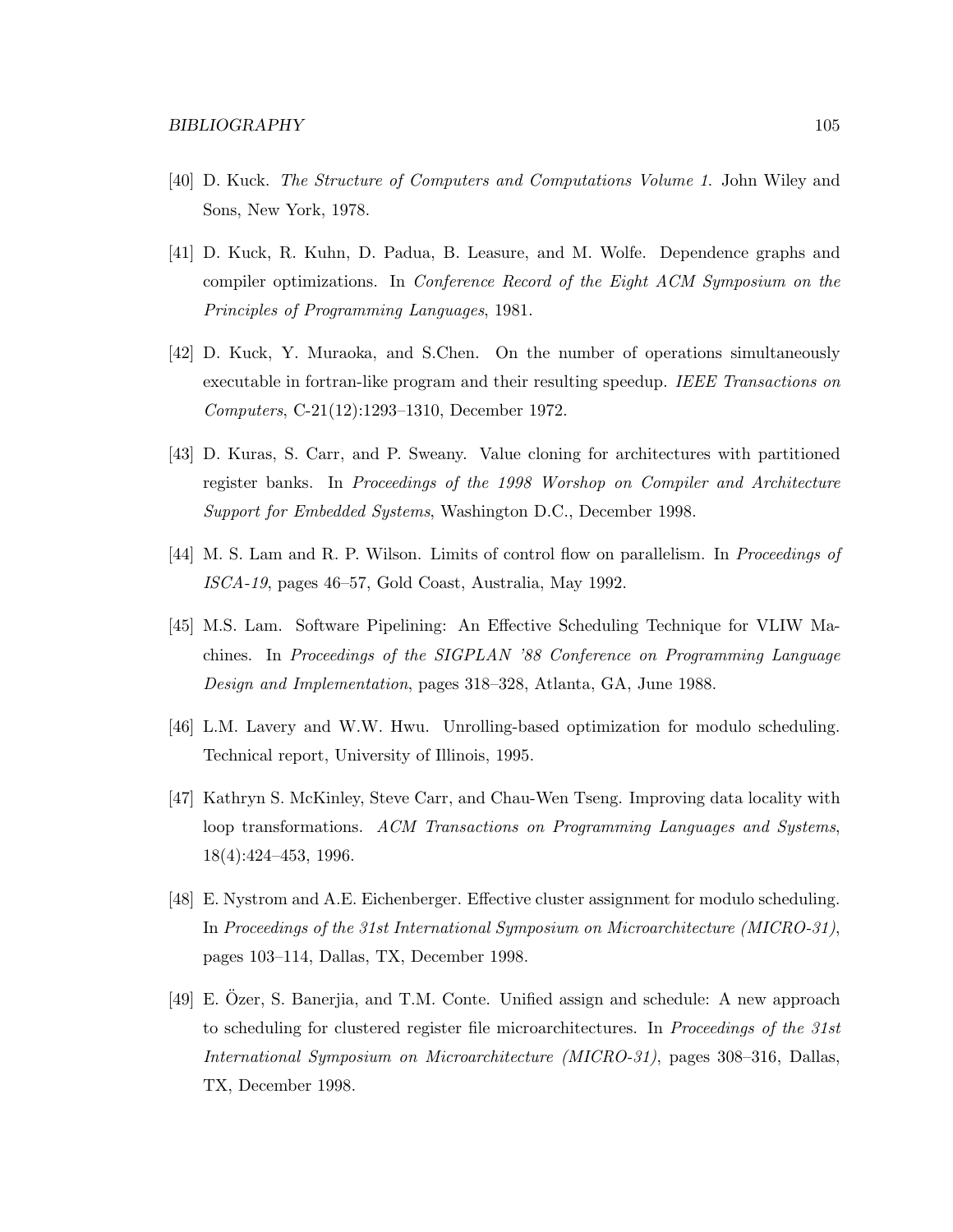- [50] D. A. Padua. Multiprocessor: Discussion of Some Theoretical and Practical Problems. PhD thesis, University of Illinois at Urbana Champaign, 1979.
- [51] D.A. Poplawski. The unlimited resource machine (URM). Technical Report 95-01, Michigan Technological University, January 1995.
- [52] B. R. Rau. Iterative modulo scheduling: An algorithm for software pipelined loops. In Proceedings of the 27th Annual International Symposium on Microarchitecture (MICRO-27), November 29-Dec 2 1994.
- [53] B. R. Rau and J. A. Fisher. Instruction-Level Parallel Processing: History, Overview, and Perspective. The Journal of Supercomputing, 7:9–50, 1993.
- [54] Jesùs Sànchez and Antonio Gonzàlez. The effectiveness of loop unrolling for modulo scheduling in clustered VLIW architectures. In Proceedings of the 2000 International Conference on Parallel Processing, Toronto, Canada, August 2000.
- [55] Jesùs Sànchez and Antonio Gonzàlez. Instruction scheduling for clustered VLIW architectures. In Proceedings of 13th International Symposium on System Systhesis (ISSS-13), Madrid, Spain, September 2000.
- [56] Vivek Sarkar. Optimized unrolling of nested loops. In Proceedings of the 2000 International Conference on Supercomputing, pages 153–166, Sante Fe, NM, May 2000.
- [57] D. Sima, T. Fountain, and P. Kacsuk. Advanced Computer Architectures : A design space approach. Addison-Wesley, New York, NY, 1997.
- [58] P. Sweany and S. Beaty. Dominator-path scheduling a global scheduling method. In Proceedings of the 25th International Symposium on Microarchitecture (MICRO-25), pages 260–263, Portland, OR, December 1992.
- [59] Philip H. Sweany and Steven J. Beaty. Overview of the Rocket retargetable C compiler. Technical Report CS-94-01, Department of Computer Science, Michigan Technological University, Houghton, January 1994.
- [60] Texas Instruments. TMS320C6000 CPU and Instruction Set Reference Guide, 2000. literature number SPRU189.